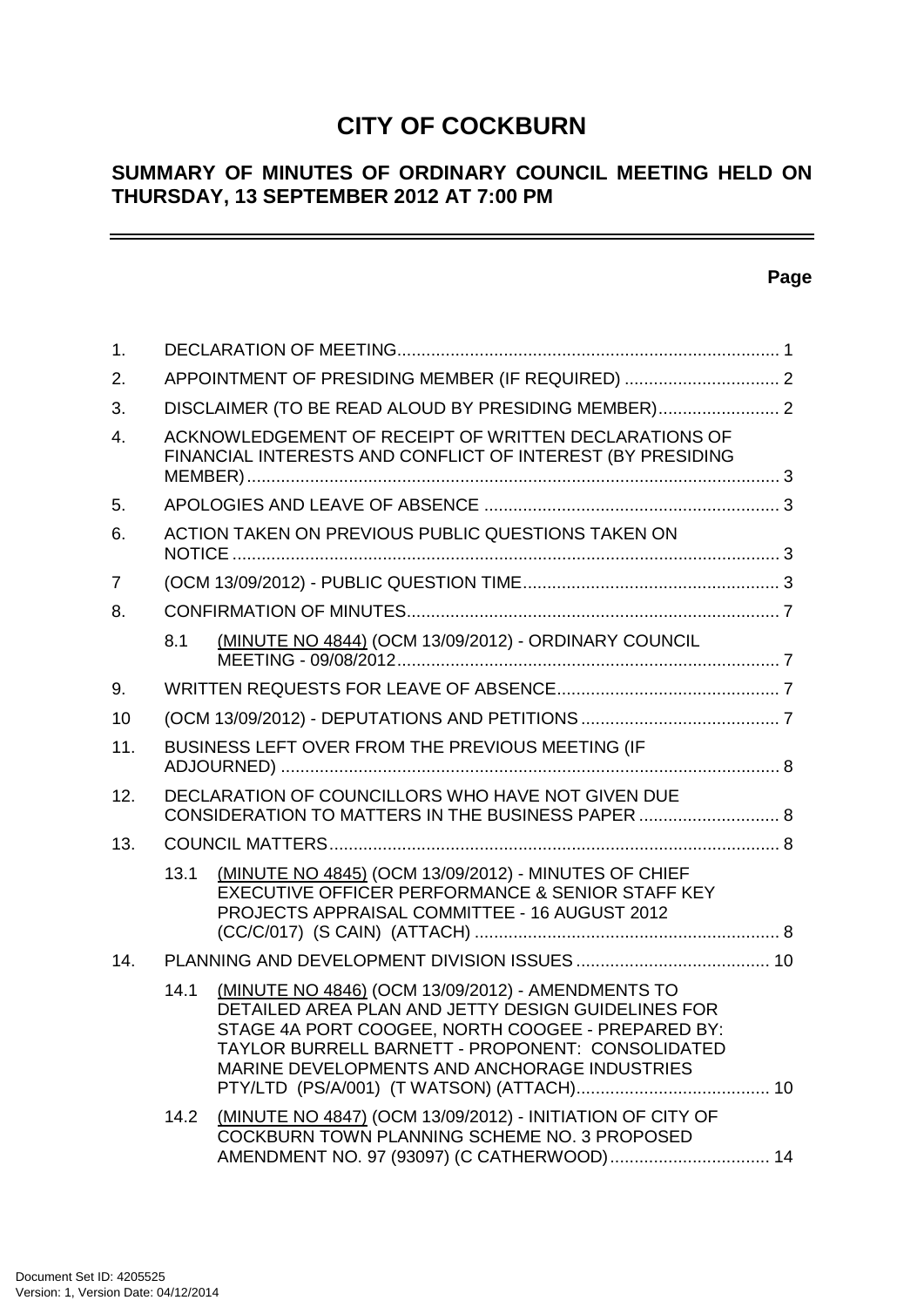| 14.3 | (MINUTE NO 4848) (OCM 13/09/2012) - CLOSURE OF PORTION<br>OF ROAD LOCATION: MARABOO WHARF, NORTH COOGEE<br>OWNER: PORT CATHERINE DEVELOPMENTS PTY LTD<br>APPLICANT: TAYLOR BURRELL BARNETT (6004074) (L GATT)                                                                                                           |  |
|------|-------------------------------------------------------------------------------------------------------------------------------------------------------------------------------------------------------------------------------------------------------------------------------------------------------------------------|--|
| 14.4 | (MINUTE NO 4849) (OCM 13/09/2012) - PROPOSED STRUCTURE<br>PLAN LOCATION: LOT 39 GAEBLER ROAD, HAMMOND PARK<br>OWNER: NIKOLA AND PAMELA BASKOVICH APPLICANT: GRAY<br>& LEWIS LANDUSE PLANNERS (SM/M/063) (R SERVENTY)                                                                                                    |  |
| 14.5 | (MINUTE NO 4850) (OCM 13/09/2012) - ACQUISITION PORTIONS<br>OF LOT 6 AND 50 HAMMOND ROAD, COCKBURN CENTRAL AND<br>ASSOCIATED ROAD CLOSURES FOR THE CREATION OF RE-<br>ALIGNED HAMMOND ROAD / BEELIAR DRIVE INTERSECTION -<br>OWNER CITY OF COCKBURN -- APPLICANT CITY OF                                                |  |
| 14.6 | (MINUTE NO 4851) (OCM 13/09/2012) - PROPOSED STRUCTURE<br>PLAN - LOTS 3 AND 4 WEST CHURCHILL AVENUE, MUNSTER -<br>OWNER: ESTATE OF EUNICE SANTICH - APPLICANT: DYKSTRA                                                                                                                                                  |  |
| 14.7 | (MINUTE NO 4852) (OCM 13/09/2012) - PURCHASE OF PORTION<br>OF LOT 58 ERPINGHAM ROAD, HAMILTON HILL AND<br>DEDICATION OF PUBLIC ACCESS WAY LAND AS ROAD<br>PURSUANT TO SECTION 56 OF THE LAND ADMINISTRATION<br>ACT 1997 LOCATION: LOT 65 ERPINGHAM ROAD, HAMILTON<br>HILL OWNER / APPLICANT: CITY OF COCKBURN (2200882) |  |
| 14.8 | (MINUTE NO 4853) (OCM 13/09/2012) - ADDITIONS AND<br>ALTERATIONS TO EXISTING WAR MEMORIAL PARK -<br>LOCATION: 38912R (LOT 594) ARMADALE ROAD, BANJUP -<br>OWNER: CITY OF COCKBURN - APPLICANT: GRIFFITHS<br>ARCHITECTS (5514436) (T CAPPELLUCCI) (ATTACH) 42                                                            |  |
| 14.9 | (MINUTE NO 4854) (OCM 13/09/2012) - EIGHTEEN (18) MULTIPLE<br>DWELLINGS - LOCATION: 509L (LOT 509) CARRINGTON<br>STREET, HAMILTON HILL - OWNER: BETTY JUNE MATTHEWS -<br>APPLICANT: DEVELOPTIONS (2200638) (T CAPPELLUCCI)                                                                                              |  |
|      | 14.10 (MINUTE NO 4855) (OCM 13/09/2012) - TWO CONSULTING<br>ROOMS - LOCATION: LOT 453 (NO. 3/1) MACQUARIE<br>BOULEVARDE, HAMMOND PARK - OWNER: BUCKOS WA PTY<br>LTD ANORS - APPLICANT: ERWIN BIEMEL AND ASSOCIATES                                                                                                      |  |
|      | 14.11 (MINUTE NO 4856) (OCM 13/09/2012) - TWO GROUPED<br>DWELLINGS - LOCATION: 19 TANUNDA ROAD, COOGEE -<br><b>OWNER: ALAN MARIN &amp; JACKIE PECOTIC - APPLICANT:</b><br>ANTHONY RECHICHI ARCHITECTS (3316858) (T. CAPPELLUCCI)<br>(ATTACH) 67                                                                         |  |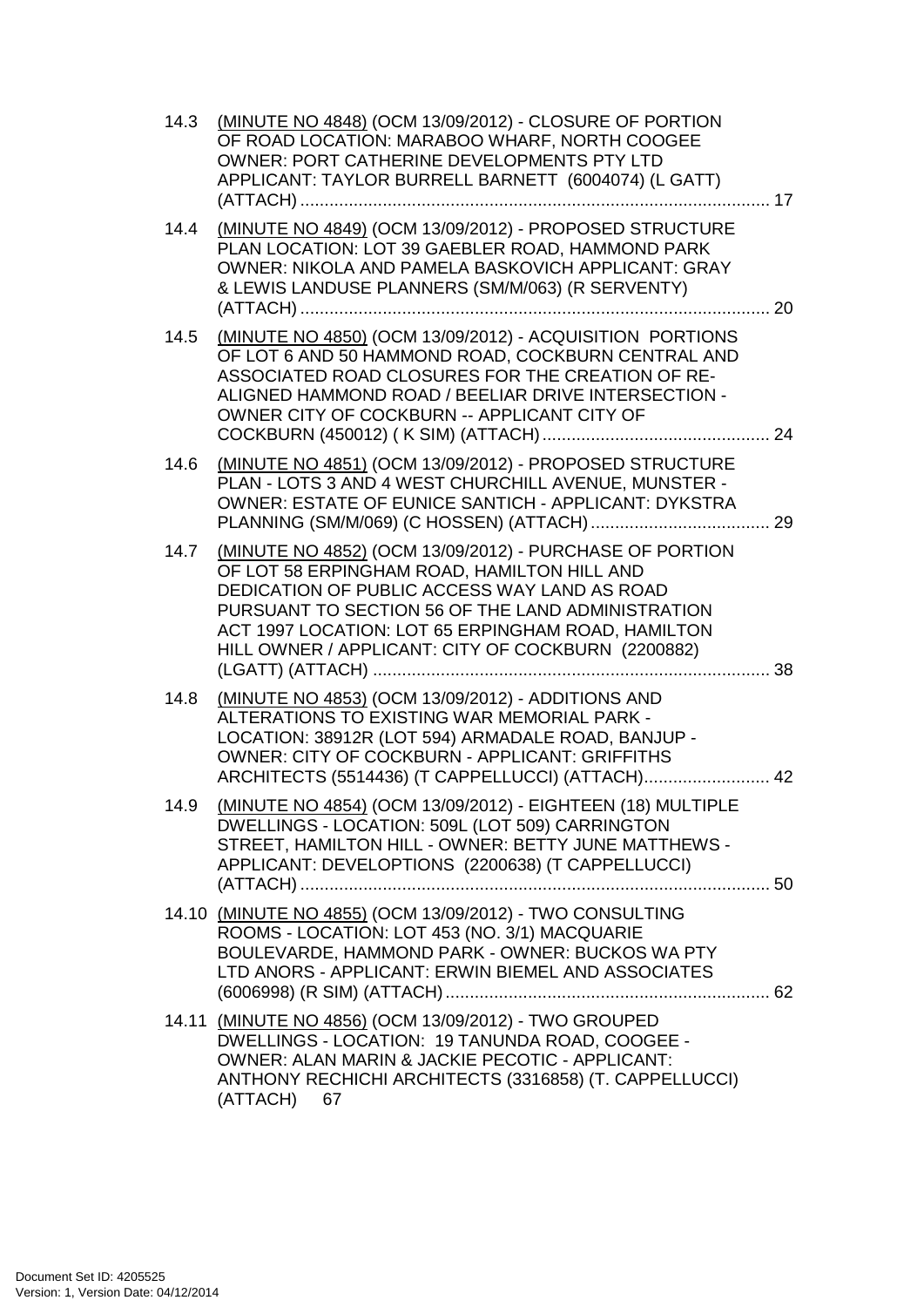|     |      | 14.12 (MINUTE NO 4857) (OCM 13/09/2012) - DRAFT SOUTHERN<br>SUBURBS DISTRICT STRUCTURE PLAN - STAGE 3 AND<br>SCHEME AMENDMENT NO. 28 - LOCATION: HAMMOND PARK -<br>OWNER: VARIOUS - APPLICANT: N/A (SM/M/017 & 93028) (R |  |
|-----|------|--------------------------------------------------------------------------------------------------------------------------------------------------------------------------------------------------------------------------|--|
| 15. |      |                                                                                                                                                                                                                          |  |
|     | 15.1 | (MINUTE NO 4858) (OCM 13/09/2012) - LIST OF CREDITORS PAID                                                                                                                                                               |  |
|     | 15.2 | (MINUTE NO 4859) (OCM 13/09/2012) - STATEMENT OF<br>FINANCIAL ACTIVITY AND ASSOCIATED REPORTS - JULY 2012                                                                                                                |  |
|     |      | 15.3 (MINUTE NO 4860) (OCM 13/09/2012) - OBJECTION TO<br>IMPOSITION OF DIFFERENTIAL (COMMERCIAL) RATES                                                                                                                   |  |
| 16. |      |                                                                                                                                                                                                                          |  |
|     | 16.1 | (MINUTE NO 4861) (OCM 13/09/2012) - TENDER NO. RFT 13/2012<br>- ELECTRICAL SERVICES (INDUSTRIAL, COMMERCIAL &<br>DOMESTIC) (RFT 13/2012) (P CRABBE) (ATTACH)  101                                                        |  |
|     | 16.2 | (MINUTE NO 4862) (OCM 13/09/2012) - TEMPORARY CLOSURE<br>OF INTERSECTION OF HAMMOND ROAD AND FERTITO<br><b>ENTRANCE IN SUCCESS TO THE PASSAGE OF VEHICLES -</b><br>APPLICANT: CITY OF COCKBURN (ES/R/002) (J KIURSKI & C |  |
| 17. |      |                                                                                                                                                                                                                          |  |
|     | 17.1 | (MINUTE NO 4863) (OCM 13/09/2012) - ADOPTION OF<br>COMMUNICATION STRATEGY 2012-2017 (CC/P/002) (S                                                                                                                        |  |
|     | 17.2 | (MINUTE NO 4864) (OCM 13/09/2012) - AMENDMENT TO CITY OF<br>COCKBURN LOCAL LAW - CONSTRUCTION OF FIRE BREAKS                                                                                                             |  |
|     |      | 17.3 (MINUTE NO 4865) (OCM 13/09/2012) - TS COCKBURNS<br>REQUEST TO RELOCATE TO KENT STREET SES BUILDING                                                                                                                 |  |
|     | 17.4 | (MINUTE NO 4866) (OCM 13/09/2012) - TENDER RFP 01/2012 -<br>LEASE LAND - AGED FRIENDLY DEVELOPMENT COOLBELLUP,                                                                                                           |  |
| 18. |      |                                                                                                                                                                                                                          |  |
| 19. |      | MOTIONS OF WHICH PREVIOUS NOTICE HAS BEEN GIVEN  134                                                                                                                                                                     |  |
| 20. |      | NOTICES OF MOTION GIVEN AT THE MEETING FOR CONSIDERATION                                                                                                                                                                 |  |
| 21. |      | NEW BUSINESS OF AN URGENT NATURE INTRODUCED BY                                                                                                                                                                           |  |
|     | 21.1 | (MINUTE NO 4867) (OCM 13/09/2012) - APPROVAL TO ATTEND 20<br>SEPTEMBER 2012 SPECIAL COUNCIL MEETING BY<br>INSTANTANEOUS COMMUNICATION (CC/C/002) (S CAIN)                                                                |  |
|     |      |                                                                                                                                                                                                                          |  |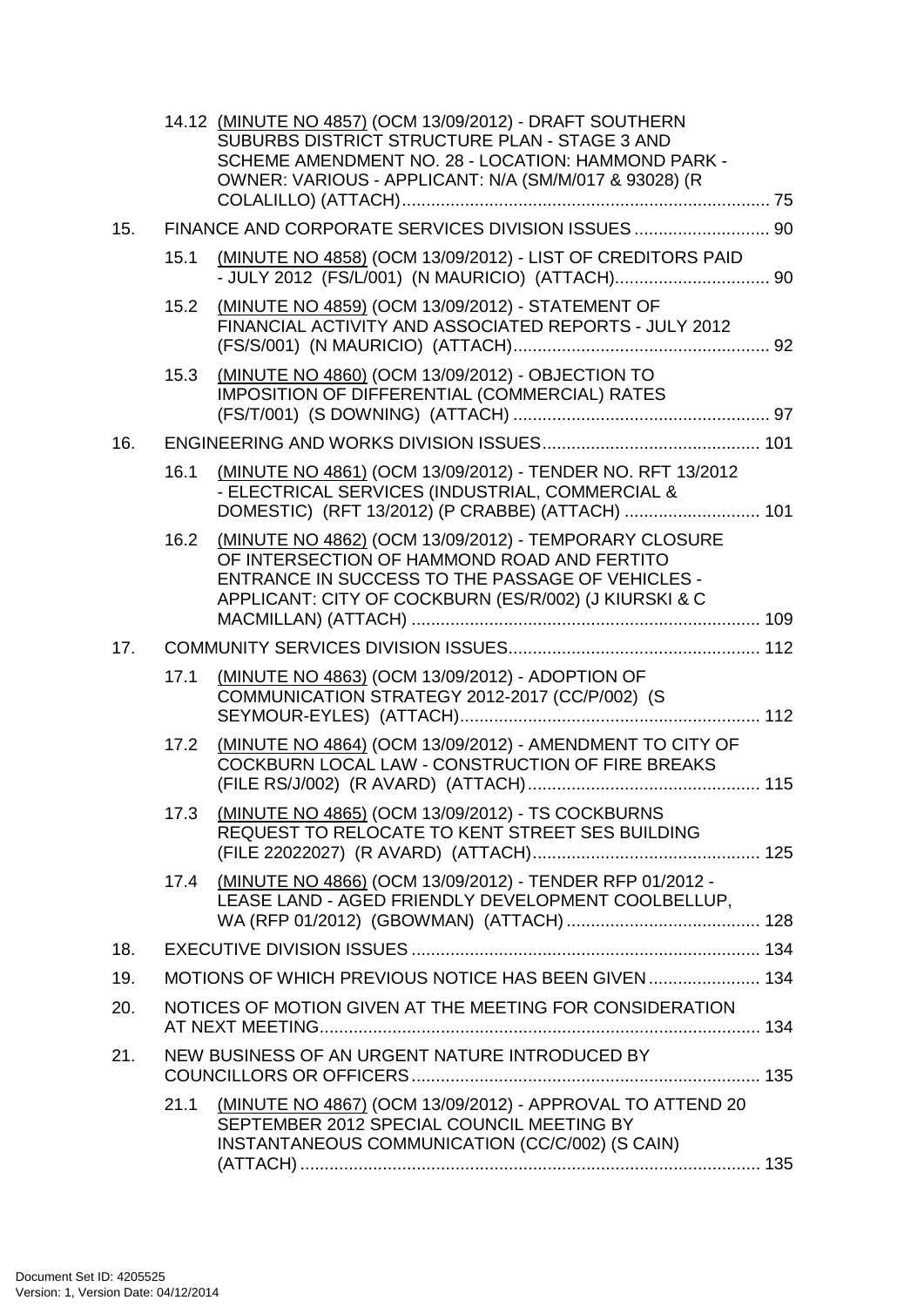| 22  | (OCM 13/09/2012) - MATTERS TO BE NOTED FOR INVESTIGATION,    |  |
|-----|--------------------------------------------------------------|--|
|     | 22.1 FUTURE OF ARTWORK - FACES AT COCKBURN CENTRAL 137       |  |
|     |                                                              |  |
| 23. |                                                              |  |
| 24  | (MINUTE NO 4868) (OCM 13/09/2012) - RESOLUTION OF COMPLIANCE |  |
| 25  |                                                              |  |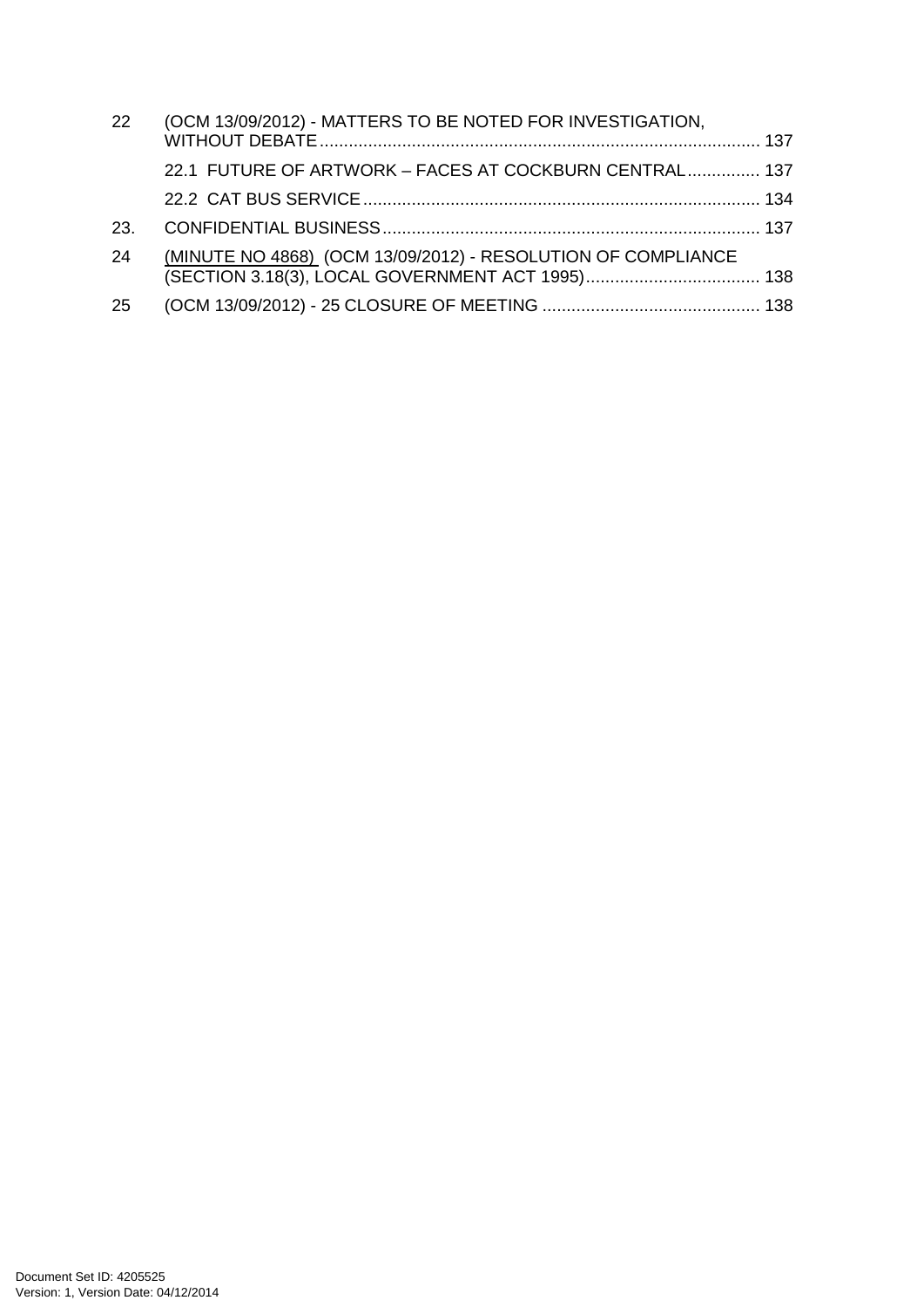# **CITY OF COCKBURN**

# **MINUTES OF ORDINARY COUNCIL MEETING HELD ON THURSDAY, 13 SEPTEMBER 2012 AT 7:00 PM**

#### **PRESENT:**

#### **ELECTED MEMBERS**

| Mr L Howlett       |                          | Mayor (Presiding Member) |
|--------------------|--------------------------|--------------------------|
| Mr Y Mubarakai     |                          | Councillor               |
| Mr S Portelli      | $\overline{\phantom{0}}$ | Councillor               |
| Mrs C Reeve-Fowkes |                          | Councillor               |
| Mr T Romano        |                          | Councillor               |
| Mr S Pratt         | $\overline{\phantom{0}}$ | Councillor               |
| Mrs V Oliver       |                          | Councillor               |

### **IN ATTENDANCE**

| Mr S. Cain      | ۰.                       | <b>Chief Executive Officer</b>                                 |
|-----------------|--------------------------|----------------------------------------------------------------|
| Mr S. Downing   | $\blacksquare$           | Director, Finance & Corporate Services                         |
| Mr M. Littleton | $\overline{\phantom{0}}$ | Director, Engineering & Works                                  |
| Mr D. Arndt     | $\blacksquare$           | Director, Planning & Development                               |
| Mr R. Avard     | $\sim$                   | Acting Director, Administration & Community<br><b>Services</b> |
| Mr J. Snobar    | $\blacksquare$           | <b>Media Liaison Officer</b>                                   |
| Ms M. Waerea    | ÷,                       | <b>Executive Assistant</b>                                     |
|                 |                          |                                                                |

### **1. DECLARATION OF MEETING**

The presiding member declared the meeting open at 7.00pm and made the following statement:

I formally declare the September 2012 ordinary meeting of Council open and in so doing welcome you all here tonight.

'I acknowledge the Noongar people who are the Traditional Custodians of the Land on which we are meeting tonight.'

'I pay respect to the Elders both past and present of the Noongar Nation and extend that respect to other Indigenous Australians who may be present'.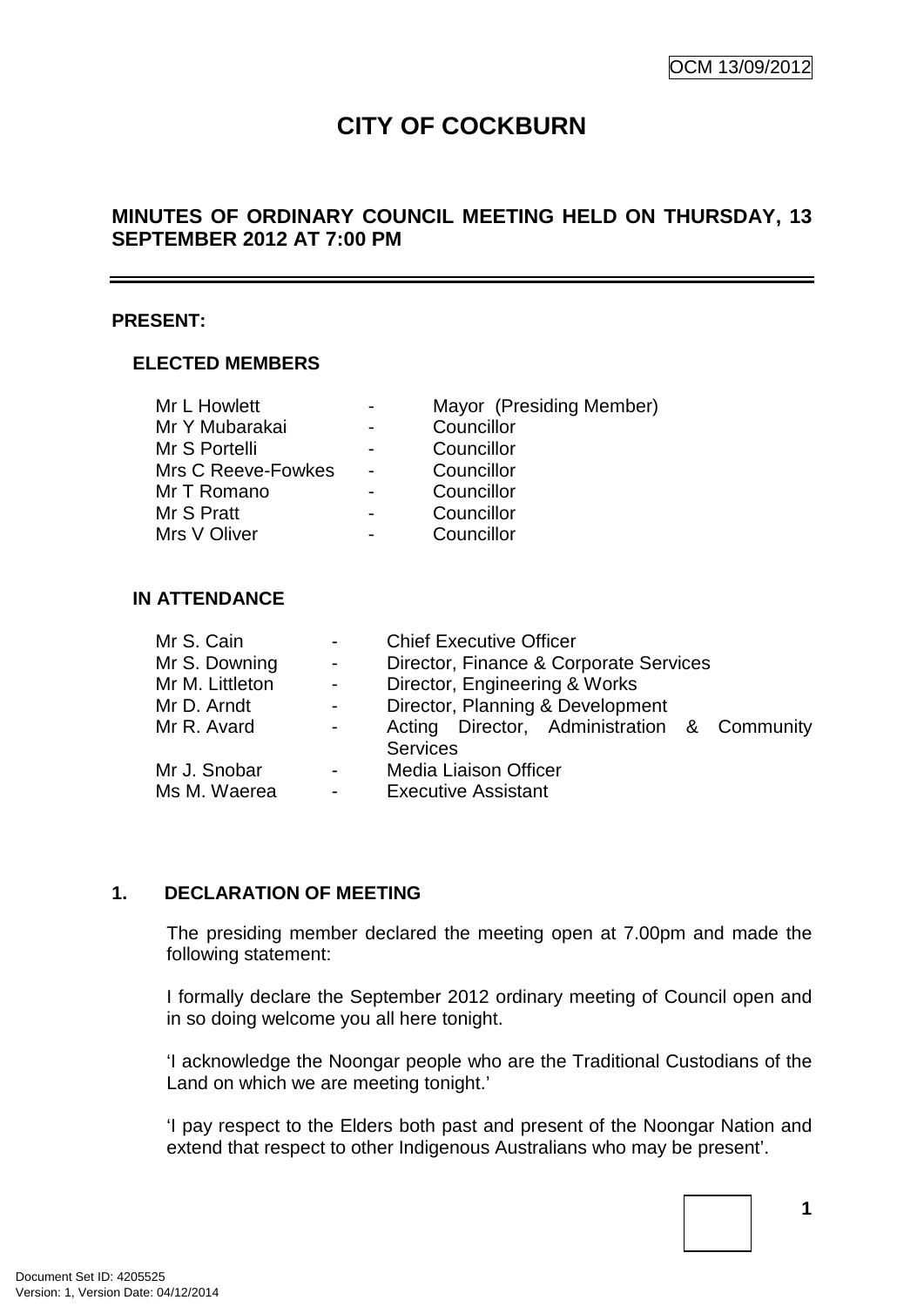Before moving to the Agenda proper I take this opportunity to make the following announcements:

Firstly I welcome Mr Rob Avard, A/Director Administration & Community Services to tonight's meeting.

### **2012 FESA – Emergency Services Awards**

Mr Keith Drayton has been nominated for the FESA State Emergency Services Award (the Peter Keillor Award) in recognition of his service to the community through membership of the Cockburn SES.

Mr Steve Crawford has been nominated for the FESA State Emergency Services Award (the Youth Achievement Award) in recognition of his service to the community through membership of the Cockburn SES.

### **2012 FESA Firefighting Awards– Bushfire Brigade Awards**

Mr Nathan Ramage, a member of the South Coogee Bushfire Brigade has been listed as a finalist in 2012 FESA Firefighting Awards – Youth Achievement Award.

Our best wishes go to each of them for the forthcoming final in November 2012.

#### **Telethon Home**

Earlier tonight, I had the pleasure of officially opening the 2012 Telethon Home located in Port Coogee. I encourage everyone to visit the Telethon Home in the coming weeks and pass the information on to their family and friends.

It was pleasing to see that Australand donated the land valued at \$450,000 and In-Vogue constructed the home, their 7th consecutive Telethon Home.

### **2. APPOINTMENT OF PRESIDING MEMBER (If required)**

Nil.

### **3. DISCLAIMER (To be read aloud by Presiding Member)**

Members of the public, who attend Council Meetings, should not act immediately on anything they hear at the Meetings, without first seeking clarification of Council's position. Persons are advised to wait for written advice from the Council prior to taking action on any matter that they may have before Council.

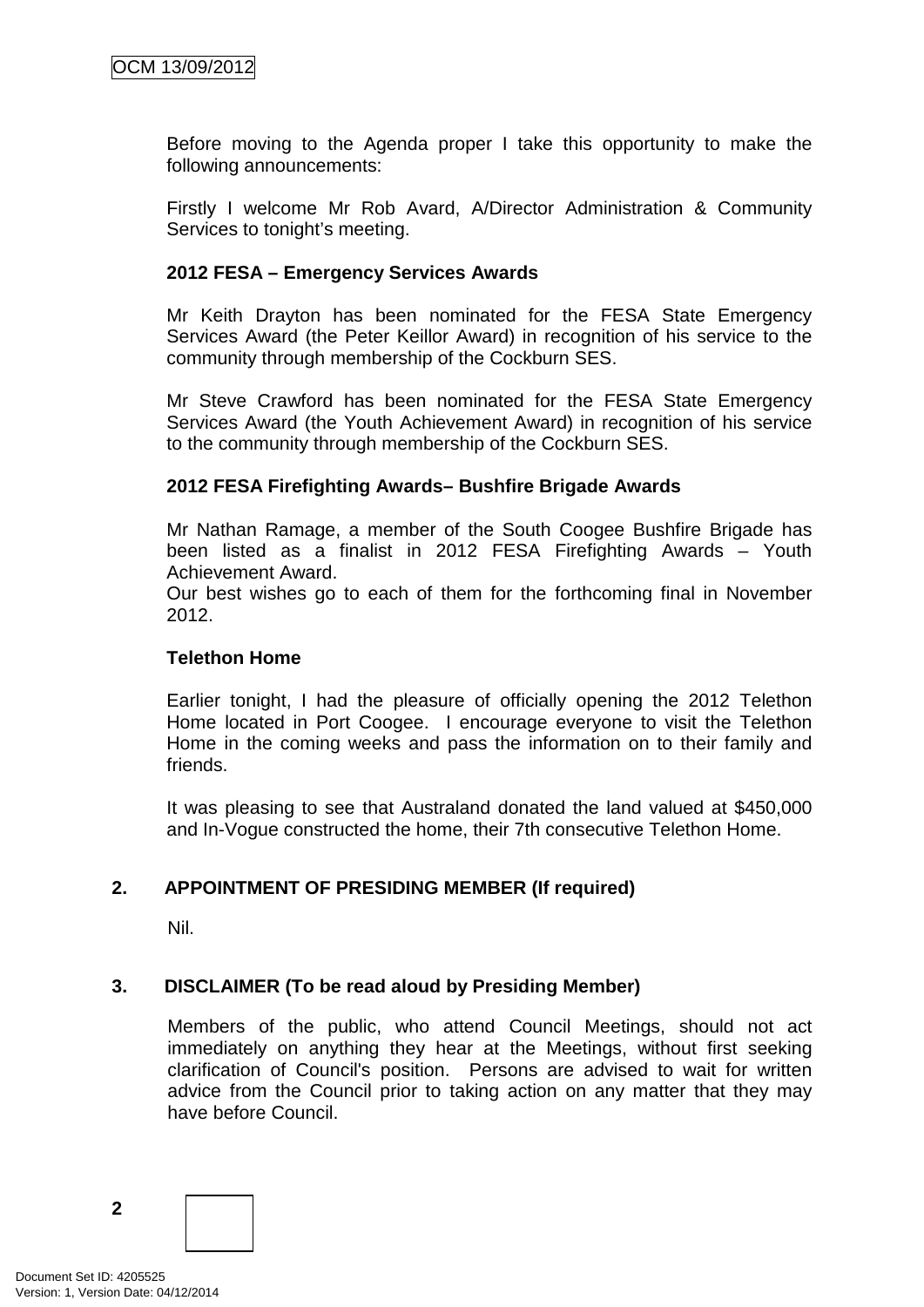### **4. ACKNOWLEDGEMENT OF RECEIPT OF WRITTEN DECLARATIONS OF FINANCIAL INTERESTS AND CONFLICT OF INTEREST (by Presiding Member)**

Nil

# **5. APOLOGIES AND LEAVE OF ABSENCE**

|                  | Deputy Mayor Kevin Allen - |                          | Leave of Absence |
|------------------|----------------------------|--------------------------|------------------|
| $\triangleright$ | Clr Bart Houwen            | $\overline{\phantom{0}}$ | Apology          |
| $\triangleright$ | <b>CIr Lee-Anne Smith</b>  | $\overline{\phantom{0}}$ | Apology          |

### **6. ACTION TAKEN ON PREVIOUS PUBLIC QUESTIONS TAKEN ON NOTICE**

Nil

### **7 (OCM 13/09/2012) - PUBLIC QUESTION TIME**

**ITEMS IN WRITING, ON THE AGENDA** 

#### **Brian Casson, Munster**

*Item 14.6 – Proposed Structure Plan – Lots 3 and 4 West Churchill Avenue, Munster*

- Q1: Will the new sewage infrastructure be solely based on the new development or tapped into the current sewage system junction utilising existing inspection plate on the south side of Fiore Crt.
- *A1: The servicing of the proposed development, including the connection to sewer, is an issue which will be addressed by the proponent in collaboration with the Water Corporation at the subdivisional stage. Essentially it is an issue that Water Corporation, who are the providers of the sewer, will have to be satisfied it is a suitable arrangement.*

### ITEMS IN WRITING, NOT ON THE AGENDA

#### **Vanja Sekizovic, Success**

Vanja Sekizovic was not present at the meeting. A written response will therefore be provided to her.

### ITEMS NOT IN WRITING, ON THE AGENDA

Nil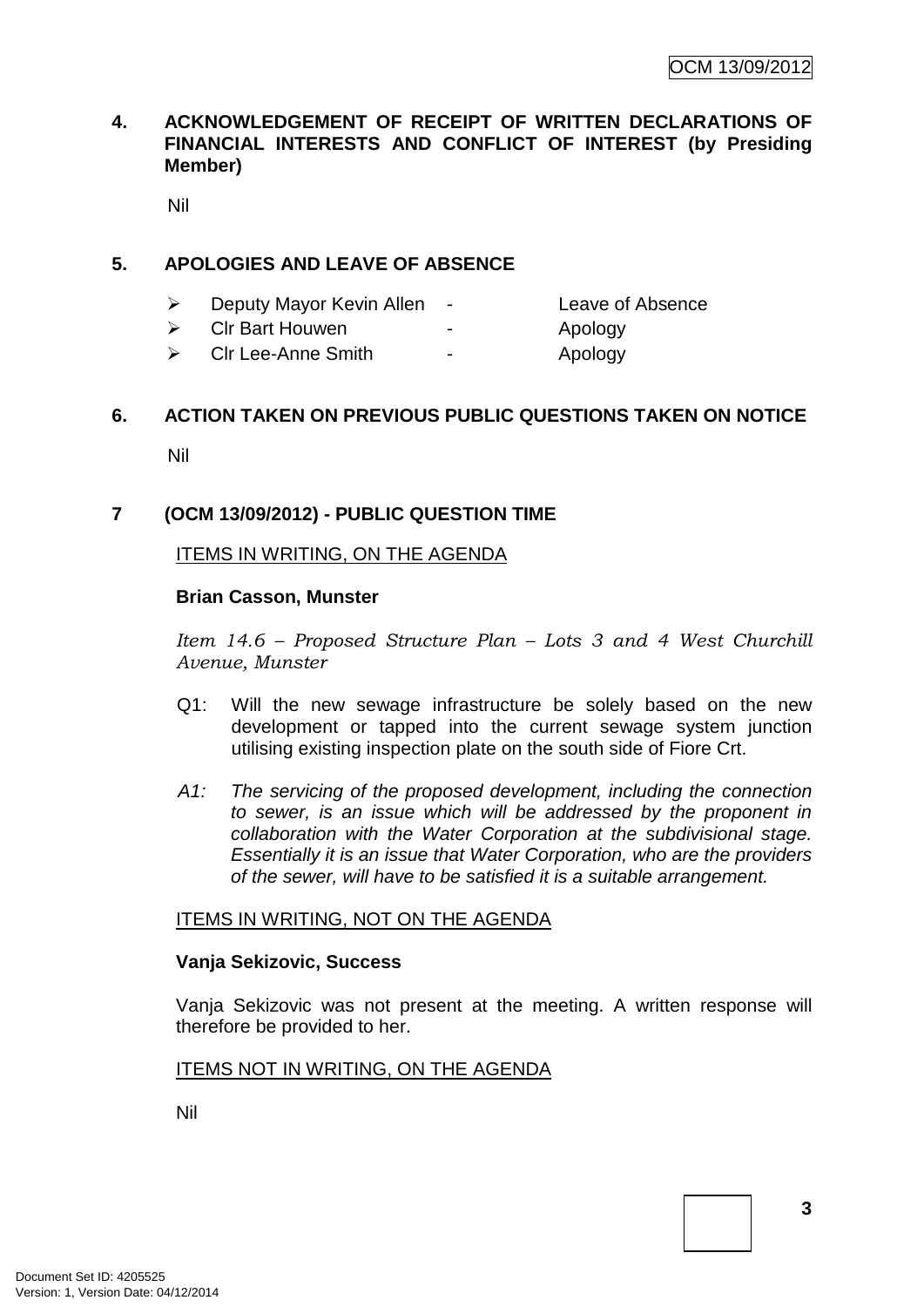# ITEMS NOT IN WRITING, NOT ON THE AGENDA

#### **Seamus Doherty, Spearwood**

*Agenda Item 19.2 of the August Ordinary Council Meeting (Notice of Motion – Tuart Tree on BP Australia Pty Ltd High Pressure Oil Pipeline Corridor)*

- Q1: Many questions were asked at the last Council Meeting regarding the Tuart Tree on Healy Road. After the Council Meeting had deliberated, we, the ratepayers, found out the following day, that Daniel Arndt already knew the permission had already been given to go ahead with building on Healy Road. This information was not provided to the Council or the residents. He let the meeting go ahead knowing full well that the permission was already given. If what I am saying is correct, what disciplinary action can you take on behalf of the residents and councillors on the City of Cockburn, for his actions?
- *A1: Matters to do with staff cannot be dealt with in an open forum such as this Council Meeting. If you have a complaint, you can submit this in writing to Chief Executive Officer, Stephen Cain.*
- Q2: The residents who are trying to protect the tree at Healy Road, have now been there almost 9 weeks. We have had discussions with the developer, with politicians, with the Council. We are trying to get this resolved. We are trying to protect this tree and it is vulnerable at any stage. We now have a Memorandum of Understanding (MOU). We have got the local MP to sign it, he supports our actions and the deliberation between the developer and BP, the people whose land the tree is on. We are hoping that the Council can have a look at this and endorse it as well so we can get back to living in our homes instead of sitting around the base of a tree. I don't know if you want me to table this or leave it with the Council? Over 1000 residents on facebook support us. We would like the Council to support us as well.
- *A2: The CEO has seen a draft of the MOU between the parties. It should be noted for the record, any MOU between two parties doesn't entail*  any connection to the City of Cockburn. The City of Cockburn isn't *party to such arrangements and therefore cannot consider it as it is a private agreement. If the parties can reach consensus amongst themselves, then that will adequately fall back to the City. But in the absence of that, the City has already approved a development application. We would encourage you to get agreement between the parties.*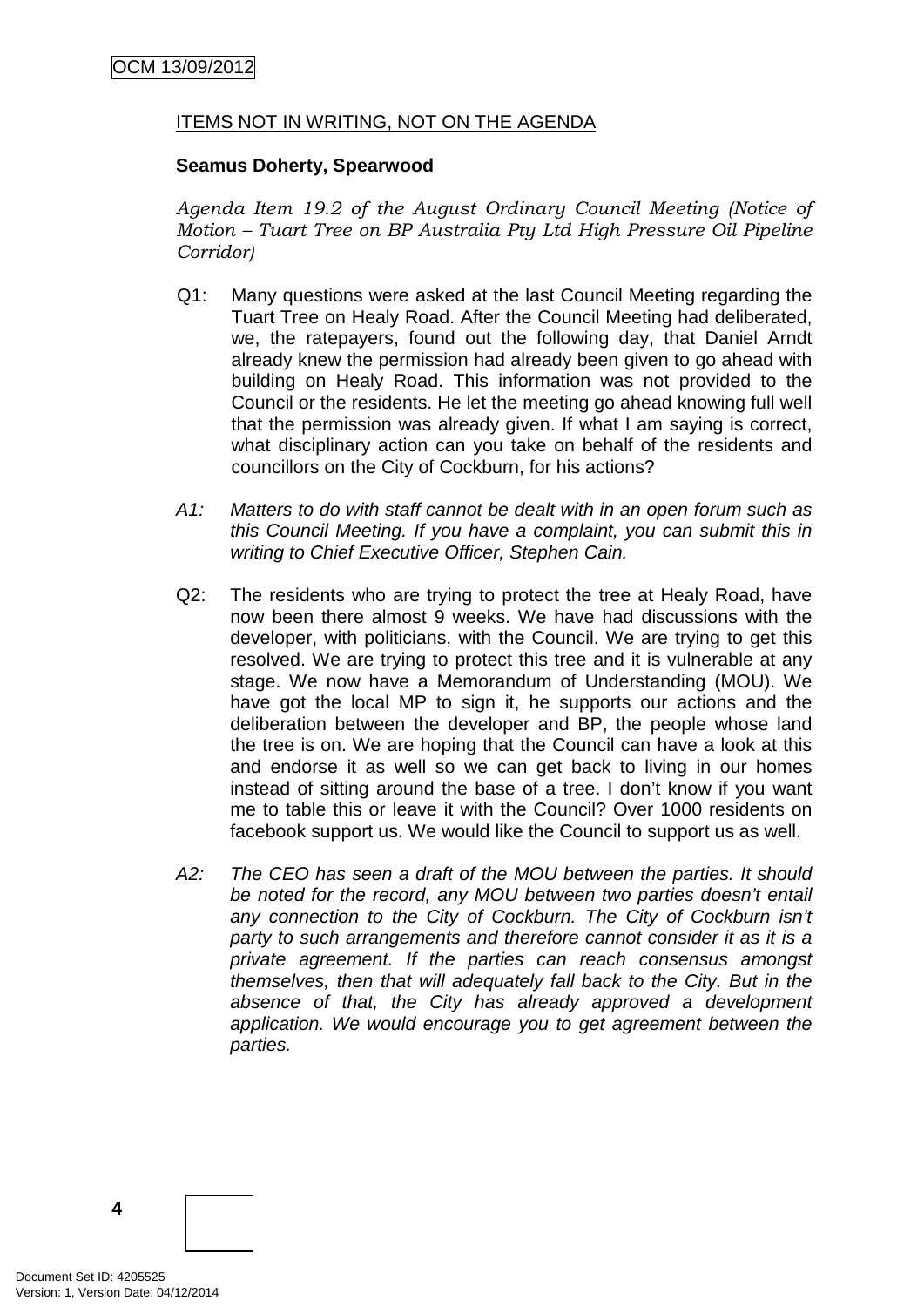# **Amanda Joy, Hamilton Hill**

*Agenda Item 19.2 of the August Ordinary Council Meeting (Notice of Motion – Tuart Tree on BP Australia Pty Ltd High Pressure Oil Pipeline Corridor)*

- Q1: Is the public purposes reserve which the BP easement is classified as in the Town Planning Scheme (TPS), a regional or local public purposes reserve and who represents the public interest when development is proposed on that reserve that could have a negative impact on the amenity of that public purposes reserve.
- *A1: It is actually a local reserve, but it is public purposes, for the purpose of a pipe line. It is not a public reserve in terms of public access to the reserve. It is actually privately owned and only for the purposes of the pipeline.*
- Q2: What is the definition of public purposes reserve is in that context?
- *A2: The reserve being for public purposes can be for different types of public purposes. We have public purpose reserves for drainage, which means that it is only required for drainage. We have public purpose reserves for recreation, which means that it is only required for recreation. This one is a public reserve for pipelines and therefore for the provision of a pipeline.*

### **Ray Woodcock, Spearwood**

*Cockburn Police Station*

- Q1: Did the Council write to the Minister for Police and the Commissioner for Police, inviting them to attend a public forum, on the matter of the Cockburn Police Station. Has there been a reply from either and if so, what is the nature of the reply?
- *A1: The Mayor has received an acknowledgement letter from the Minister for Police saying that the letter has been received and that a response will be provided in due course. We have not yet received a response from the Commissioner for Police. The City will follow up accordingly with both offices.*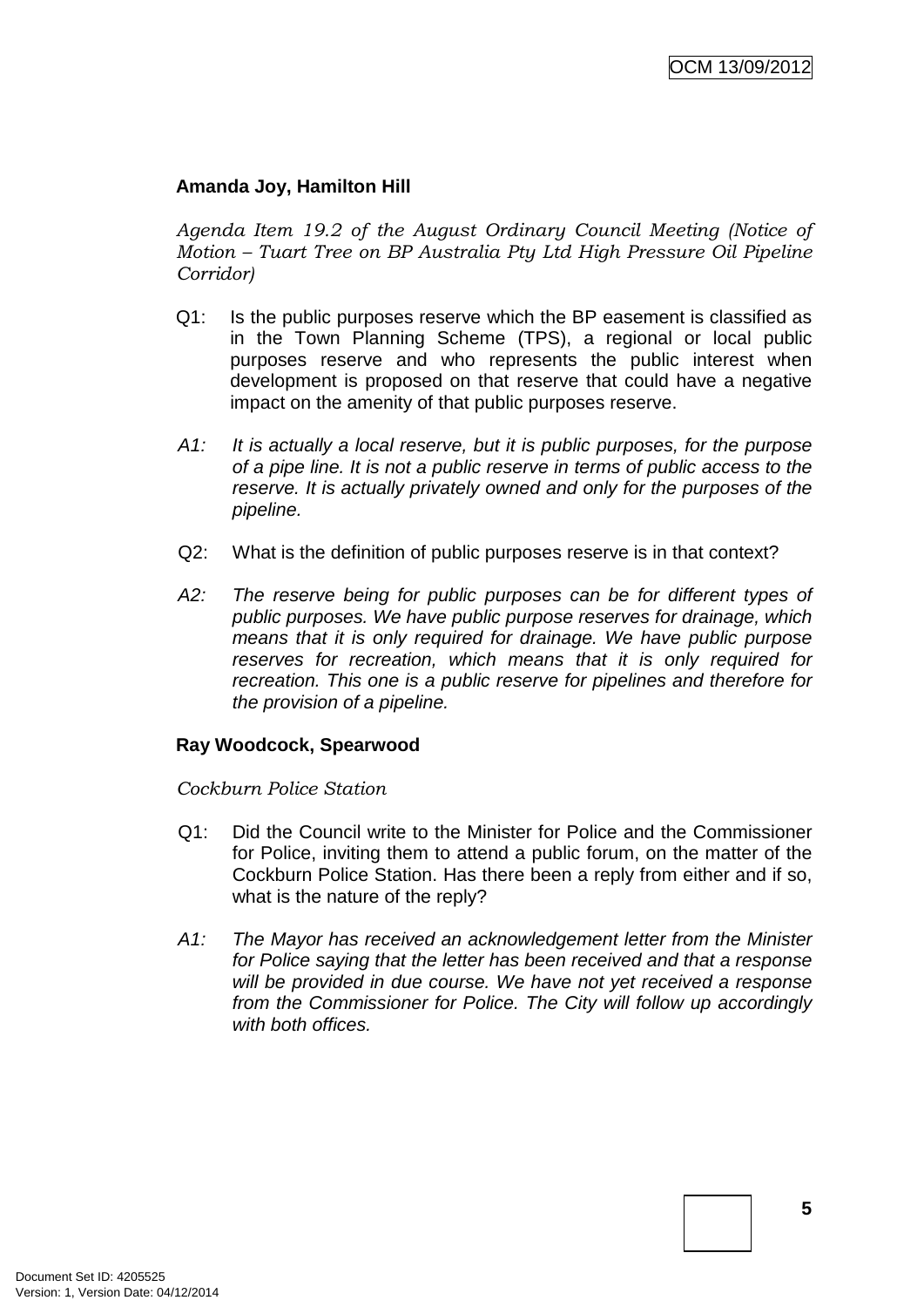## **Paul Watson, Hamilton Hill**

#### *Significant Trees Register*

- Q1: The Council has recently called for nominations for significant trees to go on a register for the Council. I am a little bit concerned that unlike the Heritage Sites that are listed under European and Aboriginal Heritage, there is no criteria published in which to base any nomination. I ask the Council first of all, will they extend the deadline from October 28 until such time as they have established a process and a list of criteria for which people can nominate a tree, but also by which it can be judged. Would they give us a timeframe for developing such a proposal.
- *A1: Part of the resolution of Council was that a tree criteria be developed. The officers are currently working on it at the moment. It was seen prudent in terms of people to nominate trees through this process and by the time the nomination period closes we will have put together a criteria, that criteria will then have to be considered by Council in terms of whether it is suitable. We can then assess anybody's nominations. That does not stop people from nominating if they choose to after the nomination period has expired. We commonly and occasionally have had heritage buildings that are nominated and we include those in a list and bring them up to Council when we have a consolidated list. If there is an issue, we can certainly consider trees outside of the nomination period.*
- Q2: I would ask the Council, whether the Council will commit towards a degree of public consultation on the development of the criteria in which the trees can be nominated and assessed.
- *A2: Normally in terms of these sort of criteria there wouldn't be consultation with the public, we would actually consult with professional bodies in this case being the Heritage Council, but we would probably look at other professional associations as well to give us professional input into the assessment because the criteria needs to be clearly objective and one that are comfortable and sit well within the framework established by the Heritage Council.*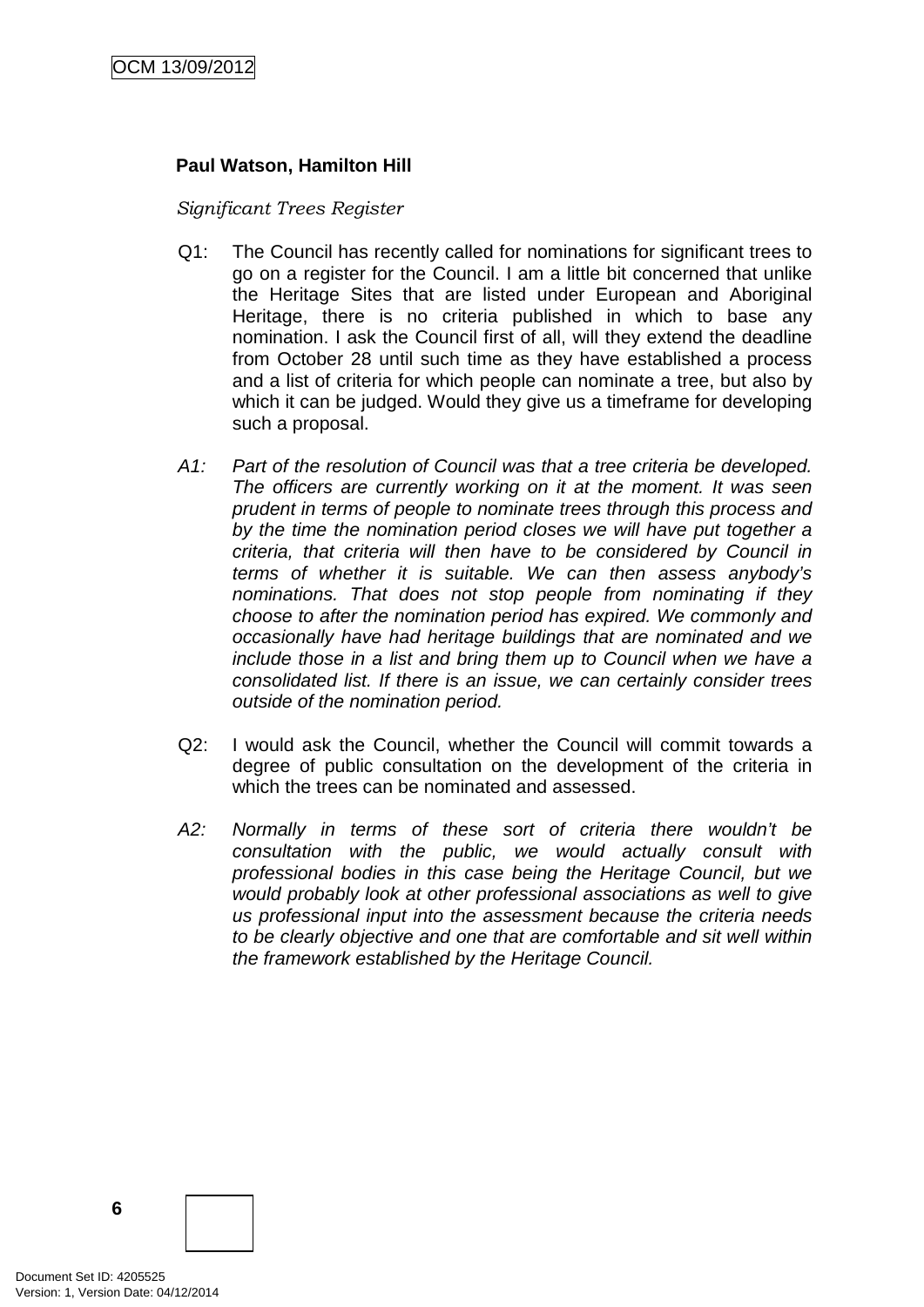## **8. CONFIRMATION OF MINUTES**

## **8.1 (MINUTE NO 4844) (OCM 13/09/2012) - ORDINARY COUNCIL MEETING - 09/08/2012**

### **RECOMMENDATION**

That Council confirm the Minutes of the Ordinary Council Meeting of 9 August 2012, as a true and accurate record.

# **COUNCIL DECISION**

MOVED Clr T Romano SECONDED Clr S Portelli that the recommendation be adopted.

**CARRIED 7/0**

# **9. WRITTEN REQUESTS FOR LEAVE OF ABSENCE**

Nil

# **10 (OCM 13/09/2012) - DEPUTATIONS AND PETITIONS**

Deputations were given by:

 $\triangleright$  Banjup Residents Group, represented by Mr Neil Raine and Mr Ian **Thurston** 

*Regarding Item 17.2 – Amendment to City of Cockburn Local Law – Construction of Fire Breaks*

 $\triangleright$  Hammond Park Family Medical Practice, represented by Mr Pushpa Pushpalingam and Dr Mike Gendy

*Regarding Item 14.10 – Two Consulting Rooms – Location: Lot 453 Macquarie Boulevard, Hammond Park*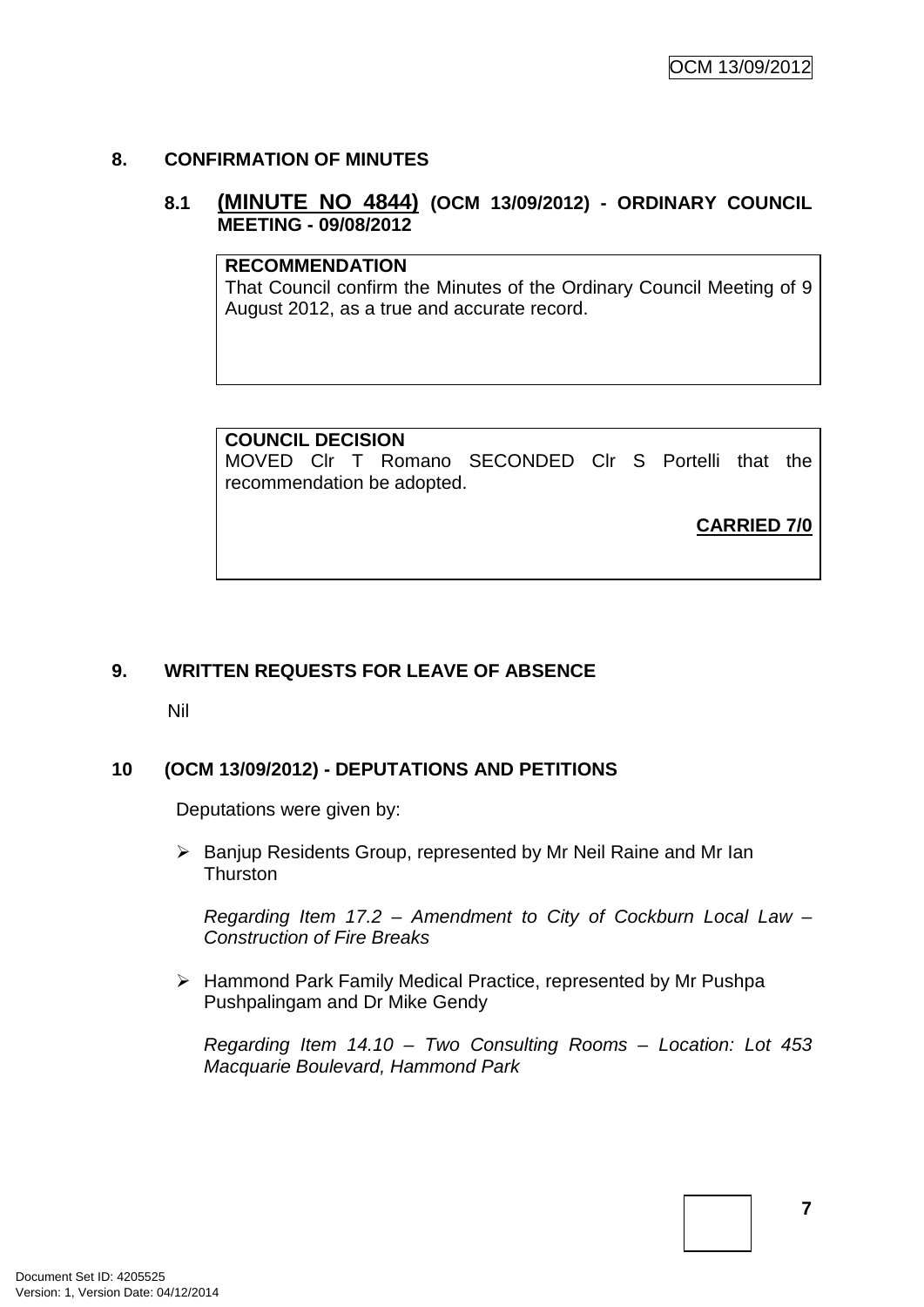### **11. BUSINESS LEFT OVER FROM THE PREVIOUS MEETING (If adjourned)**

Nil

### **12. DECLARATION OF COUNCILLORS WHO HAVE NOT GIVEN DUE CONSIDERATION TO MATTERS IN THE BUSINESS PAPER**

Nil

### **13. COUNCIL MATTERS**

**NOTE**: AT THIS POINT IN THE MEETING, THE TIME BEING 7.38 PM THE FOLLOWING ITEMS WERE CARRIED BY AN "EN BLOC" RESOLUTION OF COMMITTEE:

| 13.1 | 14.1 | $\vert$ 14.4 | $\vert$ 14.11   15.1 |      | 16.1 | 17.1         |
|------|------|--------------|----------------------|------|------|--------------|
|      | 14.2 | $\vert$ 14.5 |                      | 15.2 | 16.2 | 17.3         |
|      | 14.3 | 14.7         |                      |      |      | 17 $\Lambda$ |

**13.1 (MINUTE NO 4845) (OCM 13/09/2012) - MINUTES OF CHIEF EXECUTIVE OFFICER PERFORMANCE & SENIOR STAFF KEY PROJECTS APPRAISAL COMMITTEE - 16 AUGUST 2012 (CC/C/017) (S CAIN) (ATTACH)**

#### **RECOMMENDATION**

That Council receive the Minutes of the Chief Executive Officer Performance and Senior Staff Key Projects Appraisal Committee dated 16 August 2012, as attached to the Agenda, and adopt the recommendations contained therein.

**COUNCIL DECISION** MOVED Clr C Reeve-Fowkes SECONDED Clr S Pratt that the recommendation be adopted.

**CARRIED 7/0**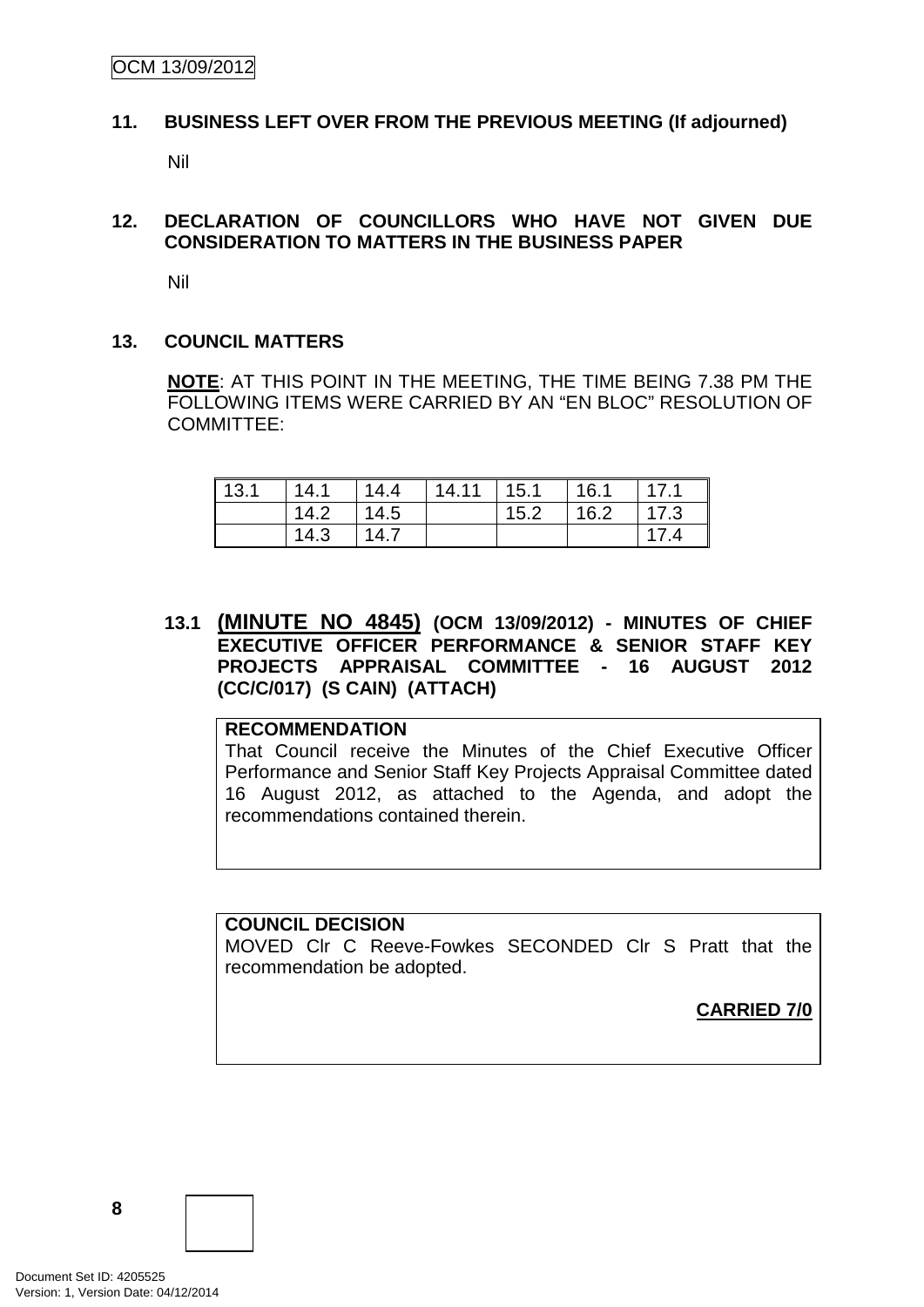### **Background**

The Chief Executive Officer Performance and Senior Staff Key Projects Appraisal Committee met on 16 August 2012. The minutes of that meeting are required to be presented to Council and its recommendations considered by Council.

### **Submission**

N/A

#### **Report**

The Committee recommendations are now presented for consideration by Council and, if accepted, are endorsed as the decisions of Council. Any Elected Member may withdraw any item from the Committee meeting for discussion and propose an alternative recommendation for Council's consideration. Any such items will be dealt with separately, as provided for in Council's Standing Orders.

The independent confirmation, as requested under the Committee Recommendation at Item 17.1 of the Minutes, was provided by the CEO to all Committee Members via email on 24 August 2012.

### **Strategic Plan/Policy Implications**

### **Governance Excellence**

• To maintain a professional, well-trained and healthy workforce that is responsive to the community's needs.

### **Budget/Financial Implications**

Committee Minutes refer.

### **Legal Implications**

Committee Minutes refer.

### **Community Consultation**

N/A

### **Attachment(s)**

Minutes of the Chief Executive Officer Performance and Senior Staff Key Projects Appraisal Committee 16 August 2012 are provided to the Elected Members as confidential attachments.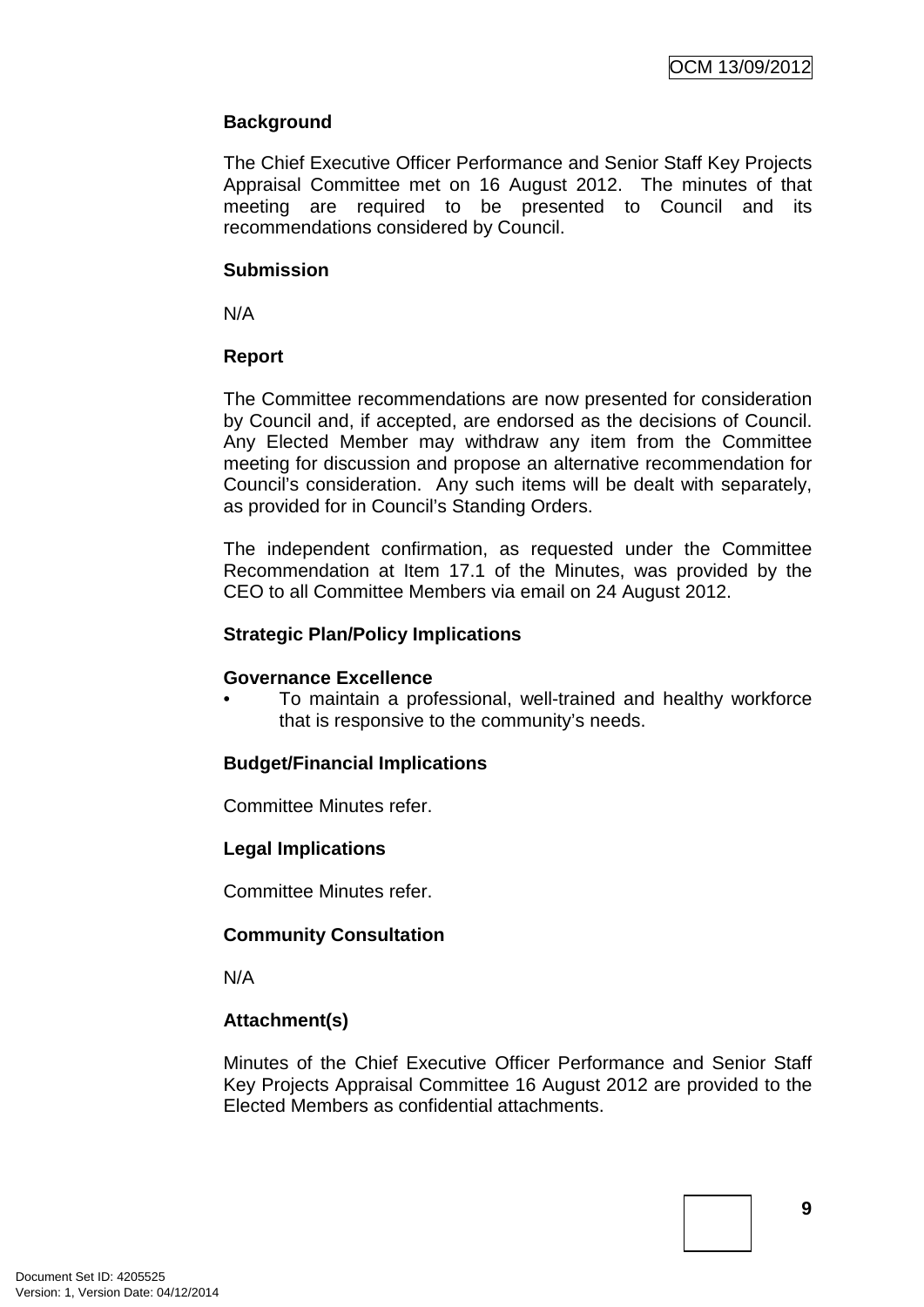### **Advice to Proponent(s)/Submissioners**

The CEO and Senior Staff have been advised that this item will be considered at the 13 September 2012 OCM.

#### **Implications of Section 3.18(3) Local Government Act, 1995**

Committee Minutes refer.

### **14. PLANNING AND DEVELOPMENT DIVISION ISSUES**

**14.1 (MINUTE NO 4846) (OCM 13/09/2012) - AMENDMENTS TO DETAILED AREA PLAN AND JETTY DESIGN GUIDELINES FOR STAGE 4A PORT COOGEE, NORTH COOGEE - PREPARED BY: TAYLOR BURRELL BARNETT - PROPONENT: CONSOLIDATED MARINE DEVELOPMENTS AND ANCHORAGE INDUSTRIES PTY/LTD (PS/A/001) (T WATSON) (ATTACH)**

**RECOMMENDATION** That Council:

- (1) approve the amended Detailed Area Plan and Jetty Design Guidelines presented for Stage 4C Port Coogee, North Coogee, prepared by Taylor Burrell Barnett for Consolidated Marine Developments and Anchorage Industries Pty Ltd, pursuant to the provisions contained under Clause 6.2.15 of the City of Cockburn Town Planning Scheme No. 3; and
- (2) advise the applicant accordingly.

### **COUNCIL DECISION**

MOVED Clr C Reeve-Fowkes SECONDED Clr S Pratt that the recommendation be adopted.

**CARRIED 7/0**

### **Background**

At its 12 June 2008 meeting the Council approved the original Detailed Area Plan (DAP) and Jetty Design Guidelines for Stage 4A within the

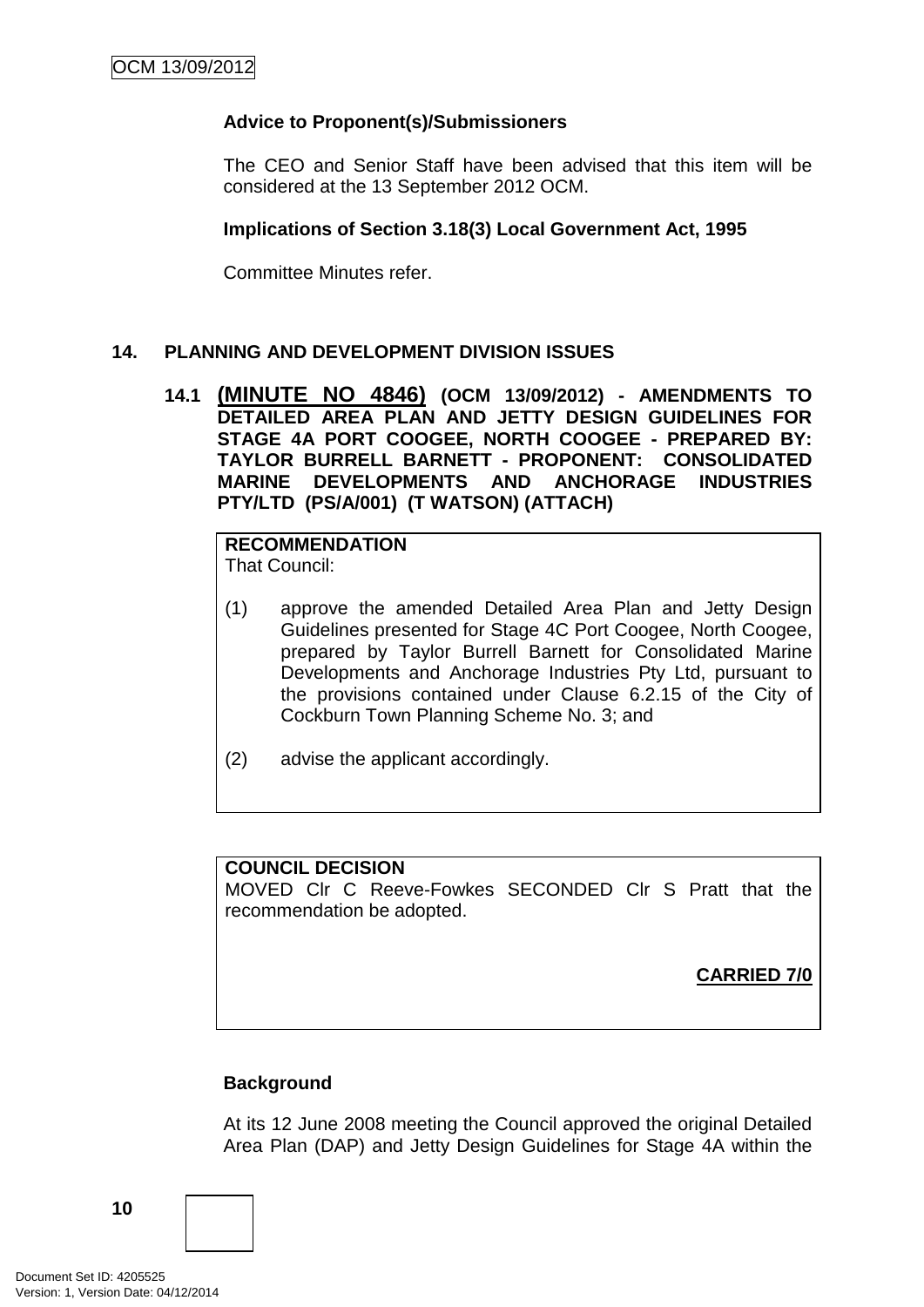Port Coogee development area. Stage 4A provides for low density residential development (R25) and forms one of the 'Water Based Residential' precincts within Port Coogee. The approved DAP and Guidelines provide development direction for 36 single residential lots within the stage, including 18 waterside lots on the southern side of the subdivision. The 18 lots forming the northern edge of the subdivision abut foreshore public open space.

Whilst the DAP is primarily aimed at guiding builtform outcomes on all lots, the Guidelines deal with the control and development of jetties and related structures in mooring envelopes at the rear of the water side lots. To date, the DAP and Jetty Design Guidelines have been successfully applied in the assessment and determination of several Development Application/Building Licence proposals lodged with the City.

Council at its March 2012 meeting approved an amended DAP and Guidelines for the Stage. The owners of two adjoining waterside lots made application to the Western Australian Planning Commission (WAPC) to adjust the alignment of the common boundary dividing the lots. In granting approval to the subdivision, the WAPC imposed the recommended condition of the City requiring "*Revised Detailed Area Plans to be prepared for all lots within the proposed subdivision*."

A further approval to subdivide two lots in the Stage into three lots was recently granted by the WAPC (1 August 2012). The same condition requiring the DAP to be amended was imposed on the approval. Taylor Burrell Barnett (TBB) have again been engaged to revise the applicable DAP and Jetty Design Guidelines (having produced the original DAP in consultation with the City i.e. on behalf of Australand).

### **Submission**

The DAP and Jetty Design Guidelines have been amended to reflect the revised lot layout involving the land in question (formerly Lots 909 and 910, now Lots 21, 22 and 23 Chelydra Point). The new lots each have a 10 metre frontage to Chelydra Point (previously 15.0 metres wide).

The changes proposed include the following:

- 1. Alternate setback arrangements for the lots given their reduced frontage.
- 2. The inclusion of a note encouraging 4.5 metre garage setbacks on the lots (given their reduced frontage and the inability to incorporate parking perpendicular to the street i.e. within a large basement or ground floor parking area as some owners have).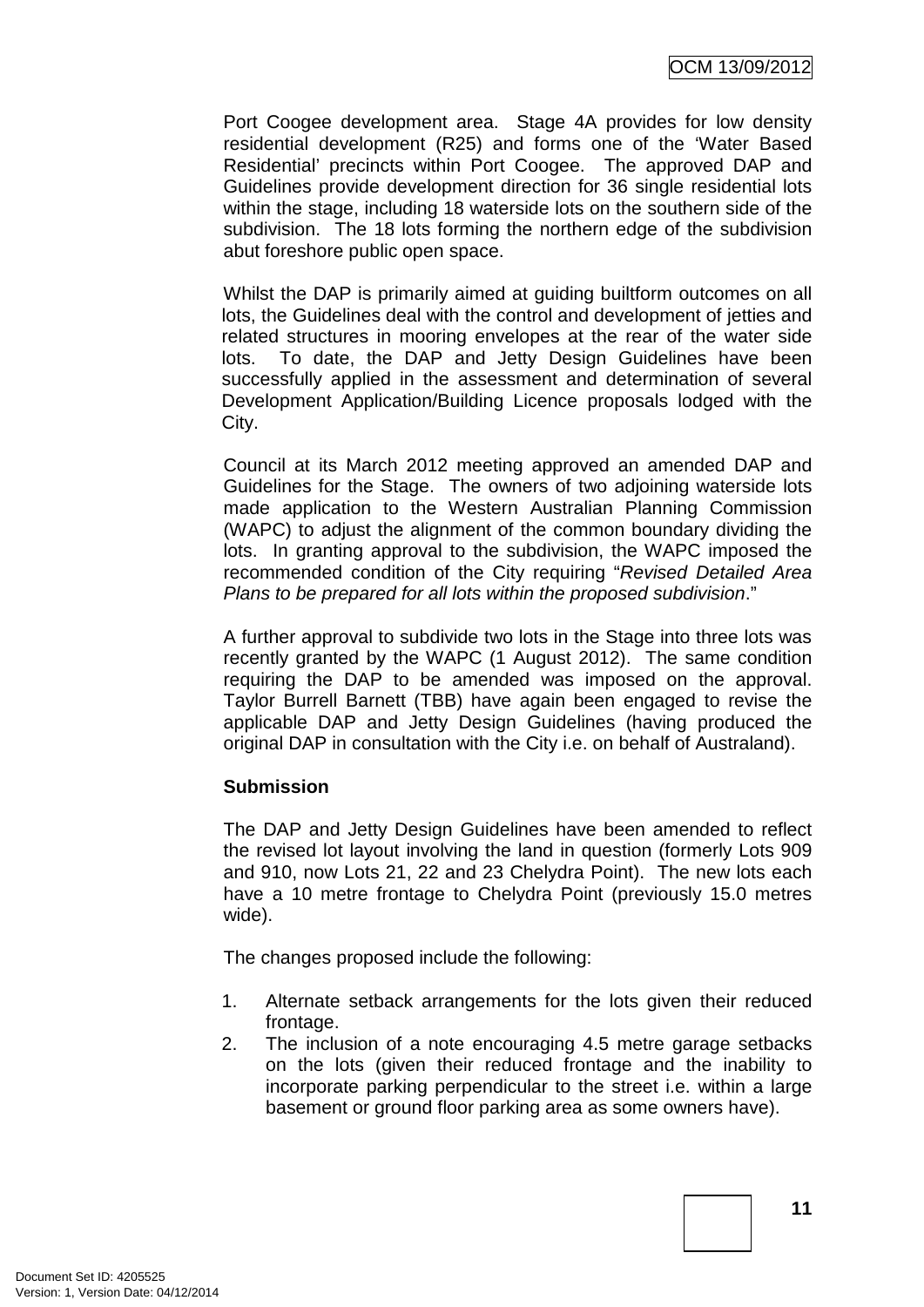- 3. The amendment of the DAP to include reference to the lots (21, 22 and 23) where relevant or necessary i.e. in conjunction with the other lots comprising the subdivision (and referred to in the DAP and Design Guidelines).
- 4. The inclusion of the lots to the 'Typical Setback Requirements' box for Lot 50 (included as part of the original amendment to the DAP).
- 5. The amendment of both the DAP and Jetty Design Guidelines to show a reduced mooring envelope width (12.0 metres reduced to 8.0 metres).

All other aspects of the DAP and Jetty Design Guidelines remain the same.

### **Report**

The amendments and changes made to the DAP and Jetty Design Guidelines have been made by TBB in consultation with the City. The involvement of TBB to facilitate the amendments is fortunate given their involvement in the production of the first DAP for Stage 4A. Maintaining the integrity of the documents and the principles that underlie their content is important to ensuring the built environment develops in an orderly and proper manner.

As stated by Taylor Burrell Barnett:

"*The modifications to the DAP for proposed Lots 21, 22 and 23 have been deliberately configured to maintain original development principles and lot interface requirements contained on the approved detailed area plan. This was a primary objective within the modification process, thereby limiting any impact on properties neighbouring Lots 21 and 23*."

Bearing the above in mind, approval of the amended DAP and Jetty Design Guidelines is recommended. Approval is in accordance with the provisions of 6.2.15 of the Scheme. The provisions identify planning considerations to be included in a DAP (and Design Guidelines) and the process for adopting such (Clause 6.2.15.8 provides scope for a DAP to be amended).

Where a DAP/Guidelines may affect landowners other than the owner/s of the subject land, the City may undertake consultation. In the subject instance, the status quo is generally maintained where the new lots interface with adjoining lots. Specifically, the controls that apply are essentially the same as they currently exist. That is, there is no material impact anticipated on the adjoining lots by virtue of the proposed changes.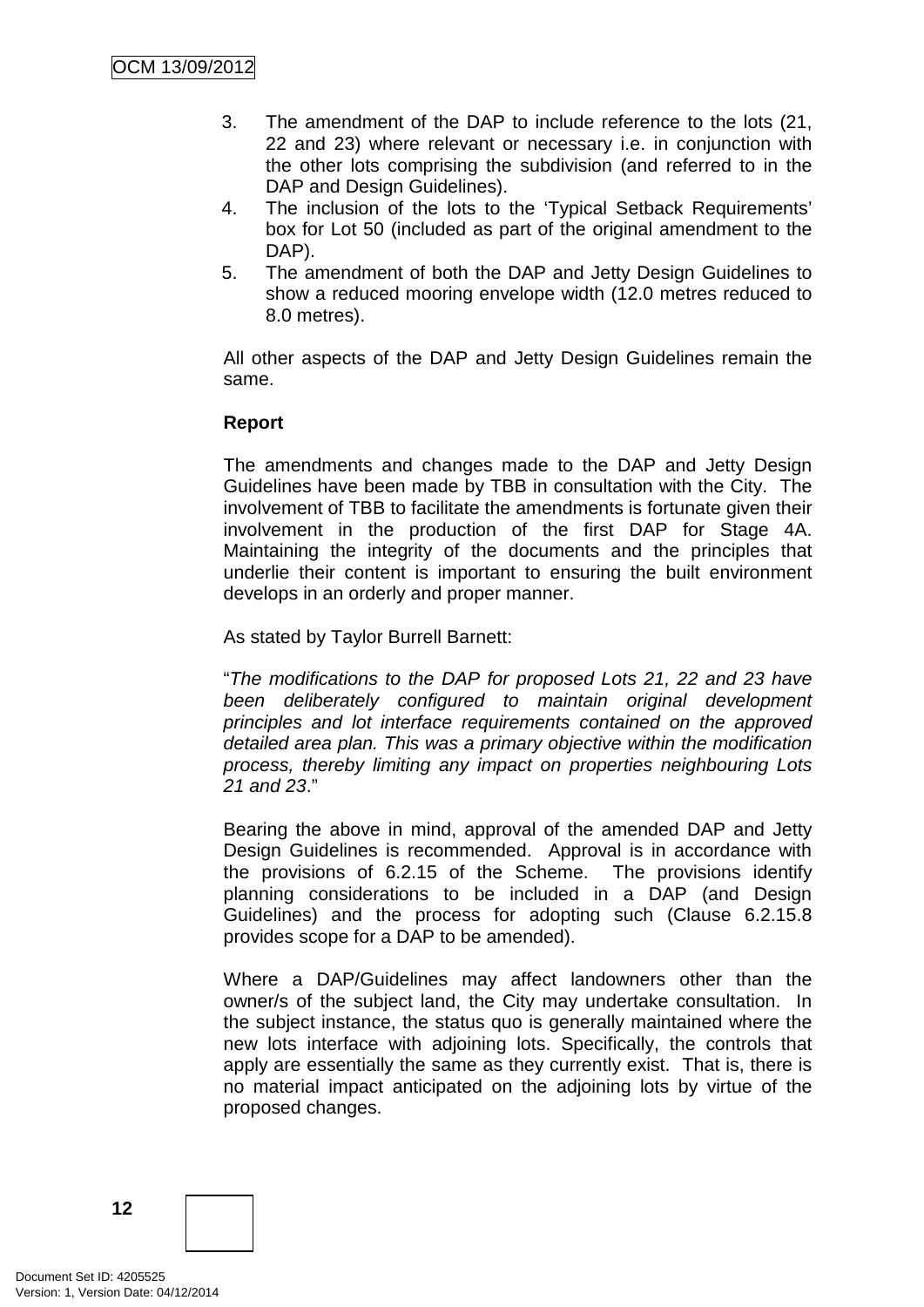### **Strategic Plan/Policy Implications**

### **Demographic Planning**

- To ensure the planning of the City is based on an approach that has the potential to achieve high levels of convenience and prosperity for its citizens.
- To ensure development will enhance the levels of amenity currently enjoyed by the community.

### **Budget/Financial Implications**

N/A

### **Legal Implications**

Town Planning Scheme No. 3 Planning and Development Act 2005

### **Community Consultation**

No consultation has been undertaken.

### **Attachment(s)**

- 1. Location/Structure Plan<br>2. Detailed Area Plan
- Detailed Area Plan
- 3. Jetty Design Guidelines

### **Advice to Proponent(s)/Submissioners**

The Proponent(s) have been advised that this matter is to be considered at the 13 September 2012 Council Meeting.

### **Implications of Section 3.18(3) Local Government Act, 1995**

Nil.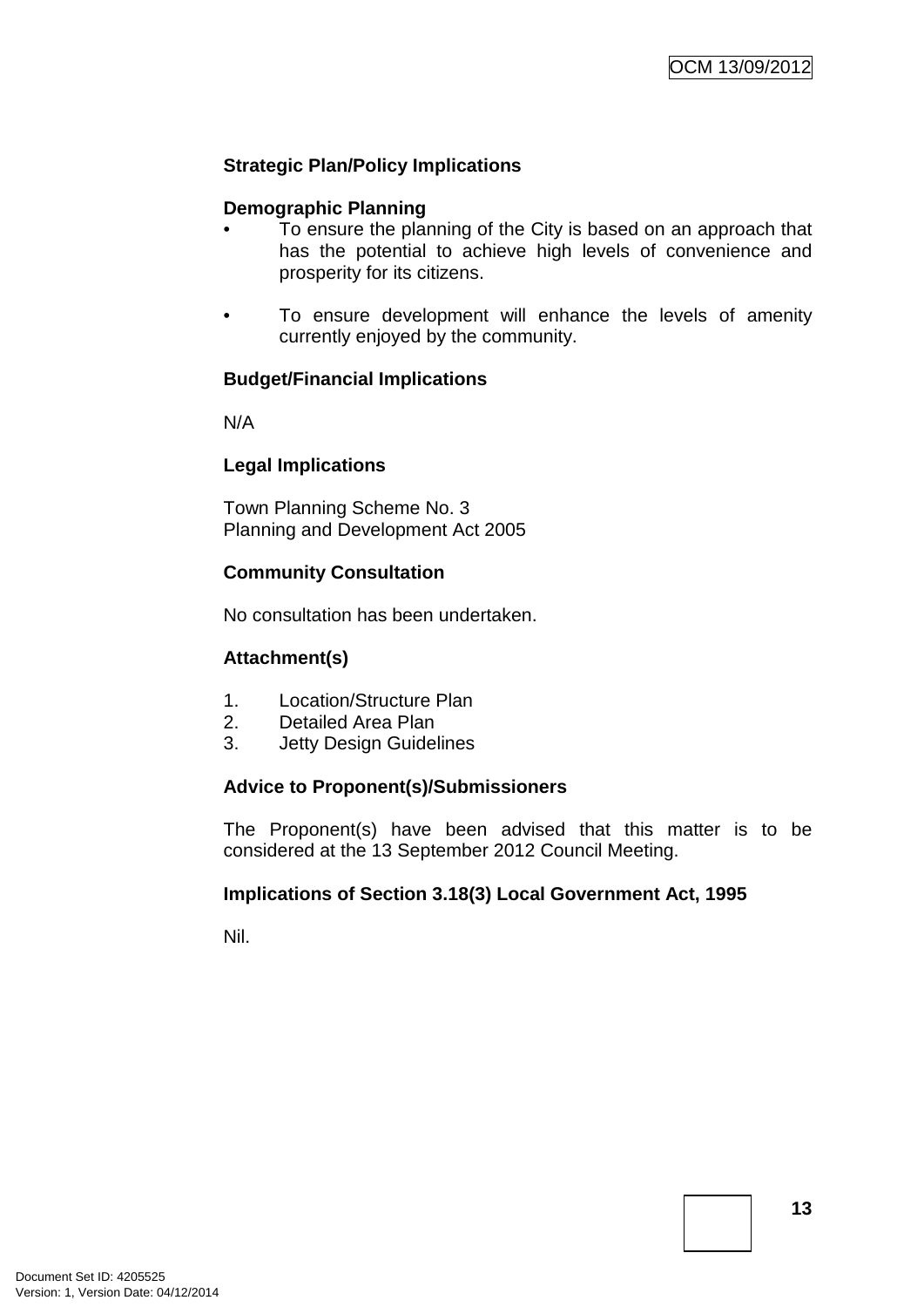# **14.2 (MINUTE NO 4847) (OCM 13/09/2012) - INITIATION OF CITY OF COCKBURN TOWN PLANNING SCHEME NO. 3 PROPOSED AMENDMENT NO. 97 (93097) (C CATHERWOOD)**

#### **RECOMMENDATION** That Council

(1) in pursuance of Section 75 of the *Planning and Development Act 2005* ("Act"), initiate an amendment to City of Cockburn Town Planning Scheme No. 3 ("Scheme") for the purposes of:

| $1_{-}$ | Providing additional clarification as to the methodology of |  |  |  |  |  |
|---------|-------------------------------------------------------------|--|--|--|--|--|
|         | the calculation for development contributions for           |  |  |  |  |  |
|         | Development Contribution Plan 13 into Schedule 12 as        |  |  |  |  |  |
|         | follows (additional words shown in bold text):              |  |  |  |  |  |
|         |                                                             |  |  |  |  |  |

| for<br>Method<br>calculating<br>contributions | The City's Plan for the District identifies the needs that impact<br>on the Development Contribution Plan. The contributions<br>outlined in this plan have been derived based on the need for<br>the facilities generated by the additional development in the<br>Development Contribution Plan. This calculation excludes the<br>demand for a facility that is generated by the current<br>population in existing dwellings.                                                                                                                                                                    |
|-----------------------------------------------|--------------------------------------------------------------------------------------------------------------------------------------------------------------------------------------------------------------------------------------------------------------------------------------------------------------------------------------------------------------------------------------------------------------------------------------------------------------------------------------------------------------------------------------------------------------------------------------------------|
|                                               | Contributions shall be calculated on the basis of the number of<br>new lots and/or dwellings created. Existing dwellings on a lot<br>or lots to be subdivided or developed will be exempt from the<br>contribution. Land required for public roads, public open<br>space, drainage and other uses not including residential<br>development will not be assessable. Where a lot may have<br>further subdivisional potential, for example as a grouped<br>dwelling site, contributions will be sought at the next<br>development approval stage where additional dwellings or lots<br>are created. |
|                                               | Contributions applying to development of aged or dependant<br>person's dwellings or single bedroom dwellings shall be<br>calculated on the number of dwelling units permitted prior to<br>the application of the variations permissible under clause<br>6.1.3.A3.1 of State Planning Policy Residential Design Codes.                                                                                                                                                                                                                                                                            |
|                                               | Notwithstanding the definition of 'lot' listed in Schedule 1,<br>for the purposes of calculating cost contribution liability<br>within DCA13, the term lot will be inclusive of green title,<br>survey strata and built strata subdivisions.                                                                                                                                                                                                                                                                                                                                                     |
| (2١                                           | note as the amendment is in the opinion of Council consister                                                                                                                                                                                                                                                                                                                                                                                                                                                                                                                                     |

(2) note as the amendment is in the opinion of Council consistent with Regulation 25(2) of the *Town Planning Regulations 1967* ("Regulations"), the amendment be referred to the Environmental Protection Authority ("EPA") as required by Section 81 of the Act, and on receipt of a response from the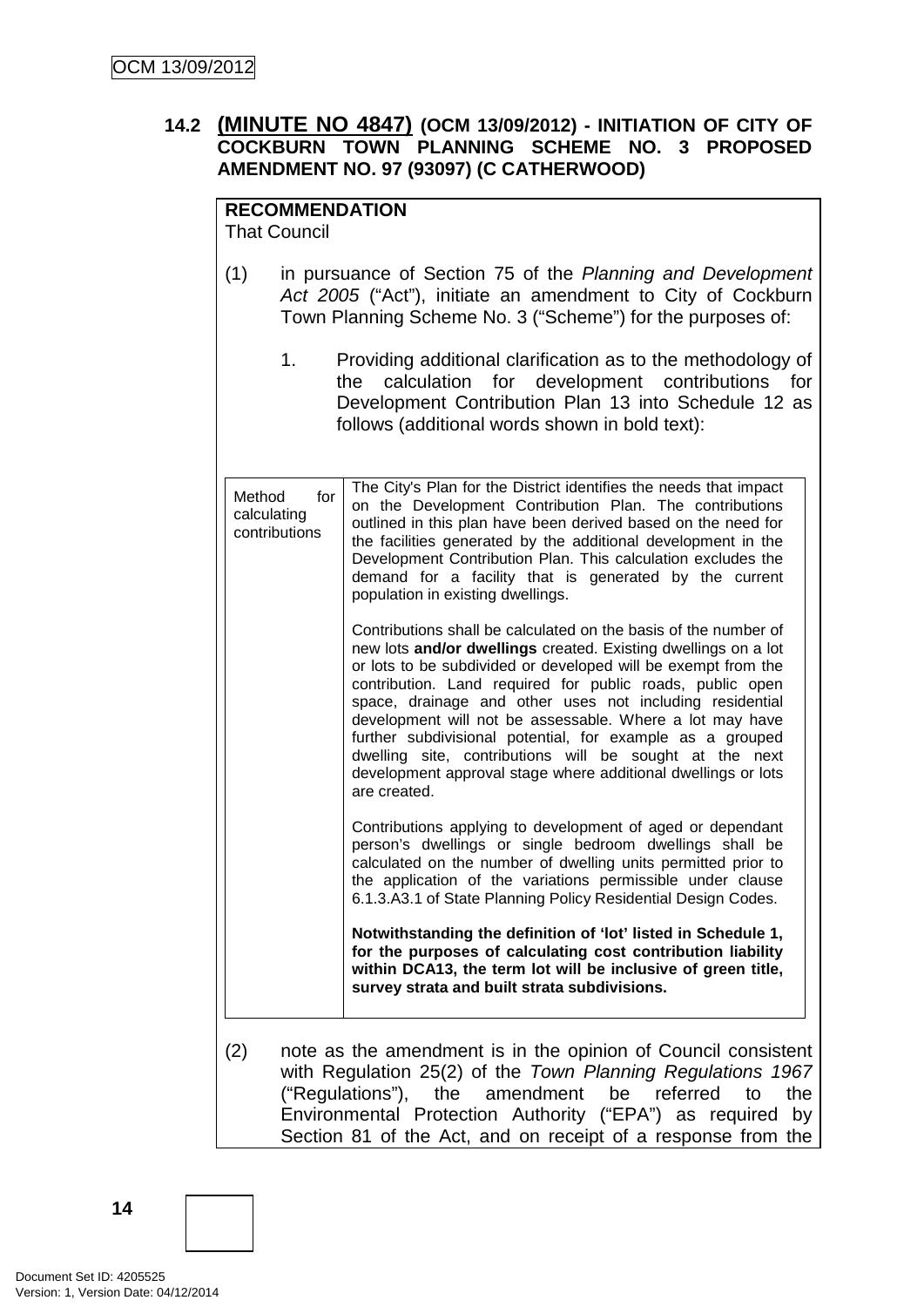EPA indicating that the amendment is not subject to formal environmental assessment, be advertised for a period of 42 days in accordance with the Regulations.

### **COUNCIL DECISION**

MOVED Clr C Reeve-Fowkes SECONDED Clr S Pratt that the recommendation be adopted.

### **CARRIED 7/0**

### **Background**

Development Contribution Plan 13 ("DCP13") was included in City of Cockburn Town Planning Scheme No. 3 ("Scheme") via Amendment No. 81, gazetted in August 2011 and relates to community infrastructure.

Community infrastructure is the land, structures and facilities which help communities and neighbourhoods function effectively. This includes facilities such as sporting and recreational facilities, community centres, child care and after care centres, libraries and cultural facilities. They are often highly valued by their communities and add greatly to the overall quality of life by providing opportunities for physical activity and social interaction.

It is widely accepted that the use of community facilities has a direct correlation to the number of people using them. This is clear in the intent and basis of the relevant State Planning Policy 3.6 Development Contributions for Infrastructure as well as the City's DCP13.

What has also become clear with some applicants, being quite a complicated matter, is that they require some further clarity in the wording of Council's Scheme to ensure they understand the intent behind DCP13 and their cost contribution liability is as clear to them as possible. This is the purpose of this amendment.

### **Submission**

N/A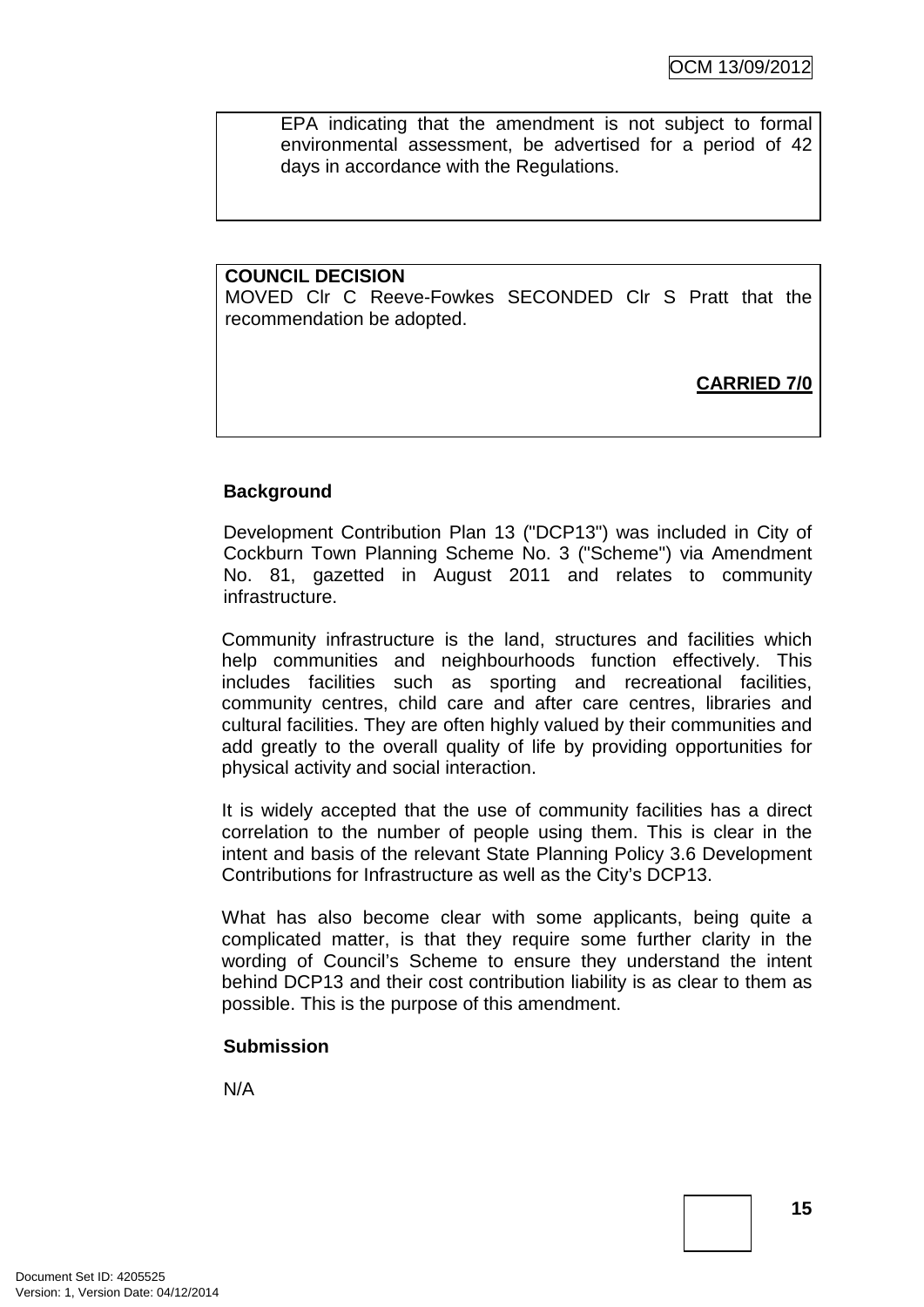### **Report**

To introduce clarity to the Scheme wording, in particular the methodology described for DCP13 within Schedule 12, some additional words are recommended. These are minor in nature, and do not affect the statutory application of DCP 13 - rather it is to ensure that applicant's understand their obligations clearly in respect of DCP 13.

The first insertion at paragraph two ensures even if the sentence is read in isolation, rather than the context of the whole paragraph, it is clear either lots or dwellings are used in the calculation of the cost contribution liability.

The insertion at the end of the table section clarifies the use of the term 'lot' is inclusive of strata and green title allotments. This again is consistent with the intent of both the SPP and Section 6.3 of the Scheme which discusses development contributions more broadly. It also rectifies a potential concern with the definition of the term 'lot' within Schedule 1 of the Scheme.

It is recommended that Council initiate the amendment, as a way of ensuring that the Scheme is as clear as possible for applicants reading the Scheme and ascertaining their obligations in respect of land use and development within the City.

### **Strategic Plan/Policy Implications**

### **Demographic Planning**

- To ensure the planning of the City is based on an approach that has the potential to achieve high levels of convenience and prosperity for its citizens.
- To ensure development will enhance the levels of amenity currently enjoyed by the community.

#### **Infrastructure Development**

• To construct and maintain community facilities that meet community needs.

### **Budget/Financial Implications**

N/A

### **Legal Implications**

These will provide additional clarity for applicants, developers and landowners and their representatives.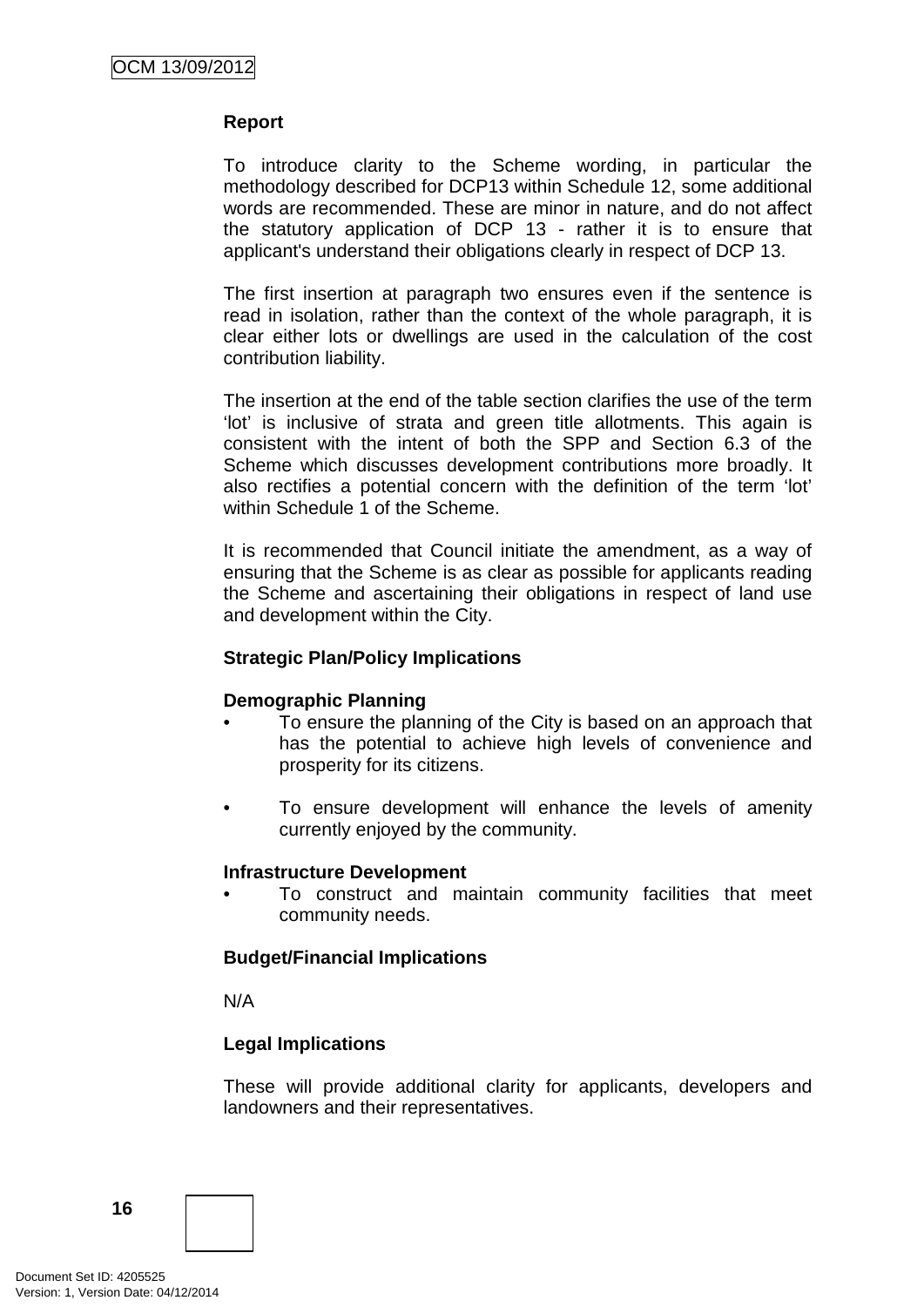# **Community Consultation**

In accordance with the *Town Planning Regulations 1967* consultation is to be undertaken subsequent to the local government adopting the Scheme Amendment and the Environmental Protection Authority (EPA) advising that the proposal is environmentally acceptable. This requires the amendment to be advertised for a minimum of 42 days.

### **Attachment(s)**

N/A

### **Advice to Proponent(s)/Submissioners**

N/A

**Implications of Section 3.18(3) Local Government Act, 1995**

Nil.

### **14.3 (MINUTE NO 4848) (OCM 13/09/2012) - CLOSURE OF PORTION OF ROAD LOCATION: MARABOO WHARF, NORTH COOGEE OWNER: PORT CATHERINE DEVELOPMENTS PTY LTD APPLICANT: TAYLOR BURRELL BARNETT (6004074) (L GATT) (ATTACH)**

#### **RECOMMENDATION** That Council

- (1) requests the Minister for Lands to close a small triangular portion of Maraboo Wharf, North Coogee in accordance with Section 58 of the *Land Administration Act 1997*;
- (2) supports the land resulting from the road closure being purchased by the adjoining landowner (Port Catherine Developments Pty Ltd) as per the normal procedures of the *Land Administration Act 1997*; and
- (3) advise the applicant of this decision accordingly.

### **COUNCIL DECISION**

MOVED Clr C Reeve-Fowkes SECONDED Clr S Pratt that the recommendation be adopted.

# **CARRIED 7/0**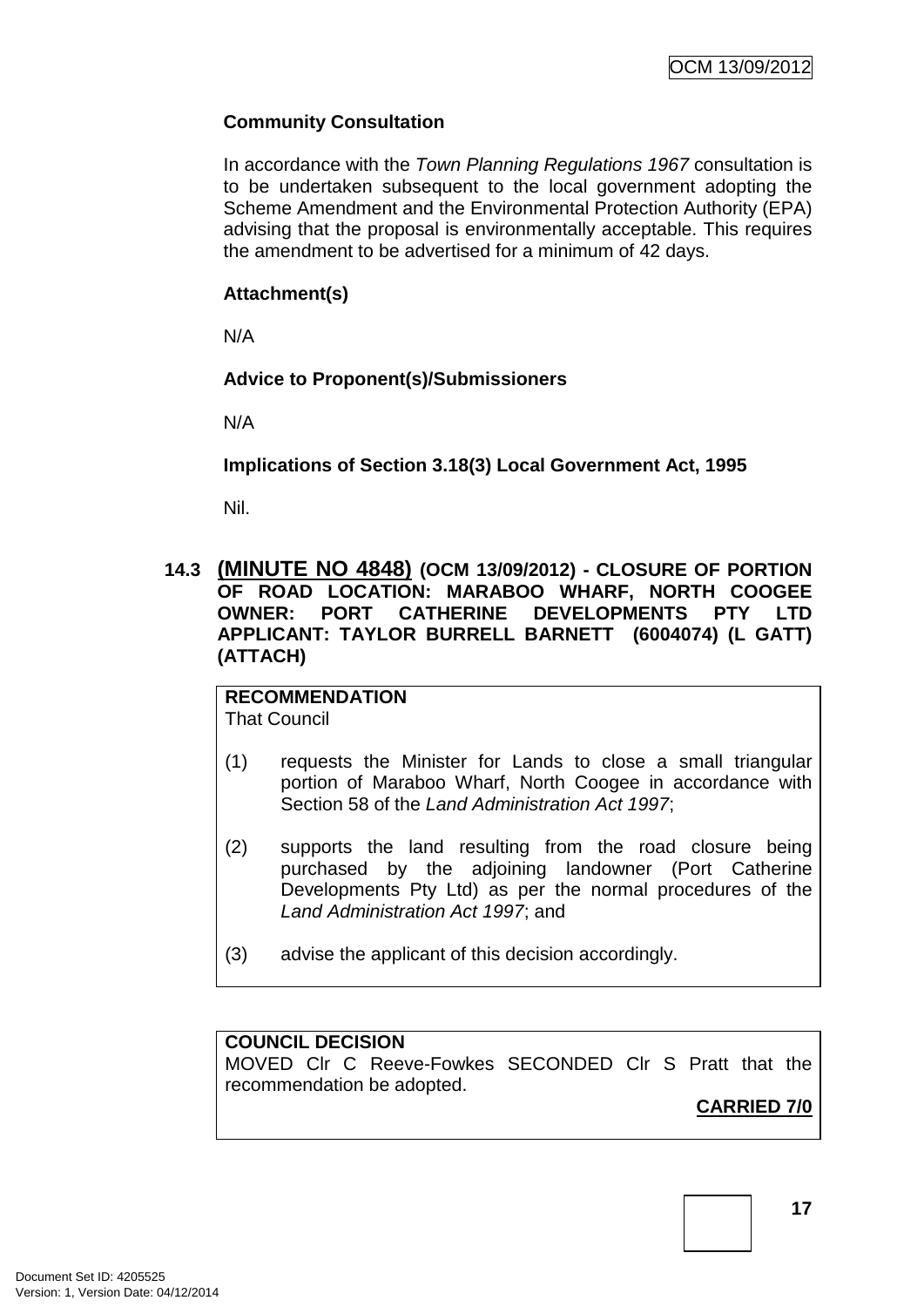### **Background**

A request has been received on behalf of the adjoining landowner to close a small triangular portion of Maraboo Wharf, North Coogee which will be amalgamated with the development to the south to provide an additional site area to accommodate a proposed marine services building and cafe/restaurant. The purpose of this report is to consider this request

#### **Submission**

By way of letter, Taylor Burrell Barnett requested that the City initiate the closure of the portion of Maraboo Wharf, North Coogee (refer to Attachment 1).

The subject area is a 41m2 triangular portion of the road reserve which will be amalgamated with the adjoining development to the south to provide an additional site area to accommodate a proposed marine services building and cafe/restaurant (refer to Attachment 2).

The proponent has agreed in writing to meet all costs associated with the proposed road closure, a copy of which is provided within Attachment 3.

### **Report**

Maraboo Wharf is within the Port Coogee development and was approved via a previous conditional subdivision – only a portion of the approved road has been constructed.

The City advertised the road closure in the local newspaper on 24 July 2012 and no submissions have been received. It represents a very minor proposal, effectively seeking to rationalise a small piece of the road reserve to enable efficient development of land to take place. All service providers have been contacted and there were no objections to the closure.

An application for subdivision has recently been submitted to the Western Australian Planning Commission (WAPC) proposing to create Lots 1 and 2 via the subdivision of Lot 9096 including the small portion of closed road. A copy of the sketch from this application, which provides details of how the road is proposed to be configured, is at Attachment 4.

It is recommended that Council support the request, and write to the Minister for Lands requesting formal closure of the portion of Maraboo

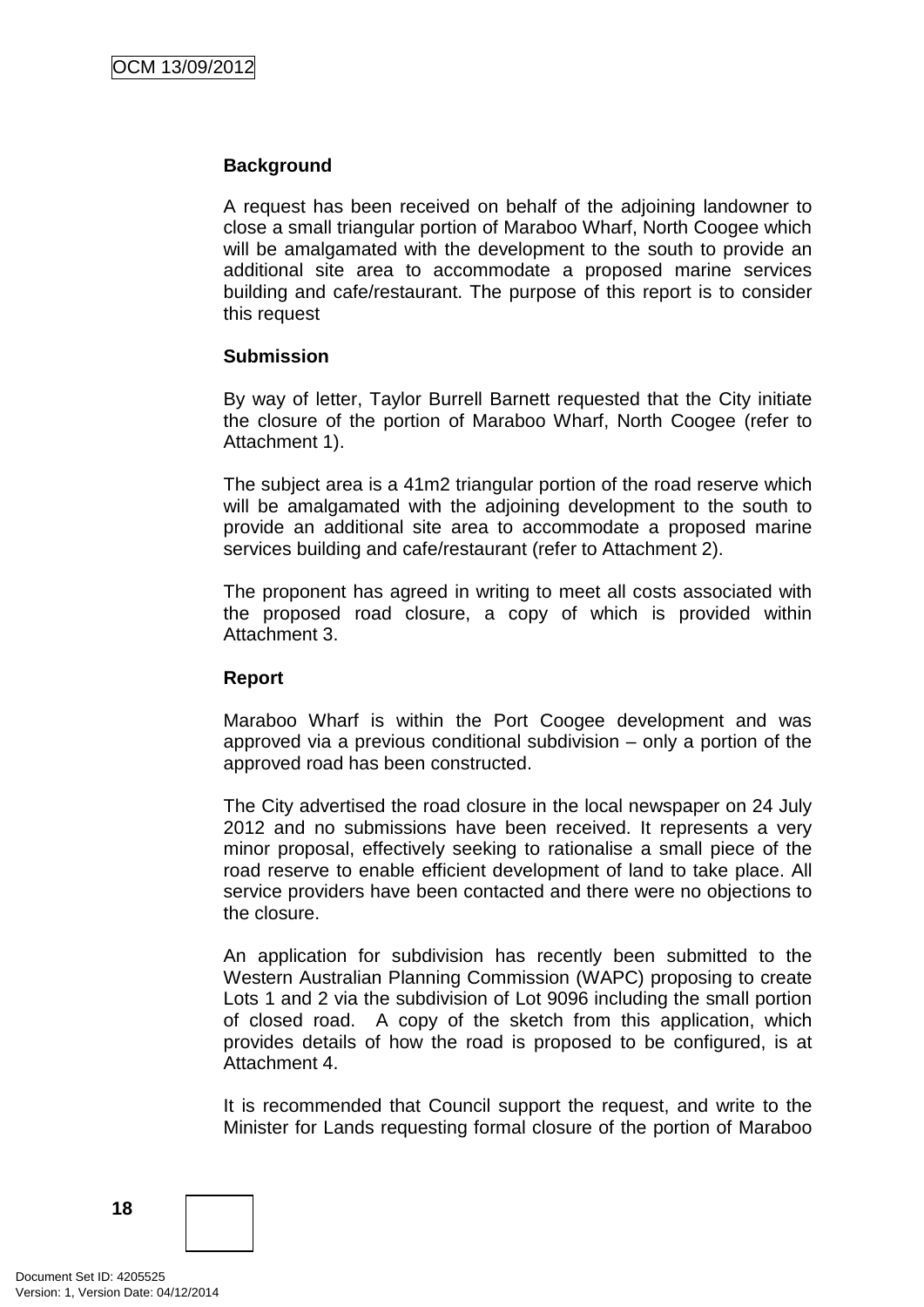Wharf in accordance with Section 58 of the *Land Administration Act 1997*.

# **Strategic Plan/Policy Implications**

### **Demographic Planning**

- To ensure the planning of the City is based on an approach that has the potential to achieve high levels of convenience and prosperity for its citizens.
- To ensure development will enhance the levels of amenity currently enjoyed by the community.

# **Governance Excellence**

• To conduct Council business in open public forums and to manage Council affairs by employing publicly accountable practices.

# **Budget/Financial Implications**

N/A

### **Legal Implications**

To be undertaken in accordance with Section 58 of the *Land Administration Act 1997*.

# **Community Consultation**

Advertised on 24 July 2012, in accordance with Section 58 of the *Land Administration Act 1997.* No objections have been received.

### **Attachment(s)**

- 1. Letter of request from Taylor Burrell Barnet
- 2. Location Plan
- 3. Letter confirming Port Catherine Developments Pty Ltd will pay all associated costs.

# **Advice to Proponent(s)/Submissioners**

The Proponent(s) and those who lodged a submission on the proposal have been advised that this matter is to be considered at the 13 September 2012 Ordinary Council Meeting.

# **Implications of Section 3.18(3) Local Government Act, 1995**

Nil.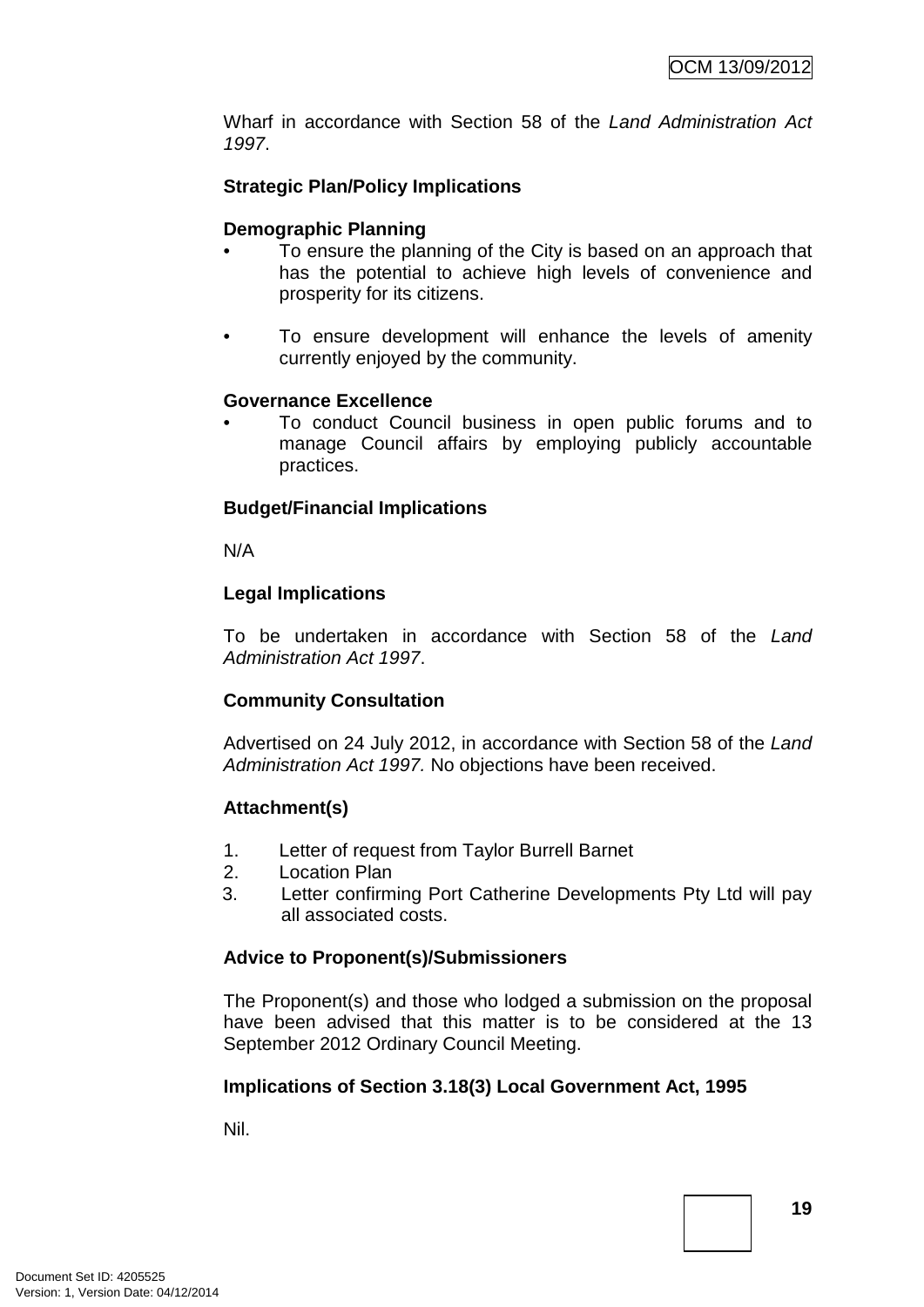**14.4 (MINUTE NO 4849) (OCM 13/09/2012) - PROPOSED STRUCTURE PLAN LOCATION: LOT 39 GAEBLER ROAD, HAMMOND PARK OWNER: NIKOLA AND PAMELA BASKOVICH APPLICANT: GRAY & LEWIS LANDUSE PLANNERS (SM/M/063) (R SERVENTY) (ATTACH)**

# **RECOMMENDATION**

That Council:

- (1) adopts the Schedule of Submissions;
- (2) adopts the Structure Plan for Lot 39 Gaebler Road, Hammond Park prepared by Grey & Lewis Landuse Planners as shown within Attachment 2, subject to the below modification:
	- 1. an annotation being added to the Structure Plan requiring a Detailed Area Plan to be approved by the City prior to subdivision approval over the two proposed lots, north of Weetman Street and immediately adjacent to Lot 42 Frankland Avenue, Hammond Park in order to ensure they adequately address the future POS on Lot 42 Frankland Avenue.
- (3) advise the Western Australian Planning Commission, the proponent and submissioners of Council's decision accordingly;
- (4) advise the proponent of the Structure Plan that Council has currently re-advertised Amendment No. 28, which will introduce developer contribution arrangements for infrastructure within the Hammond Park and Wattleup Development Areas. Landowners subdividing to create residential allotments will be required to make contributions in accordance with Amendment No. 28 once it becomes operational; and
- (5) advise the proponent that Development Contribution Area 13 Community Infrastructure is now in operation under the Scheme. Landowners subdividing to create residential allotments and/or developing grouped/multiple dwellings will therefore be required to make contributions in accordance with the development contribution plan requirements.

# **COUNCIL DECISION**

MOVED Clr C Reeve-Fowkes SECONDED Clr S Pratt that the recommendation be adopted.

**CARRIED 7/0**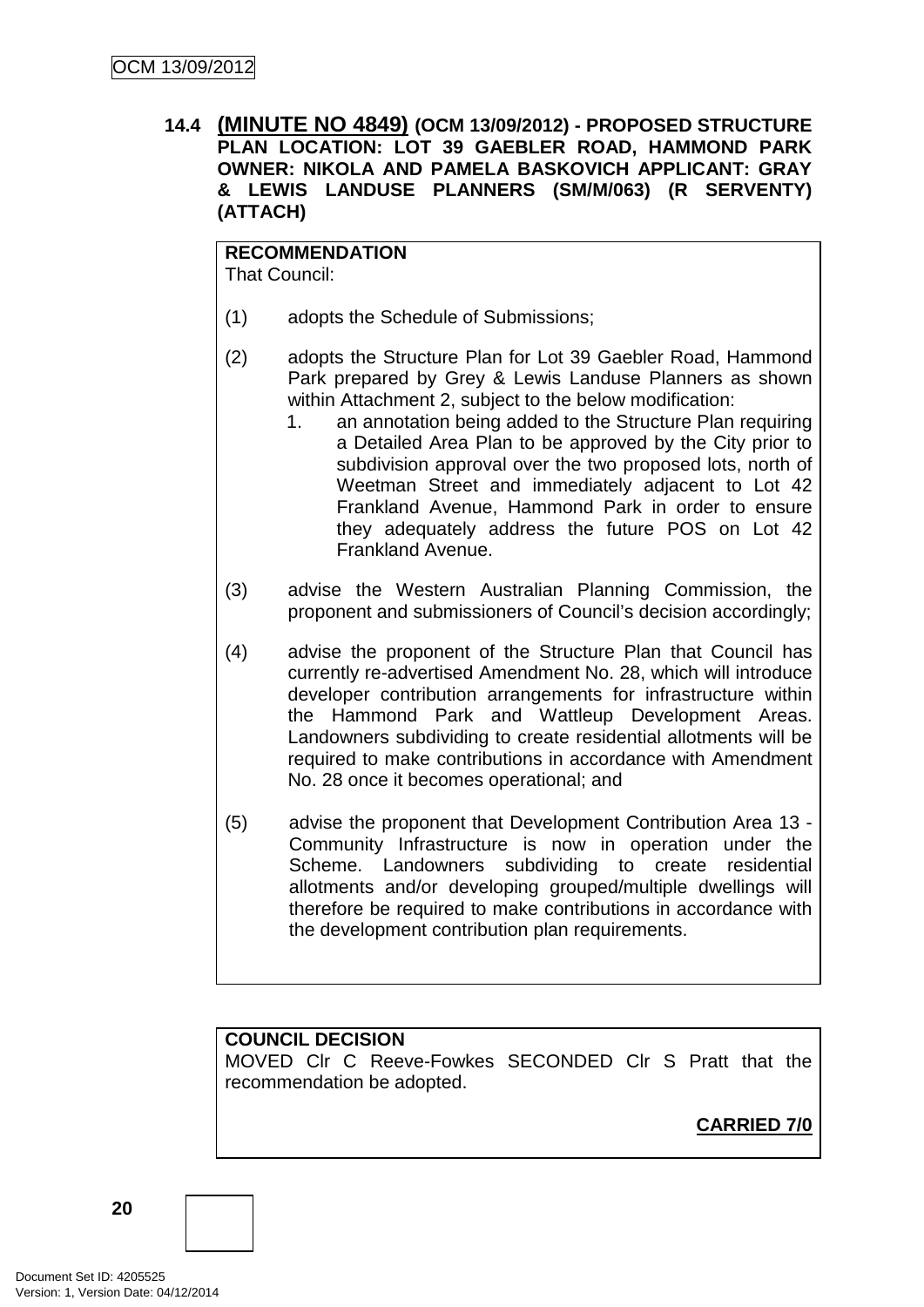### **Background**

The Structure Plan for Lot 39 Gaebler Road, Hammond Park has been submitted to the City on behalf of the landowner to guide future residential subdivision.

The Proposed Structure Plan is effectively an extension of the urban development occurring immediately east and south of the subject site as part of the 'Hammond Rise Estate' and also the approved future residential development to the south east of the subject site. This development is occurring in accordance with the following Structure Plans:

|                                                                                              | <b>Council Adoption</b><br>Date | <b>WAPC Adoption</b><br>Date |  |  |  |
|----------------------------------------------------------------------------------------------|---------------------------------|------------------------------|--|--|--|
| Hammond Park Local Structure Plan                                                            | 8 November 2007                 | 4 March 2010                 |  |  |  |
| 10 November 2011<br>3 February 2012<br>43 & 44 Frankland<br>Avenue<br>Lots<br>Structure Plan |                                 |                              |  |  |  |
| Lot 40 Gaebler Road Local Structure<br>Plan                                                  | 14 November 2011                | 7 March 2012                 |  |  |  |

The subject site as shown in Attachment 1 is located on the southern side of Gaebler Road, between Barfield Road and Frankland Avenue, Hammond Park.

### **Submission**

The Proposed Structure Plan has been submitted by Grey & Lewis Landuse Planners on behalf of Nikola and Pamela Baskovich.

### **Report**

The subject site is zoned 'Urban' under the Metropolitan Region Scheme ("MRS") and 'Development (DA9)' under City of Cockburn Town Planning Scheme No. 3 ("Scheme"). Pursuant to Clause 6.2.4 and Schedule 11 of the Scheme, a structure plan is required to be prepared and adopted prior to any subdivision and development of land within DA9 occurring.

The Proposed Structure Plan (shown in Attachment 2) will facilitate the development of the majority of this land for residential purposes at a density of R25, with the remainder of the land being identified for public open space and road reserve. The Structure Plan will result in the creation of 20 front-loaded lots.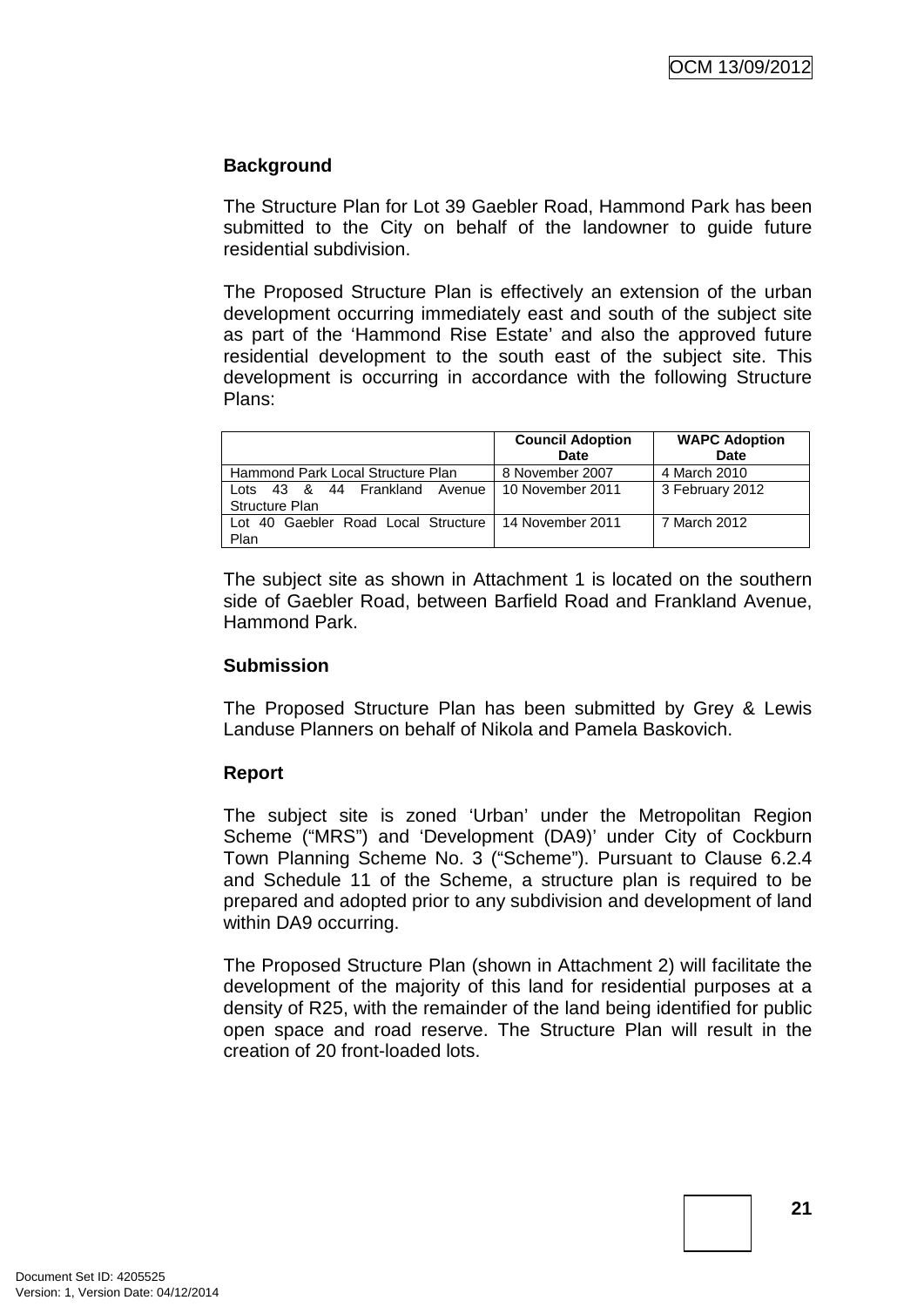### Southern Suburbs District Structure Plan – Stage 3

The subject site is located within the Southern Suburbs District Structure Plan – Stage 3 ("SSDSP3") area as shown in Attachment 3. The SSDSP3 identifies that this site should meet an urban density target of 12 dwelling units per hectare. The Proposed Structure Plan has a density of approximately 16 dwelling units per net hectare and therefore exceeds the targets set by the SSDSP3 however it should be noted that the SSDSP3 was adopted in 2005 and has moderate targets in comparison to recent similar documents. SSDSP3 is in the final stages of review, with a separate report on this agenda dealing with the review outcome.

This Proposed Structure Plan is consistent with the reviewed SSDSP3 document.

#### Public Open Space

The SSDSP3 requires all landowners to provide their 10% public open space ("POS") requirement within their own landholding. A  $1,201\,\mathrm{m}^2$ area of POS is proposed as part of the Structure Plan, which accounts for 10% of the Development Area. The POS is located immediately abutting POS created as part of the 'Hammond Rise Estate', thus creating a square park, just under  $3,000m^2$  in area.

Two of the residential lots abutting Lot 42 Frankland Avenue, Hammond Park, north of Weetman Street, are highly likely to abut POS containing a Conservation Category Wetland Buffer once the Lot 42 Frankland Avenue is structure planned and developed. Therefore, to ensure that the future dwellings on these lots appropriately address the POS it is recommended that an annotation be added to the Structure Plan requiring a Detailed Area Plan to be approved by the City prior to subdivision approval.

It should also be noted that this Proposed Structure Plan represents a Stage 1 proposal for the subject site. A further Structure Plan will be submitted into the future, and will need to specifically respond to the constraints posed by the adjoining Conservation Category Wetland.

### Local Water Management Strategy

Generally a Structure Plan should be supported by an approved Local Water Management Strategy ("LWMS"). However, the Department of Water has previously advised the City of Cockburn that due to the size of the site, a full LWMS would not be required to support the Structure Plan. It was concluded that supporting information would still need to be provided in the Structure Plan to demonstrate that stormwater can be managed in accordance with best practice. The supporting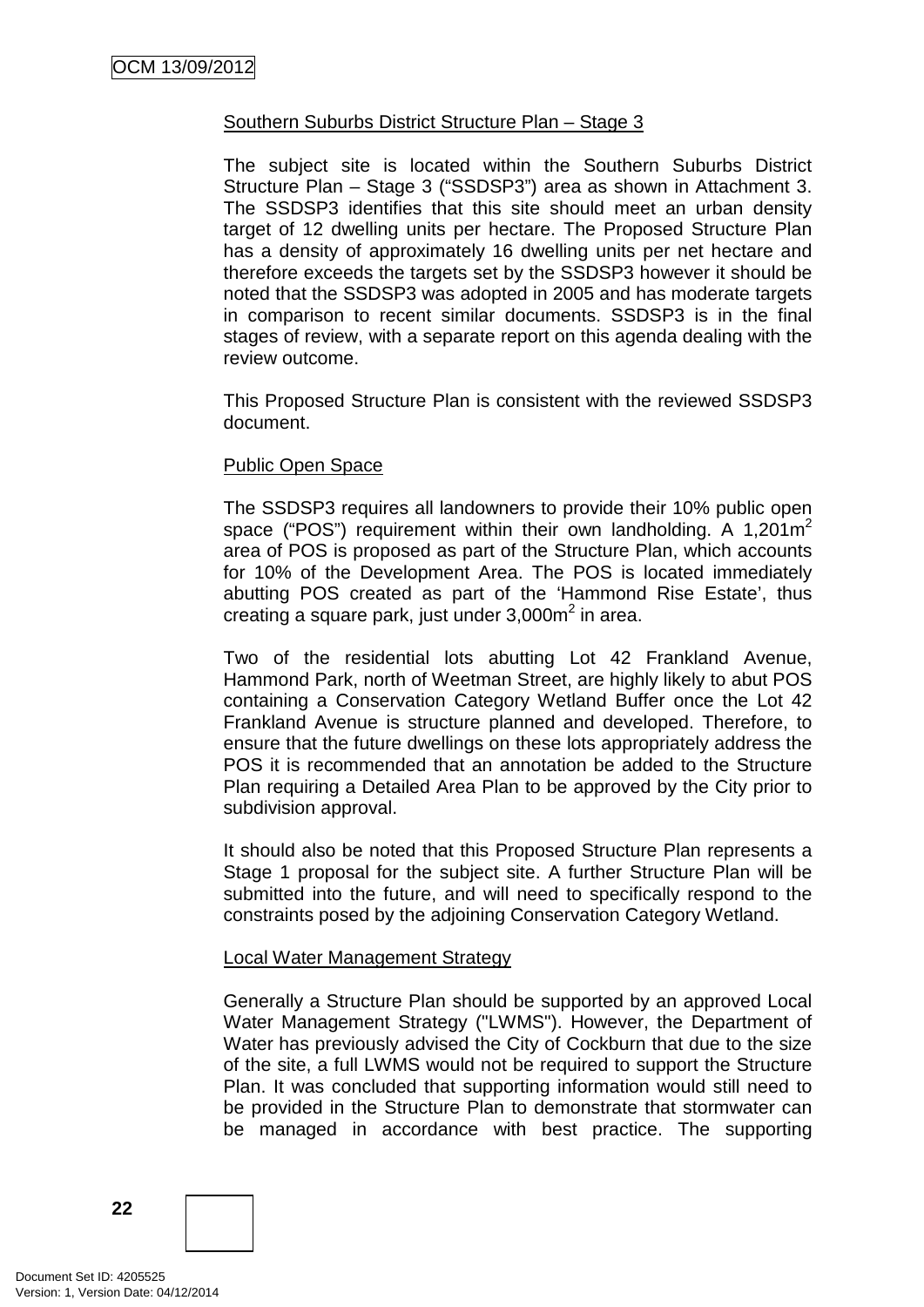document provided within the Structure Plan was deemed satisfactory to the Department of Water as noted in correspondence dated 15 June 2012.

#### **Consultation**

The Proposed Structure Plan was referred to the WAPC for comment in accordance with Clause 6.2.7.2 of the Scheme as it proposes the subdivision of land. No comments were received from the WAPC and as such the City proceeded to advertise the proposal for public comment.

The Structure Plan was advertised for public comment for a period of 21 days ending on 7 August 2012 in accordance with the Scheme requirements. Four submissions were received from government authorities and servicing agencies and one submission from an adjoining landowner. All submissions were supportive of the Proposed Structure Plan. The submissions that were received are set out and addressed in detail within the Schedule of Submissions (Attachment 4).

#### **Conclusion**

The Proposed Structure Plan is consistent with the SSDSP Stage 3 and surrounding residential development. The design of the Structure Plan conforms to Liveable Neighbourhoods principles and integrates with the adjacent road network and lot layout in a logical manner. It is therefore recommended that Council adopt the Structure Plan subject to an annotation being added requiring a Detailed Area Plan to be approved by the City over the two proposed lots, north of Weetman Street and immediately adjacent to Lot 42 Frankland Avenue, Hammond Park. The Detailed Area Plan will require they are designed to address the future POS on Lot 42 Frankland Avenue.

### **Strategic Plan/Policy Implications**

#### **Demographic Planning**

- To ensure the planning of the City is based on an approach that has the potential to achieve high levels of convenience and prosperity for its citizens.
- To ensure development will enhance the levels of amenity currently enjoyed by the community.

The Planning Policies which apply to this item are:

SPD4 'Liveable Neighbourhoods' APD4 'Public Open Space'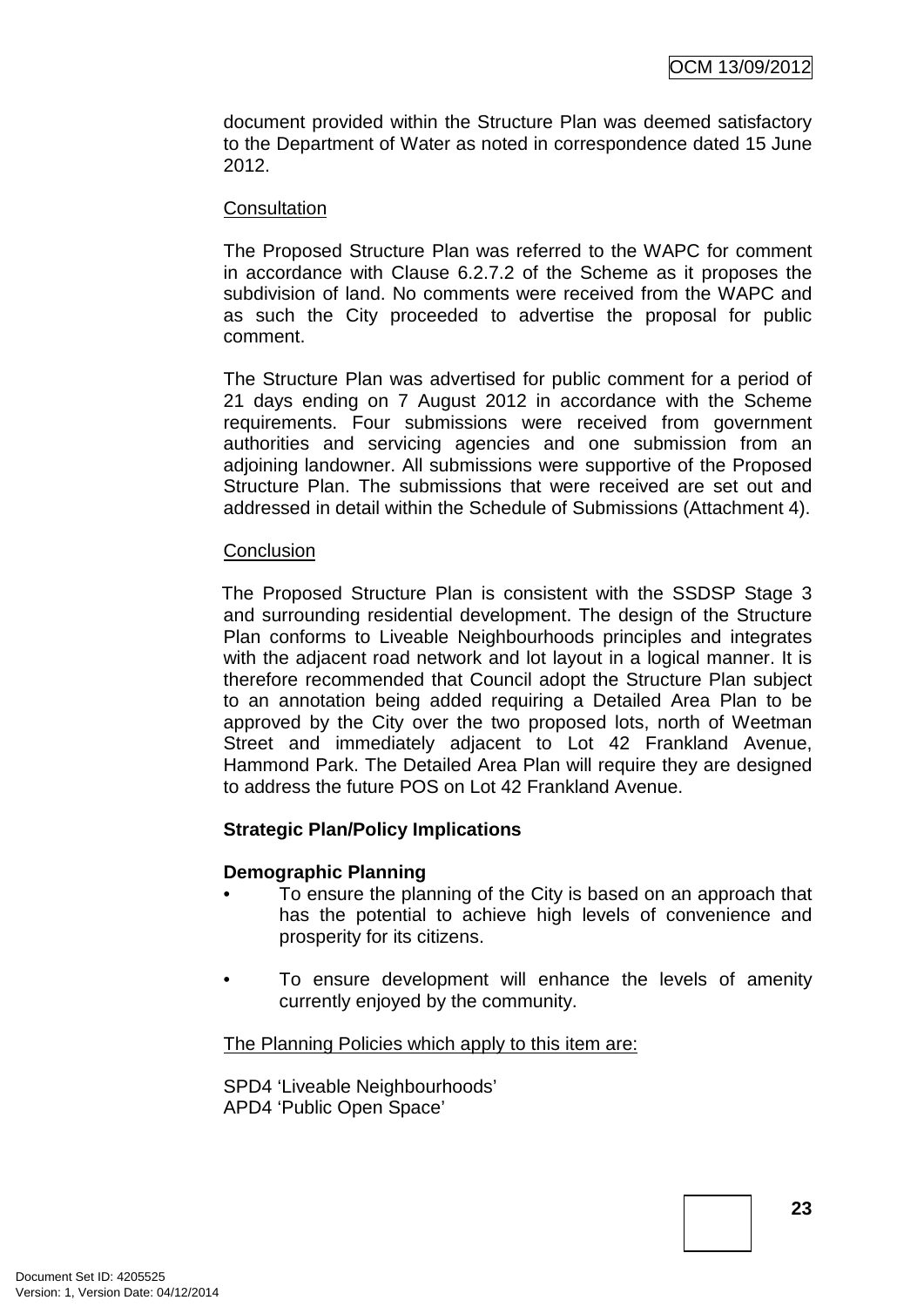# **Budget/Financial Implications**

N/A

# **Legal Implications**

N/A

### **Community Consultation**

The Proposed Structure Plan was open for community consultation for a period of 21 day ending on 7 August 2012. The proposed Structure Plan was advertised in the newspaper. Five submissions were received and all were supportive.

### **Attachment(s)**

- 1. Site Location
- 2. Proposed Lot 39 Gaebler Road Local Structure Plan
- 3. Southern Suburbs District Structure Plan Stage 3
- 4. Schedule of Submissions

# **Advice to Proponent(s)/Applicant**

The Proponent(s) and those who lodged a submission on the proposal have been advised that this matter is to be considered at the 13 September 2012 Council Meeting.

### **Implications of Section 3.18(3) Local Government Act, 1995**

Nil

### **14.5 (MINUTE NO 4850) (OCM 13/09/2012) - ACQUISITION PORTIONS OF LOT 6 AND 50 HAMMOND ROAD, COCKBURN CENTRAL AND ASSOCIATED ROAD CLOSURES FOR THE CREATION OF RE-ALIGNED HAMMOND ROAD / BEELIAR DRIVE INTERSECTION - OWNER CITY OF COCKBURN -- APPLICANT CITY OF COCKBURN (450012) ( K SIM) (ATTACH)**

#### **RECOMMENDATION** That Council

- 
- (1) acquire 4430 square metres of Lot 6 Hammond Road for a purchase price of \$1,478,400 exclusive of GST;
- (2) acquire 535 square metres of Lot 50 Hammond Road for purchase price of \$117,000 exclusive of GST;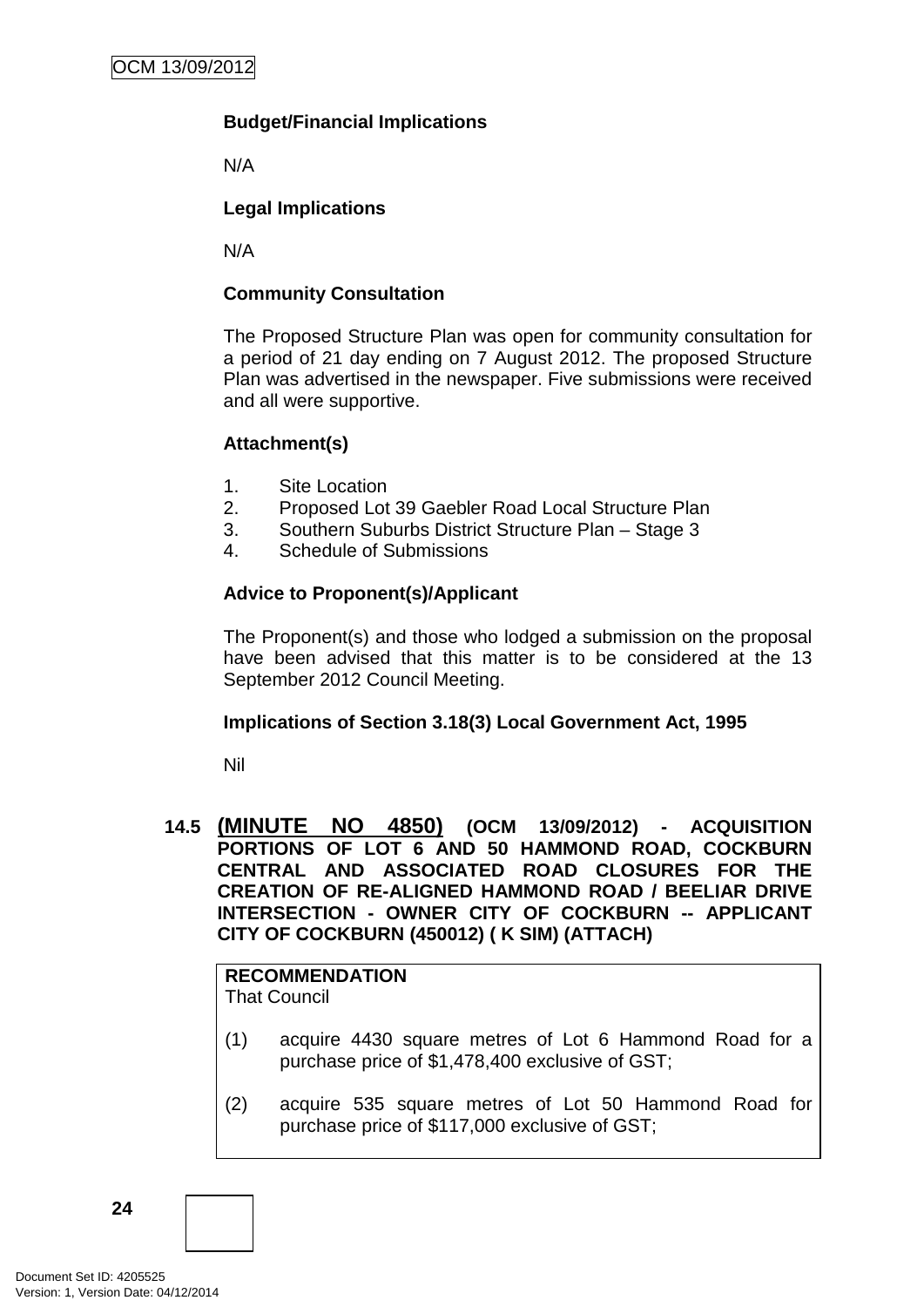- (3) meet all costs associated with the surveying and application for new certificates of title for 1 and 2 above;
- (4) dedicate portions of Lots 6, 50 and 77 as road reserve pursuant to Section 56 of the *Land administration Act 1997*;
- (5) request that the Minister for Lands close the redundant road reserve portions of Hammond Road and include the land into adjoining Lots 146 and 147 pursuant to Section 58 of the *Land Administration Act 1997*, subject to there being no objection at the conclusion of the statutory 35 day advertising period; and
- (6) indemnify the Minister for Lands against reasonable costs incurred in considering and granting the request in 5 above

### **COUNCIL DECISION**

MOVED Clr C Reeve-Fowkes SECONDED Clr S Pratt that the recommendation be adopted.

**CARRIED 7/0**

# **Background**

The intersection of Hammond Road and Beeliar Avenue, Cockburn Central is in the form of two staggered 'T' intersections, approximately 140 metres apart. This layout, created in 1993 was at the time considered an appropriate layout to deal with the then reasonably low traffic volumes. However with the advent of time and major development, the intersection no longer functions effectively and requires redevelopment in order to address known safety and congestion problems.

The intersection has one of the highest frequencies of reported crashes in the City, with 115 crashes reported to have occurred at the intersection in the 5-year period to the end of 2011. The majority of those crashes were rear-end crashes involving vehicles turning left out of both legs of Hammond Road, which can be a difficult movement because of the limited availability of safe gaps in traffic approaching along Beeliar Drive during busy periods. This is made more difficult when motorists turning left out of one leg of Hammond Road want to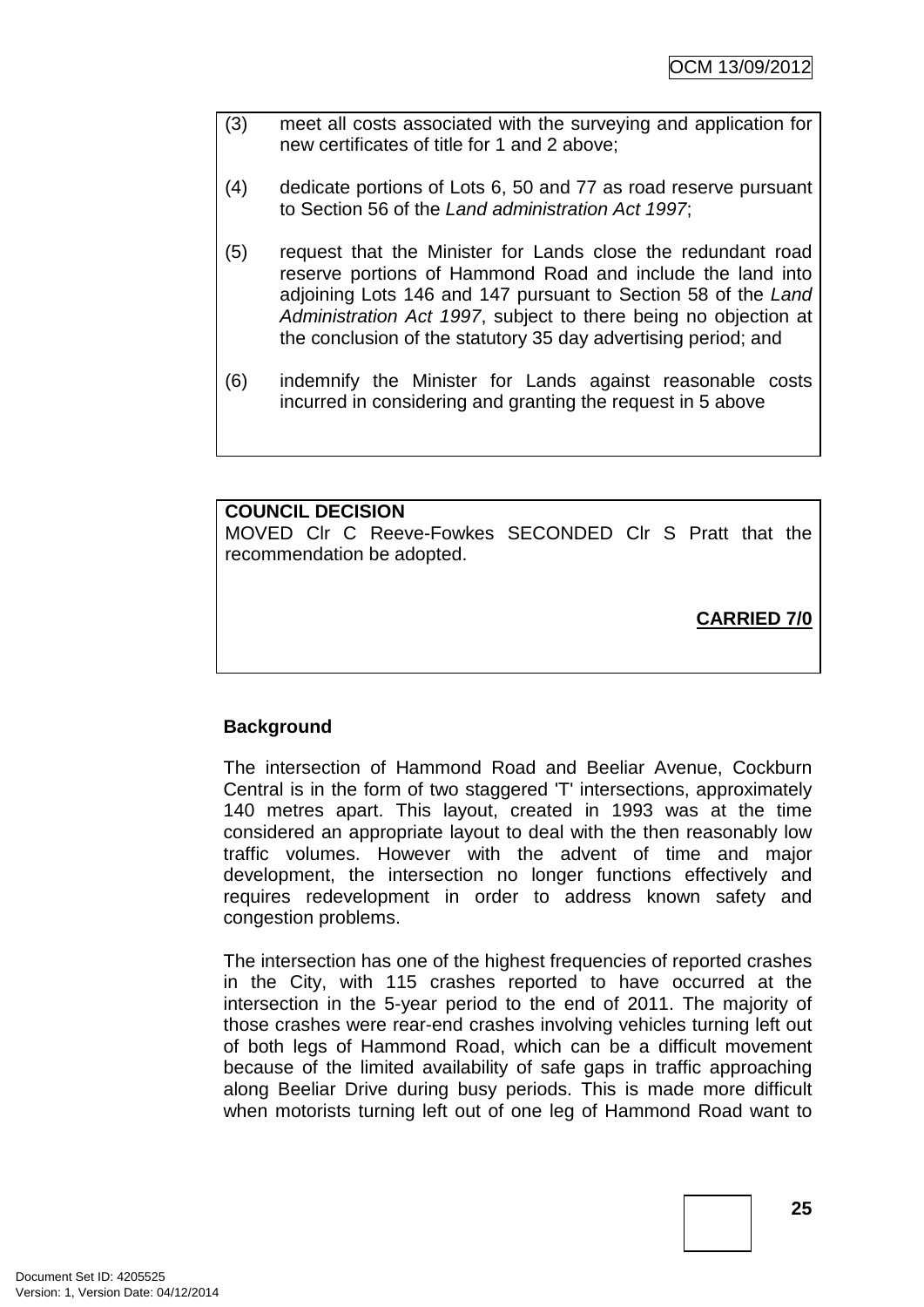immediately cross the 2 through traffic lanes to turn right into the other leg of Hammond Road.

To improve safety at the intersection a Black Spot Program fund grant has been approved to combine the two T-intersections as a four-way intersection by realigning the northern section of Hammond Road, and installing traffic signals there to control traffic movements. This will dramatically improve safety at the intersection by enabling motorists to negotiate the intersection under signal control. This does however require the purchasing of privately owned land, in order to affect the new design.

The purpose of this report is to consider the required land for purchase.

### **Submission**

Valuation reports have been prepared by Licensed Valuer McGees Property on behalf of the City and from Licensed Valuer Glenndin Miller Property Consultants on behalf of Walter Lenz, the owner of Lot 6 Hammond Road.

### **Report**

An initial plan was prepared by the City's Engineering Department depicting how the road pavement in Hammond Road could be diverted through Lots 50, 6 and 77 to create a new four way intersection at Beeliar Drive. From this initial plan the bounds of the land required for the new road reserve was drawn. The plan also determined the extent of the existing road reserve that would become redundant.

The land requirement plan was sent to the owners of Lots 6 and 50 Hammond Road for comment. Both owners requested minor modification to facilitate access to future commercial projects that are either planned or envisaged on their respective properties.

The area of concern centred on how a common access point could be achieved for the benefit of each of the properties.

A modified plan incorporating the owner's requests plus further refinement by the Engineering department has now been finalized. The plan addresses the difficult road geometry and drainage requirements of the deviation.

There is a minor land requirement (194 square metres) from the western most portion of Lot 77 Beeliar Drive. The owner of Lot 77 Beeliar Drive was also sent a copy of the initial plan. The area required for the new road has not changed with the most recent plan. The owner of Lot 77 has in the mean time made application for a fuel outlet /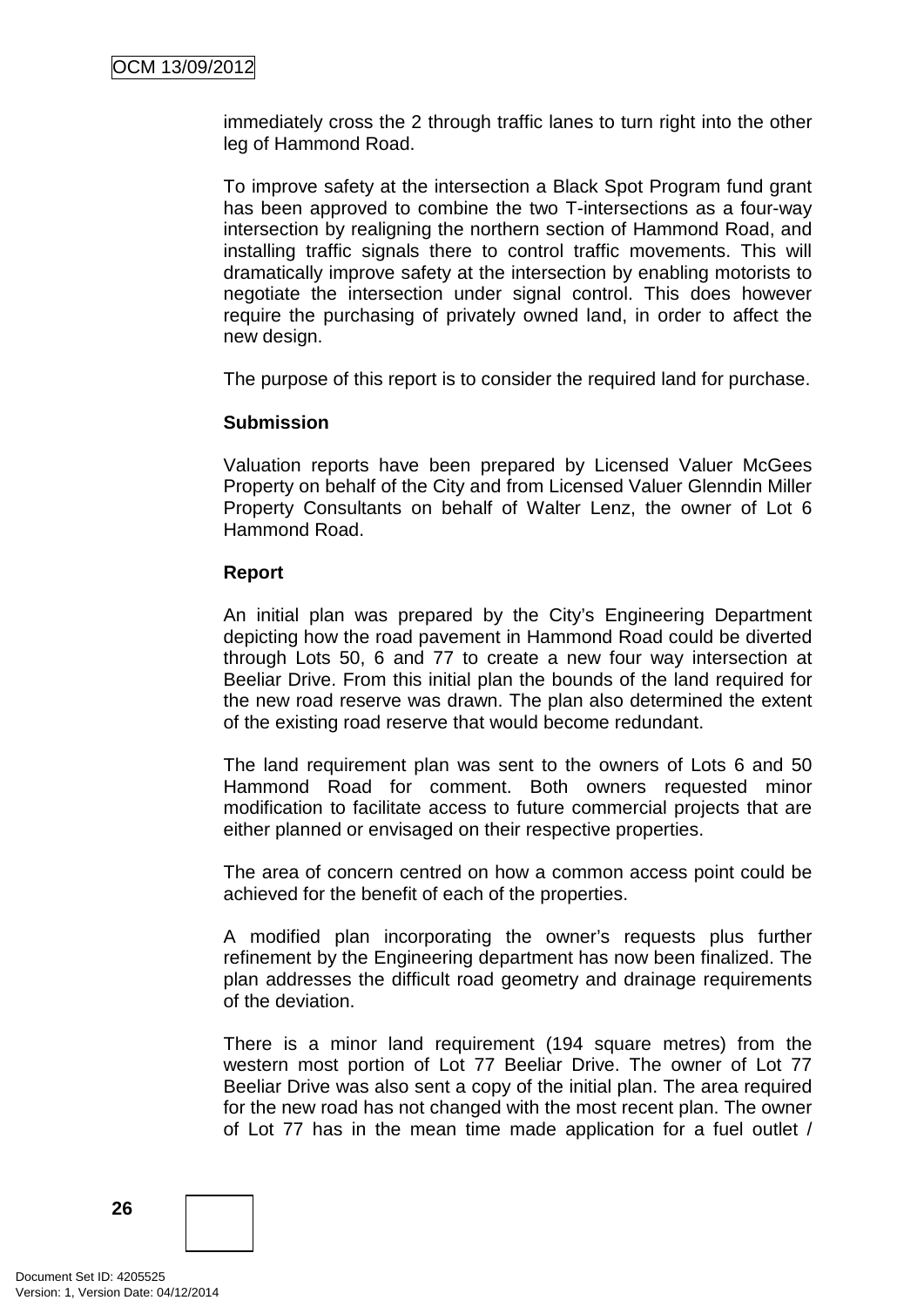convenience store on the site. The plan attached to that application acknowledges the location of the future road widening.

Surveying and amendments to the title of Lot 77 Beeliar Drive will be dealt with in the same manner as those to create new boundaries and balance titles for Lots 6 and 50 Hammond Road.

The owner of Lot 6 requested that the City of Cockburn pay for an independent valuation by a licensed valuer of his choosing. Glenndin Miller Licensed Valuer as the Licensed Valuer nominated by the owner of Lot 6 has provided a valuation that reflects the requirements of a compulsory acquisition pursuant to the *Land Administration Act 1997*.

The report prepared by Licensed Valuer Wayne Srhoy for the City and that prepared by Glenndin Miller for the owner of Lot 6 differ in that the rate per square metre for the road land has been determined to be \$260 by Wayne Srhoy and \$300 per square metre by Glenndin Miller.

The report by Glenndin Miller included an additional 10% solatium and an amount of \$15,000 being severance damage pursuant to section 241(7) (a) of the *Land Administration Act 1997*.

The report prepared by Glenndin Miller is dated June 2012 whereas the report by Wayne Srhoy is dated January 2012. This fact could account for the difference in the square metre rate. Discussions with the owner of Lot 6 left officers in no doubt that he would only accept payment that reflected that determined by his Licensed Valuer.

It was deemed to be expedient to accept the valuation by the owner's Licensed Valuer in order to commence construction in 2012. This is considered to only feasible way to affect this required road upgrade poste haste.

The owner of Lot 6 has a long standing approval to construct a tavern on Lot 6. Due to funding uncertainties for this project the City has not been able to give the owner of Lot 6 a clear undertaking as to when the project was to commence. The owner has delayed his development and agreed to modify the plans to show the tavern development adjacent to the re-aligned Hammond Road. Given the owner of Lot 6 has suffered delays and there being no guarantee that further negotiation and possible legal action would reduce the purchase price for the land, it is deemed to be expedient to accept the valuation by the owner's Licensed Valuer. Construction is due to commence in the latter half of 2012.

Pursuant to provisions of the *Land Administration Act 1997* the road closures were advertised on 13 August 2012 in the West Australian. To date there have been no objections to the proposal.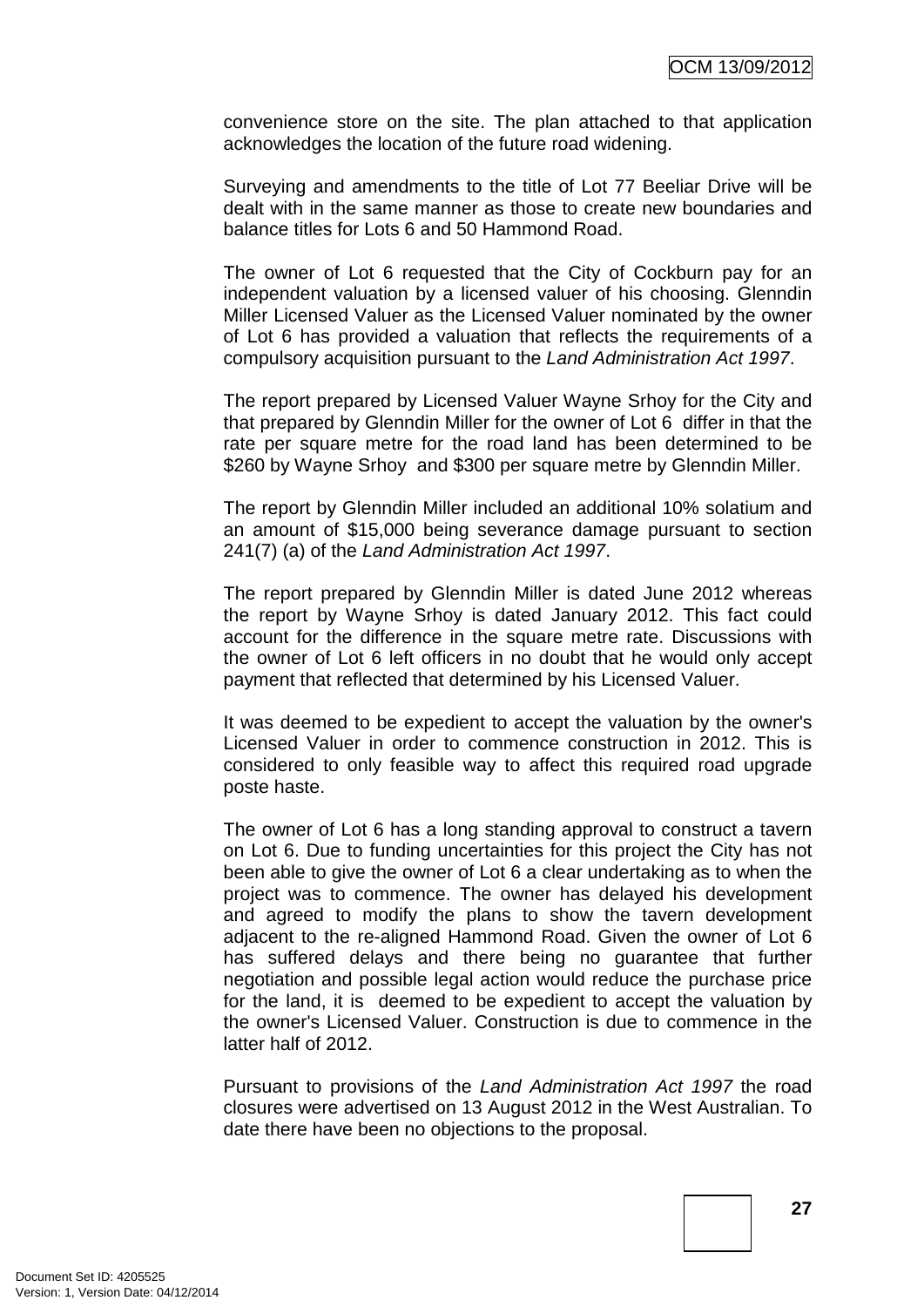Following Council's resolution seeking closure of the two portions of road reserve a request will be forwarded to the Minister for Lands via the Department for Regional Development and Lands (DRL). In order for the closed road land to be included into Lots 146 and 147 (land owned in freehold by the City) the land will need to be purchased from the State of Western Australia by the City of Cockburn. This transaction will be concurrent with the dedication of the land acquired from Lots 6, 50 and 77 to road purposes.

Depending on land valuations undertaken by DRL for both the closed road portions and the land to be dedicated the cost of the closed road land is expected to be a nominal amount.

Although the future consolidated portion of land comprising the closed road portions and Lots 146 and 147 will have an area of approximately 4,500 square metres it has an irregular shape and is encumbered by stormwater sumps that cater for run-off from existing and new road pavements. There is scope in the future to enhance this site. This land has been included into Scheme Amendment 90 which on gazettal will render the land as a Development Zone.

#### **Strategic Plan/Policy Implications**

#### **Demographic Planning**

• To ensure the planning of the City is based on an approach that has the potential to achieve high levels of convenience and prosperity for its citizens.

#### **Transport Optimisation**

• To construct and maintain roads which are convenient and safe for vehicles, cyclists and pedestrians.

#### **Budget/Financial Implications**

The Municipal Budget contains \$2.394m for purchase of the land and construction on the intersection. The funds for this project come from municipal fund - \$1.074m and Land Development Reserve - \$1.32m. As part of the land transaction, the City estimates an amount of land will become available for development and sale post construction. The estimate at this stage is still yet to be quantified as the final design of the intersection has not been completed nor the exact amount of the surplus land.

### **Legal Implications**

Provisions of the Land Administration Act 1997 refer.

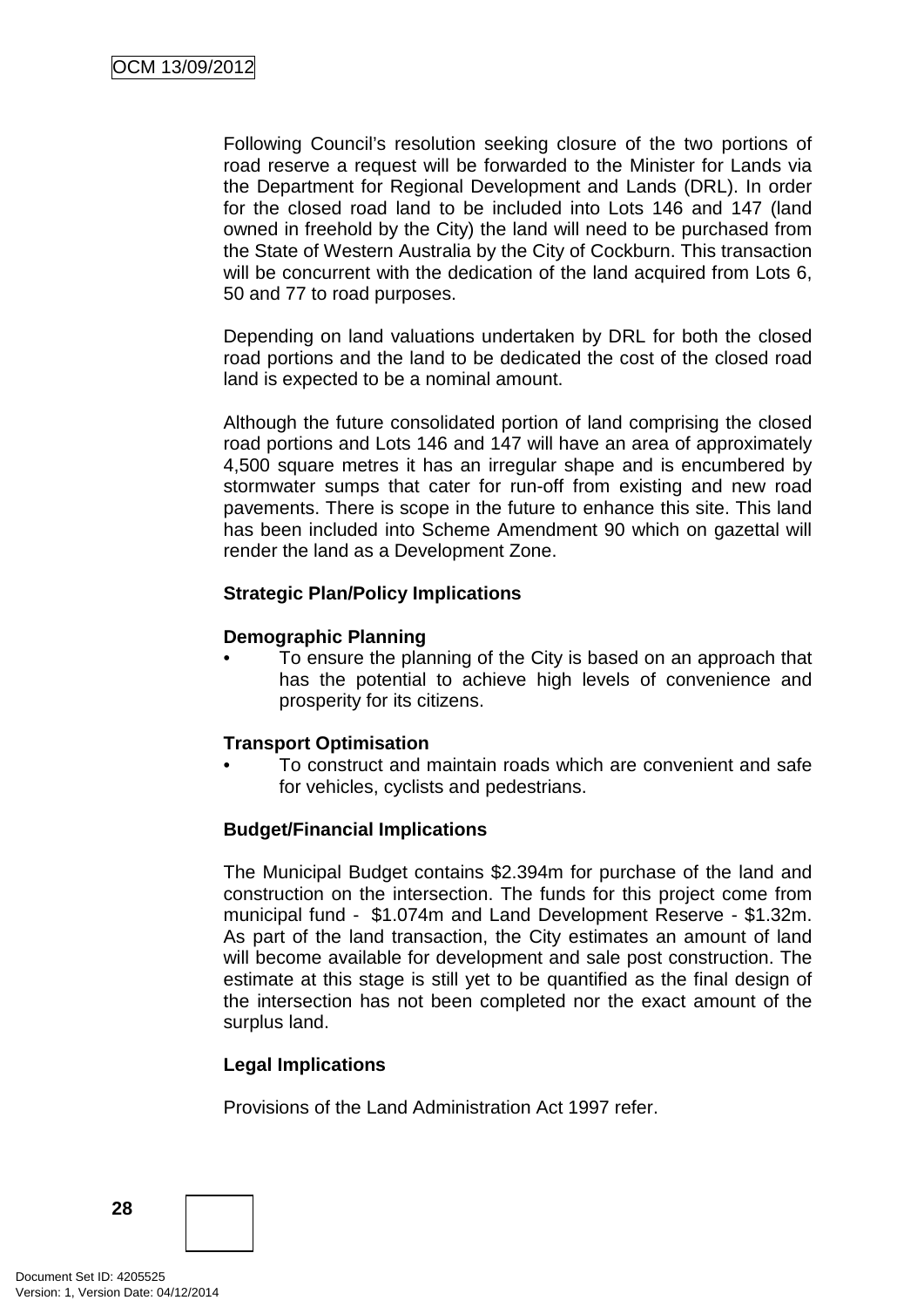## **Community Consultation**

Section 58 of the *Land Administration Act 1997* require proposed road closures to be advertised in a newspaper circulating in the district and for a 35 day period for the receipt of objection.

# **Attachment(s)**

- 1. A plan of the proposed land acquisition and road closures has been attached
- 2. Road upgrade plan

# **Advice to Proponent(s)/Submissioners**

The Proponent(s) have been advised that this matter is to be considered at the 13 September 2012 Council Meeting.

### **Implications of Section 3.18(3) Local Government Act, 1995**

Nil.

### **14.6 (MINUTE NO 4851) (OCM 13/09/2012) - PROPOSED STRUCTURE PLAN - LOTS 3 AND 4 WEST CHURCHILL AVENUE, MUNSTER - OWNER: ESTATE OF EUNICE SANTICH - APPLICANT: DYKSTRA PLANNING (SM/M/069) (C HOSSEN) (ATTACH)**

# **RECOMMENDATION**

That Council

- (1) in pursuance of Clause 6.2.9.1 of City of Cockburn Town Planning Scheme No. 3 ("Scheme") adopts the Structure Plan for Lots 4 and 4 West Churchill Avenue, Munster;
- (2) subject to compliance with (1) above, in pursuance of Clause 6.2.10.1 of the Scheme, the Structure Plan be sent to the Western Australian Planning Commission for endorsement;
- (3) endorse the Schedule of Submissions prepared in respect to the Structure Plan;
- (4) advise the landowners within the Structure Plan area and those who made a submission of Council's decision accordingly;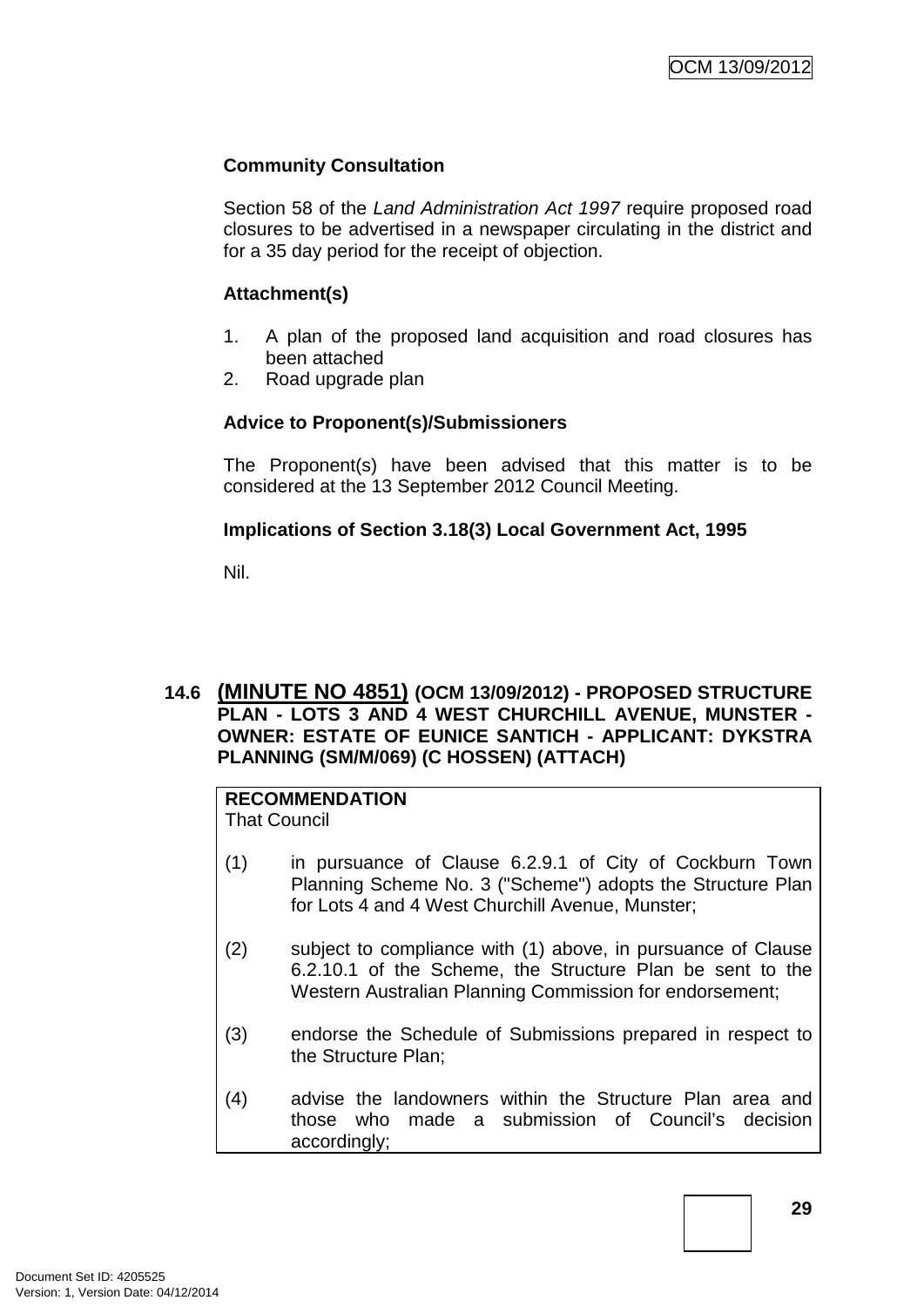- (5) advise the proponent that Development Contribution Area 13 Community Infrastructure is now in operation under the Scheme. Landowners subdividing to create residential allotments and/or developing grouped/multiple dwellings will therefore be required to make contributions in accordance with the development contribution plan requirements; and
- (6) write to the Department of Health advising of the decision of Council.

### **COUNCIL DECISION**

MOVED Clr C Reeve-Fowkes SECONDED Clr Y Mubarakai that Council:

- (1) in pursuance of Clause 6.2.9.1 of City of Cockburn Town Planning Scheme No. 3 ("Scheme") adopts the Structure Plan for Lots 4 and 4 West Churchill Avenue, Munster subject to the following modification:
	- (i) A notation being added to the Structure Plan advising that a suitably worded Section 165 notification under the Planning and Development Act 2005 is required to be imposed at the subdivision stage in order to advise prospective purchasers of the midge impacts associated with being close to nearby wetlands.
- (2) to (6) as recommended.

**CARRIED 7/0**

### **Reason for Decision**

It is considered important to ensure that a Section 165 notification under the Planning and Development Act 2005 is imposed at the subdivision stage to advise prospective purchasers of the midge impacts associated with being close to nearby wetlands. The extent of these midge impacts are considered to represent a factor seriously affecting the use or enjoyment of the land, meaning that a notification under Section 165 of the Act is appropriate.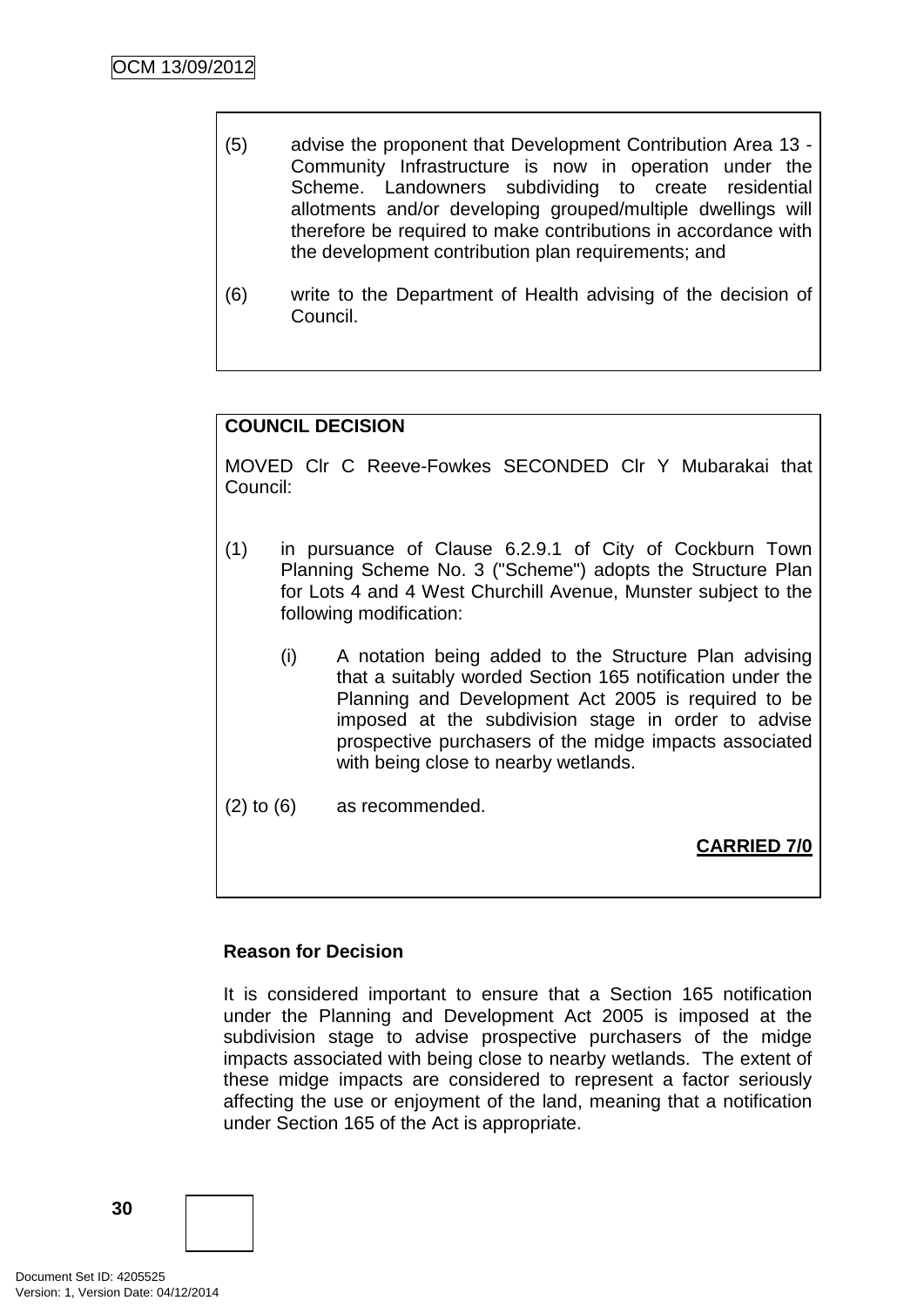## **Background**

The purpose of this report is to consider for adoption the Proposed Structure Plan for Lots 3 and 4 West Churchill Avenue, Munster ("subject land"). The Proposed Structure Plan seeks to provide for urban development of the subject land, comprising a range of densities and reservations as well as the associated structural elements to facilitate an urban outcome.

The Proposed Structure Plan has been advertised for public comment and also referred to authorities for comment. This report now seeks to specifically consider the Proposed Structure Plan for adoption, in light of the advertising process and assessment by officers.

#### **Submission**

Dykstra Planning has lodged the proposal for the subject land.

### **Report**

#### Planning Background

The subject land area is 2.1875 hectares in size and generally bound by the existing road network, the existing residential development to the east and a portion of the Woodman Point Waste Water Treatment Plant ("WPWWTP") Buffer. Attachment 2 contains a location plan.

The subject area is zoned 'Urban' and Urban Deferred' under the Metropolitan Region Scheme ("MRS") and 'Development' under City of Cockburn Town Planning Scheme No. 3 ("Scheme"). The subject land is also located within Development Contribution Area No. 6 ("DCA 6") and No. 13 ("DCA 13").

The portion of Lot 4 West Churchill Avenue affected by the WPWWTP Buffer has been excluded from the subject land.

Pursuant to Clause 6.2.4 and Schedule 11 of the Scheme, a structure plan is required to be prepared and adopted to guide future subdivision and development.

#### Proposed Structure Plan

The Proposed Structure Plan as shown in Attachment 3 provides for residential development, with an area of Public Open Space ("POS") and an associated road network. Based on the design, approximately 27 single residential lots and 4 grouped/multiple housing sites will eventuate.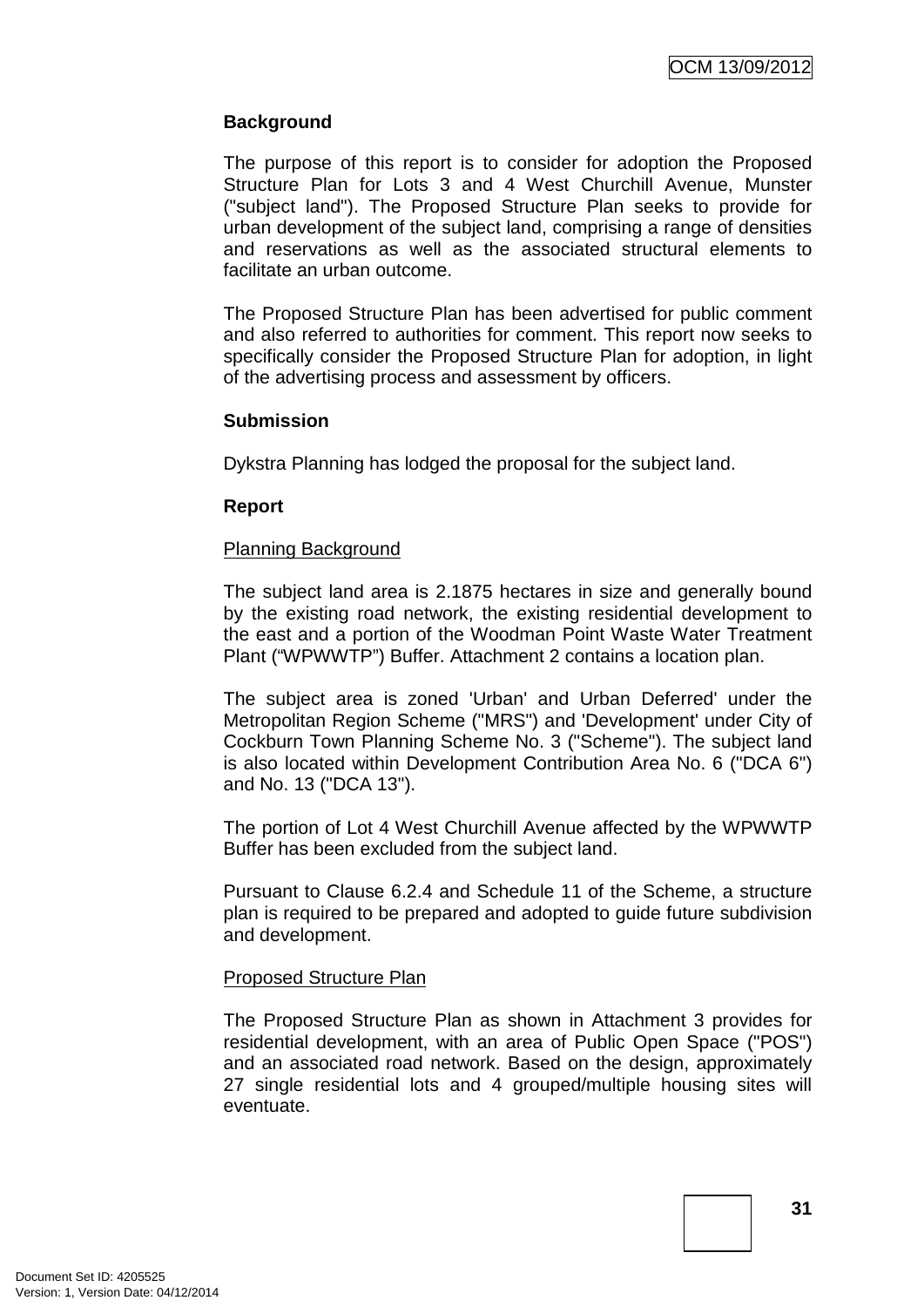The Proposed Structure Plan satisfies density objectives, POS requirements and provides a suitable road network.

#### Residential Density

Proposed densities allow for the provision of variety in lot sizes and dwelling types and are conducive to the density found in the surrounding residential developments. Densities range from R25 to R60; with R25 being the predominant zoning.

Directions 2031 and Beyond ("Directions 2031") and Liveable Neighbourhoods ("LN") promote 15 dwellings per gross hectare as the 'standard' density for new greenfield development in urban areas.

Medium and higher residential densities are generally considered to be appropriate adjacent to areas of POS as these areas offer a high level of amenity and convenience. Medium densities also provide increased opportunity for passive surveillance and capitalise on the amenity values of such open space areas.

Lots fronting Fiore Court are coded R25. The base coding of R25 will, considering the lot sizes and width, allow for orderly residential development that is consistent with the existing dwellings on Fiore Court. The allowance for a R40 density bonus triggered by the amalgamation of lots was removed post advertising following concerns raised by existing residents of Fiore Court.

An area of R60 zoned land, being approximately 2,173m<sup>2</sup> in size, is identified in the south west portion of the subject site. This area and how it will interface with the WPWWTP Buffer will be discussed in detail later in this report. Land coded R60 will be required to be developed at a minimum of 2 stories and require a Detailed Area Plan to ensure that an optimal built form outcome is achieved.

An area of R40 zoned land is identified adjoining the area of POS, as per Element 3 and Element 4 of Liveable Neighbourhoods. The inclusion of higher densities around areas of POS encourages overlooking and safety. A Detailed Area Plan will be required over all land zoned R40 to ensure that such issues are addressed to the satisfaction of the City.

In general the lot yield and proposed densities are consistent with those outlined in Directions 2031 and the Outer Metropolitan Perth and Peel Sub-Regional Strategy.

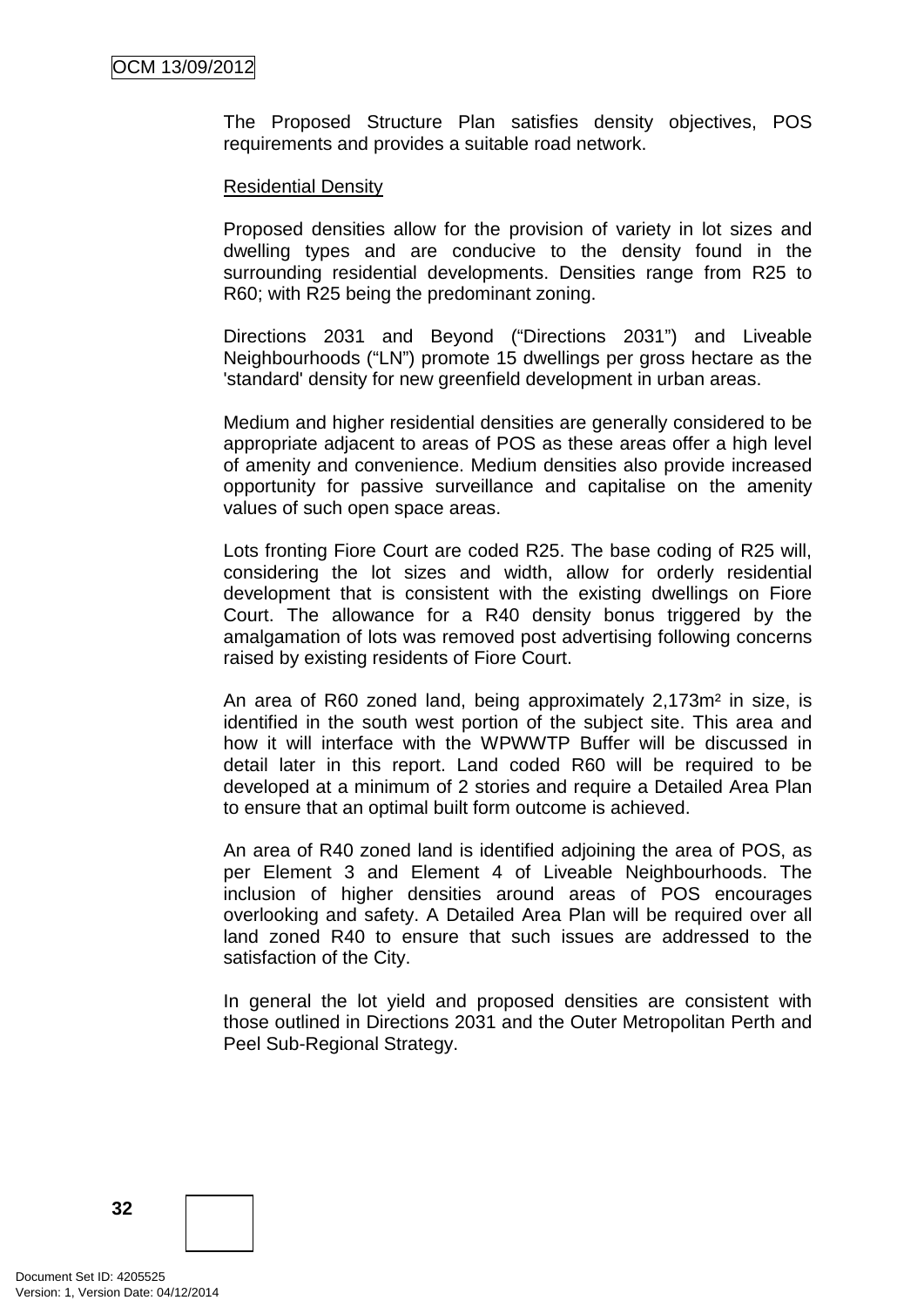### Public Open Space

The Structure Plan provides for a total of 2,228m² of POS, approximately 10% of the overall area. A small drainage swale, of approximately 179m², or 0.8% of the subject area, is proposed within the area of POS.

An indicative footpath is shown linking the extension of Gicha Close and West Churchill Avenue through the proposed area of POS. This connection is deemed important to the wider pedestrian connectivity of the area. The exact location of the path through the area of POS will be determined at a later stage.

The provision of POS in the Proposed Structure Plan is in keeping with the requirements of Liveable Neighbourhoods.

### Interface with land affected by the WPWWP Buffer

A portion of both lots within the subject site are affected by the WPWWTP Buffer. The Buffer as defined in 1996 extends between 1.65km and 1.8km to the east across Lake Coogee. Council has previously advised of its aspiration for the operations of the WPWWTP to be improved so that the extent of the buffer can be reduced to (at most) the eastern foreshore of Lake Coogee. The WAPC, Department of Planning, Minister for Planning and Environmental Protection Authority have all formally responded to the City advising of the current status of the WPWWTP Buffer and decision making in respect of its future. Copies of this correspondence is provided in Attachment 5.

This Proposed Structure Plan is consistent with the statutory application of the buffer as it currently exists. This is on the basis of not providing for residential development within the WPWWTP Buffer.

Land broadly between West Churchill Avenue and the extension of Fiore Court, which is affected by the Buffer, has been indicated as being for POS. The inclusion of POS within the WPWWTP Buffer and Kwinana Air Quality Buffer has previously been approved by Council.

Land in the southern portion of Lot 4 West Churchill Avenue is excluded from the Proposed Structure Plan area. However, this excluded land must form part of a lot not wholly contained within the WPWWTP Buffer. A serif arrangement for these lots is annotated on the Structure Plan map. Council will not support the creation of a whole lot contained within the Buffer and any future subdivision of this land must accurately reflect the intention of the Structure Plan. The creation of lots wholly contained within the WPWWTP Buffer is not an acceptable practice to be contemplating given the issues currently associated with the WPWWTP Buffer.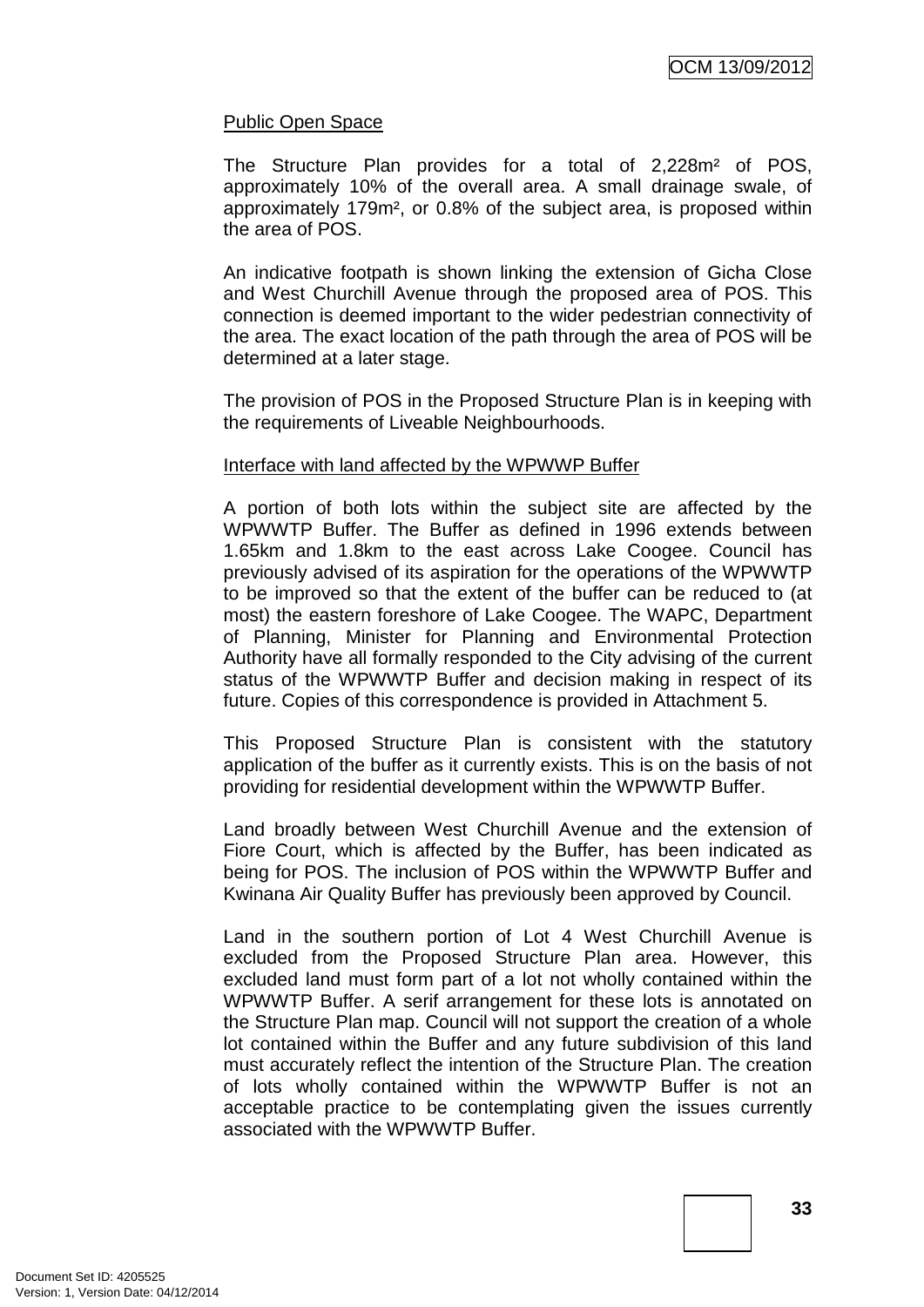The Proposed Structure Plan indicates that this requirement of Council has been met. The lots shown as R60 include the portion of land inside the buffer which must stay connected to the R60 lots as per the requirements of the Structure Plan.

The Proposed Structure Plan outlines possible uses for this land. These being uses which do not constitute habitable living such as vehicle access, car parking, storage space and collection of refuge, all associated with the future complex that may be built on the R60 coded portion of land. The full utilisation of this land by such uses would lessen the likelihood that the area would fall into disrepair and lowering the amenity of the wider neighbourhood. Additional requirements that the R60 coded lots be developed to at least 2 stories will also contribute to this land being utilised at a higher level. A Detailed Area Plan will be required for the entire site prior to development.

The provision of a Detailed Area Plan for this site is deemed a high importance to ensure that any future R60 development appropriately addresses the issue of the buffer and also the existing lower density residential land surrounding it.

### Access

The movement network of the Proposed Structure Plan is broadly an extension of the existing road network. Gicha Close will be extended westward approximately 130m ending in a cul-de-sac. No changes are proposed to Fiore Court and West Churchill Avenue.

The proposed extension of Gicha Close will take the distance between Syndicate Link and the cul-de-sac to approximately 190m with 20 single residential lots and two grouped lots gaining access of the extended road.

The transport impact assessment provided as an attachment to the Proposed Structure Plan notes that although the length of the cul-desac is beyond the desirable length, the expected traffic volumes are below those seen as desirable for a cul-de-sac arrangement.

The design of the Proposed Structure Plan is not envisaged to lead to an adverse outcome in respect of traffic generation.

### Community Consultation

The Proposed Structure Plan was advertised for public comment from 26 June 2012 to 17 July 2012. The Proposed Structure Plan was advertised to nearby and affected landowners published in the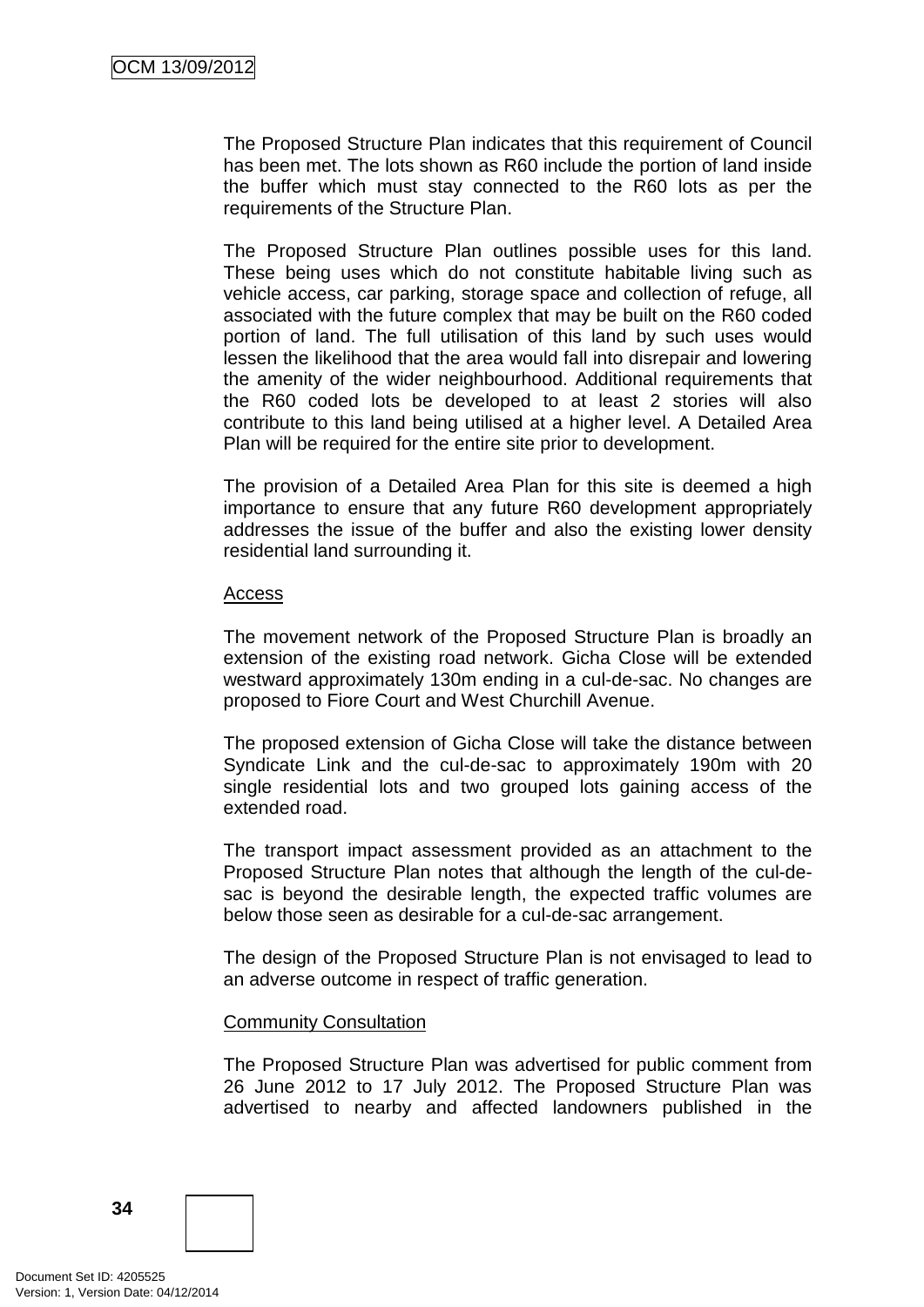Cockburn Gazette for 21 days and also referred to relevant government authorities.

In total 10 submissions were received for the Proposed Structure Plan, including:

- 3 from adioining landowners.
- 1 from the registered proprietor of the subject land.
- 6 from government agencies.

Two submissions from adjoining landowners raised concerns regarding the nature of the proposed density along the northern side of Fiore Court. Specifically, the potential for R40 type development to occur through the amalgamation of the lots as shown on the advertised Structure Plan. Concerns went to amenity, car parking, traffic and noise. The Structure Plan has thus been amended to remove the split coded R25/40 from lots fronting Fiore Court. The lots are now shown as R25 with the potential for only one dwelling on each lot. This is considered to address the issues raised in submissions.

A submission was received from the Department of Health objecting to the Proposed Structure Plan, specifically their concerns went to:

- 1. Proximity of residential development to the WPWWTP Buffer.
- 2. Proximity of residential development to operating market gardens.
- 3. General health implications of 1 and 2 above.

The Department of Health's submission does not reflect how the Department of Planning and WAPC have viewed and applied decision making in respect of the WPWWTP Buffer. The buffer currently exists as a line which residential development is not permitted to take place within. To now start viewing residential development outside the buffer as not appropriate, would create an unworkable and improper application of the planning process and Scheme, and would not constitute orderly and proper planning. It needs to also be emphasised that residential development already exists up to the extent of the buffer. To therefore consider this Structure Plan as inappropriate (in line with the view of the Department of Health) would clearly raise questions as to the appropriateness of all other residential development in the Munster area outside the buffer which has been created recently.

Previous advice on the buffer is that an expansion of the boundary is not expected, nor would this be contemplated for any support by the City. The view of the Council is to aspire to have the buffer restricted to the eastern foreshore of Lake Coogee.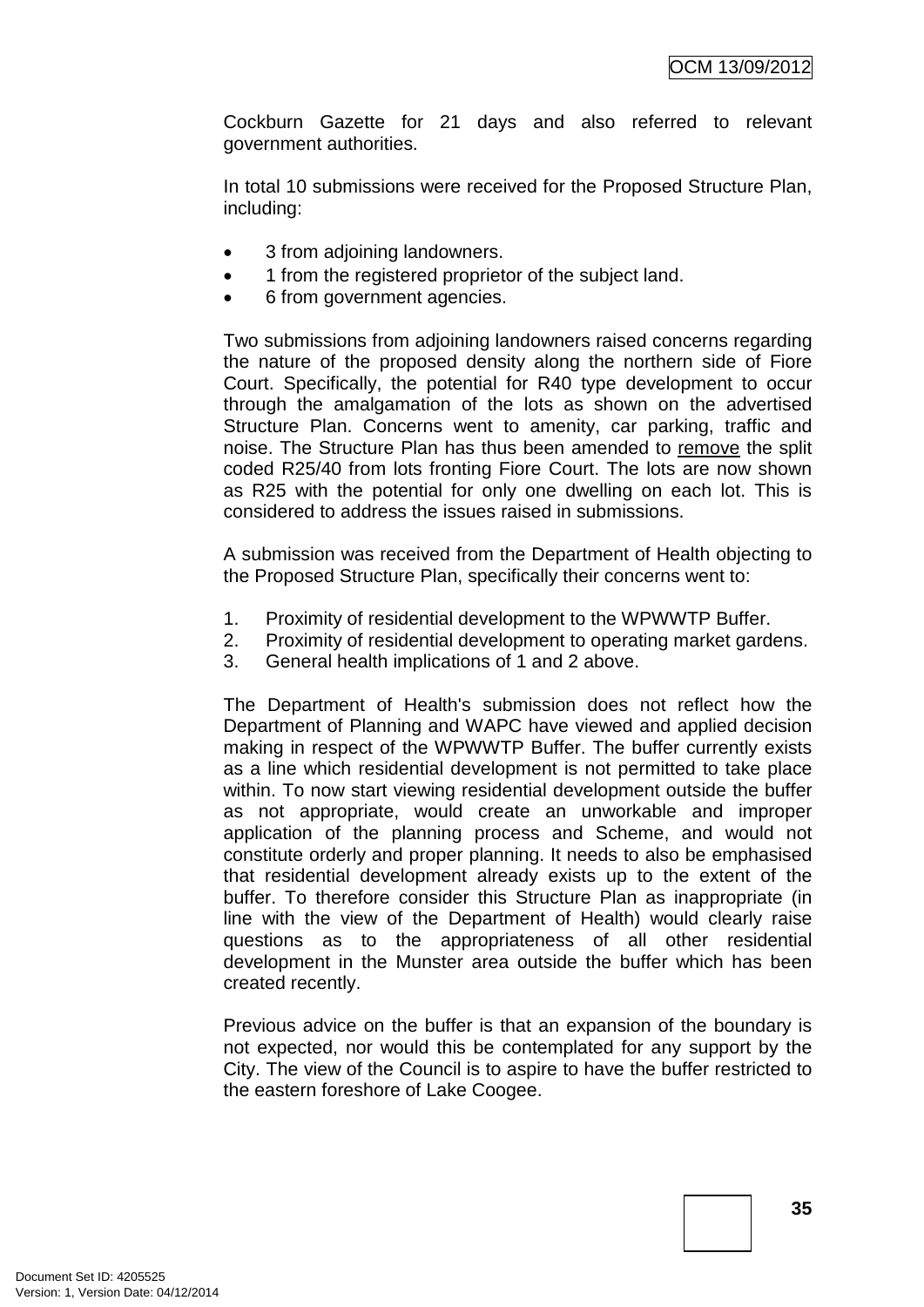Therefore as the subject land of the Structure Plan is zoned 'Urban' under the MRS and the development proposed is entirely consistent with that zoning, it is considered appropriate. This is consistent with the views taken previously by the Department of Planning and WAPC in permitting subdivision for residential development throughout the Munster locality up to (but not within) the buffer.

The advice from the Department of Health appears to be inconsistent with all other advice given. Council and the WAPC have approved residential development, including medium density development, directly adjacent to the WPWWTP Buffer.

An additional item has been included in the officer recommendation for officers to write to the Department of Health to request an explanation to clarify their position on this matter.

Guidance on how to deal with issues arising from the proximity of residential development to operating market gardens is outlined in the WAPC's Planning Bulletin 63 Section 5.0 – Policy Measures which notes a number of options available to decision makers for dealing with proposed residential development on 'Urban' zoned land adjoining operating market gardens. The Department of Health's submission states that no residential development should occur within 300m of an operating market garden. As per Planning Bulletin 63 such a requirement only applies where residential development occurs on land zoned 'Rural' under the MRS.

The objections from the Department of Health are therefore noted but not supported.

All of the submissions that were received are set out and addressed in the Schedule of Submissions (Attachment 4).

### **Conclusion**

It is recommended that Council adopt the Structure Plan for Lots 3 and 4 West Churchill Avenue, Munster and pursuant to Clause 9.2.10 of the Scheme refer it to the Western Australian Planning Commission for their endorsement.

### **Strategic Plan/Policy Implications**

### **Demographic Planning**

• To ensure the planning of the City is based on an approach that has the potential to achieve high levels of convenience and prosperity for its citizens.

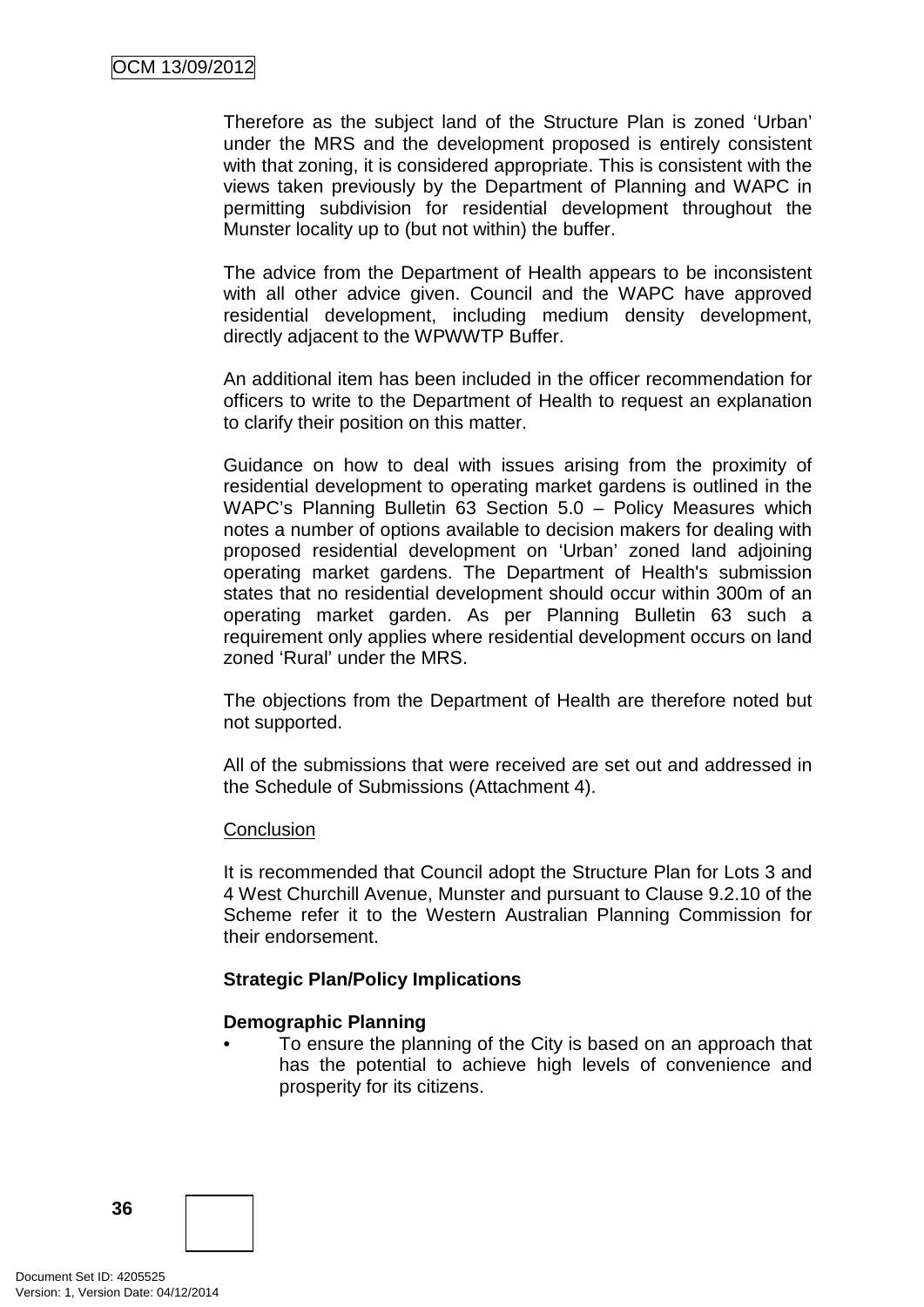• To ensure development will enhance the levels of amenity currently enjoyed by the community.

# **Budget/Financial Implications**

N/A

# **Legal Implications**

Clause 6.2.9.1 of the Scheme requires Council to make a decision on the application within 60 days from the end of the advertising period of such longer period as may be agreed by the applicant. The advertising period concluded on 17 July 2012.

# **Community Consultation**

In accordance with Clause 6.2.8 of the City's Scheme, public consultation was undertaken from 26 June 2012 to 17 July 2012. This included a notice in the Cockburn Gazette, letters to landowners within the Structure Plan area, adjoining landowners and State Government agencies.

Analysis of the submissions has been undertaken within the 'Report' section above, as well as the attached Schedule of Submissions (Attachment 4).

# **Attachment(s)**

- 1. Location and Context Plan
- 2. Aerial Locality Plan
- 3. Proposed Local Structure Plan
- 4. Schedule of Submissions
- 5. Letters from Minister for Planning; Department of Planning; Office of the EPA

# **Advice to Proponent(s)/Submissioners**

The proponent(s) and those who lodged a submission on the proposal have been advised that this matter is to be considered at the 13 September Council Meeting.

# **Implications of Section 3.18(3) Local Government Act, 1995**

Nil.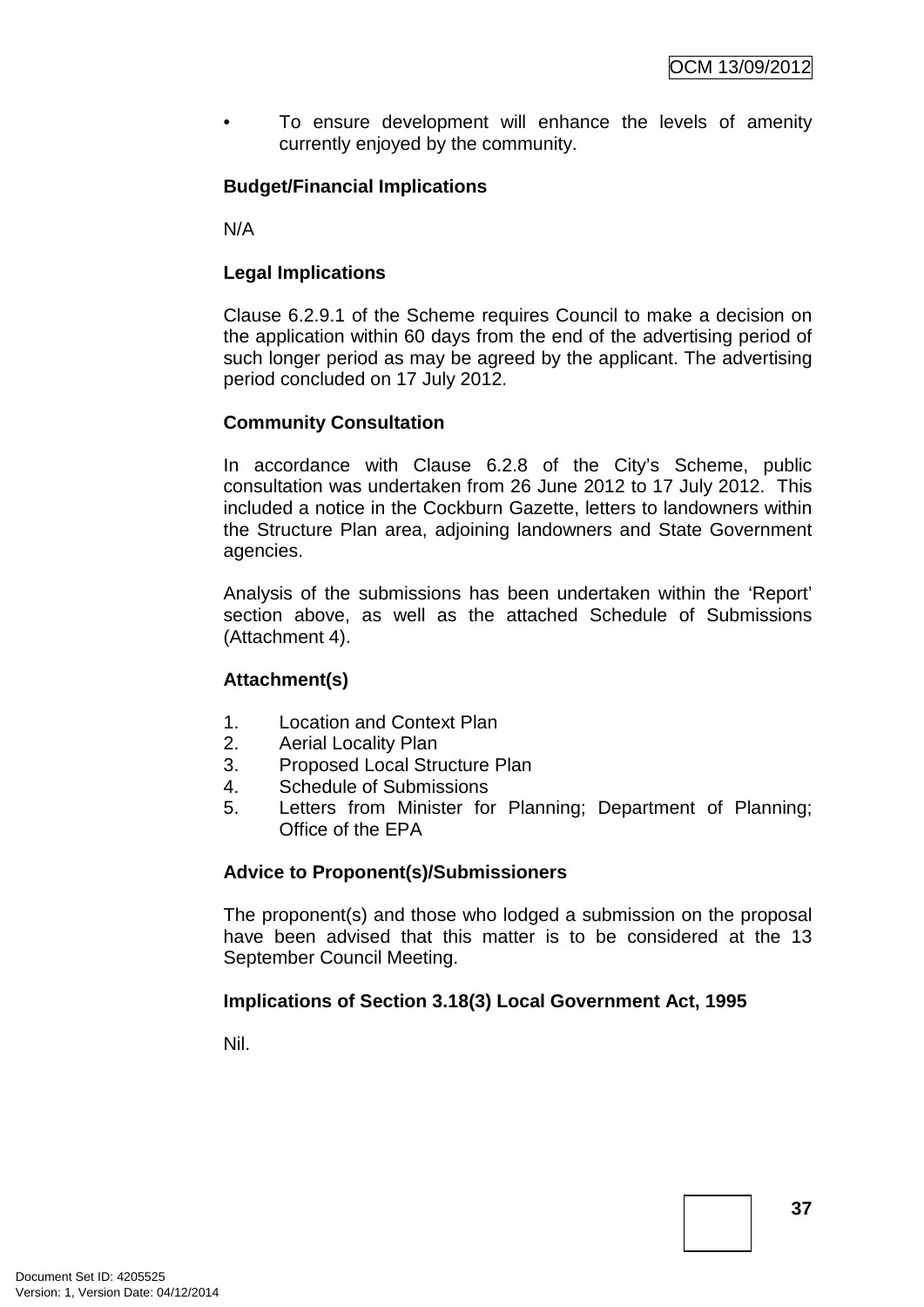**14.7 (MINUTE NO 4852) (OCM 13/09/2012) - PURCHASE OF PORTION OF LOT 58 ERPINGHAM ROAD, HAMILTON HILL AND DEDICATION OF PUBLIC ACCESS WAY LAND AS ROAD PURSUANT TO SECTION 56 OF THE LAND ADMINISTRATION ACT 1997 LOCATION: LOT 65 ERPINGHAM ROAD, HAMILTON HILL OWNER / APPLICANT: CITY OF COCKBURN (2200882) (LGATT) (ATTACH)**

**RECOMMENDATION** That Council

- (1) delegate authority to the CEO to negotiate the purchase of the small portion of Department of Housing's Lot 58 Erpingham Road, Hamilton Hill (being approximately 306sqm), for the purpose of creating legal access to the City's land at Lot 65 Erpingham Road, Hamilton Hill;
- (2) request that the Minister for Regional Development and Lands dedicate pedestrian access way Lot 155 on Plan 11049 as Road Reserve pursuant to Section 56(1) of the *Land Administration Act 1997*;
- (3) indemnify the Minister for Regional Development and Lands against reasonable costs incurred in considering and granting this request; and
- (4) note the planned subdivision design for Lot 65 Erpingham Road and actions being taken to proceed with the development of the land.

# **COUNCIL DECISION**

MOVED Clr C Reeve-Fowkes SECONDED Clr S Pratt that the recommendation by adopted.

# **CARRIED 7/0**

# **Background**

By way of Amendments No. 38 and 76 to City of Cockburn Town Planning Scheme No. 3, the City previously supported the rezoning of the following land parcels: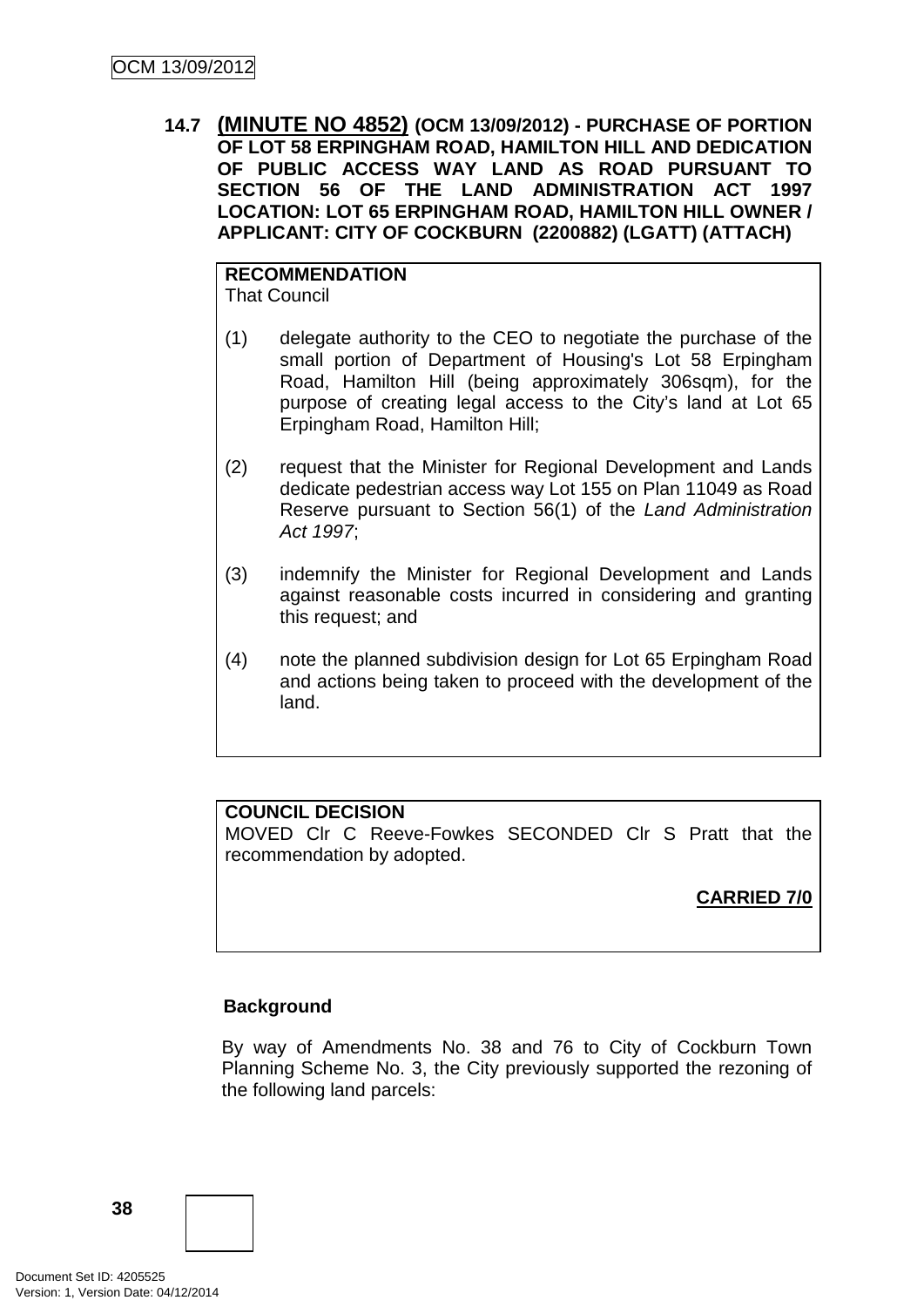- Lot 65 Erpingham Road from 'Parks and Recreation Reserve' to 'Residential' with a density code of R40;
- The pedestrian access way running north-south between Lots 65, 460 and 58 Erpingham Road from 'Local Road' to 'Residential' with a density code of R40.

These specific rezonings had links to the Phoenix Rise Master Plan and the Phoenix Central Revitalisation Strategy. These have both created a framework to develop areas of land within the Phoenix Rise area, associated with upgrades to the public realm in partnership with the Department of Housing and Satterley Property Group.

In respect of the land development components, the City's Land Management Strategy was adopted by Council in March 2011, which programmed various landholdings for development. Lot 65 Erpingham Road, Hamilton Hill is identified for development this financial year (2012/13) and Council's budget has made available funds to achieve the development of the subject land.

The purpose of this report is to affect statutory decisions of Council to enable the development to begin.

### **Submission**

N/A

# **Report**

Lot 65 Erpingham Road, Hamilton Hill was rezoned to provide for residential development under the Scheme. A location plan is provided at Attachment 1.

The development and subdivision of this land forms a key aspect of the Phoenix Rise Master Plan. The Phoenix Rise Master Plan was prepared and advertised in 2005, and adopted in 2006 in which the subsequent zoning changes were based. The Master Plan incorporates a number of primary elements that focus on achieving the key objectives of reducing crime, increasing safety and revitalisation of the area overall. A copy of the Master Plan and summary is attached in Attachment 2.

The City's Land Management Strategy 2011 – 2016 identifies Lot 65 Erpingham Road, Hamilton Hill as the next land parcel for development. This has been supported through the current financial year budget for Council to enable development to proceed.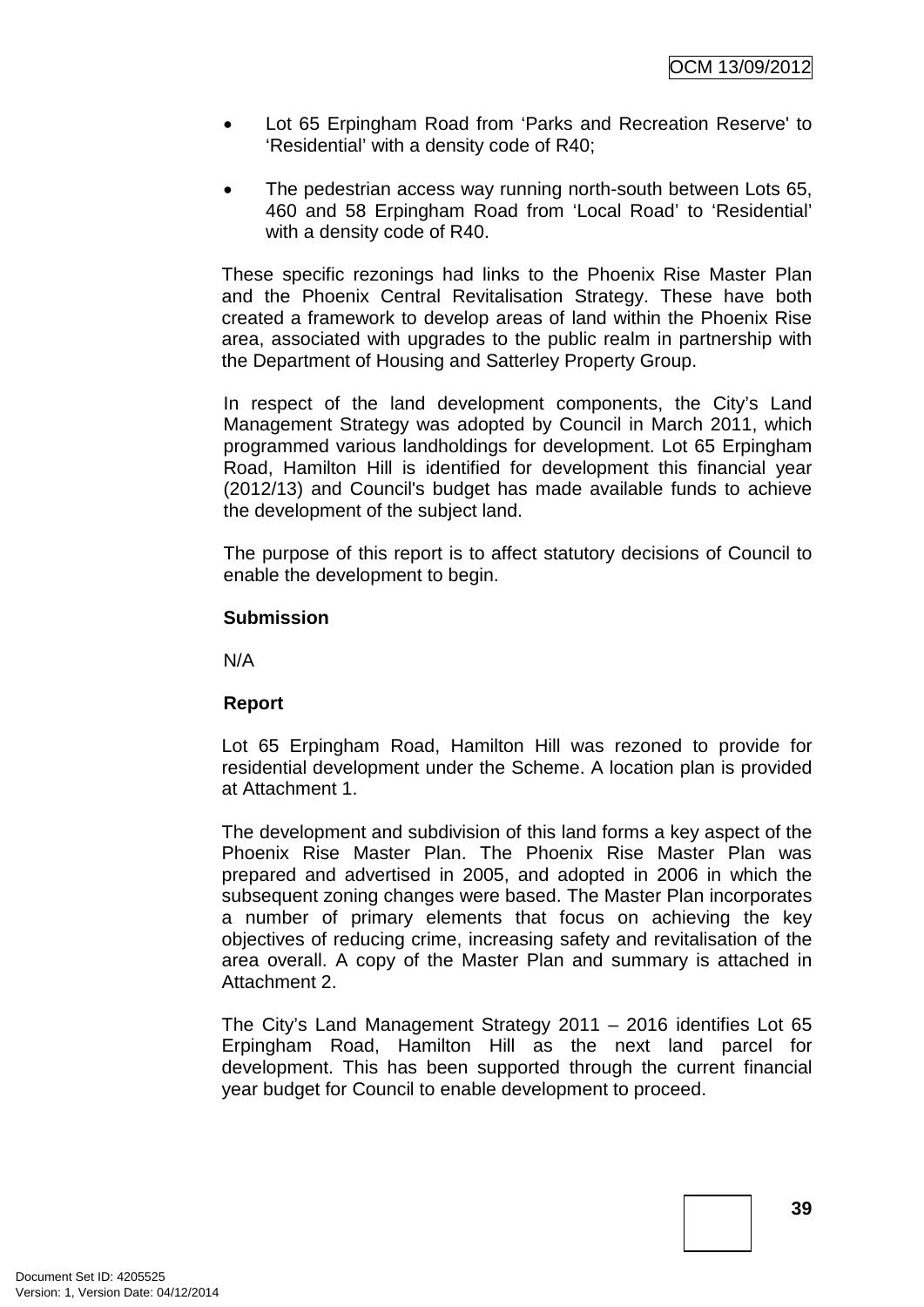The City's officers have been progressing the development for the past few months in line with the endorsed program, involving negotiating with BP Australia for an informal road access across the BP pipeline for the City's rubbish trucks to be able to access/egress from the future subdivision of Lot 65 Erpingham Road. Also locating the pipeline for the sewer design and surveying the land to create the future subdivision plans. The propose subdivision plan is provided in Attachment 3.

As the City's land is currently land locked it has been necessary to create legal access to the lot via Erpingham Road. City's Officers have initiated negotiations with the Department of Housing to purchase a portion of their Lot 58 Erpingham Road. When purchased the portion of the Department's land will be amalgamated with the adjoining Public Access Way (PAW) to create the legal access road to the City's future subdivision. Department of Housing have provided in principle agreement to the excision of the portion of their land, provided it does not interfere with their aged care facility.

This report seeks Council resolution to delegate authority to the CEO to negotiate the purchase of the portion of the Department's land and to support the PAW land being dedicated to road reserve which will be amalgamated with the Department's land to create the legal road access to the City's future development.

Separate to this, the City has prepared a letter to surrounding landowners advising them of the timeline and planning of the redevelopment of Lot 65 Erpingham Road. As Lot 65 currently comprises a playground and some limited remnant vegetation and trees, it is important that communication with all landowners be undertaken to make them aware of the planned redevelopment. A copy of the proposed letter is at Attachment 4.

Importantly the redevelopment seeks to affect the ongoing implementation of the Phoenix Rise Master Plan, which is aimed at a broad rejuvenation of the Phoenix Rise area. In terms of access, while a physical connection will exist between Erpingham Road and Eliza Court, this will not be permitted to operate as a public thoroughfare, instead being limited to access by residents and the City's rubbish trucks servicing the area.

### **Strategic Plan/Policy Implications**

### **Demographic Planning**

• To ensure the planning of the City is based on an approach that has the potential to achieve high levels of convenience and prosperity for its citizens.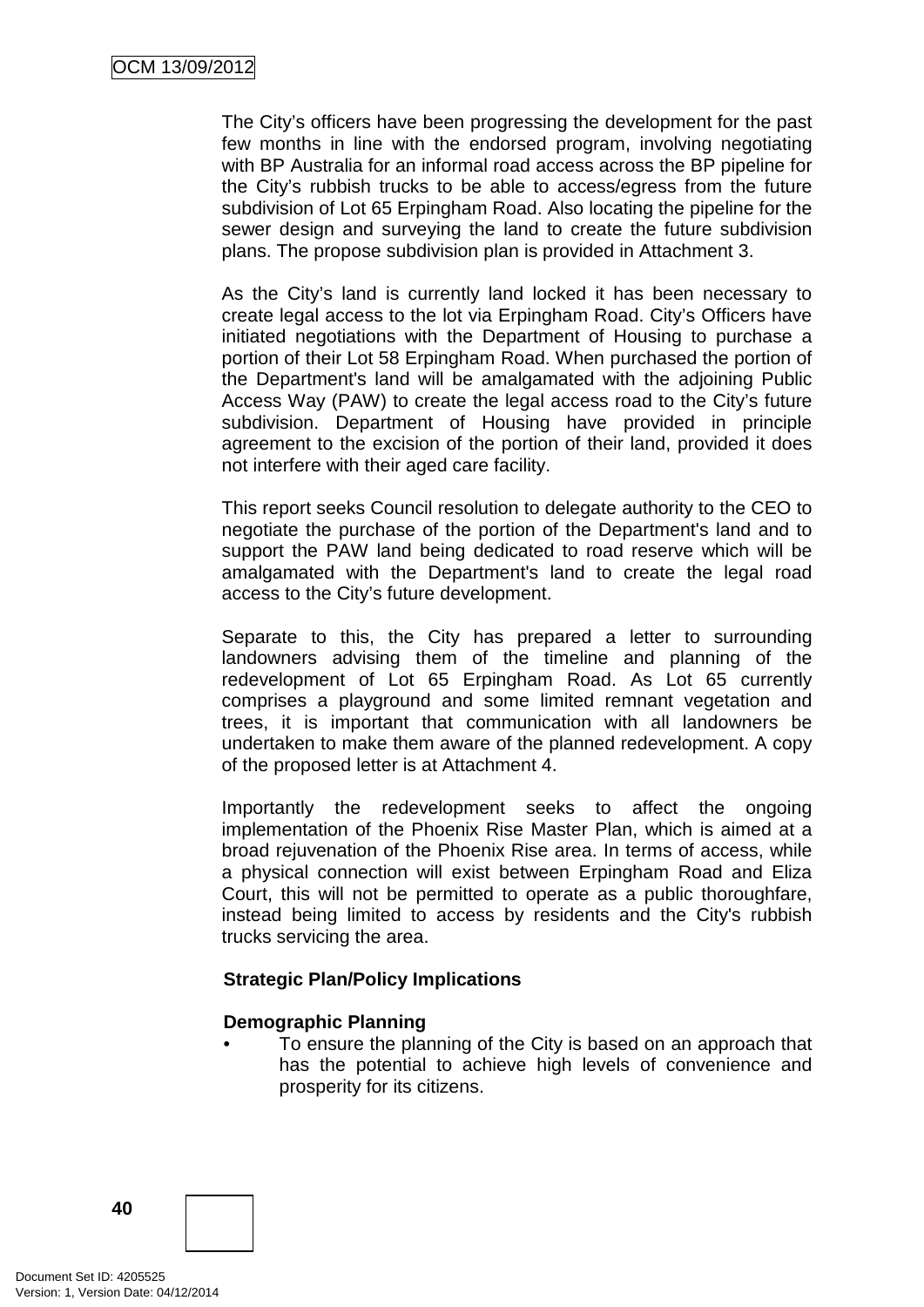To ensure development will enhance the levels of amenity currently enjoyed by the community.

# **Governance Excellence**

• To conduct Council business in open public forums and to manage Council affairs by employing publicly accountable practices.

### **Budget/Financial Implications**

Budget requirements for the planned redevelopment of Lot 65 Erpingham Road are provided by the current 2012/13 budget. These cover costs including land acquisition and the development of the resulting subdivision itself.

# **Legal Implications**

Provisions of the Land Administration Act 1997 refer.

# **Community Consultation**

Past consultation has already been undertaken with the adjoining owners regarding the proposed changes to Lot 65 Erpingham Road, which have now been formally gazetted. The City has also prepared a letter to surrounding landowners advising them of the timeline and planning of the redevelopment of Lot 65 Erpingham Road. As Lot 65 currently comprises a playground and some limited remnant vegetation and trees, it is important that communication with all landowners be undertaken to make them aware of the planned redevelopment.

### **Attachment(s)**

- 1. Location Plan
- 2. Master Plan and Summary
- 3. Sketch and Subdivision Plan
- 4. Copy of letter sent to landowners

# **Advice to Proponent(s)/Applicant**

N/A.

# **Implications of Section 3.18(3) Local Government Act, 1995**

Nil.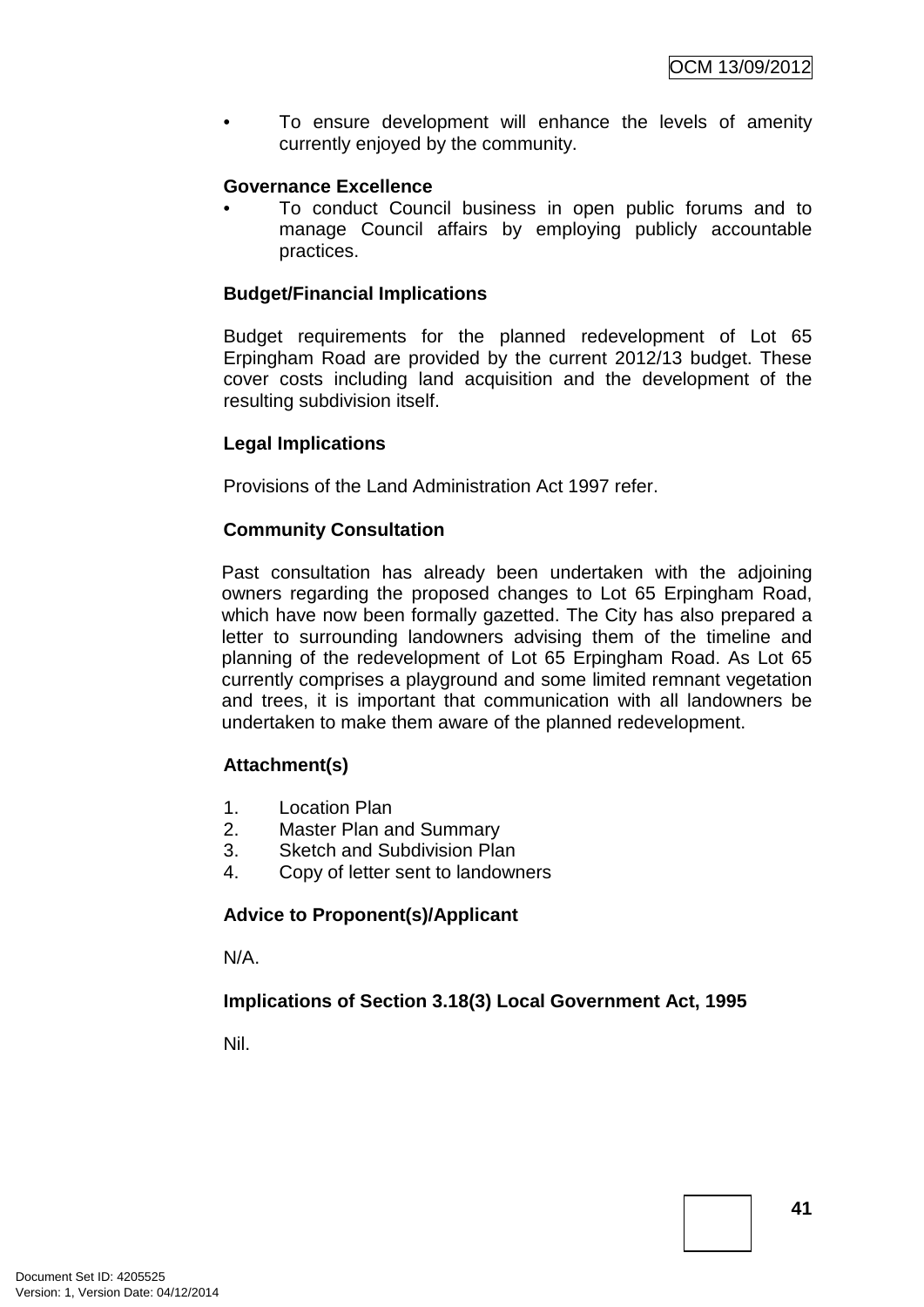# **14.8 (MINUTE NO 4853) (OCM 13/09/2012) - ADDITIONS AND ALTERATIONS TO EXISTING WAR MEMORIAL PARK - LOCATION: 38912R (LOT 594) ARMADALE ROAD, BANJUP - OWNER: CITY OF COCKBURN - APPLICANT: GRIFFITHS ARCHITECTS (5514436) (T CAPPELLUCCI) (ATTACH)**

### **RECOMMENDATION**

That Council recommends that the application be approved by the Western Australian Planning Commission (WAPC), for additions and alterations to the existing War Memorial Park at No. 38912R (Lot 594) Armadale Road, Banjup, in accordance with the attached plans and subject to the inclusion of the following conditions and advice notes:

# **CONDITIONS**

- 1. The proposed new timber post and rail fencing is to be in the same material, finish, texture and colour as the existing fencing.
- 2. The vehicle parking area shall be sealed, kerbed, drained and line marked in accordance with the approved plans and specifications certified by a suitably qualified practicing Engineer to the satisfaction of the City.
- 3. The proposed vehicle crossover being constructed in accordance with the City of Cockburn specifications.
- 4. The existing and new trees landscaping proposed for the site must be reticulated or irrigated and maintained to the satisfaction of the City.
- 5. The installation of outdoor lighting is to be provided within the vicinity of the proposed granite memorial block. This is to be in accordance with the requirements of Australian Standard AS 4282-1997: 'Control of the Obtrusive of Outdoor Lighting'.
- 6. An additional plaque to remember the men of Banjup who served their country in wars subsequent to World War I being provided on-site, in a location and design agreed upon by the Banjup Residents Group and Cockburn RSL to the satisfaction of the City.

### ADVICE NOTE

1. This is a Planning Approval only and does not remove the responsibility of the applicant/owner to comply with all relevant building, health and engineering requirements of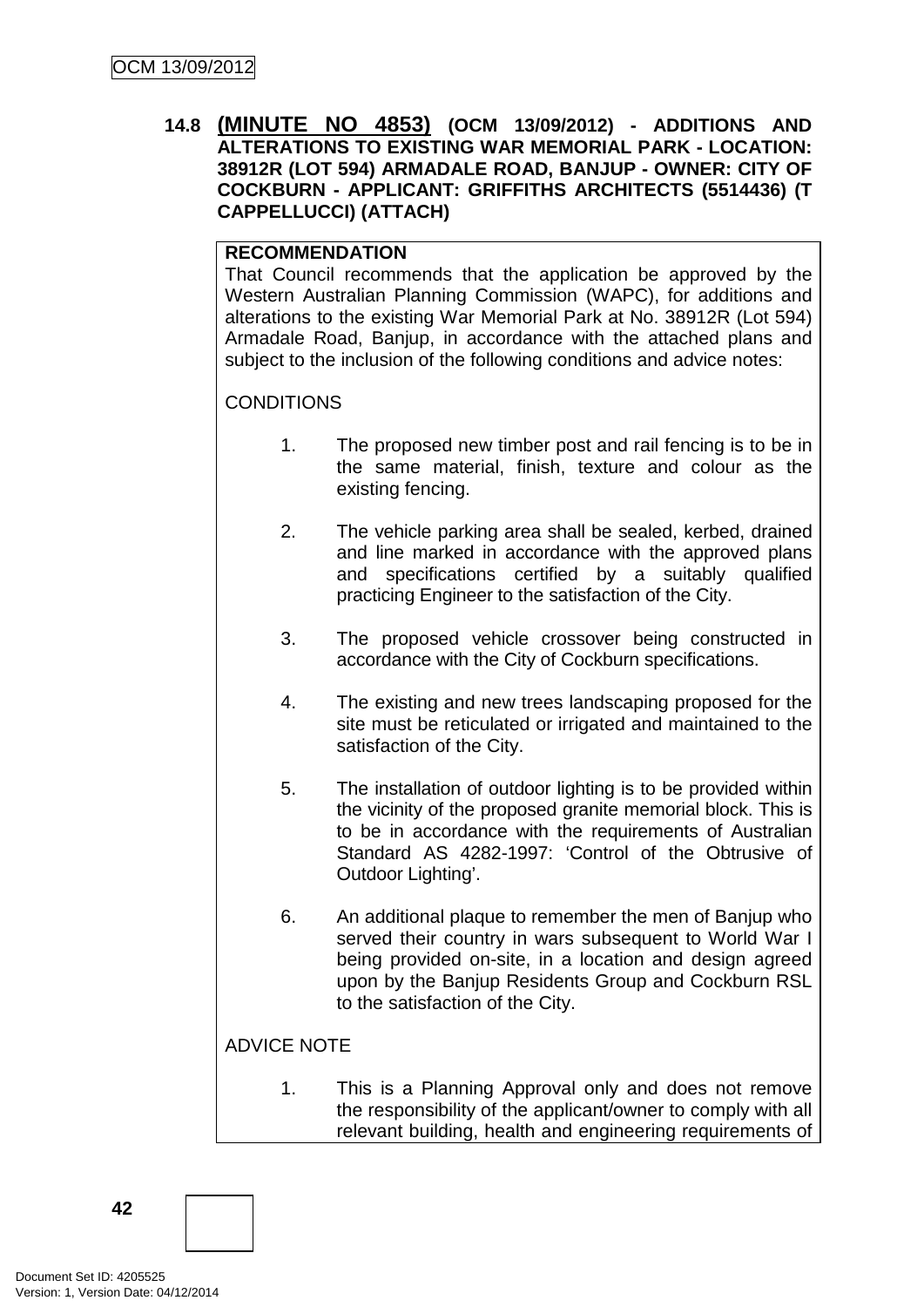the City, with any requirements of the City of Cockburn Town Planning Scheme No. 3, or the requirements of any other external agency.

- 2. Access and facilities for disabled persons is to be provided in accordance with the requirements of the Building Code of Australia.
- 3. Routine maintenance does not require development approval. This includes the following:
	- (i) repainting previously painted surfaces in the same colour scheme.

If there are any questions regarding what constitutes routine maintenance, the City's planning services should be consulted.

# **COUNCIL DECISION**

MOVED Mayor L Howlett SECONDED Clr C Reeve-Fowkes that Council recommends that the application be approved by the Western Australian Planning Commission (WAPC), for additions and alterations to the existing War Memorial Park at No.38912R (Lot 594) Armadale Road, Banjup in accordance with the attached plans and subject to the inclusion of the following conditions and advice notes:

# CONDITIONS

- 1. to 6. As recommended.
- 7. A photographic record of the current War Memorial site to be provided to the City;
- 8. A suitably sized sign describing the War Memorial site and its history to be installed on the site or adjacent to the site; and
- 9. Electrical power points and a water tap to be installed at a suitable location on the site.

# ADVICE NOTE

1. to 3. As recommended.

**CARRIED 7/0**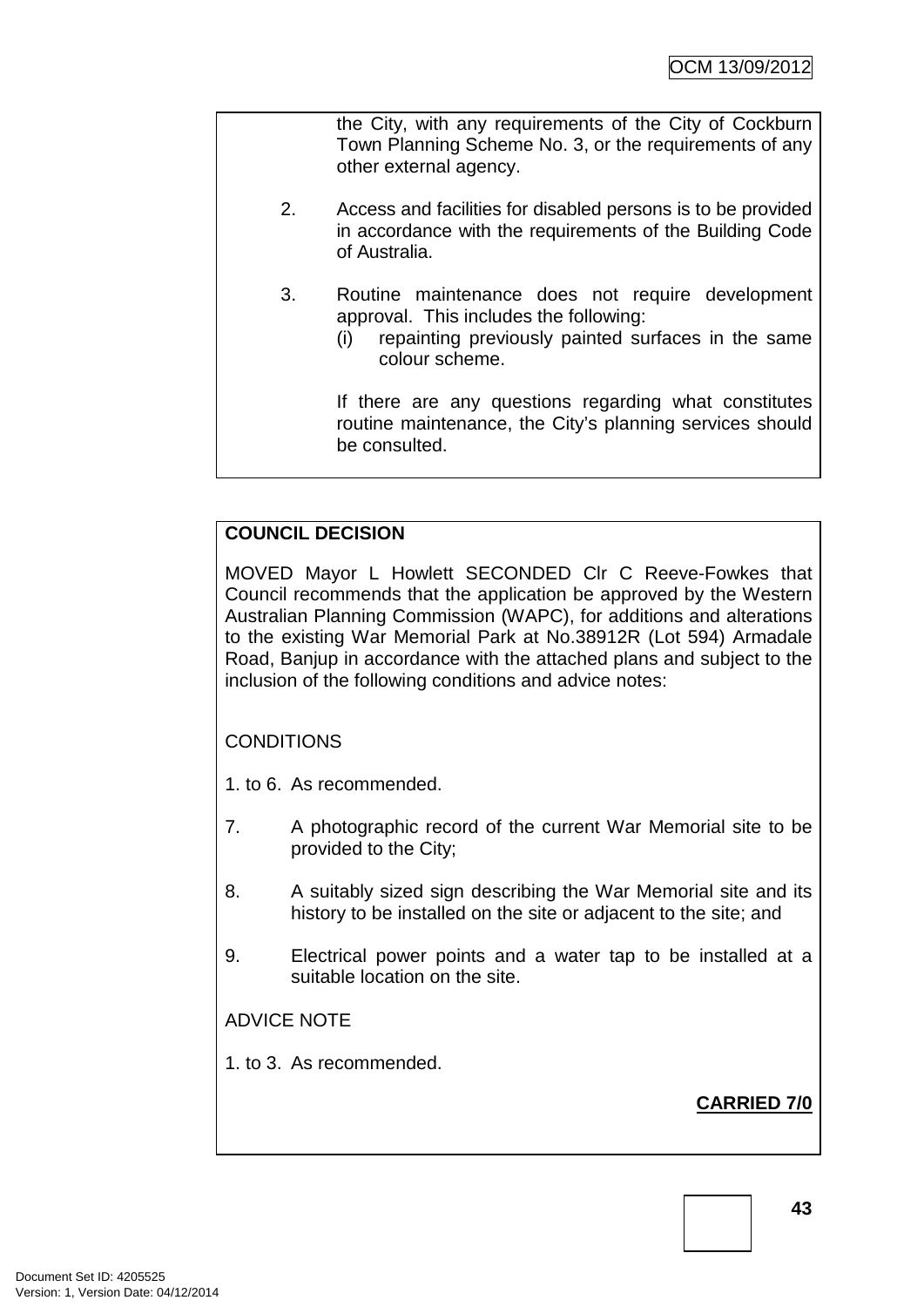### **Reason for Decision**

A photographic record of the existing War Memorial site needs to be provided to the City for historical purposes. A sign describing the War Memorial and its history needs to be installed on the site or adjacent to the site to inform anyone stopping at the site of its significance in the history of the Banjup community. Electrical power points and a water tap need to be installed at the locality to assist with meeting the needs of catering for the growing number of people attending ceremonial activities at the War Memorial.

### **Background**

The City was approached by Main Roads WA earlier this year requesting information about the Banjup Memorial Park. Their specific enquiry related to their plans for the upgrade of Armadale Road, and how this may impact on the Memorial site.

From the outset the City advised Main Roads WA of the importance of the Memorial park, and the proposals which potentially impacted on the Memorial would be of great community interest. Effectively, the City advised Main Roads WA of the need to approach this issue in a consultative manner, and as a minimum, engage suitably qualified heritage expertise to identify any impacts on the Memorial Park and determine how they could be managed.

The subject site is included on the City's Heritage List and is subsequently protected by the City's Town Planning Scheme No. 3. It has a 'Category B - Considerable significance' management classification under the City's Local Government Inventory which prescribes the following:

- *"Very important to the heritage of the locality.*
- *Conservation of the place is highly desirable.*

• *Any alterations or extensions should be sympathetic to the heritage values of the place."* 

A search of City's records has confirmed that site was originally vested to the City by the Governor of Western Australia on 2 August 1988 under Section 33 of the then *Land Act 1933.* The purpose of the vesting is stated as being for a "War Memorial".

As mentioned above the City received a request from Main Roads WA to modify the boundaries of the subject site, in order to address the future land requirements needed for the future widening of Armadale Road.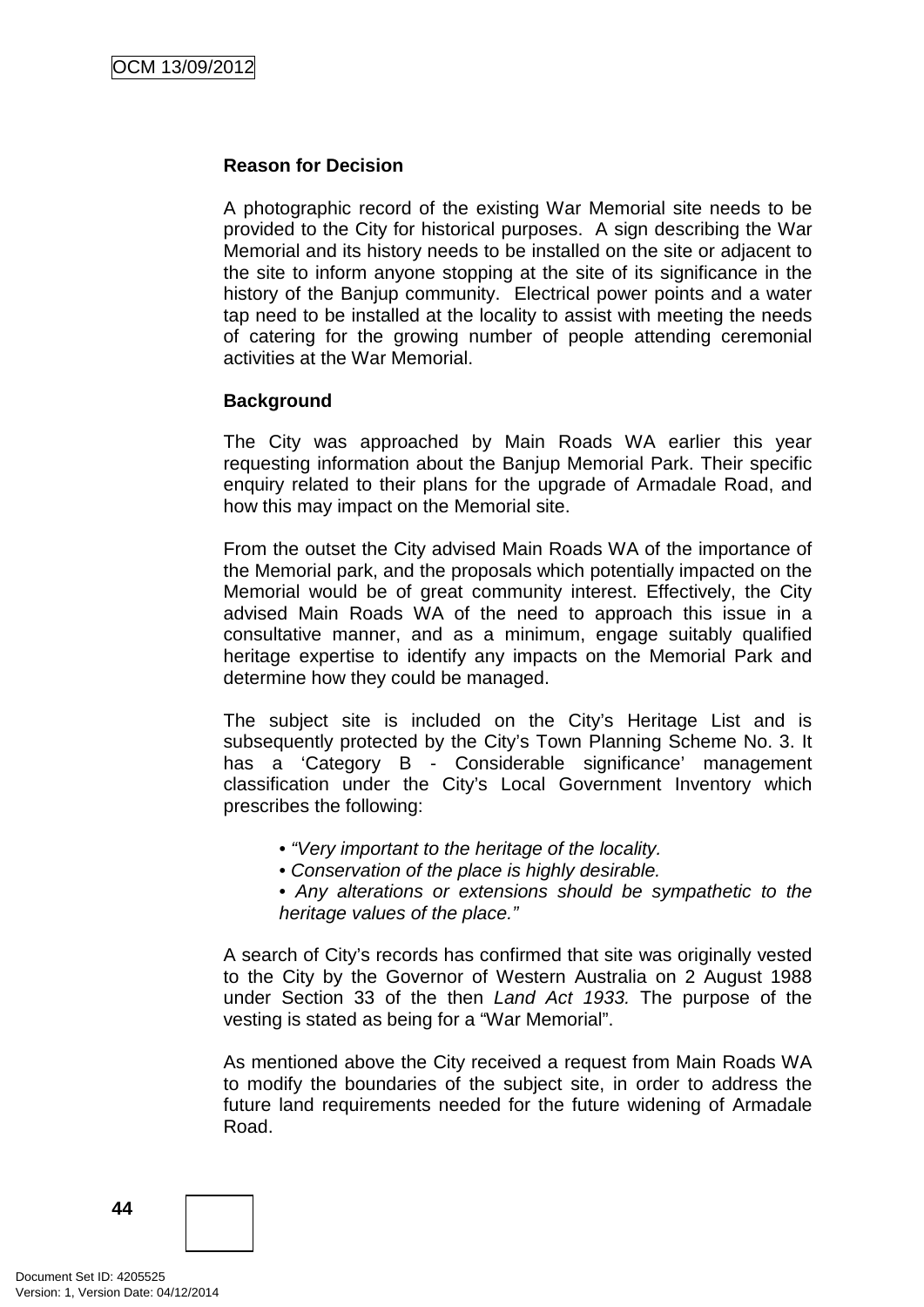The City subsequently advised Main Roads WA that it will not support the excision of the land until such time that a comprehensive study is undertaken to determine the suitability or otherwise of the proposed works.

In this regard, the City advised Main Roads WA that a development application will need to be lodged with the City for approval and will need to include a detailed heritage assessment of the site. As such, given the above has now been received through a formal development application, the proposed works to the War Memorial Park are now being considered.

As the proposed development will take place on land reserved under the Metropolitan Region Scheme (MRS) for 'Regional Reserve – Parks and Recreation', the approval of the Western Australian Planning Commission (WAPC) is required in accordance with the Public Works Act and Planning and Development Act 2005.

Therefore, the City of Cockburn has forwarded the application to the WAPC for determination by the WAPC in accordance with Part IV – Development Division 1, Clause 29 (1) of the MRS.

It should be noted that the City considers the overall support of the Cockburn Returned and Services League Sub Branch and the wider Banjup community being of key importance. As such the input of the Returned and Services League (RSL) and the Banjup Residents Group has been sought as part of this application and as a result of the sites associated importance, has been referred to Council before a recommendation to the WAPC is provided.

### **Submission**

N/A

### **Report**

A search of City's records has confirmed that site was originally vested to the City by the Governor of Western Australia on 2 August 1988 under Section 33 of the then *Land Act 1933.* The purpose of the vesting is stated as being for a "War Memorial".

As mentioned above the City received a request from Main Roads WA to modify the boundaries of the subject site, in order to address the land requirements needed for the future widening of Armadale Road.

The City subsequently advised Main Roads WA that it will not support the excision of the land until such time that a comprehensive study is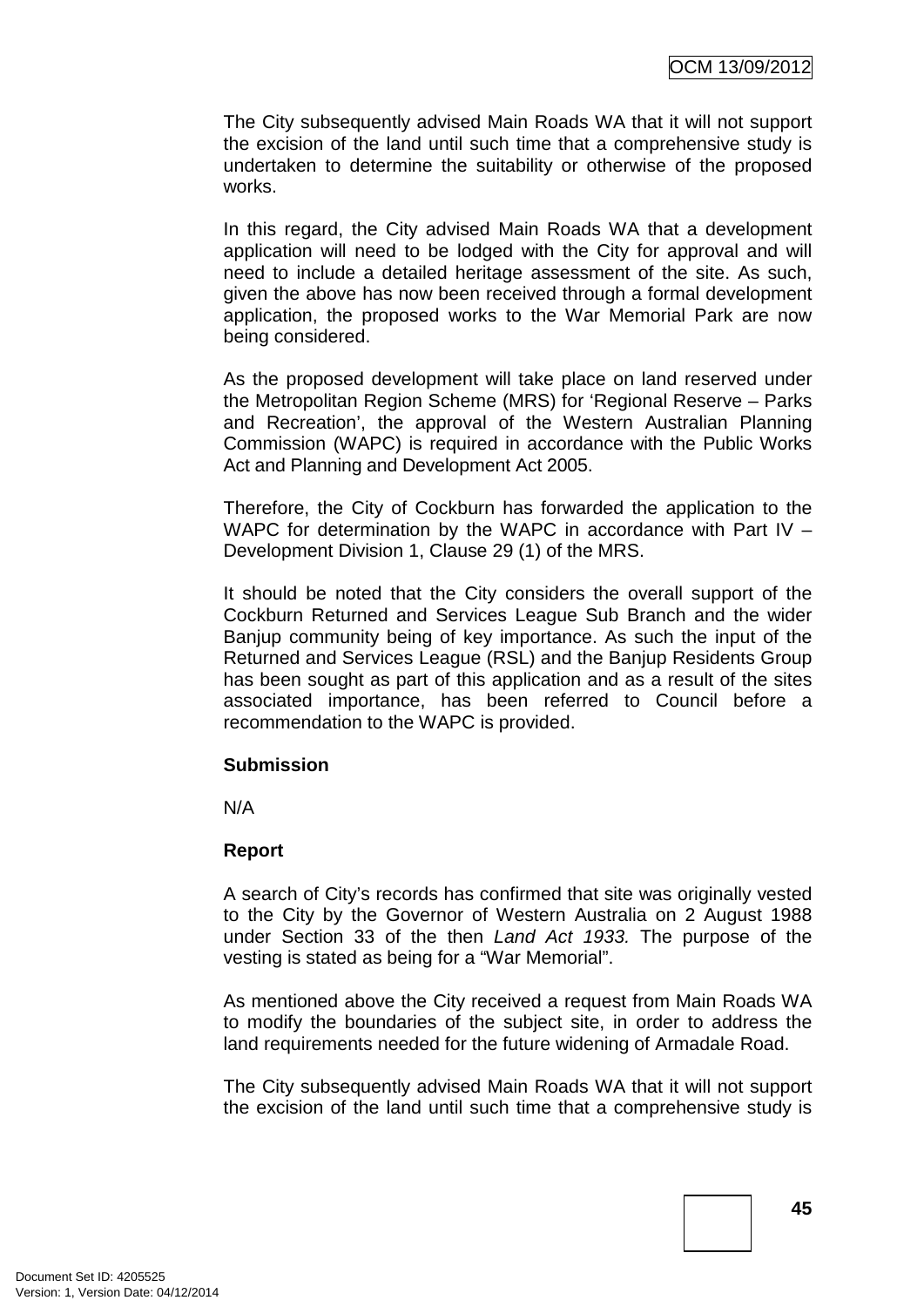undertaken to determine the suitability or otherwise of the proposed works.

In this regard, the City advised Main Roads WA that a development application needed to be lodged with the City for development approval and would require a heritage assessment of the site and impacts.

As the proposed development will take place on land reserved under the Metropolitan Region Scheme (MRS) for 'Parks and Recreation', the approval of the Western Australian Planning Commission (WAPC) is required.

Further the works are not considered to fall under the Public Works act or exemptions for Public Authorities as the scope of the works are not directly related to the construction of roads by MRWA and are not being conducted by the vested authority (City of Cockburn) or in accordance with a Management Plan approved by the WAPC.

On receipt of the application the City forwarded the application to the WAPC for determination in accordance with Part IV – Development Division 1, Clause 29 (1) of the MRS.

In assessing the application the City considered the support of the Cockburn Returned and Services League Sub Branch and the wider Banjup community being of primary importance. As such the input of the Returned and Services League (RSL) and the Banjup Residents Group has been sought as part the City's assessment. Due to the site's social importance and heritage significance, the matter has been referred to Council for a recommendation to the WAPC to be provided.

As part of the application, a Heritage Impact Statement for the modifications to the park has been prepared and is an attachment to this Report (Attachment 2) given the site is included in the City of Cockburn's Municipal Inventory 'Category B' being of considerable significance.

The proposal involves the removal of 5 metres of the memorial from the front of the lot to provide a larger distance between the widened Armadale Road and the park. In addition, the rear fence will be removed and the park extended 7 metres to the northern site boundary.

In order to mitigate the effects of the modification, a number of improvements are proposed to enhance the social and heritage values of the place. The alteration works involve the following:

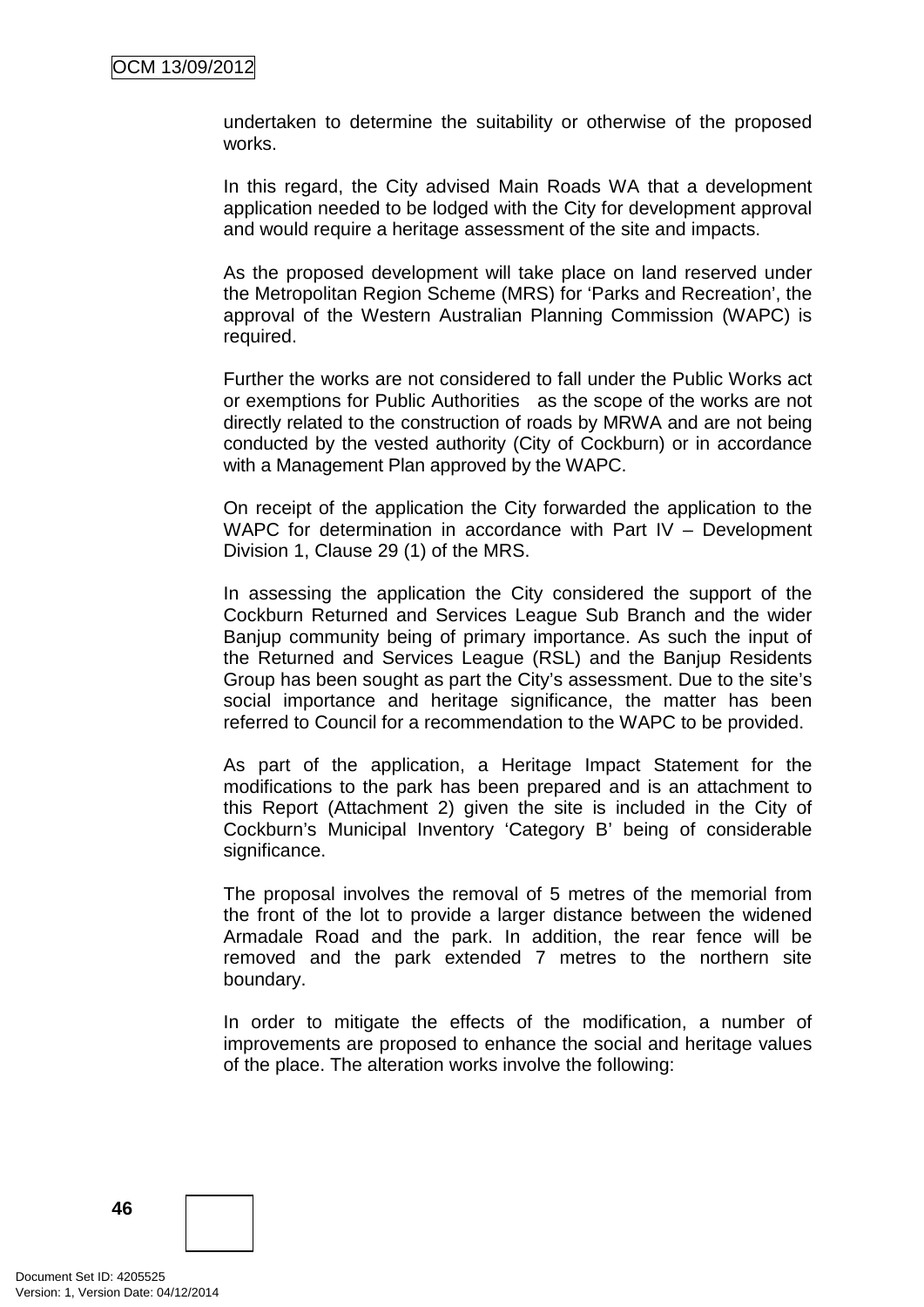- 1. A more substantial memorial, located towards the rear of the reserve, designed and developed in consultation with the Cockburn RSL Sub Branch.
- 2. A flag pole and new trees (of suitable species) to 'stand guard' of the new memorial - tree selection to be in accordance with the City's 'Grow Local Plants Guide'.
- 3. Safer access/egress to the site including driveway and parking area as part of the new upgraded Armadale Road design;
- 4. Suitable lighting to signify and highlight the prominence of the site.
- 5. Upgraded fencing.
- 6. Demonstration that any reduction in the size of the site being suitably offset by improvements to its overall aesthetic value and function.
- 7. Suitable seating and resting facilities.

In addressing the above, the proposed application has provided a new granite memorial block, 1.5 metres high, at the rear of the site, flanked by two (2) new trees and a new steel flagpole. The new trees are to replace the removal of the front trees which are need to be removed due to the road widening. Flooded Gums (Eucalyptus Rudis) have been selected from the City's "Grow Local Plants" guide as they grow to a tall height and do well in the area.

Consultation was undertaken by Griffiths Architects for MRWA with the Cockburn RSL local sub branch to ascertain their aspirations for the place in order to retain the social values associated with the Memorial. As confirmed by the Cockburn RSL when asked to provide comments on the proposal after being referred the application by the City, the RSL requested a new granite memorial block to be included as part of the new development. As such, the memorial will have the original dedication plate fixed to the new block with commemorative inscriptions to be devised by the RSL, which the RSL has confirmed.

In addition, the flagpole proposed for the rear of the site will be used by the RSL and by the community for remembrance ceremonies which currently is not the case and will enhance the value of the place and reinforce its purpose as a memorial.

The modification of moving the memorial away from Armadale Road by approximately 5 metres is a result of ensuring the natural bush context of the place will be preserved due to the Memorial Park protruding into the Armadale Road reserve. During pre-lodgement discussions, the City of Cockburn requested the provision of safer access and egress to the site via a driveway and small parking area which is now proposed. The provision of two (2) car parking bays in the road reserve is seen as being suitable given the low intensity of use and likely need for parking at the site.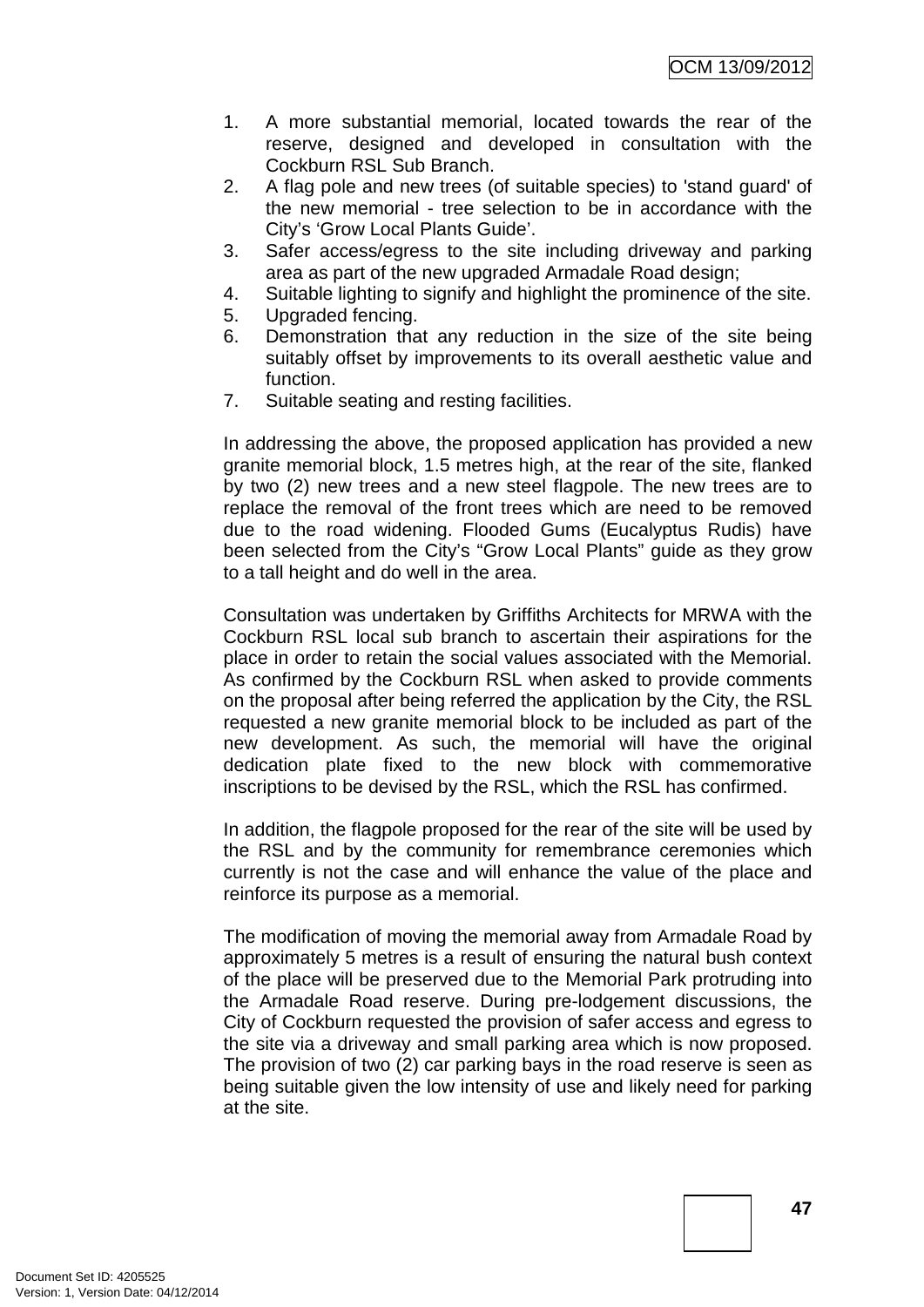The proposed works are considered to improve the safety of and access to the site and will also enhance the memorial's visibility from Armadale Road which will result in it being a more recognisable place of remembrance.

In regard to lighting, no details have been provided as to how this will be addressed in order to highlight the prominence of the site given that the site is not powered. However, it is considered important that the site does provide lighting to highlight the prominence of the site and as such, a condition has been recommended that around the proposed new granite memorial block, lighting is to be provided.

The fencing locations are to be modified by this proposal. As a result, new fencing is proposed for the front and rear of the site. Rotting timbers will be replaced and the fence painted to match the existing colour scheme. The new fencing will match the timber post and rail fencing, and is compatible with the values of the site.

Given the modification to the site layout, improvements have been proposed to ensure the heritage value and function of the place is enhanced. As outlined earlier in this report, two (2) new trees, a new flagpole, new granite memorial block and relocation of park bench away from Armadale Road have been provided. These improvements and additions are seen as potentially enhancing the social heritage values of the place and providing necessary upgrades in order to promote the importance and use of the site.

### **Conclusion**

Through the retention of the majority of the trees on-site, a commemorative block that is more substantial than the existing dedication plaque and the introduction of a flagpole to the rear of the lot, the overall scale of development proposed for the site is seen as enhancing the popularity and awareness of the place compared to the site currently.

The proposed additions and alterations to the site are seen as enhancing the site's significance. In addition, the Cockburn RSL, State Heritage Office and Banjup Residents Group have all indicated support of the proposed works.

In light of the above, it is considered that the proposed modification of the lot boundary and improvements proposed for the War Memorial Park is able to be supported as it is generally consistent with the provisions of the City's APD64 – Heritage Conservation Design Guidelines.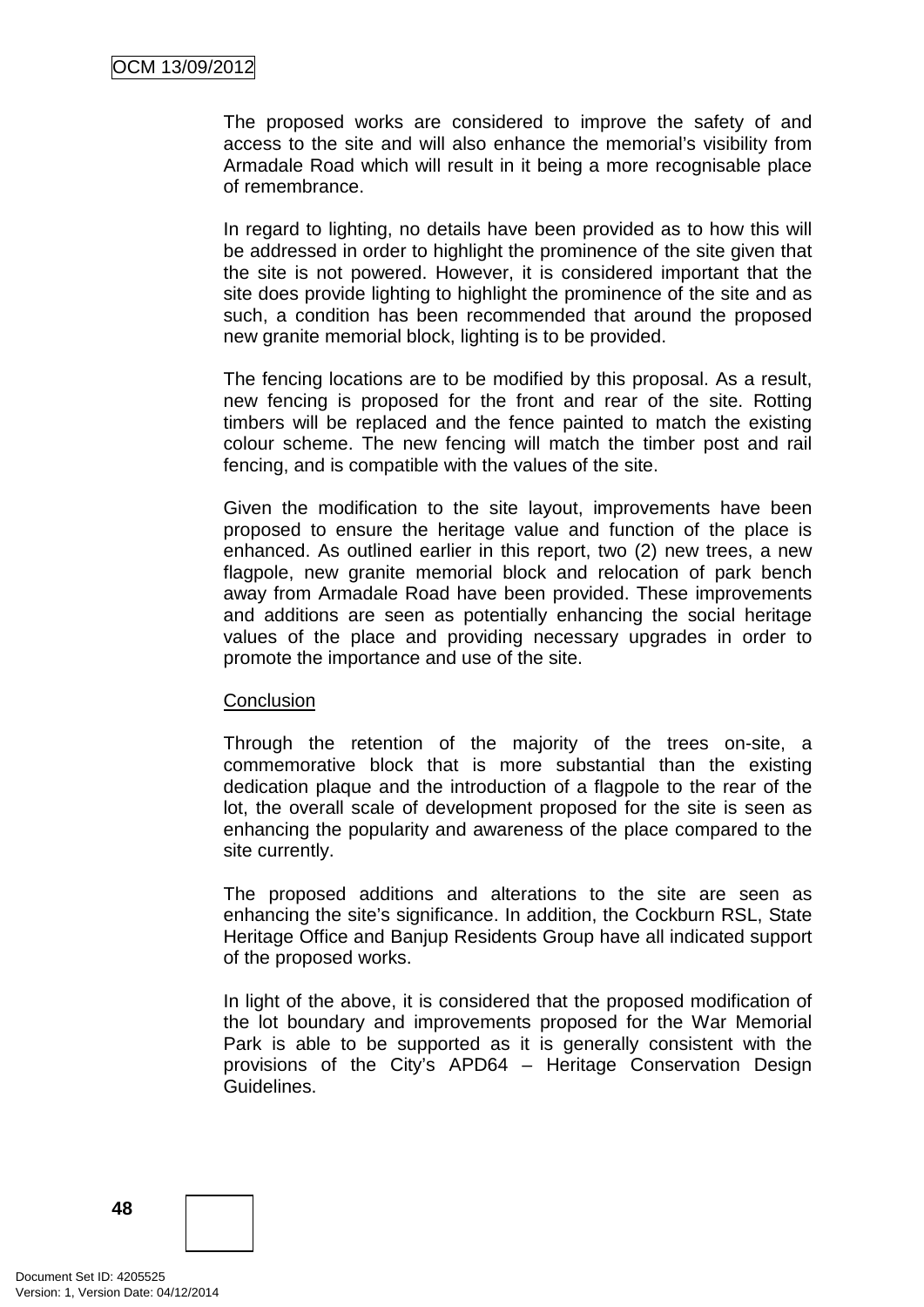It is recommended that Council recommends the application be approved by the WAPC, subject to conditions set out in the proposed recommendation to address the above matters.

### **Strategic Plan/Policy Implications**

### **Demographic Planning**

- To ensure the planning of the City is based on an approach that has the potential to achieve high levels of convenience and prosperity for its citizens.
- To ensure development will enhance the levels of amenity currently enjoyed by the community.

### **Budget/Financial Implications**

The costs will be borne by Main Roads, WA.

### **Legal Implications**

Town Planning Scheme No. 3 Planning and Development Act 2005 State Administrative Tribunal Regulations State Register of Heritage Places

### **Community Consultation**

Given the City considers the overall support of the Cockburn RSL Sub Branch and the wider Banjup community, the proposed works have been referred to the Cockburn RSL Sub Branch and the Banjup Residents Group as well as the RSL WA Branch and the State Heritage Office for comment.

A copy of the schedule of submissions is detailed in attachment 5.

### **Attachment(s)**

- 1. Existing and Proposed Location Plan
- 2. Photos of existing site
- 3. Heritage Impact Statement
- 4. Schedule of Responses from consulted Organisations

### **Advice to Proponent(s)/Submissioners**

The Proponent and those organisations who were consulted to provide comments on the proposal have been advised that this matter is to be considered at the 13 September 2012 Council Meeting.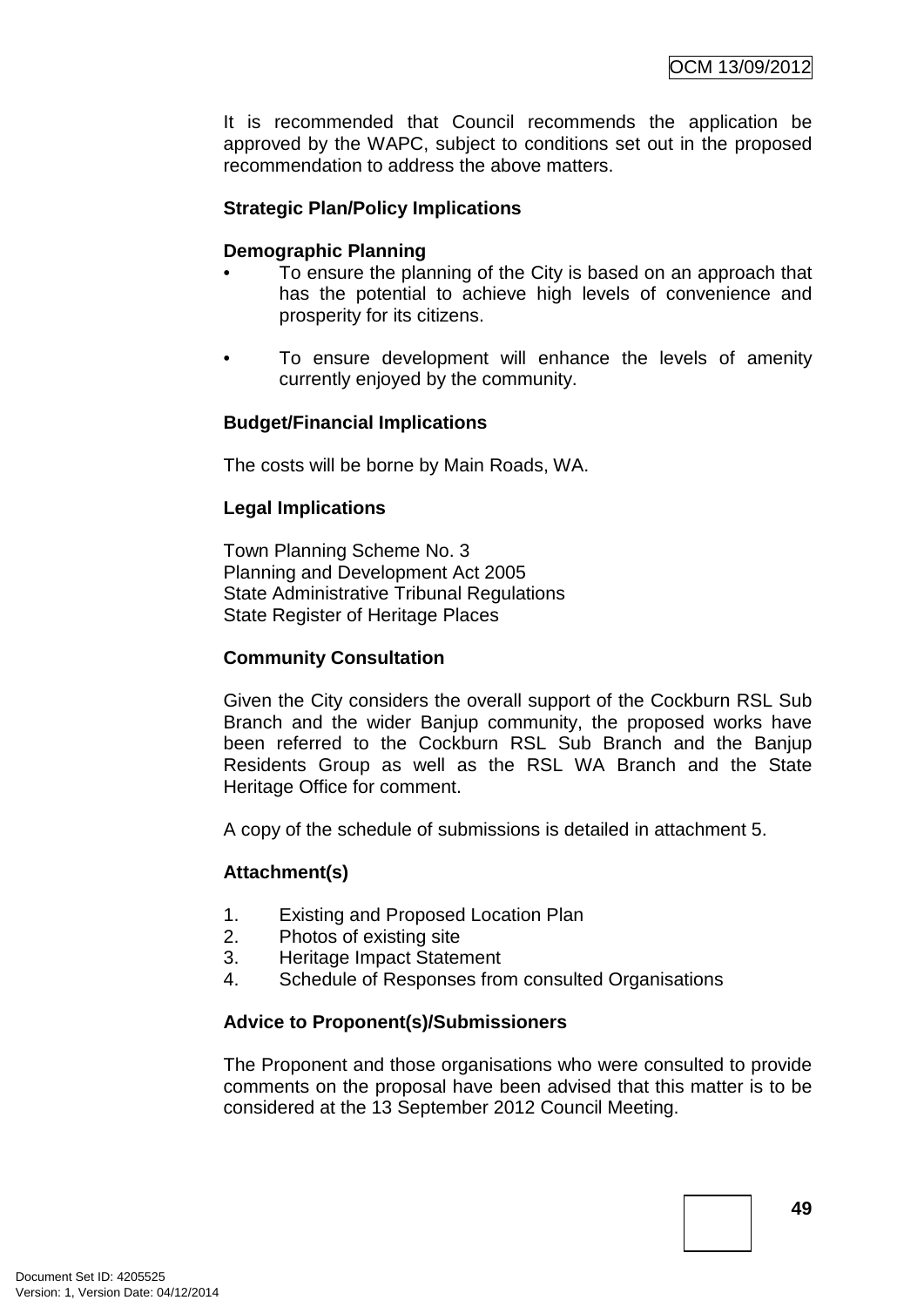### **Implications of Section 3.18(3) Local Government Act, 1995**

Nil.

### **14.9 (MINUTE NO 4854) (OCM 13/09/2012) - EIGHTEEN (18) MULTIPLE DWELLINGS - LOCATION: 509L (LOT 509) CARRINGTON STREET, HAMILTON HILL - OWNER: BETTY JUNE MATTHEWS - APPLICANT: DEVELOPTIONS (2200638) (T CAPPELLUCCI) (ATTACH)**

# **RECOMMENDATION**

That Council:

(1) grant planning approval for eighteen (18) multiple dwellings at No. 509L (Lot 509) Carrington Street, Hamilton Hill, in accordance with the attached plans and subject to the following conditions and advice notes:

# **CONDITIONS**

- 1. Prior to the application for a Building Permit, revised plans are to be submitted showing the first and second floor balconies on the northern elevation, in accordance with part 7.4.1 of the Residential Design Codes with a permanent obscure material and be non-openable to a minimum of 1.6 metres above the finished floor level. A permanent obscure material does not include a selfadhesive material or other material that is easily removed.
- 2. Prior to the application for a Building Permit, details of a proposed security gate and fencing towards Wheeler Road and Carrington Street entrances to the site is to be provided.
- 3. Prior to the issue of a Building Permit, a construction management plan is to be prepared and submitted to the satisfaction of the City. The plan should address the following items:
	- a) Access to and from the site.
	- b) Delivery of materials and equipment to the site.
	- c) Storage of materials and equipment on the site.<br>
	d) Parking arrangements for contractors

d) Parking arrangements for contractors and subcontractors.

e) Management of construction waste.

f) Other matters likely to impact on the surrounding properties.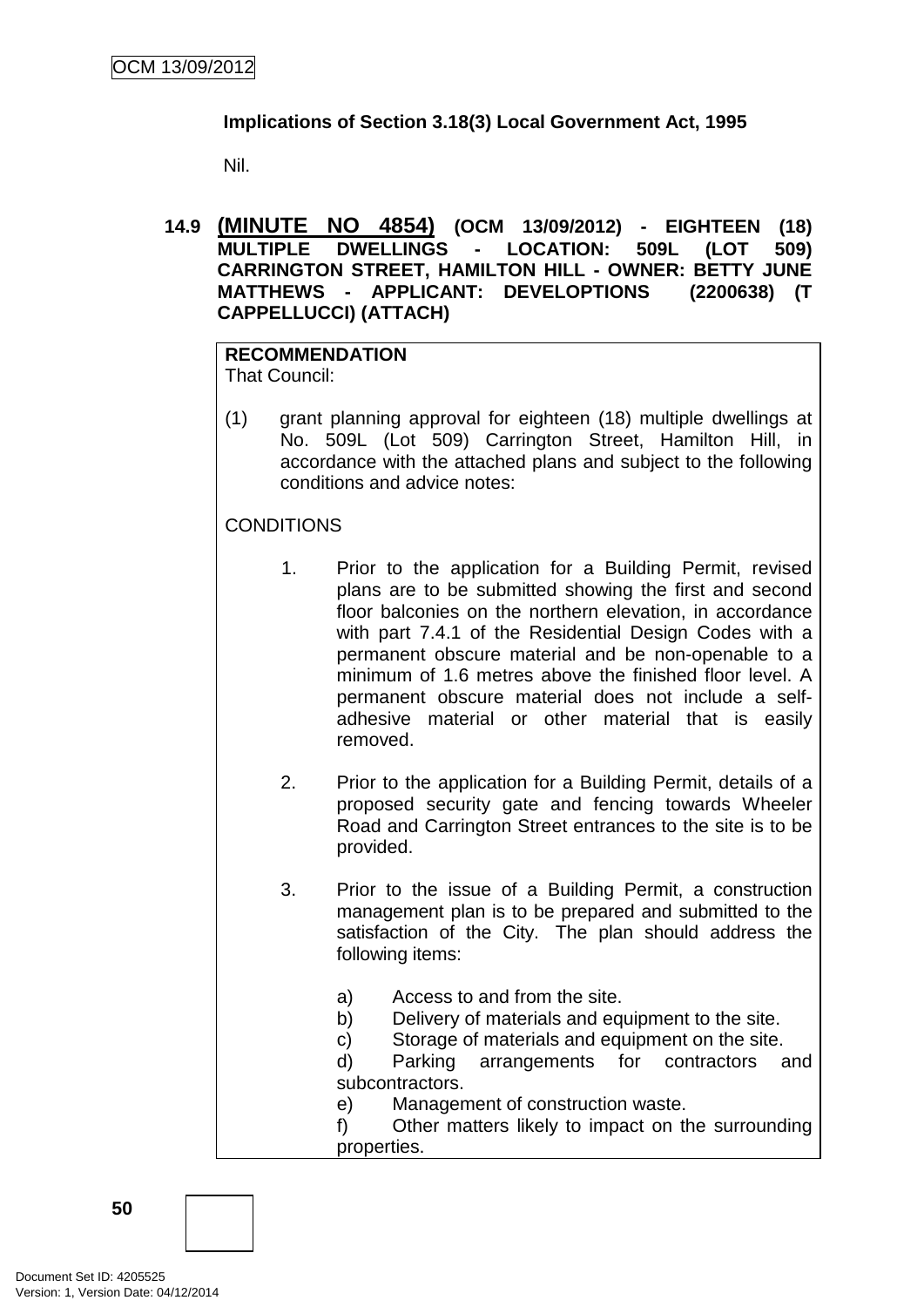- 4. Prior to the issue of a Building Permit, a materials schedule shall be submitted to and approved in writing by the City. The schedule should include reference to the materials proposed and include their finish and colour. The development shall be constructed in accordance with the approved materials schedule.
- 5. Outdoor lighting is to be provided to pathways, communal open space and car-parking areas, the details of which are to be shown on the plans submitted for building permit approval to the satisfaction of the City.
- 6. Landscaping including verge planting is to be installed, reticulated and/or irrigated in accordance with the approved plan and maintained thereafter to the satisfaction of the City. The landscaping shall be implemented prior to the occupation of the dwellings hereby approved. Any species which fail to establish within a period of 12 months from planting shall be replaced to the satisfaction of the City.
- 7. Visitor parking bays (as shown on the approved Site Plan) are to be located and constructed to the City's specifications with the cost to be fully borne by the applicant/owner and made available for use by visitors to the site at all times.
- 8. All service areas (bin stores) and service related hardware, including antennae, satellite dishes, airconditioning units etc, being suitably located away from public view and/or screened, the details of which are to be provided to the satisfaction of the City of Cockburn prior to the issue of a Building Permit.
- 9. The parking bays, driveways and points of ingress and egress to the parking bays and subject site shall be sealed, kerbed, drained and line marked in accordance with the approved plans and specifications certified by a suitably qualified practicing Engineer to the satisfaction of the City.
- 10. Crossovers and bin pads are to be located and constructed to the City's specifications. Copies of specifications are available from the City's Engineering Services.
- 11. Walls, fences and landscape areas are to be truncated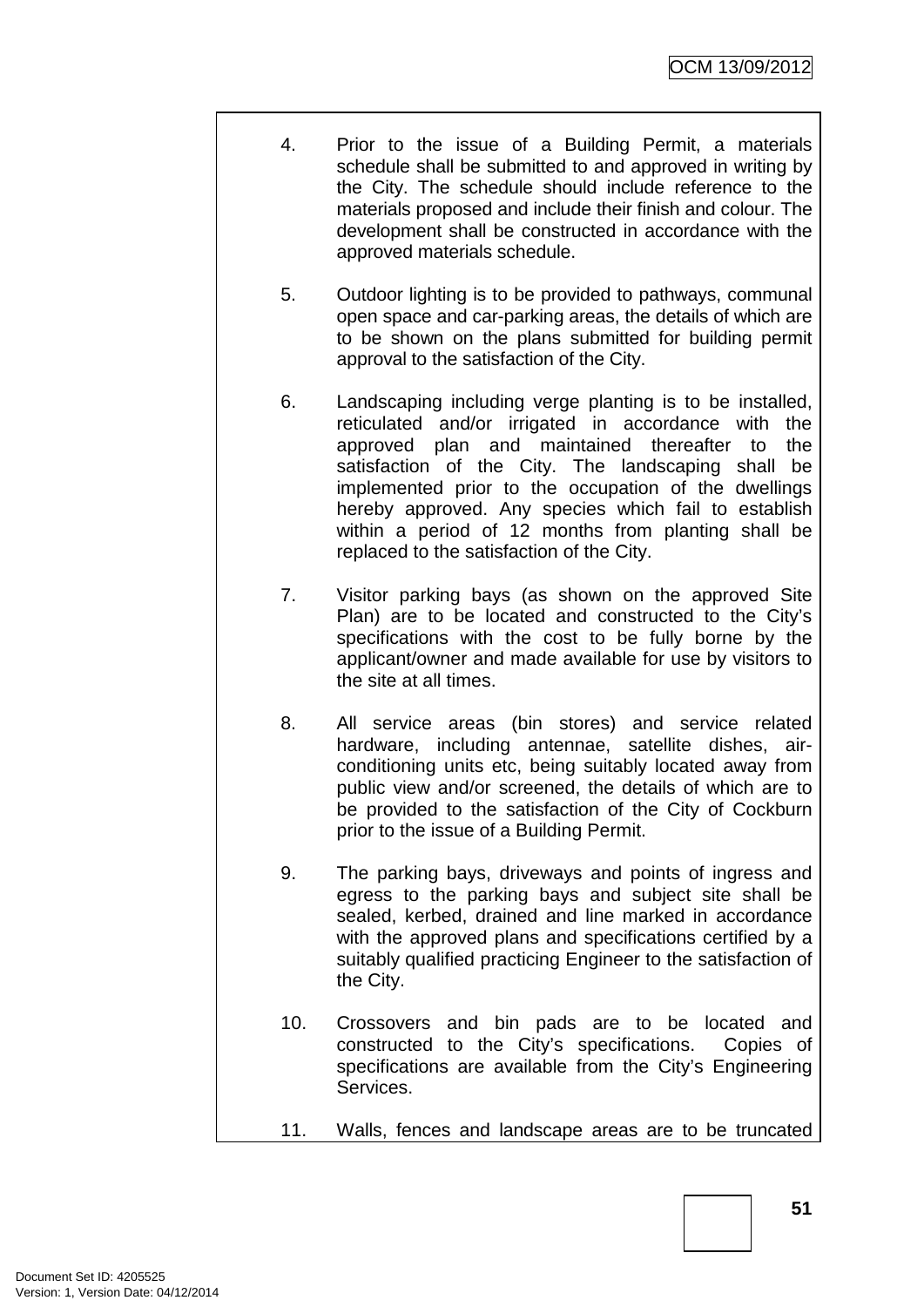within 1.5 metres of where they adjoin vehicle access points where a driveway and/or parking bay meets a public street or limited in height to 0.75 metres.

- 12. The premises must clearly display the street number.
- 13. All stormwater being contained and disposed of on-site to the satisfaction of the City.
- 14. During the construction phase, no activities causing noise and/or inconvenience to neighbours being carried out after 7.00pm or before 7.00am, Monday to Saturday, and not at all on Sunday or Public Holidays.
- 15. The development site must be connected to the reticulated sewerage system of the Water Corporation before commencement of any use.
- 16. Arrangements being made to the satisfaction of the Chief Executive Officer for the pro-rata subdivider contributions towards those items listed in the City of Cockburn Town Planning Scheme No. 3 for Development Contribution Area 13 – Community Infrastructure.
- 17. The surface finish of the boundary wall abutting the adjoining lots is to be finishes and maintained to the satisfaction of the City.
- 18. All storage rooms abutting proposed car parking bays are to have their doors opening inwards.
- 19. During the construction phase, measures to the satisfaction of the City are to be undertaken to prevent sand and or dust blowing onto adjoining properties in accordance with an approved Dust Management Plan (the subject of Condition 20)
- 20. Vehicle access to and from the subject site is restricted to Wheeler Road with no vehicle access between the subject site and Carrington Street being permitted.
- 21. Prior to occupation of the development hereby approved, the proposed eight (8) covered bicycle stands are to be provided in close proximity to the entrance of the building and thereafter maintained to the satisfaction of the City.
- 22. The development to comply with the provisions of the approved Waste Management Plan dated received 15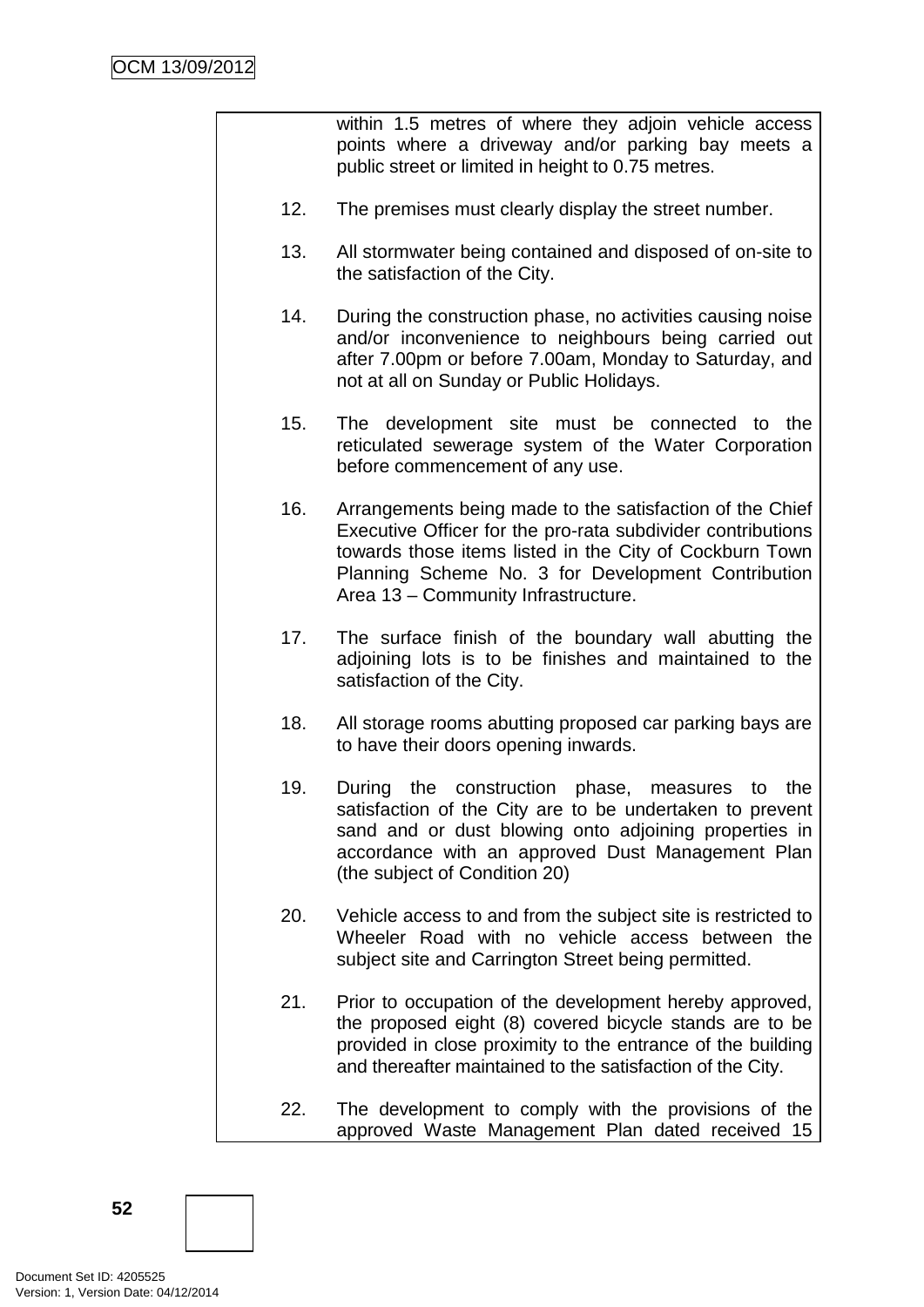August 2012.

- 23. Earthworks over the site and batters must be stabilised to prevent sand or dust blowing, and appropriate measures shall be implemented within the time and in the manner directed by the City in the event that sand or dust is blown from the site.
- 24. Adequate refuse bins shall be provided to service the development and bins are to be screened from view to the satisfaction of the City before the development is occupied or used.
- 25. No earthworks shall encroach onto the Carrington Street road reserve.
- 26. No stormwater drainage shall be discharged onto the Carrington Street road reserve.

# ADVICE NOTES

- 1. This is a Planning Approval only and does not remove the responsibility of the applicant/owner to comply with all relevant building, health and engineering requirements of the City, with any requirements of the City of Cockburn Town Planning Scheme No. 3, or the requirements of any other external agency.
- 2. In relation to Condition 4, the schedule of materials, finishes and colours must be directly related to the information and details shown in the approved perspective.
- 3. Condition 13 requires the on-site storage capacity be designed to contain a 1 in 20 year storm of a 5 minute duration. This is based on the requirements to contain surface water by Building Codes of Australia.
- 4. Where the obligation for payment of developer contributions has been met by a previous approval, such as subdivision, condition 16 will be deemed to have been complied with.
- 5. In regards to Condition No. 17, the surface finish of the boundary walls of the adjoining lots should be to the satisfaction of the adjoining landowner and to be completed as part of the building licence. In the event of a dispute the boundary wall must be constructed with a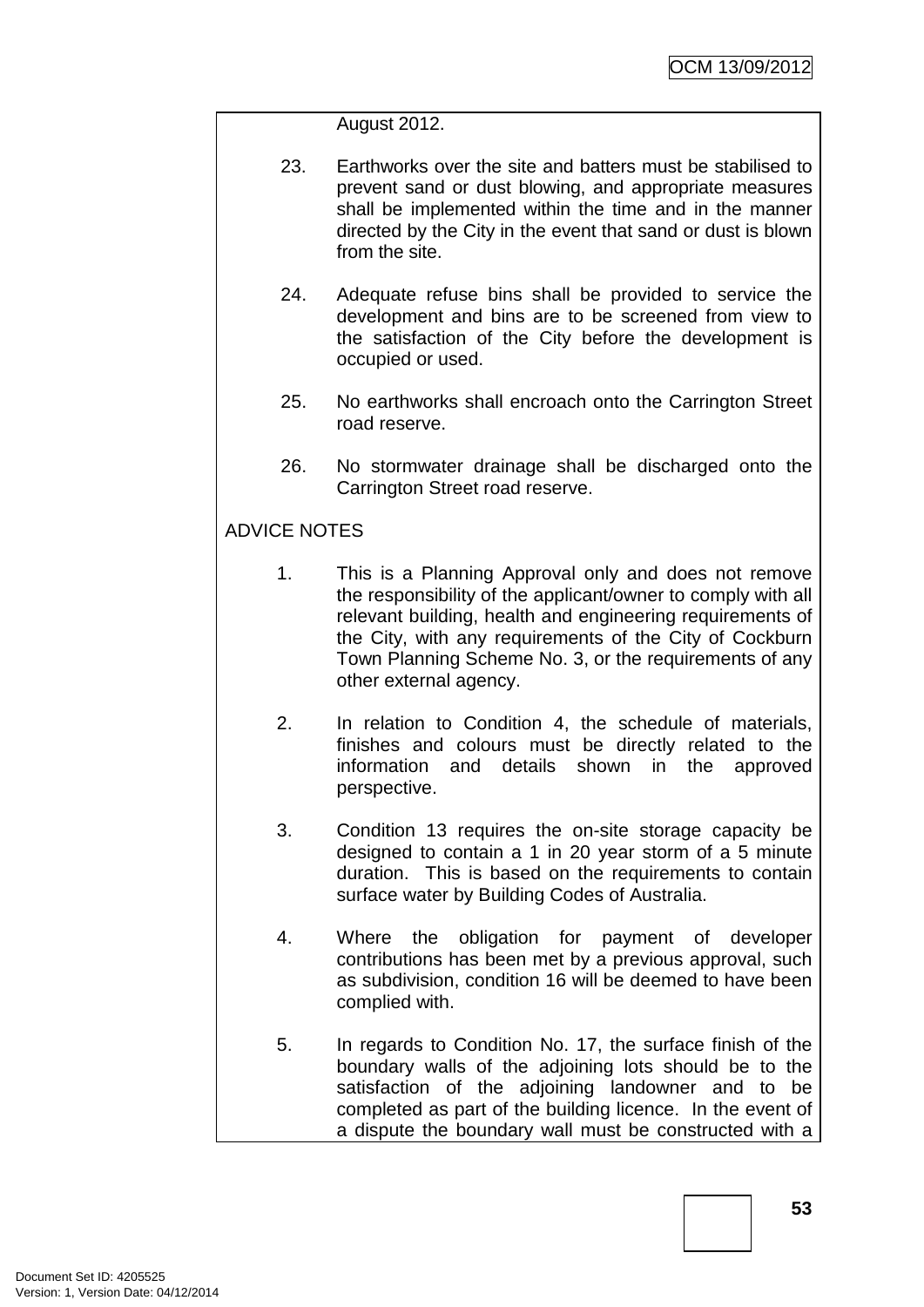clean or rendered finish to the satisfaction of the City.

- 6. Condition No. 18 has been applied in order to ensure that storage room doors do not open into car spaces as per the Australian Standards.
- 7. With reference to Condition 24, external bin enclosure(s) must be and of an adequate size to contain all waste bins, at least 1.8 m high, fitted with a gate and graded to a 100mm diameter industrial floor waste with a hose cock, all connected to sewer. Further information can be obtained from the City's Environmental Health Service.
- 8. As this property is in close proximity to the possible future intersection of Roe Highway and Carrington Street, it is recommended that a transport noise assessment is undertaken and any noise amelioration measures or quite house design principles recommended in this assessment be included in the final design and construction of these units.
- 9. The installation of outdoor lighting (if proposed) shall be in accordance with the requirements of Australian Standard AS 4282-1997: 'Control of the Obtrusive of Outdoor Lighting'.
- (2) notify the applicant and those who made a submission of the Council's decision.

# **COUNCIL DECISION**

MOVED Clr C Reeve-Fowkes SECONDED Clr T Romano that the recommendation be adopted.

# **CARRIED 7/0**

# **Background**

| Zoning:    | MRS: Urban                 |
|------------|----------------------------|
|            | TPS3: Mixed Business - R60 |
| Land use:  | <b>Multiple Dwellings</b>  |
| Lot size:  | 1629 $m2$                  |
| Use class: |                            |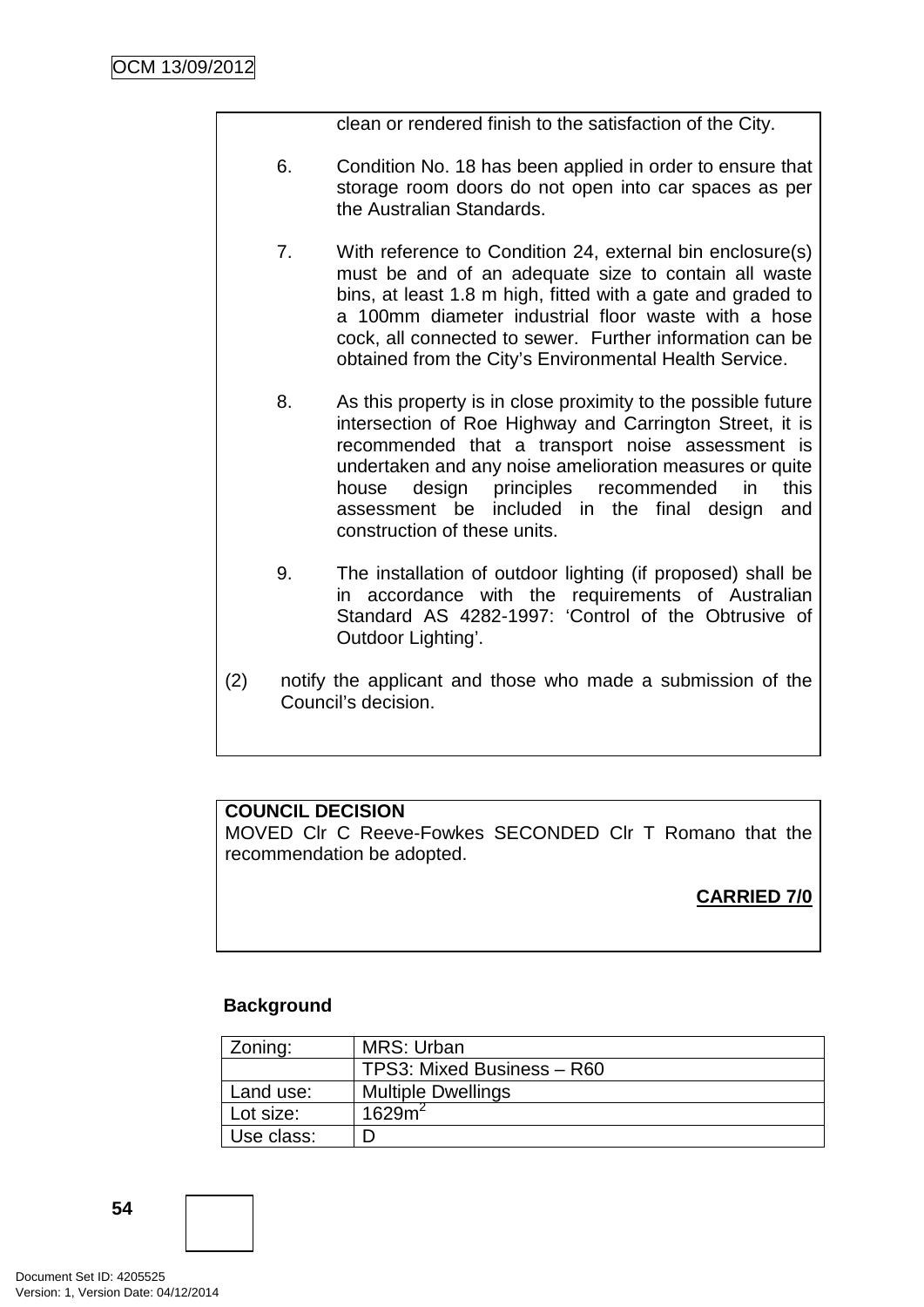The subject site is located at No. 509L Carrington Street in Hamilton Hill and contains an existing older building previously used as a dance studio as well as an existing car park. The site is zoned 'Mixed Business' however as per Clause 5.8.3 (b) of the Town Planning Scheme No. 3, the residential zoning for the site is R60. The site has vehicular access from Wheeler Road and contains a fall of approximately 3 metres from east to west. The subject site is also in close proximity to several commercial developments including the 'Local Centre' and 'Mixed Business' zoned areas on the corners of Carrington Street and Rockingham Road to the south of the site.

The application was initially submitted to the City on the 22 December 2011 for seventeen (17) multiple dwellings over two-storeys. However, the City had been involved in pre-lodgement meetings with the applicant well before the application was submitted for Approval. One of the main issues resolved as part of the pre lodgement process was vehicular access. As Carrington Street is a Primary Regional Road Reserve (Category 3) the applicant was advised to contact the Department of Planning for further advice regarding suitable access arrangements from Carrington Street. The result was that the Department of Transport recommended that all vehicle access to the subject site be from Wheeler Road.

After the application was initially submitted, additional details, reports and modifications were provided before the subject development was initially put on advertising to the directly affected neighbours on the 24 April 2012. The application was advertised as a result of variations proposed to upper floor side setbacks to the northern and southern abutting properties of No. 62 Wheeler Road and No. 402 Carrington Street.

As a result of this consultation, an objection was received from the Port School site. The prominent reason for the objection was the school's concerns of the developments ground and upper floor outdoor living areas/balconies being orientated towards the north facing courtyard of the school which is the predominant meeting point of the school and as a result, substantial noise is generated from this area.

As a result of the school's objection, the applicant was informed of the subject issue and prepared amended plans accordingly to ensure the balconies on the upper floors facing the school were screened accordingly. However, given the application was brought to the attention of Councillors by the Principal of the Port School, an on-site meeting was conducted on the 31 May 2012. In attendance at the onsite meeting were the applicants, the Principal of the Port School, representatives from the City's Statutory Planning department and the Mayor with a few Councillors.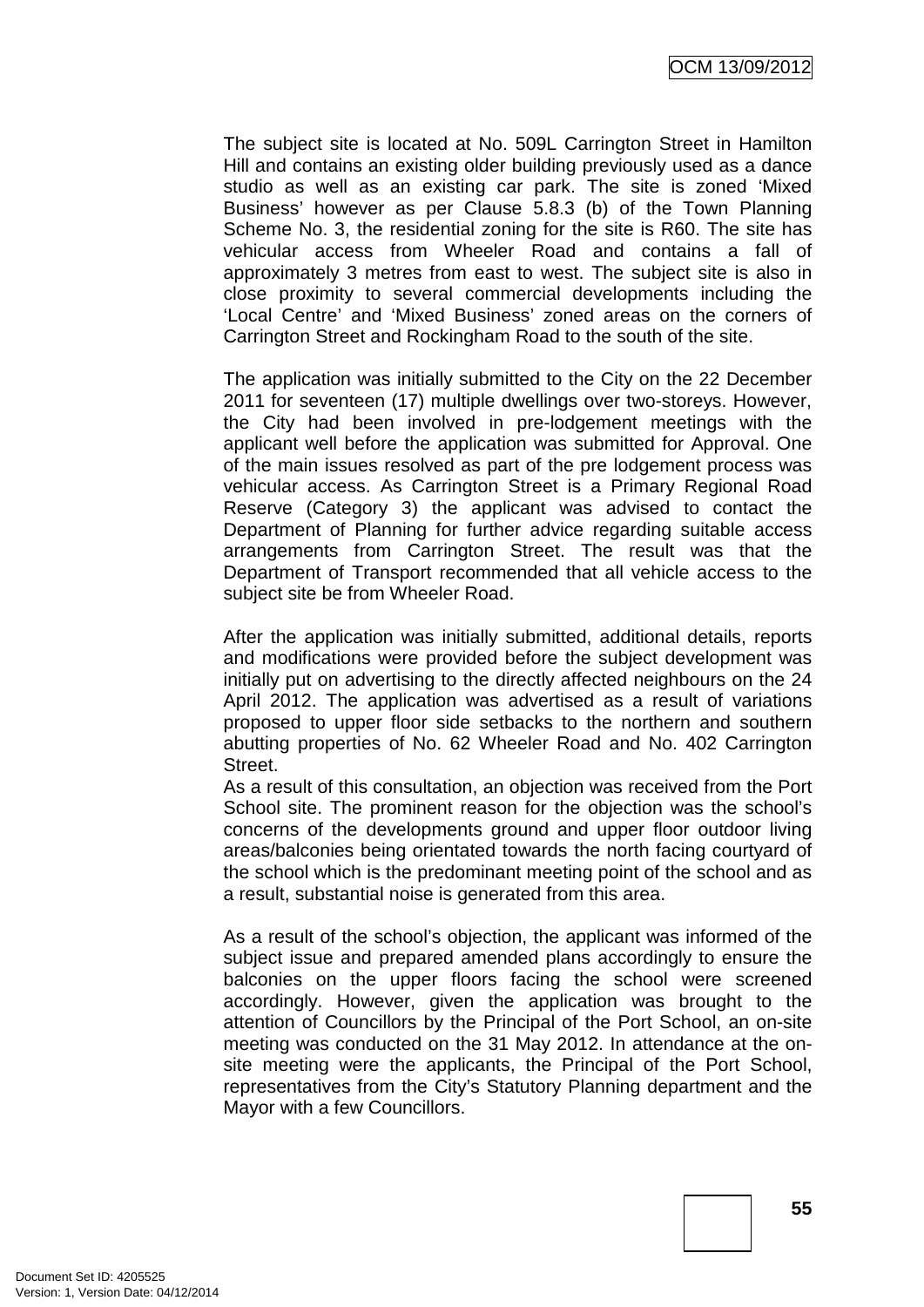The result of this on-site meeting was that the applicants had to revise their plans in order to reduce the prominence of outdoor living areas and balconies facing the school site.

The applicants then prepared modified plans dated stamped 20 July 2012. Given these new plans also proposed variations to the other northern property at No. 62A Wheeler Road, a meeting was organised at the City's officers on the 31 July 2012 with all three (3) adjoining landowners, the applicants, the City's officers, the Mayor and Councillor Lee-Anne Smith in attendance. The meeting provided the opportunity for the applicants to explain the proposed modified application (detailed in the submission section of this report) as well as allowing the adjoining landowners to provide any comments they wished to raise on the new proposal.

Given the previous consultation with neighbours conducted, all the adjoining landowners were sent out copies of the modified plans and given 14 days to provide their final comments on the development. As such, this application has been referred to Council for determination as the proposal constitutes a 'D' use in the City's Town Planning Scheme No.3 which was advertised to nearby landowners and two (2) objections to the proposal were received.

### **Submission**

The applicant seeks approval to construct eighteen (18) multiple dwellings. The development comprises of two (2) buildings consisting of ground floor car parking for the residential units, four (4) ground floor units, ten (10) first floor units and four (4) second floor units, drying areas, store rooms, bicycle parking, communal drying courtyard, bin storage as well as ample visitor parking.

The intent of the development is to provide affordable housing options to both first home buyers and local residents of Hamilton Hill. The development is intended to be sold to the market or to the Department of Housing and works as part of the Affordable Housing Strategy providing housing diversity and options to the area other than single and grouped housing typologies.

After the on-site meeting conducted on the 31 May 2012, the applicants had no further discussions with the neighbouring properties relating to the design until the meeting held at the City's offices on the 31 July 2012 with all affected parties. Given the response to the on-site meeting and on-going consultation with the City's Planning Officers, the plan has been revised with the following being a summary of the main changes to the design which have occurred: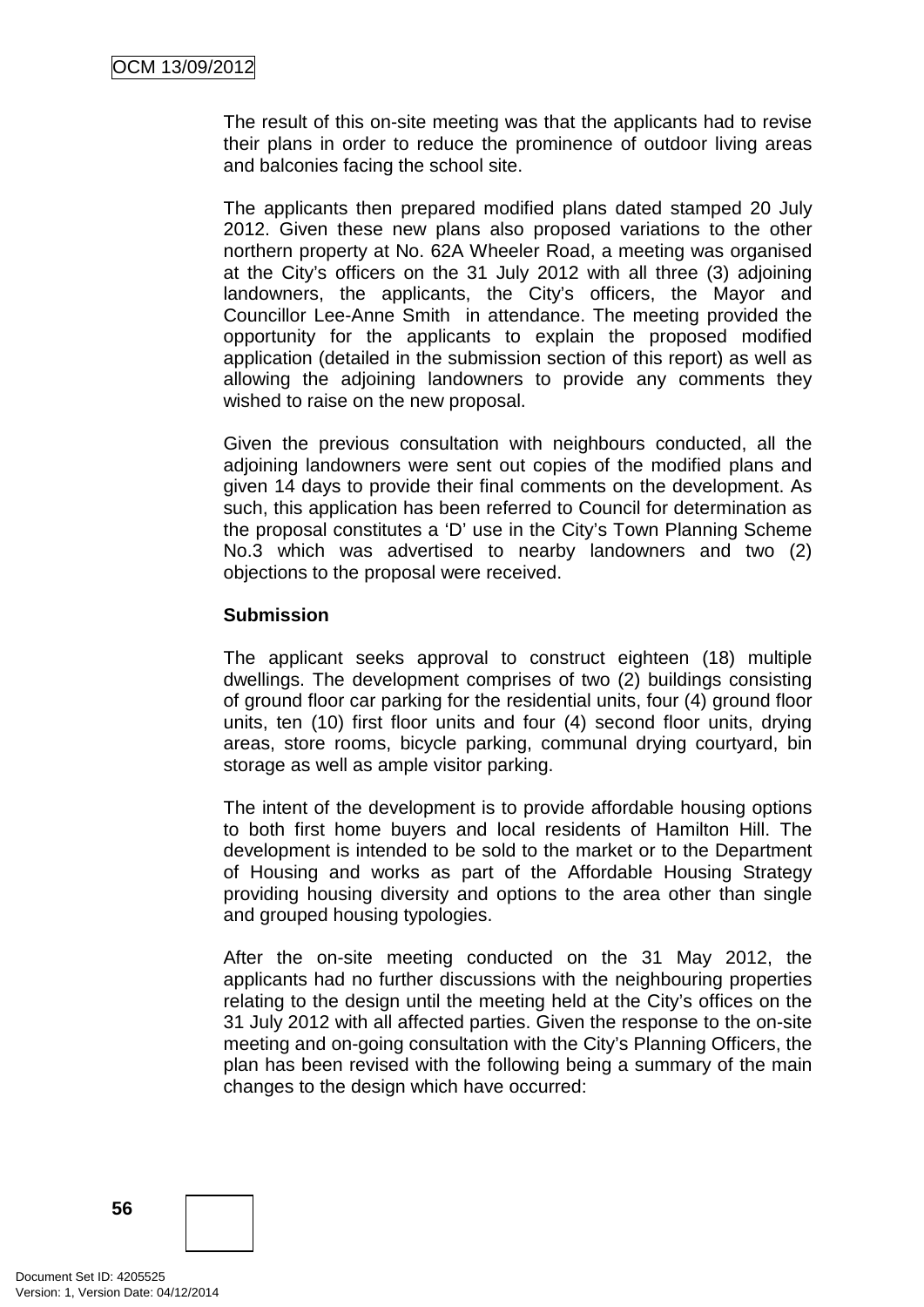- 1. Four dwellings on the ground floor instead of eight with the previous design, significantly less boundary walls therefore less bulk on the boundary and no boundary walls on the southern side.
- 2. Dispersion of the bulk of the first floor development over the entire development site rather than just towards the Carrington Street frontage which includes two separate buildings.
- 3. The introduction of a second floor at the two street frontages to provide better interaction with the streets at both ends of the development site.
- 4. Activation of the Wheeler Street frontage for better streetscape and urban design presentation.
- 5. Additional (18th) Ground floor adaptable living unit to Wheeler Street frontage to provide housing choice to those who require universal accessibility.
- 6. No courtyards facing the Port School to maximise privacy and lessen the potential for acoustic disruption of the school onto our development.
- 7. Introduction of a communal open space area for the benefit of all residents on site.
- 8. Skillion roof style to minimise the overall height of the building and lessen the bulk and scale of the development.
- 9. One (1) vehicle parking bay has now been provided per unit including one (1) adaptable bay and adequate and compliant visitor parking bays.

The proposal does not comply with ground floor setbacks to the southern boundary. The final plans proposed, as presented at the meeting held at the City's offices on the 31 July 2012, were advertised to the directly adjoining landowners for comment. Three (3) submissions were received with two (2) objections and therefore, the subject development is being referred to Council for determination given multiple dwellings is a 'D' discretionary use within a mixed business zone.

# **Report**

The following section provides a discussion of the various issues affecting the proposal.

# **Statutory Framework**

# *Town Planning Scheme No. 3*

The subject site is zoned Mixed Business under the City's Town Planning Scheme No. 3 (TPS 3) and multiple dwellings are a 'D' use which means that *"the use is not permitted unless the local government has exercised its discretion and has granted planning approval."*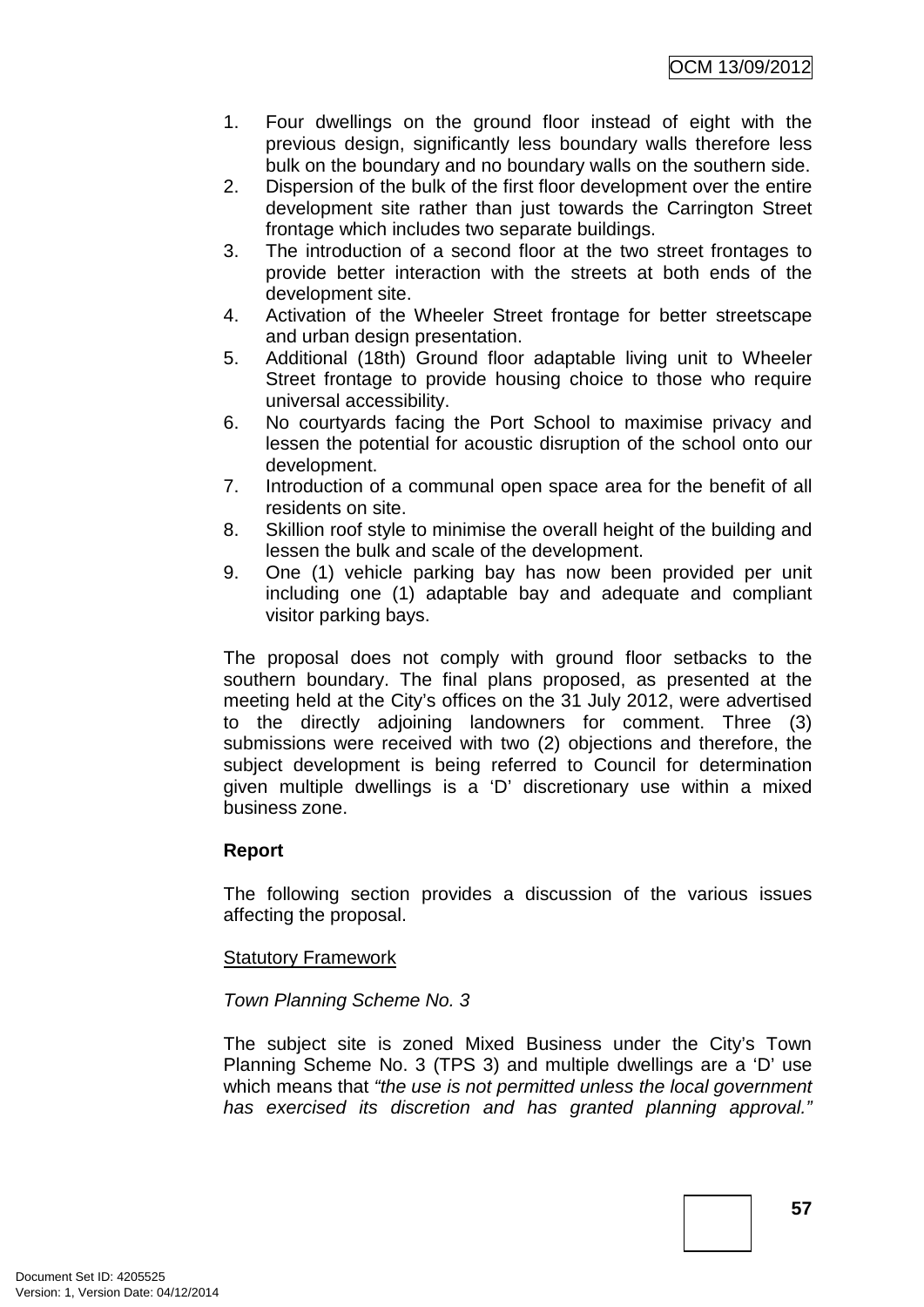Council therefore has the discretion to issue planning approval for the proposed development.

*State Planning Policy 3.1 - Residential Design Codes of Western Australia*

The proposal has been assessed under the Residential Design Codes of Western Australia (R-Codes) which were modified in November 2010 to incorporate provisions for multiple dwellings in areas with a coding of R30 or greater. This section of the R-codes provides development assessment criteria for multiple dwellings.

The dwellings have been assessed against the residential provisions of the R-Codes and are deemed to comply with acceptable development provisions with the exception of the ground floor setback of the stairs/stores/bin storage on the southern boundary. The stairs/stores and bin storage proposes a 1.2 metre setback. The total length of the wall is 57.41 metres and the height of wall is less than 3.5 metres, with no major openings and therefore the required setback is 1.5 metres. However, the proposed minor setback variation is considered acceptable as it satisfies the performance criteria of Clause 7.1.4 of the R-Codes in the following ways:

- 1. Does not impact on the amount of sunlight available and ventilation for buildings and open space associated with them.
- 2. The articulation in the wall allows for the moderation the visual impact of the building bulk.
- 3. This wall is predominantly adjacent to a neighbouring driveway.
- 4. Adjoining properties to the south have access to direct sun.
- 5. The proposal complies with the R-Code requirement relating to privacy.

In addition, with the first and second floor balconies within the cone of vision of the northern properties at No. 64A Wheeler Road and No. 402 Carrington Street, a condition has been recommended requiring the balconies to be screened in accordance with part 7.4.1 of the Residential Design Codes with a permanent obscure material and be non-openable to a minimum of 1.6 metres above the finished floor level.

### Neighbour Consultation

The proposal was advertised to the three (3) adjoining landowners considered to be potentially affected by the proposal. Three (3) responses were received consisting of two (2) objections and one (1) non-objection. The planning issues raised during the consultation process are detailed in attachment 8, schedule of submissions.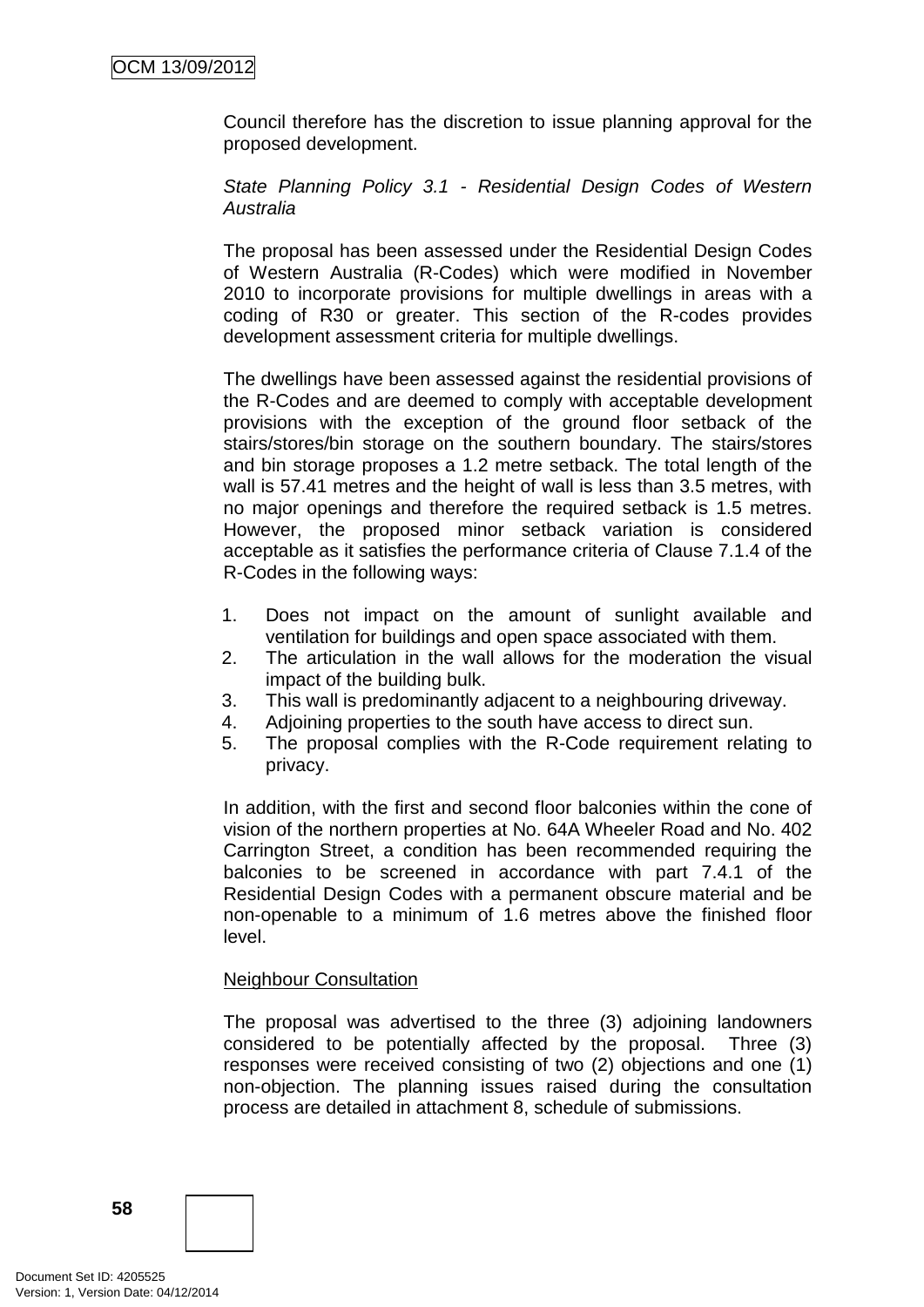# **Traffic**

Given the nature of the site, a request for a traffic impact study was requested to ensure that the City is provided with adequate information to assess the transport related impacts of the development.

The development fits into the WAPC Transport Assessment Guidelines for Developments category of having a moderate impact, for which a transport statement should be provided. The impact of the proposal on local traffic has been assessed by the City's Engineers who consider that the existing road network can accommodate additional traffic movements resulting from the proposed development. This is due to the scale and number of expected vehicle movements generated by the residential dwellings.

In addition, as the site abuts a Red Primary Regional Road (Carrington Street) the application was referred to Main Roads for comments. As noted earlier in this Report, the applicant prior to lodging the application for approval with the City contacted the Department of Transport who informed them that future vehicle access from Carrington Street would not be available to service the proposed site. Given therefore the site is accessed from Wheeler Road, the development was considered acceptable by Main Roads subject to conditions and an advice note which have been considered.

### Built Form

The proposed development consists of two (2) buildings within the site with it being split between two and three storeys. The heights of the proposed site are compliant with the R-Code requirements for multiple dwellings site zoned R60, with a maximum external wall height allowed of 9 meters and top of concealed roof height of 10 metres above natural ground level.

The contemporary facade of the buildings, in particular towards the Wheeler Road elevation, which comprises a select range of attractive external wall surface treatments that will provide articulation and interest to the streetscape, balconies assisting in providing passive surveillance of the Wheeler Road streetscape and will make an attractive addition to the streetscape.

### **Conclusion**

The proposal for a three-storey multiple dwelling development consisting of a eighteen (18) dwellings is considered to provide additional dwellings within close proximity to the Hamilton Hill Activity Centre. The proposal has been assessed on its merits and is supported for the following reasons: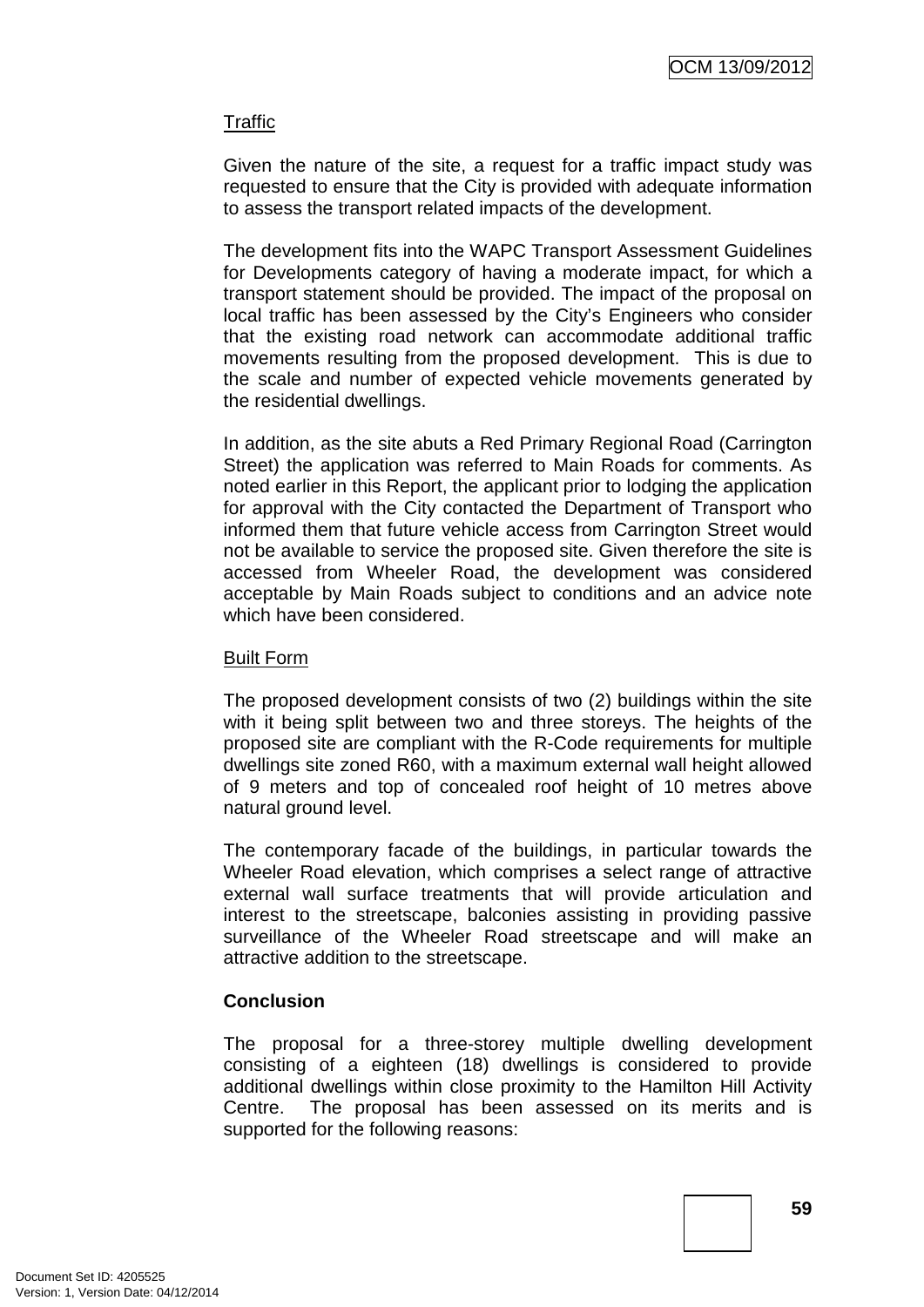- 1. The development component complies with the requirements of the Residential Design Codes.
- 2. The proposal is consistent with the State Government's Directions 2031 document which promotes density nearby designated activity centres.
- 3. The proposal is considered to increase vibrancy and activity to a site currently occupied by a vacant building.
- 4. The proposal will provide a housing type (apartments) which is relatively uncommon in the area adding to a diversity of housing and residents within the Phoenix precinct.
- 5. The proposal is considered to enhance surveillance of the area.
- 6. Only highlight windows and screened balconies are provided to the northern elevation, therefore no visual privacy issues are prevalent.
- 7. The bulk and scale of the building is mitigated through the use of skillion roof design and through the provision of two buildings with the third level only being provided to the front sections of both buildings.
- 8 Traffic generated by the development is not considered excessive and is considered to be adequately accommodated within the existing road network.

In light of the above, it is recommended that Council approve the application, subject to the conditions confirmed in the officer's recommendation to address the above matters.

# **Demographic Planning**

- To ensure the planning of the City is based on an approach that has the potential to achieve high levels of convenience and prosperity for its citizens.
- To ensure development will enhance the levels of amenity currently enjoyed by the community.

### **Budget/Financial Implications**

N/A

# **Legal Implications**

Town Planning Scheme No 3 Planning and Development Act 2005 State Administrative Tribunal Regulations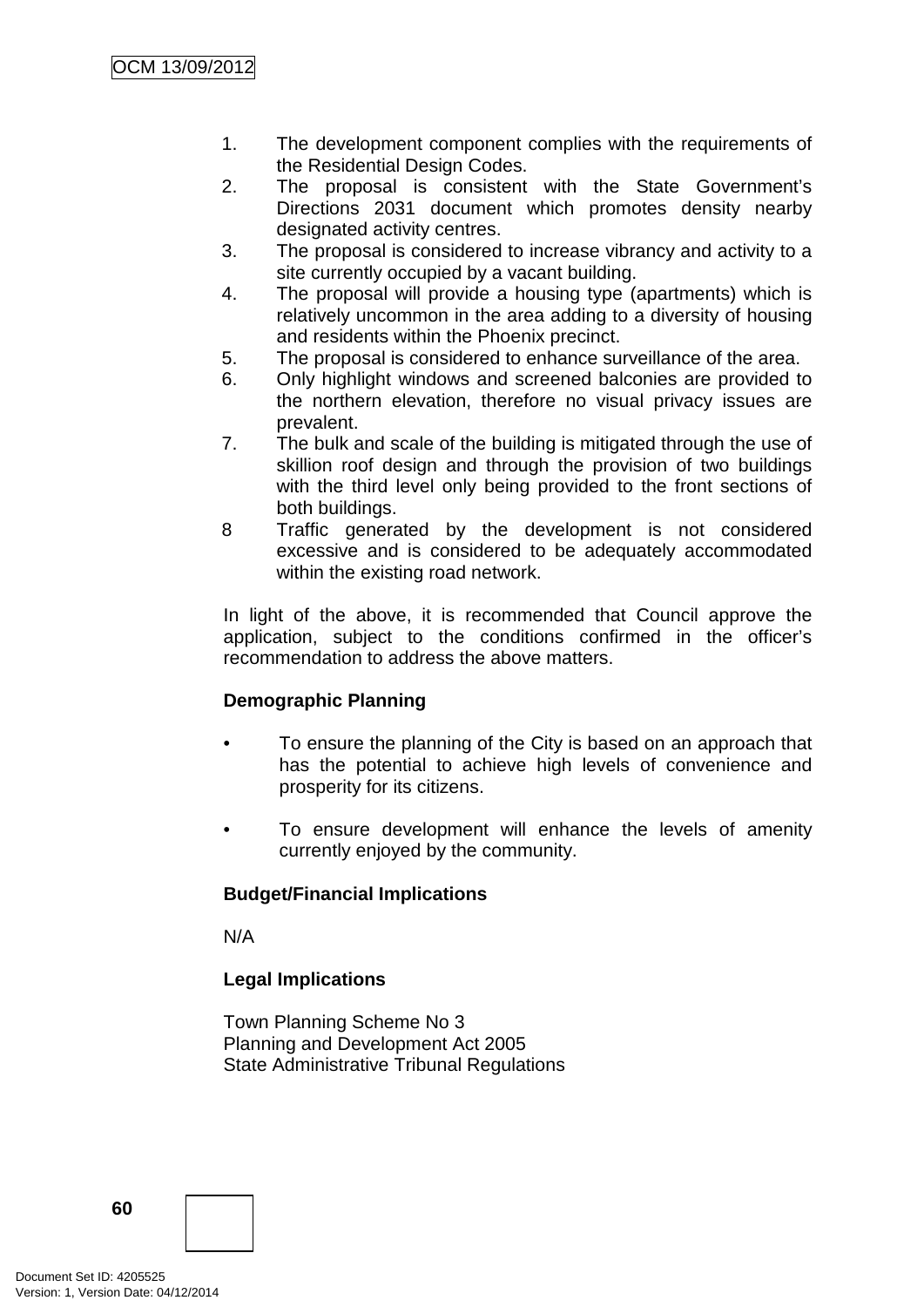# **Community Consultation**

In accordance with Council's Town Planning Scheme No. 3, Clause 9.4, the original proposal was initially advertised to the northern and southern neighbouring properties of No. 62 Wheeler Road and No. 402 Carrington Street for comment given the variations proposed for side setbacks on the proposed upper floor of the subject development. As a result of this initial consultation, an on-site meeting was conducted on the 31 May 2012 with the applicants, the City's officers, select Councillors and the Mayor, along with the Principal of the adjoining Port School, Mr Barry Finch.

As a result of this on-site meeting, the applicant then lodged amended plans dated stamped 12 July 2012 to address the City's and Port Schools concerns. With these new plans submitted, given variations where now proposed towards the other northern property at No. 64A Wheeler Road, a meeting was held at the City's officers on the 31 July 2012 with all three (3) adjoining land owners, the City's officers, the applicants, the Mayor and one (1) councillor. The meeting gave the opportunity for the applicants to explain the changes they have made from the initial application as well as provide an opportunity for the adjoining landowners to view the modified plans and get an understanding of the proposed development.

As agreed upon at this meeting, the City sent copies of the new plans to each of the three (3) neighbouring properties for them to provide comments on. This resulted in the City receiving three (3) submissions with two (2) objections received. A copy of the schedule of submissions is detailed in attachment 8.

In addition, as the proposed development abuts a Red Primary Regional Road (Carrington Street) the application was referred to Main Roads for comment. As access to the site is from Wheeler Road, this development was acceptable to Main Roads subject to conditions and an advice note, which have been included in the recommended conditions. Details of the submission have been included in attachment 8.

### **Attachment(s)**

- 1. Site Plan
- 2. Overshadowing Plan
- 3. Landscaping Plan
- 4. Floor Plans
- 5. Elevations
- 6. Existing Site Plans
- 7. Waste Management Plan
- 8. Traffic Report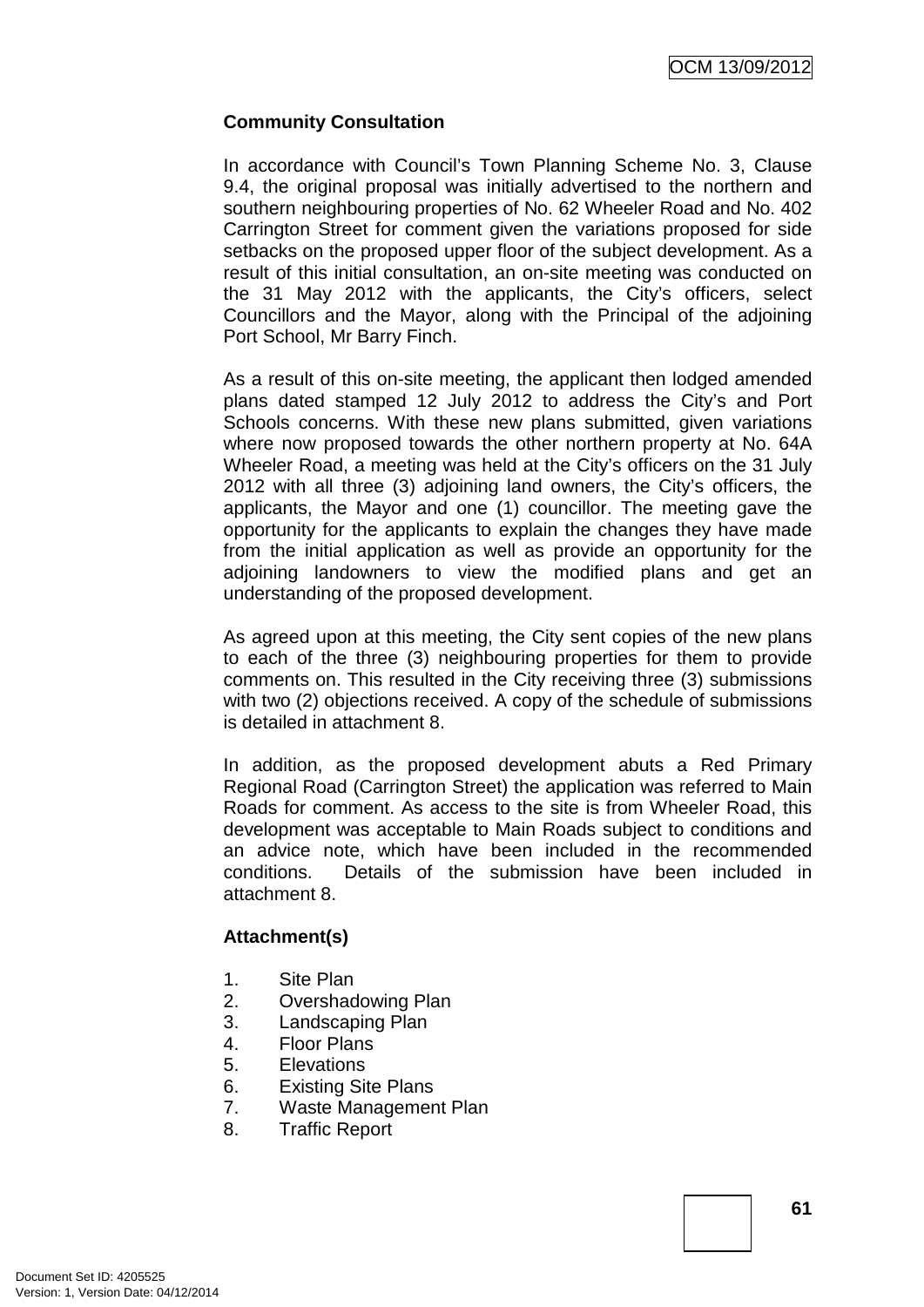- 9. Applicants Response to Final Submissions
- 10. Schedule of Submissions

### **Advice to Proponent(s)/Submissioners**

The Proponent(s) and those landowners who lodged a submission on the proposal have been advised that this matter is to be considered at the 13 September 2012 Council Meeting.

### **Implications of Section 3.18(3) Local Government Act, 1995**

Nil.

# **14.10 (MINUTE NO 4855) (OCM 13/09/2012) - TWO CONSULTING ROOMS - LOCATION: LOT 453 (NO. 3/1) MACQUARIE BOULEVARDE, HAMMOND PARK - OWNER: BUCKOS WA PTY LTD ANORS - APPLICANT: ERWIN BIEMEL AND ASSOCIATES (6006998) (R SIM) (ATTACH)**

# **RECOMMENDATION**

That Council :

- (1) refuse to grant approval to commence development for an additional consulting room at Tenancy 3 No.1 Macquarie Boulevard for the following reasons:
	- 1. The proposed development does not comply with the car parking standards of Town Planning Scheme No.3.
- (2) advise the owners of 1 Macquarie Boulevard of the extent of the existing onsite parking shortfall in writing.

### **COUNCIL DECISION**

MOVED Clr Y Mubarakai SECONDED Clr C Reeve-Fowkes that Council:

- (1) approves the development for an additional consulting room at Tenancy 3, No.1 Macquarie Boulevard, Hammond Park, subject to the following conditions and advice notes:
	- 1. This use is limited to the operation of two consulting rooms only.

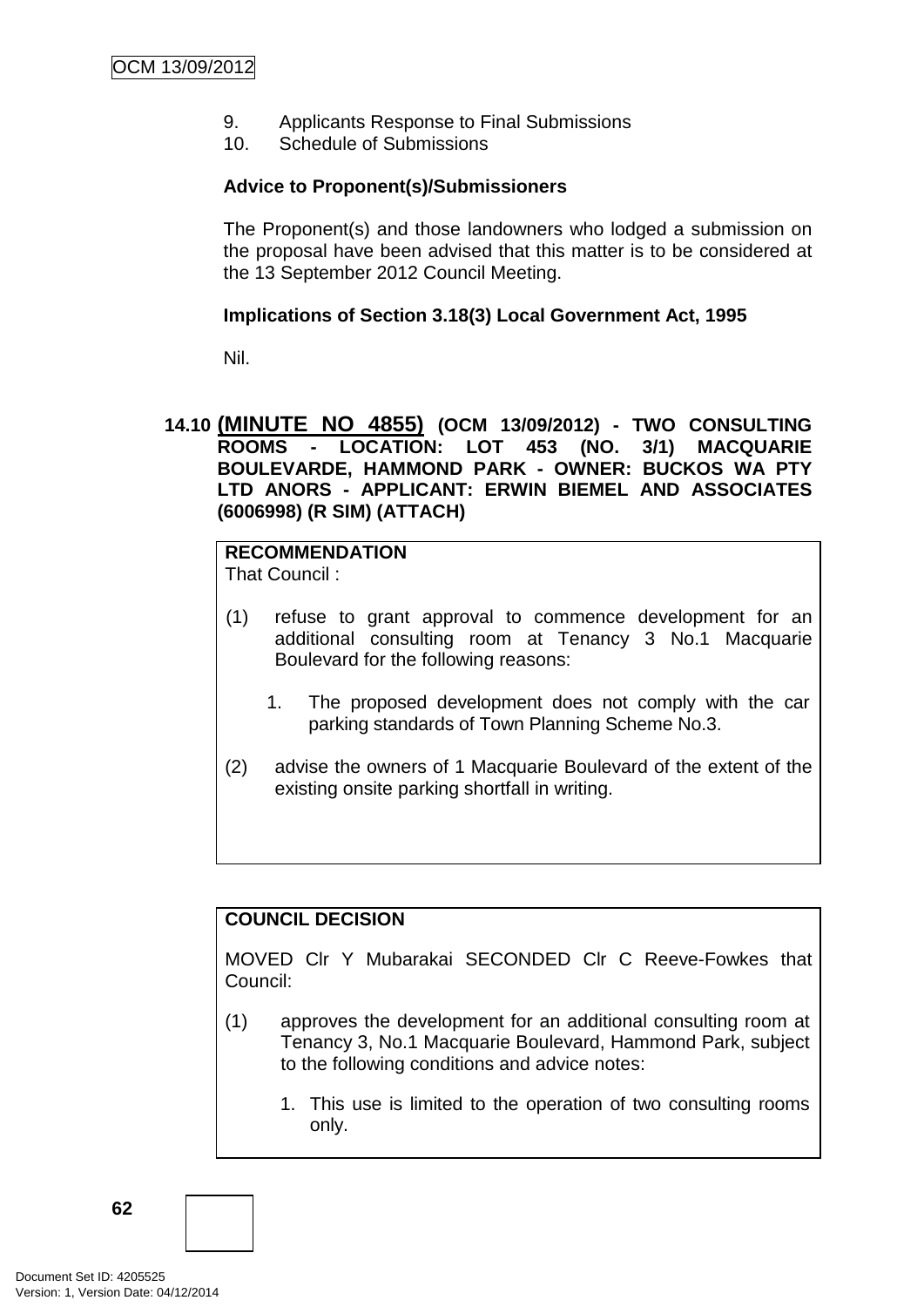- 2. Signage not listed in Schedule 5 of the City of Cockburn Town Planning Scheme No. 3 requires a separate Planning Approval from the City.
- (2) advise the owners of 1 Macquarie Boulevard of the extent of the existing onsite parking shortfall in writing.

# **CARRIED 7/0**

### **Reason for Decision**

The proponent has verbally advised his intention to operate a GP after hours service which complements the City's Vision and Lifestyle Aspirations.

This proposal clearly identifies and responds to community needs, expectations and priorities for services that are required to meet the changing demographics of the district. This will also ensure that we achieve higher levels of convenience for our citizens by providing after hours medical facilities.

We must not deny those residents who live within walkable distances of this medical practice access to a GP after hours, nor should public transport passengers be denied this facility purely on vehicle parking bays.

Today's communities need efficient medical service and studies show there is an acute shortage of local doctors. By allowing another Doctor into this community will ensure a better service to this community and instead of causing a parking problem, will move or shift vehicles faster from the area

A flexible approach will produce a more convenient outcome for our residents.

### **Background**

The proposal seeks to modify an existing approval (DA12/0554) for a Medical Consulting Room at 3/1 Macquarie Boulevard Hammond Park. The Change Of Use to medical consulting room for Unit 3 was approved under delegated authority by the City on 19 July 2012 as the development was within the extent of officer delegation. The applicant chose not to apply for two consulting rooms at the time to ensure that the use could commence without needing to wait for a determination at a Council meeting. Approval to increase the number of consulting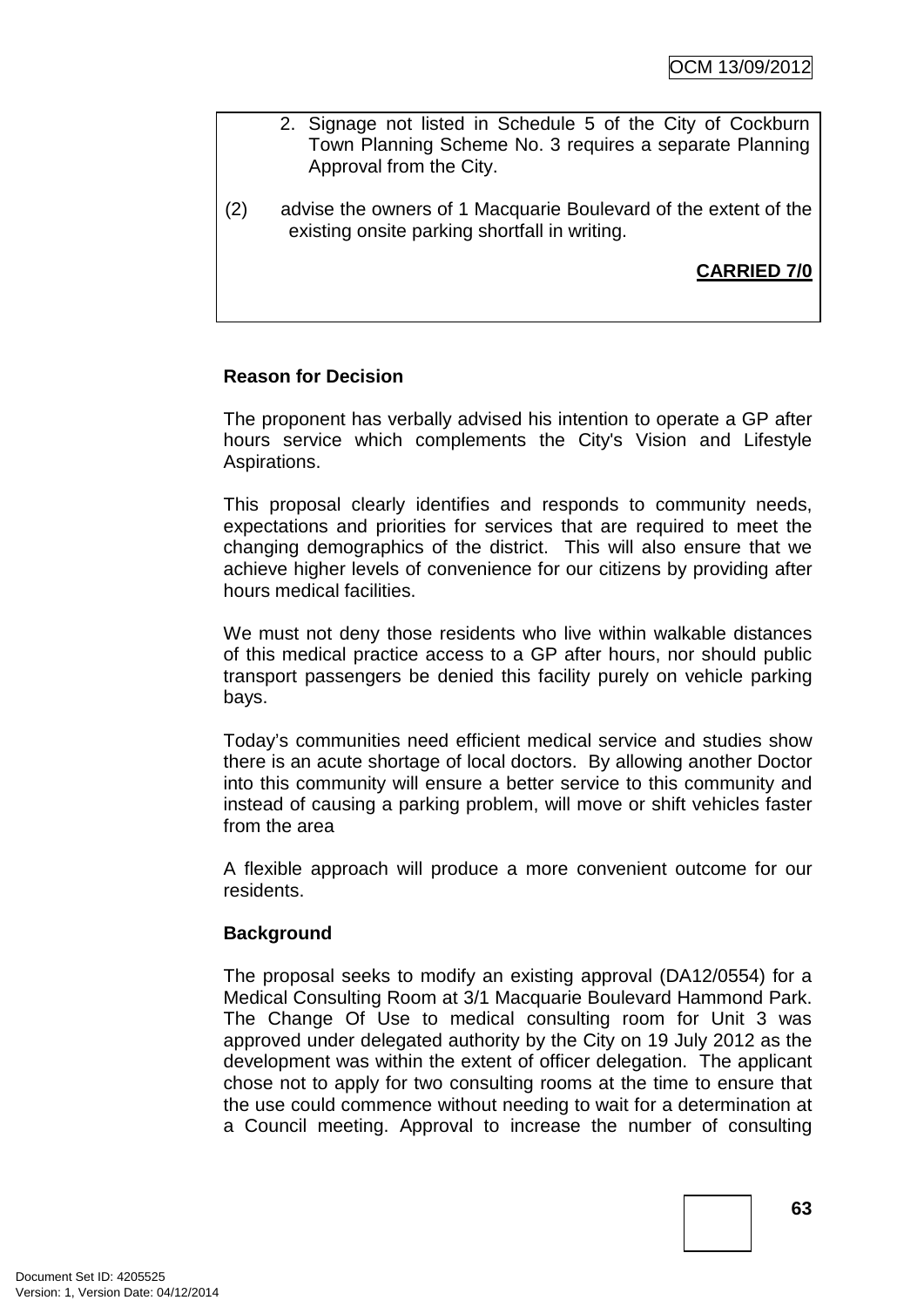rooms to two is beyond Officer delegation due to the size of the variation to car parking standards at the shopping centre.

### **Submission**

The applicant now seeks to modify the existing approval to increase the number of practitioners from 1 to 2. The previous planning approval contained a condition which restricted the number of practitioners operating from the approved consulting room at any one time to 1 practitioner as there was no delegation to issue an approval which further increased the car parking shortfall. At the time the applicant only sought approval for a single consulting room to allow the application to be determined under delegated authority.

### **Report**

Lot 453, No. 1 Macquarie Boulevard is zoned 'Local Centre' under The City of Cockburn Town Planning Scheme No. 3. The site consists of a supermarket and 5 specialty shops and was approved by Council as part of development application consisting of a supermarket, shops, tavern and drive through bottle shop on Lots 453 and 454, No.'s 1 and 2 Macquarie Boulevard. (Refer OCM 13/11/2008 Minute Number 3833). The supermarket and 5 specialty shops at Lot 453 No. 1 Macquarie Boulevard was approved by Council with an onsite provision of 69 parking spaces in lieu of the required 101 parking spaces under the provisions of the scheme.

On 24 March 2011, the City approved a change of use from shop to consulting rooms under delegated authority at tenancy 2a 1 Macquarie Boulevard, which has a floor space of 100m<sup>2</sup>. The parking standard for the use class 'shop' under the Scheme is 1 parking bay per  $12m^2$  of GLA, while the use class 'consulting room' attracts a parking standard of 5 parking bays per medical practitioner or consulting room. Given that this change of use was approved with a condition restricting the number of medical practitioners to 1 practitioner at any given time, the overall parking shortfall at 1 Macquarie Boulevard was reduced from 32 to 28 parking bays.

An application for a change of use from shop to consulting room was approved under delegated authority by the City for tenancy 3, on 19 July 2012 which has a floor space of  $83m^2$ . A condition restricting the number of medical practitioners operating from the subject site at any given time to 1 medical practitioner was also imposed, which further reduced the onsite parking shortfall to 26 bays. Should an additional medical practitioner be approved to operate from the tenancy 3, the onsite parking shortfall at 1 Macquarie Boulevard would increase to 29 parking bays.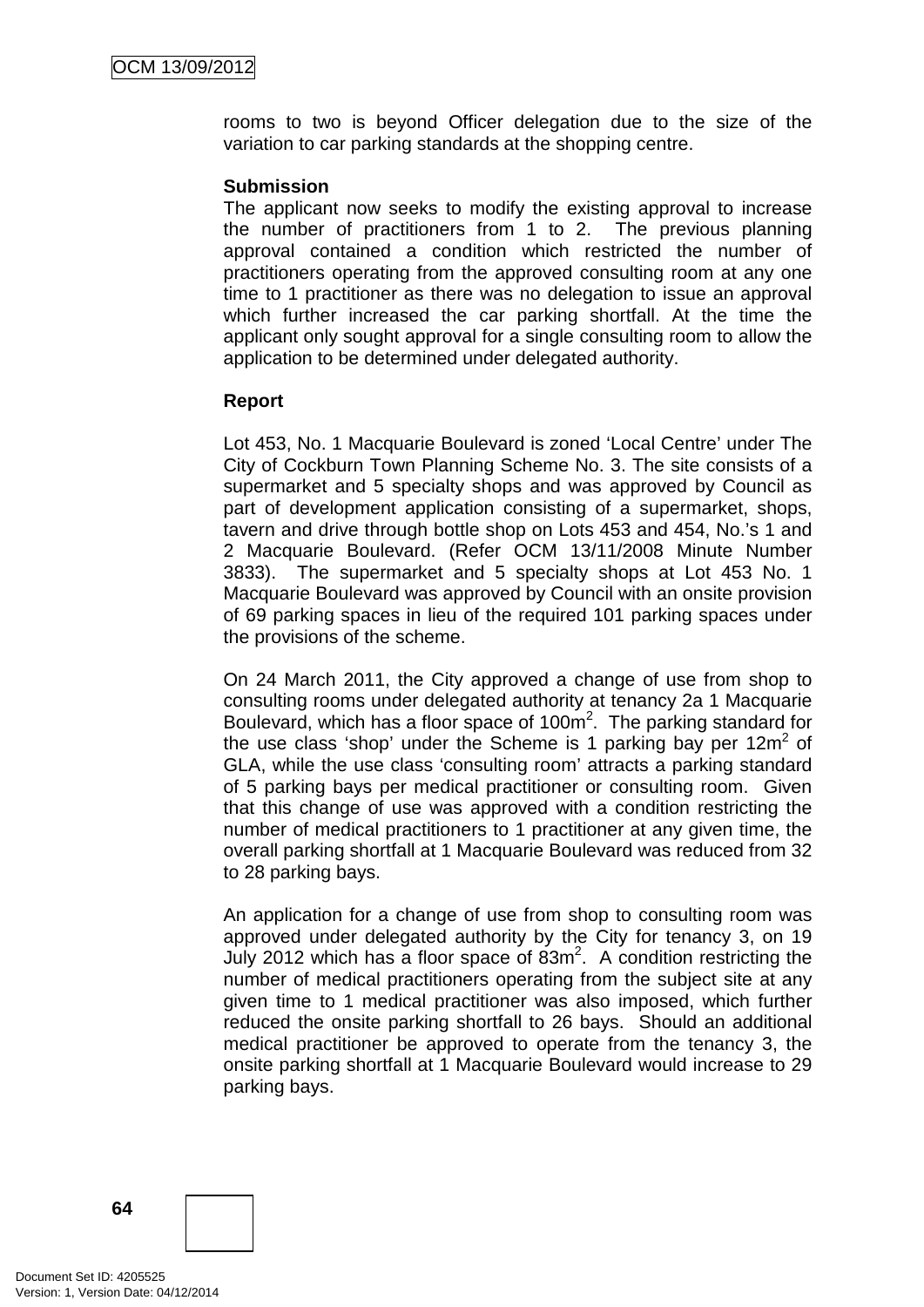An assessment of the current onsite parking provision at Lot 453, No 1 MacQuarie Boulevard and Lot 454, No 2 MacQuarie Boulevard is as follows:

| LOT 453, NO. 1 MACQUARIE BOULEVARD HAMMOND PARK                                                                                  |                                                           |                                                |  |  |  |
|----------------------------------------------------------------------------------------------------------------------------------|-----------------------------------------------------------|------------------------------------------------|--|--|--|
| <b>APPROVED USE</b>                                                                                                              | <b>REQUIRED PARKING</b><br><b>SPACES</b>                  | <b>CAR SPACES</b>                              |  |  |  |
| <b>TENANCY 1</b><br><b>SUPERMARKET</b><br>(800M <sup>2</sup> NLA)                                                                | 1 CAR SPACE: 12M <sup>2</sup><br><b>NLA</b>               | 66.7 CAR SPACES                                |  |  |  |
| <b>TENANCY 2A</b><br>(HAMMOND PARK<br><b>FAMILY PRACTICE)</b><br>(CONSULTING ROOM<br>- 1 PRACTITIONER<br>100M <sup>2</sup> NLA   | 5 CAR SPACES PER<br><b>MEDICAL</b><br><b>PRACTITIONER</b> | 5 CAR SPACES                                   |  |  |  |
| <b>TENANCY'S 2</b><br>(PHARMACY) $(131M2)$<br><b>NLA</b><br>SHOP/PHARMACY)                                                       | <b>1 CAR SPACE PER</b><br>12M <sup>2</sup> NLA            | 10.9 CAR SPACES                                |  |  |  |
| <b>TENANCY 3</b><br>(PROPOSED<br><b>CONSULTING</b><br><b>ROOMS WITH 2</b><br><b>PRACTITIONERS</b><br>APPROX 77M <sup>2</sup> NLA | <b>5 CAR SPACES PER</b><br><b>PRACTITIONER</b>            | 10 CAR SPACES                                  |  |  |  |
| <b>TENANCY 4</b><br>(SHOP/CAFE100M <sup>2</sup> )<br>NLA)                                                                        | 1 CAR SPACE PER<br>12M <sup>2</sup> NLA                   | <b>8.3 CAR SPACES</b>                          |  |  |  |
|                                                                                                                                  | <b>TOTAL REQUIRED:</b><br><b>101 CAR SPACES</b>           | <b>TOTAL PROVIDED: 69</b><br><b>CAR SPACES</b> |  |  |  |

| LOT 454, NO. 2 MACQUARIE BOULEVARD HAMMOND PARK |                                                      |                                |  |  |  |  |
|-------------------------------------------------|------------------------------------------------------|--------------------------------|--|--|--|--|
| <b>TAVERN (306M2</b><br>SEATED,                 | 1 CAR SPACE PER 4<br><b>SEATS (SEATED</b><br>AREA)   | 77 CAR SPACES<br>61 CAR SPACES |  |  |  |  |
| 122M2 STANDING)                                 | <b>1 CAR SPACE PER</b><br>2M2 NLA (STANDING<br>AREA) |                                |  |  |  |  |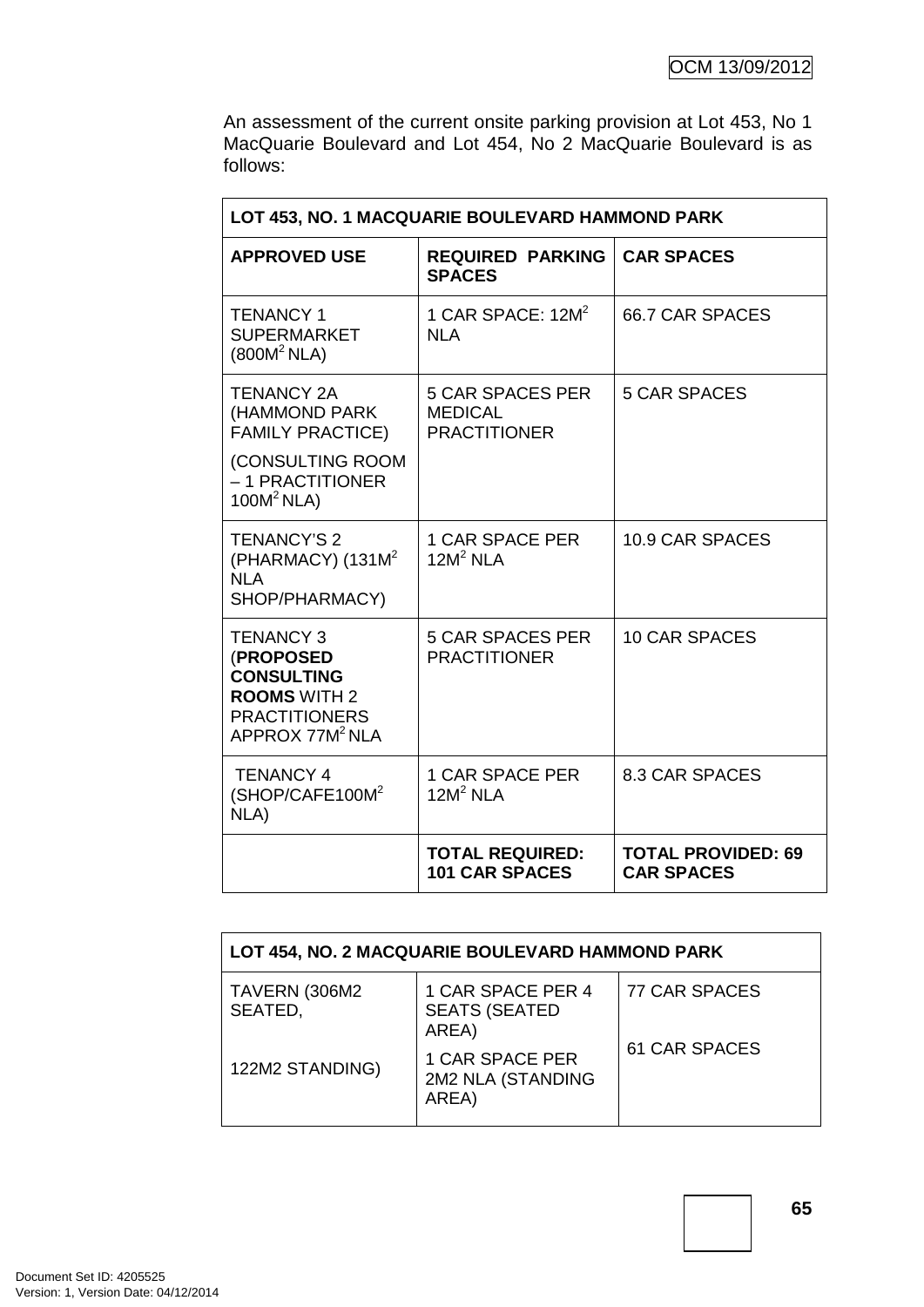| SHOP (DRIVE<br><b>THROUGH BOTTLE</b><br><b>SHOP 176M2</b> | 1 CAR SPACE PER<br><b>12M2 NLA</b>              | 14.7 CAR SPACES                                 |
|-----------------------------------------------------------|-------------------------------------------------|-------------------------------------------------|
|                                                           | <b>TOTAL REQUIRED:</b><br><b>152 CAR SPACES</b> | <b>TOTAL PROVIDED:</b><br><b>101 CAR SPACES</b> |

The City's APD 10; *Discretion to modify development standards – non residential development* permits variations to the acceptable development standard with regard to matters such as onsite parking of up to 20% to be approved under delegated authority. Any applications for development such as a change of use which result in a car parking variation of 20% or more are required to be determined by Council. The current proposal DA12/0660 will increase the total parking shortfall to 29 parking spaces. As the variation exceeds 20% Council determination is required.

Despite the reciprocal parking arrangement between the Tavern and Shopping Centre sites, there is a substantial car parking variation. Given that there is a large existing onsite parking shortfall, the expansion of the centre to two practitioners will exacerbate the car parking shortfall further and this is contrary to the objective of providing well serviced accessible retail centres.

The applicant has provided letters of support from the adjoining tenancies at 1 Macquarie Boulevard, the Fremantle Health Service and members of the immediate surrounding community in Hammond Park.

Letters and a multi party signature letter with around 250 supporting signatures have been lodged with the application and are at Attachment 2.

In light of the above, the proposal is recommended for refusal due to the extent of non compliance with Town Planning Scheme No.3 car parking requirements at the Centre.

### **Strategic Plan/Policy Implications**

### **Demographic Planning**

- To ensure the planning of the City is based on an approach that has the potential to achieve high levels of convenience and prosperity for its citizens.
- To ensure development will enhance the levels of amenity currently enjoyed by the community.



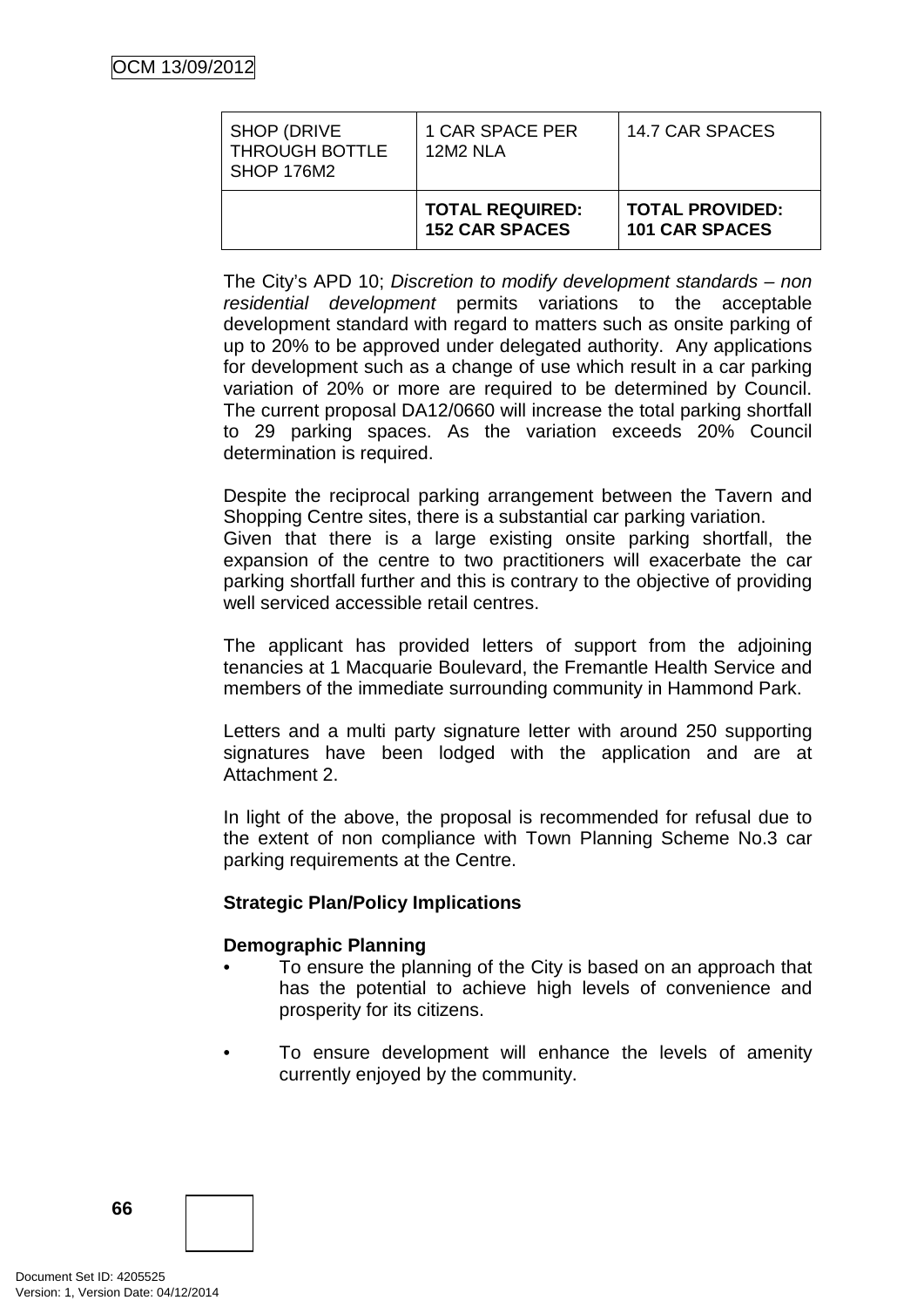# **Lifestyle and Aspiration Achievement**

• To identify community needs, aspirations, expectations and priorities for services that are required to meet the changing demographics of the district.

# **Budget/Financial Implications**

N/A

# **Legal Implications**

N/A

# **Community Consultation**

N/A

# **Attachment(s)**

- 1. Application plans
- 2. Site plan
- 3. Letters of support

# **Advice to Proponent(s)/Submissioners**

The Proponent(s) have been advised that this matter is to be considered ath the 13 September, Council Meeting.

### **Implications of Section 3.18(3) Local Government Act, 1995**

Nil.

### **14.11 (MINUTE NO 4856) (OCM 13/09/2012) - TWO GROUPED DWELLINGS - LOCATION: 19 TANUNDA ROAD, COOGEE - OWNER: ALAN MARIN & JACKIE PECOTIC - APPLICANT: ANTHONY RECHICHI ARCHITECTS (3316858) (T. CAPPELLUCCI) (ATTACH)**

### **RECOMMENDATION** That Council

(1) grant approval for two grouped dwellings at No. 19 (Lot 78) Tanunda Road, Coogee, in accordance with the attached plans and subject to the following conditions and advice notes: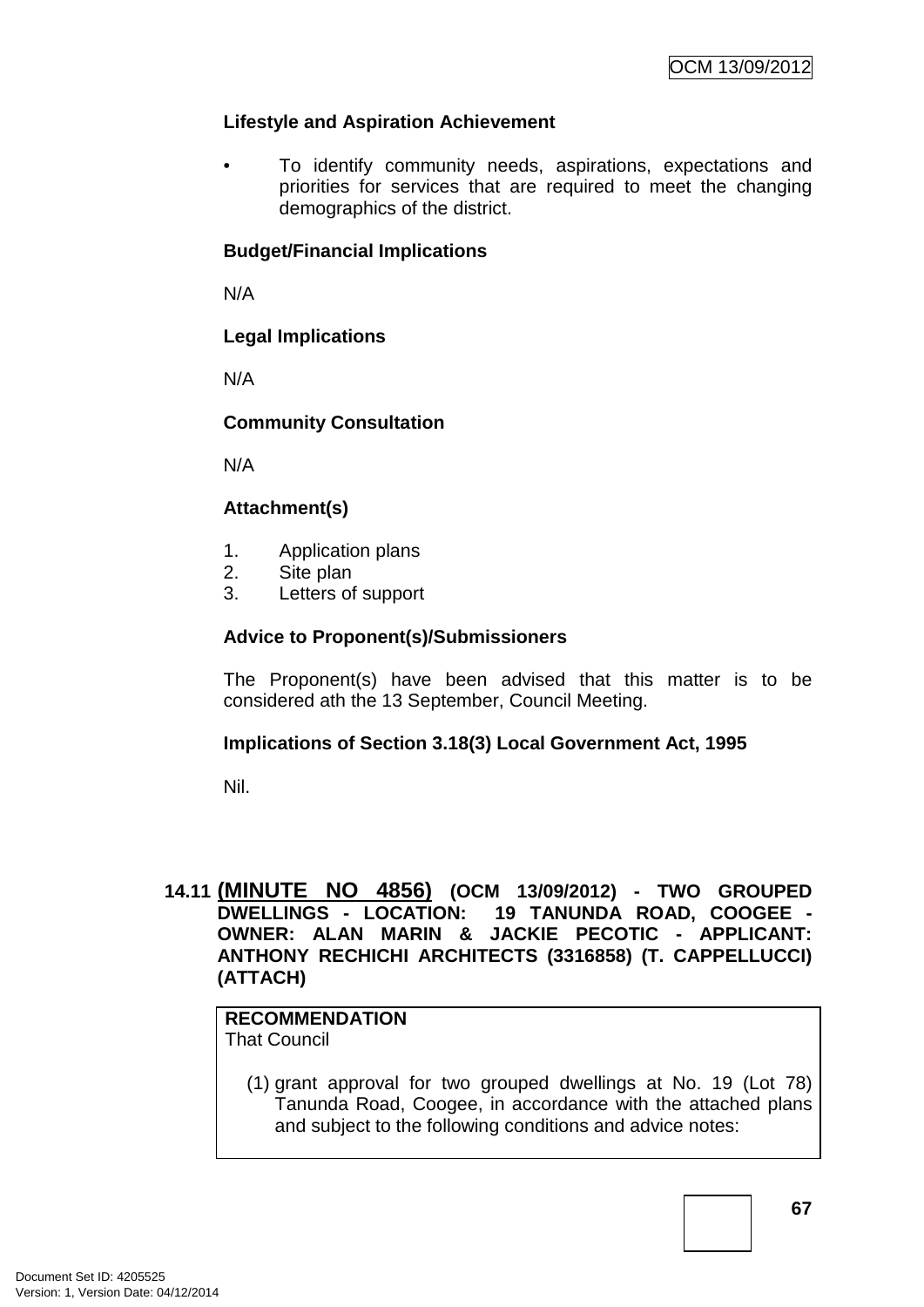# **CONDITIONS**

- 1. Walls, fences and landscaped areas are to be truncated within 1.5 metres of where they adjoin vehicle access points where a driveway and/or parking bay meets a public street or limited in height to 0.75 metres.
- 2. All stormwater being contained and disposed of on-site to the satisfaction of the City.
- 3. During the construction phase, no activities causing noise and/or inconvenience to neighbours being carried out after 7.00pm or before 7.00am, Monday to Saturday, and not at all on Sunday or Public Holidays.
- 4. The proposed crossover must be located and constructed in accordance with the City's requirements.
- 5. The dwellings must be connected to the reticulated sewerage system of the Water Corporation prior to occupation.
- 6. The surface finish of the boundary walls abutting adjoining lots and reserves are to be either face brick or rendered the same colour as the external appearance the dwellings.
- 7. The boundary walls to the adjoining Public Open Space reserve shall be finished with an anti graffiti coating to the satisfaction of the City.
- 8. *Arrangements being made to the satisfaction of the Chief Executive Officer for the pro-rata subdivider contributions towards those items listed in the City of Cockburn Town Planning Scheme No. 3 for Development Contribution Area 13 – Community Infrastructure.*
- 9. Any vegetation removed or damaged on Rotary Park reserve during construction is to be reinstated to the satisfaction of the City.
- 10. *Pedestrian access between Rotary Park and Tanunda Close shall not be restricted during construction.*

# ADVICE NOTES

1. This is a Planning Approval only and does not remove the responsibility of the applicant/owner to comply with all relevant building, health and engineering requirements of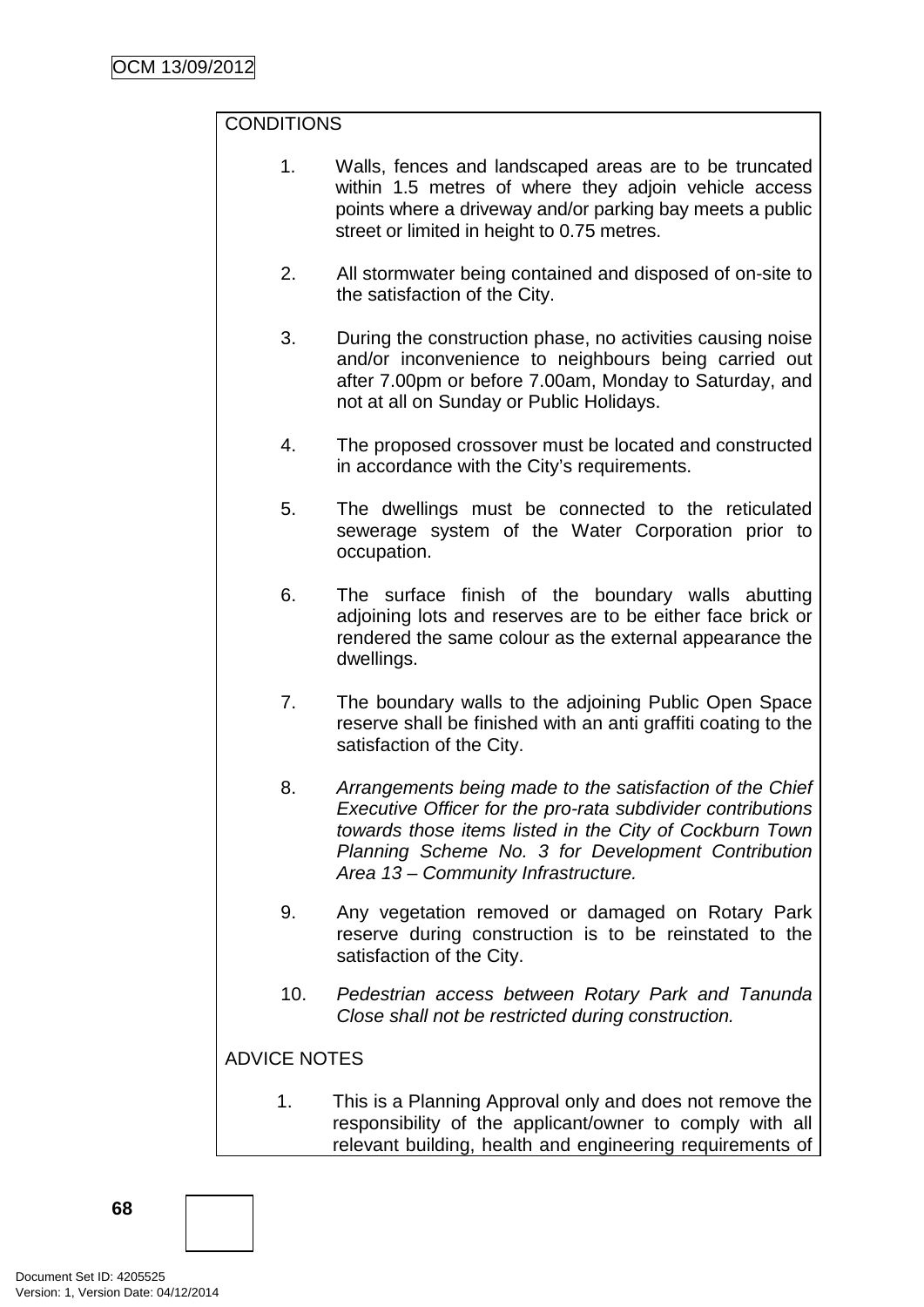the City, with any requirements of the City of Cockburn Town Planning Scheme No. 3, or the requirements of any other external agency.

- 2. In regard to Condition 2, the City requires the on-site storage capacity be designed to contain a 1 in 20 year storm of a 5 minute duration. This is based on the requirements to contain surface water by Building Codes of Australia.
- 3. Where the obligation for payment of developer contributions has been met by a previous approval, such as subdivision, Condition No. 5 will be deemed to have been complied with. The principles and administrative requirements for Development Contribution Plans are set out in Part 6.3 of the City of Cockburn's Town Planning Scheme No. 3. Further information may be found at: [www.cockburn.wa.gov.au/communityinfrastructure](http://www.cockburn.wa.gov.au/communityinfrastructure)
- 4. This development has been assessed and approved as 'grouped dwellings' and should not be construed as an approval to subdivide the land which will be assessed if and when an application is referred from the Western Australian Planning Commission.
- (2) advise those who made submissions on the proposal of the Council's decision.

## **COUNCIL DECISION**

MOVED Clr C Reeve-Fowkes SECONDED Clr S Pratt that the recommendation be adopted.

## **CARRIED 7/0**

### **Background**

| Zoning:    | MRS: Urban                   |
|------------|------------------------------|
|            | <b>TPS3: Residential R20</b> |
| Land use:  | <b>Grouped Dwellings</b>     |
| Lot size:  | 920m <sup>2</sup>            |
| Use class: |                              |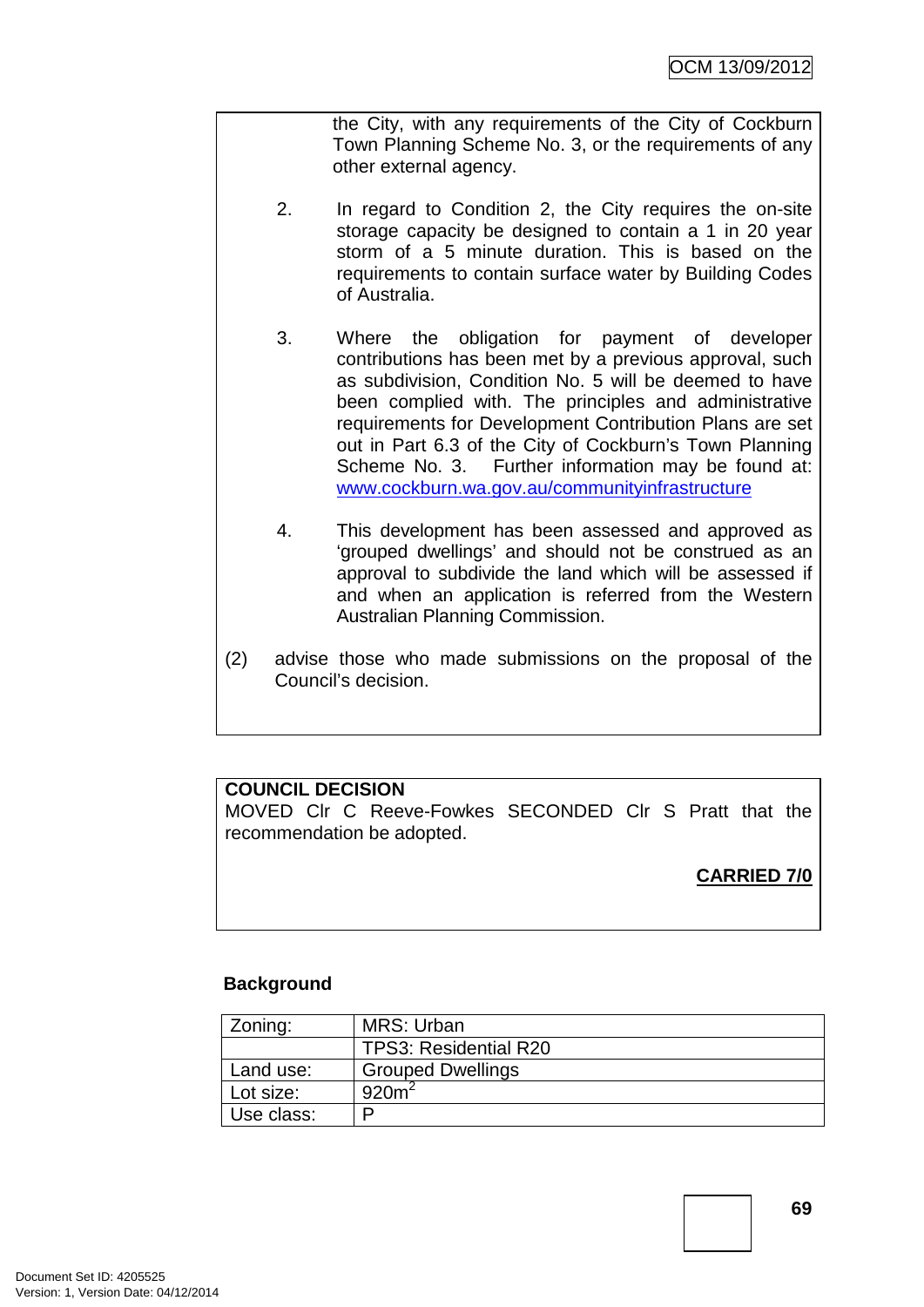## **Submission**

The applicant seeks approval to construct two grouped dwellings with a 2.5 story profile. The proposed new dwellings result in a maximum top of wall (roof over) height of 8.14 metres and 8.21 metres above ground level respectively which is a variation to Policy.

The proposed variations were advertised to surrounding landowners. One (1) submission was received which objected to impacts on views.

#### **Report**

#### Coogee Residential Height Requirements Policy APD 53

The Coogee Residential Height Requirements Policy APD 53 was prepared to guide the height of residential development in the suburb of Coogee and was adopted by Council on 14 August 2008. The policy states that:

*"Maximum building height of residential development shall be limited to:*

> *(i) Top of wall (roof over) - 7m (ii) Top of Wall (parapet) – 8m (iii) Top of pitched roof – 10m"*

The policy states that building heights for residential development shall be limited to those specified in the policy and that any proposal that exceeds the requirements is to be advertised for public comment.

#### Building Height

As mentioned above, the proposal will result in two dwellings both with a portion of their wall height exceeding the maximum wall height by 1.14 metres (front unit) and 1.21 metres (rear unit).

The top of wall heights exceed Council's policy for the front dwelling on the street (northern) and west (common driveway side) elevations and the rear dwelling on the east (side), north (internal) and west (driveway) elevations.

Despite the wall height variation both dwellings are compliant with R-Codes boundary setback requirements except for the wall on the eastern boundary, abutting the Rotary Hill public open space reserve, where both dwellings have variations from the second floor as well as boundary wall length variations.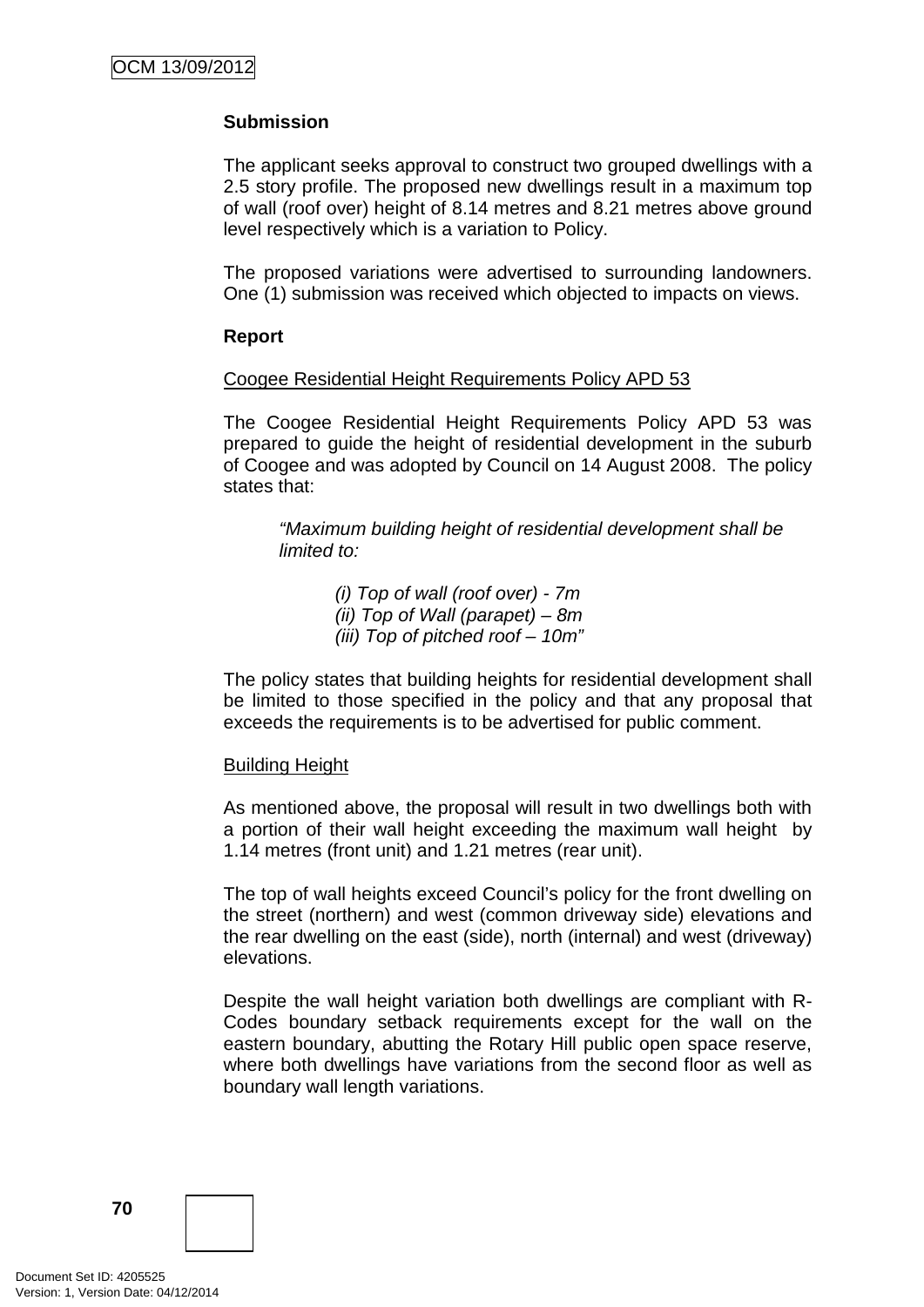Overshadowing is fully compliant with the R-codes as only 2.7% (27 $m^2$ ) of the site area of No. 16 King Street is overshadowed where the Rcodes permit up to 25% (or 250 $m<sup>2</sup>$ ) to be overshadowed as of right.

The site has a very significant slope as the site rises approximately 5m from the front up to the rear and across the site. The steep gradient and cross fall of the land means that the wall height variations are limited to the western portion of the site for both dwellings along with the maximum occurring on the northern elevations for each dwelling.

Both dwellings have generally been designed to respect the natural ground levels existing on-site by incorporating ground floor levels below existing natural ground levels. The visual impression will be of the natural level of the site being maintained by stepping and retaining the development in sections across the site.

#### Building Side and Rear Setbacks

The application proposes side setback variations from the second floors of both dwellings to the eastern side boundary abutting Rotary Park. The second floor wall consisting of the Activity/Linen/Stair wall is setback 3 metres from the boundary in lieu of the required 4.3 metres as required by the R-Codes due to a major opening window proposed from the activity room overlooking the park.

The setback would comply without the windows overlooking the park, however it is considered beneficial to have windows to active living spaces overlooking public spaces in the interest of crime prevention. Passive surveillance of public space has been shown to improve to safety and security of public spaces. The side setback variations are therefore considered compliant with the Performance Criteria of Clause 6.3.1 of the R-Codes.

#### Garage Setback to Primary Street

The proposed front dwelling's garage is accessed from the common property access leg and is setback 1.65 to 2.6 metres from the street in lieu of the required 3 metres as per the R-Codes as well as being forward of the ground floor building line of the dwelling.

Given that the garage is a half basement due to the slope of the land and the 2.5 storey front from elevation, the impact of the garage setback variation is negligible and in context with the form of development proposed.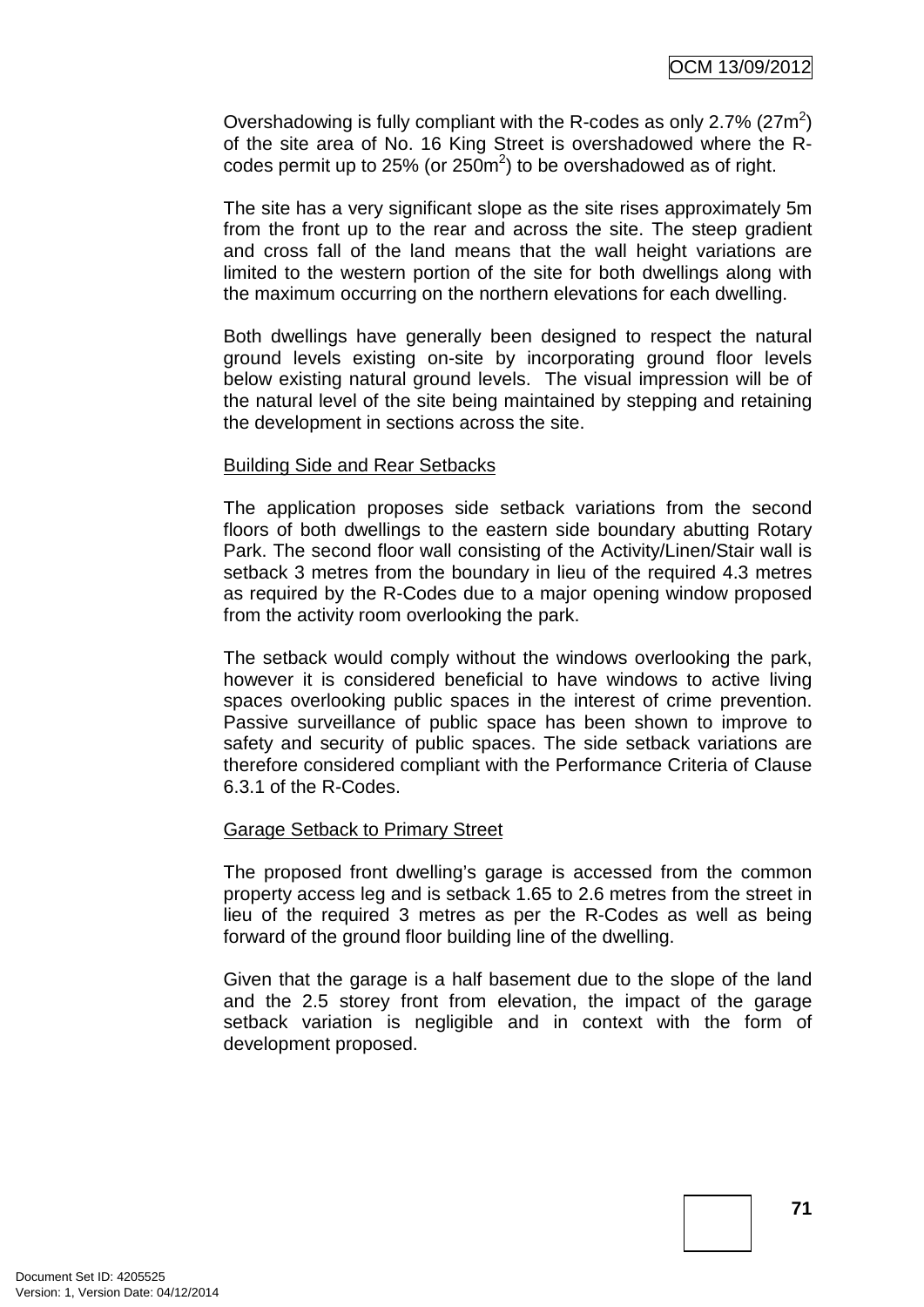### Front Elevation

The facade presented to the street beneath a low pitched gabled roof is a contemporary form consisting of a contrast between solid and void spaces in the building's massing plus a vertical layering of the building bulk. There is also a mixture of material with large expanses of glass and rendered block work providing articulation and interest to the streetscape.

In addition, the low roof pitch assists in reducing visual impact of the height and remains compatible with the existing streetscape. This has been achieved through the utilisation of materials and colours that maintain a consistency with adjoining properties, which themselves have predominately pitched rooves while the adjoining grouped dwellings to the west have concealed rooves.

#### Buildings on Boundary

The application proposes a parapet wall to each dwelling on the eastern boundary abutting the Rotary park. Both parapet walls are 10.21 metres in length, exceeding the maximum length required by the R-Codes for an R20 zoned lot (9 metres) up to one side boundary, for a single dwelling.

Given both parapet walls abut a parks and recreation reserve, the variation in regards to the length of each wall is considered minor and the walls will have no significant adverse effect on the amenity of the area in that they will not overshadow not over tower any development. The park also rises steeply away from the dwelling to the crest of the hill and the Rotary lookout point which is some 11m higher than the highest point of the subject site.

#### Visual Privacy

Both dwellings show balconies at the first floor level facing toward the west side neighbouring lot being 17A and 17 Tanunda Road.

The balconies are setback 5.6m which is less than the 7.5 metre cone of vision for balconies. This indicates that the potential for overlooking of a sensitive area needs to be assessed.

In this respect only the first floor balcony to the front unit potentially overlooks a sensitive area on the adjoining site. The courtyard of 17B Tanunda is within a direct line of sight of the balcony to the proposed front dwelling. As such the proposal was advertised to the neighbours for comment. However, no comments were received from the owners of either 17A or 17B Tanunda Road.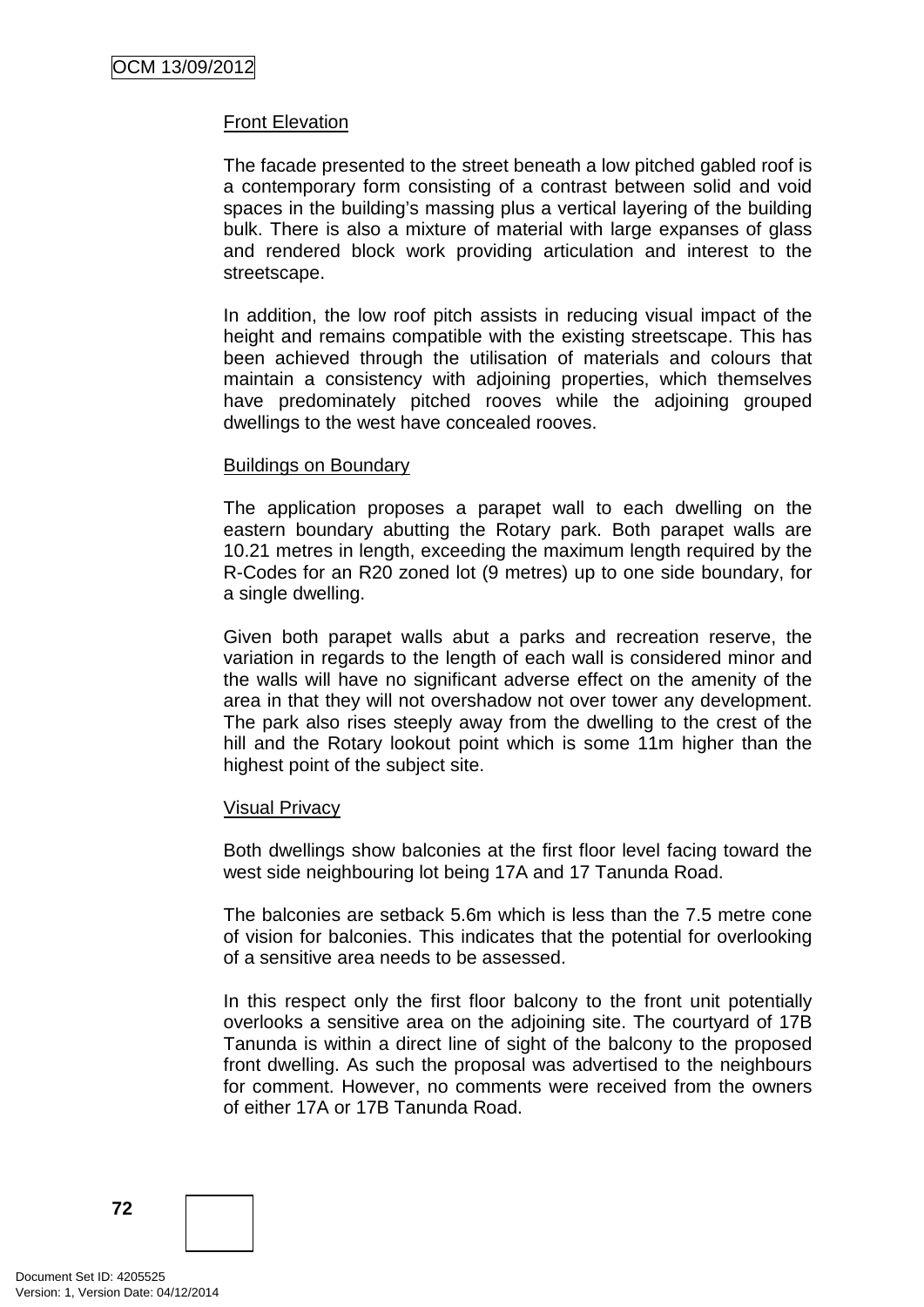On detailed assessment the courtyard to 17b Tanunda Road is significantly lower than the proposed balcony and is roofed with a translucent polycarbonate sheet patio which is likely to block direct overlooking of the courtyard from the proposed balcony. The eastern facades of No's 17A and 17B Tununda Road also contain no major openings to the existing dwellings and therefore there are no other overlooking concerns raised by the proposal.

Given the lack of objection and the mitigating factor of the roofed courtyard and level difference no screening to the balcony to the front dwelling is considered necessary.

### **Conclusion**

Despite a number of variations each individually is considered relatively minor and within the intent and objectives of the R-Codes, Town Planning Scheme 3 and the relevant Planning Policy. In light of the above, the proposed maximum top of wall (roof over) height for the front dwelling on the front elevation and the rear dwelling on the western elevation are considered to not adversely impact on the amenity of the surrounding area given that the total height is well within the maximum permitted under Policy. It is therefore recommended that Council approve the application subject to the conditions listed above.

### **Strategic Plan/Policy Implications**

### **Demographic Planning**

- To ensure the planning of the City is based on an approach that has the potential to achieve high levels of convenience and prosperity for its citizens.
- To ensure development will enhance the levels of amenity currently enjoyed by the community.

### **Budget/Financial Implications**

N/A

## **Legal Implications**

Town Planning Scheme No 3 Planning and Development Act 2005 State Administrative Tribunal Regulations

### **Community Consultation**

In accordance with Planning Policy APD53, the proposal was advertised to the surrounding five (5) neighbours for comment. One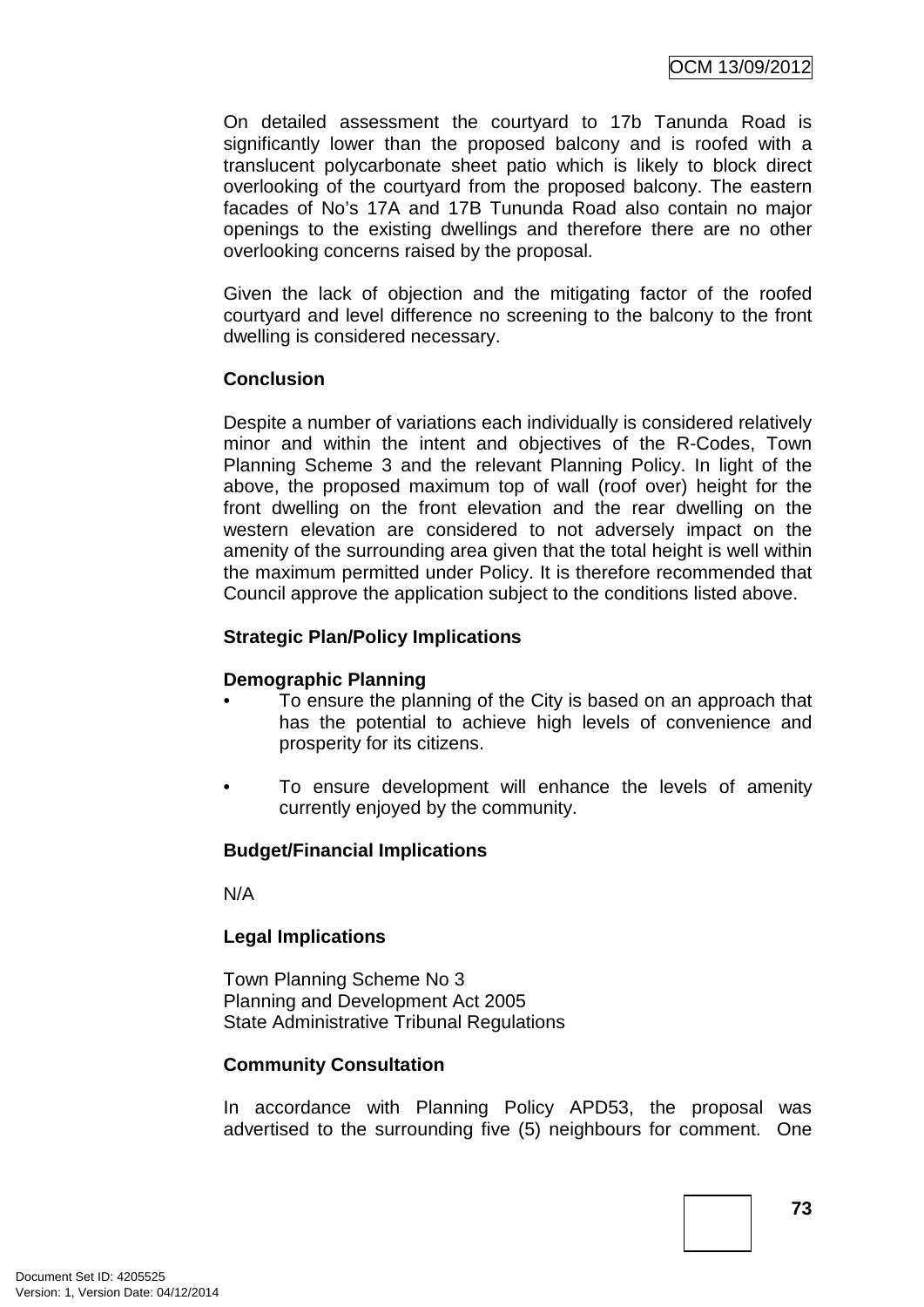neighbour responded consisting of one (1) objection being received from the owners of No. 16 King Street which is the property touching the SW corner of the subject site. The submission does not object to the height but impact on views and raises several other matters as observations.

Attachment 5 contains the submission and Officer's response. However two points raised in the submission are addressed here.

The submission raises a range of general concerns about the nature of infill development and building scale and bulk in Coogee. It should be noted that the overall density coding of Coogee at R20 is classified as Low Density. The topography and natural features of the area make the views that can be obtained highly valuable and sought after. High value development of scale and bulk often accompanies areas with such features but ultimately the form of development will remain consistent with the R-20 Density Code over the area.

The submission also raises the potential for impact on views from Rotary Hill lookout. It is apparent that the proposed top of roof height at 8.4m above the highest ground level on the site of approximately 34m (42.4m AHD total) is still 1m below the ground level at the lookout which is 43.4m AHD. And as stated above the top of roof height to the rear unit is below the 10m maximum roof height permitted under Policy.

#### **Attachment(s)**

- 1. Site, Landscaping and Overshadowing Plans
- 2. Floor plans
- 3. Elevations
- 4. Variations to Height Limits
- 5. Location plan
- 6. Schedule of Submissions

### **Advice to Proponent(s)/Submissioners**

The Proponent(s) and those who lodged a submission on the proposal have been advised that this matter is to be considered at the 13 September 2012 Council Meeting.

### **Implications of Section 3.18(3) Local Government Act, 1995**

Nil.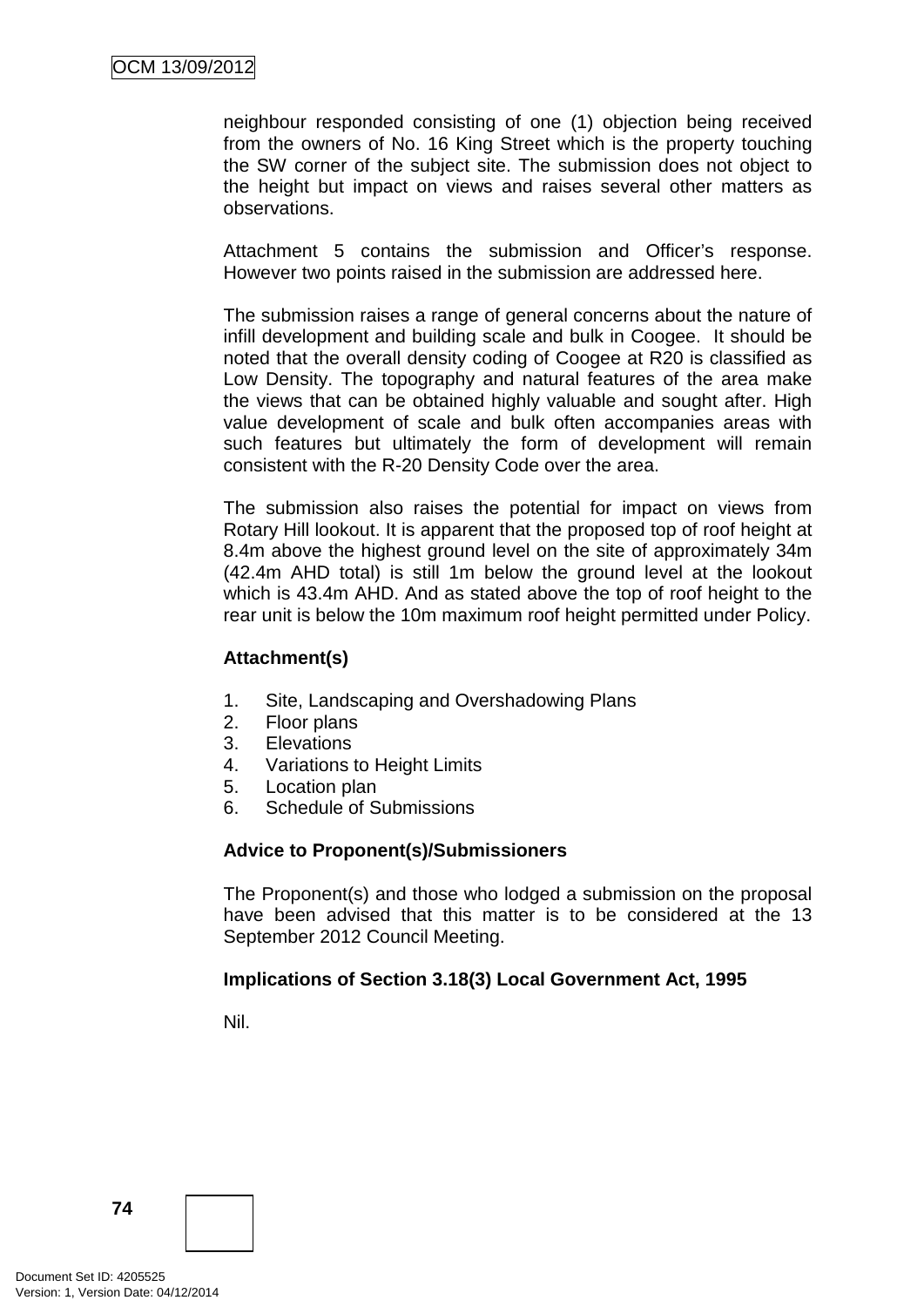**14.12 (MINUTE NO 4857) (OCM 13/09/2012) - DRAFT SOUTHERN SUBURBS DISTRICT STRUCTURE PLAN - STAGE 3 AND SCHEME AMENDMENT NO. 28 - LOCATION: HAMMOND PARK - OWNER: VARIOUS - APPLICANT: N/A (SM/M/017 & 93028) (R COLALILLO) (ATTACH)**

#### **RECOMMENDATION** That Council

- (1) endorse the Schedule of Submissions prepared in respect of the Draft Southern Suburbs District Structure Plan - Stage 3 and Amendment No. 28 to City of Cockburn Town Planning Scheme No. 3;
- (2) adopt the Draft Southern Suburbs District Structure Plan Stage 3 ("SSDSP3"), for the purpose of providing a guiding document to inform the preparation of future Local Structure Plans ("LSP's") within the District Structure Plan area, subject to the following modifications:
	- 1. SSDSP3 Spatial Map (Figure 7)
		- (a) Deleting the notional linear public open space spine abutting the future Rowley Road Primary Regional Road reservation on Lots 13 and 51 Rowley Road and Lot 301 Barfield Road, Hammond Park;
		- (b) Rewording Plan Note 1 to the following 'Future residential development shall not directly abut Rowley Road. Future local structure planning is to demonstrate a suitable interface treatment (e.g. enlarged service road design with fronting residential development as a minimum) being provided to the future Rowley Road freight access route.'
		- (c) Adding 'subject to Main Roads WA approval' to the end of Plan Note 2;
		- (d) Adding 'This may be further rationalised through subsequent local structure planning to determine how this specific access is created.' to the end of Plan Note 3 ;
		- (e) Reducing the size of the extent of the 'Central Precinct' to only include Lots 114, 123 and 124 Wattleup Road, Hammond Park;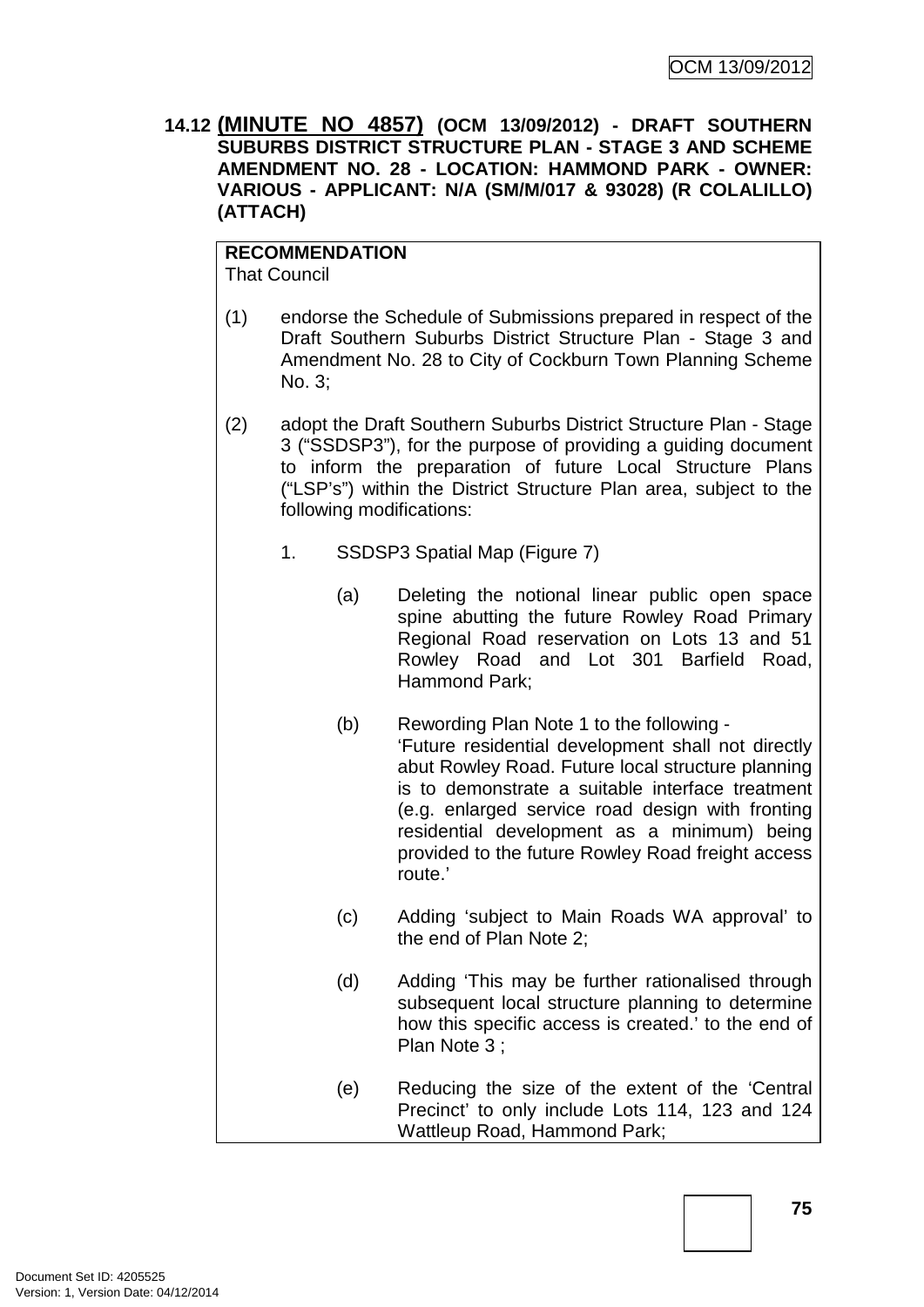|     |         | (f) | Adding interface/buffer roads to the southern<br>boundary of Harry Waring Marsupial Reserve and<br>northern boundary of Frankland Reserve;                                                                                                                                                                                                                                                                                                                         |
|-----|---------|-----|--------------------------------------------------------------------------------------------------------------------------------------------------------------------------------------------------------------------------------------------------------------------------------------------------------------------------------------------------------------------------------------------------------------------------------------------------------------------|
|     |         | (g) | Adding a major shared path along the existing<br>Wattleup Road alignment;                                                                                                                                                                                                                                                                                                                                                                                          |
|     |         | (h) | Removing the roundabout at the intersection of<br>Hammond Road and Wattleup Road intersection<br>and indicating this as a traffic light controlled<br>intersection.                                                                                                                                                                                                                                                                                                |
|     | 2.      |     | <b>SSDSP3 Report</b>                                                                                                                                                                                                                                                                                                                                                                                                                                               |
|     |         | (a) | Adding text to section '6.7.1 Rowley Road' stating<br>that any interim construction or upgrades<br>to<br>Road<br>directly<br>Rowley<br>not<br>related<br>to<br>subdivision/development within the SSDSP3 area<br>is the responsibility of the State and reiterating the<br>City's preference for Main Roads<br><b>WA</b><br>to<br>construct/upgrade Rowley Road using 'quiet<br>grade' asphalt similar to that used in the<br>construction of the Kwinana Freeway; |
|     |         | (b) | Rewording section '5.6.4 Neighbourhood/Local<br>POS - ongoing planning' to reflect that POS<br>design details at the LSP stage are<br>only<br>anticipated to be conceptual and as a minimum in<br>terms of future maintenance, the City would<br>expect LSP's to outline an approximate unit rate<br>per hectare for maintenance of proposed POS<br>areas; and                                                                                                     |
|     |         | (c) | Shared<br>Adding<br>section<br>5.3.3<br>to<br>Paths/Connections' reference to a major shared<br>path being required to be provided along the<br>existing and realigned portions of Wattleup Road.                                                                                                                                                                                                                                                                  |
| (3) | Western |     | forward a copy of the endorsed SSDSP3 (as modified) to the<br>Australian Planning Commission ("WAPC") for<br>information purposes only;                                                                                                                                                                                                                                                                                                                            |
| (4) | advise  |     | landowners<br>within the SSDSP3 area, affected<br>landowners, and affected public authorities of the adoption of<br>the District Structure Plan as modified; and                                                                                                                                                                                                                                                                                                   |
| (5) |         |     | adopt Scheme Amendment No. 28 for final approval as set out                                                                                                                                                                                                                                                                                                                                                                                                        |
|     |         |     |                                                                                                                                                                                                                                                                                                                                                                                                                                                                    |

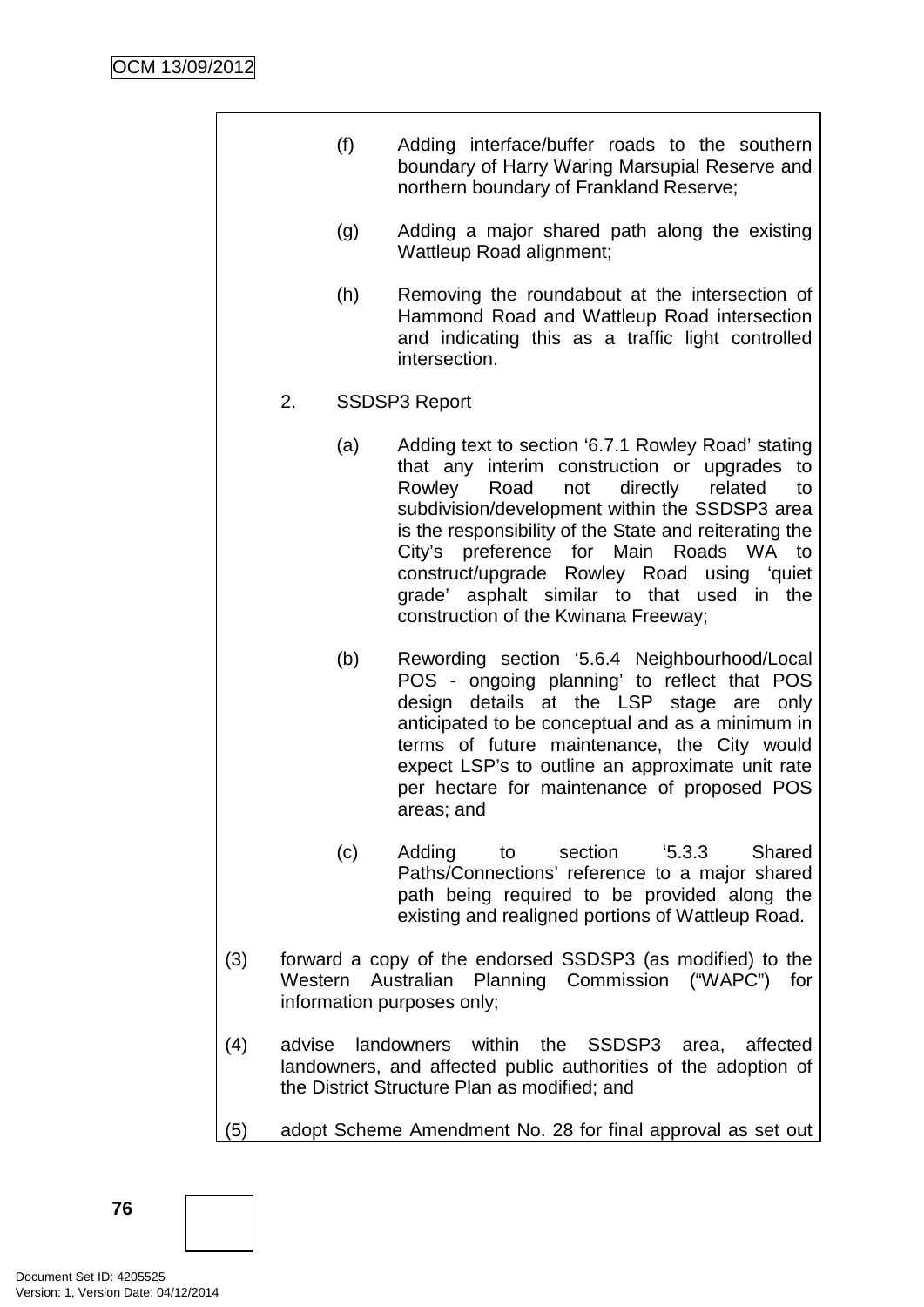in Attachment 4, subject to the following modifications:

1. Rewording provision 1 point 1 within the 'Infrastructure and administrative items to be funded' section of DCA's 9 and 10 as follows

> *'Construction of one carriage way comprised of two-lanes for Hammond Road and where the reserve width is less than 40 metres wide, kerbing to the verge side of the carriageway shall be provided'*;

2. Rewording provision 1 point 6 within the 'Infrastructure and administrative items to be funded' section of DCA's 9 and 10 as follows

> *'Land and infrastructure associated with the drainage of Hammond Road';* and

- 3. Deleting provision 3 within the 'Method for calculating contributions' section of DCA's 9 and 10 being - *'In relation to those portions of properties that have been identified on the Southern Suburbs District Structure Plan - Stage 3 for the purpose of a primary school, if these sites are not developed for school purposes in the future a proportional contribution to the regional drainage and road infrastructure will be required'.*
- (6) once modified, ensure the amendment documentation be signed and sealed and then submitted to the Western Australian Planning Commission along with details of the steps taken to advertise the amendment, with a request for the endorsement of final approval by the Hon. Minister for Planning.

### **COUNCIL DECISION**

MOVED Clr C Reeve-Fowkes SECONDED Clr S Pratt that the recommendation be adopted.

**CARRIED 7/0**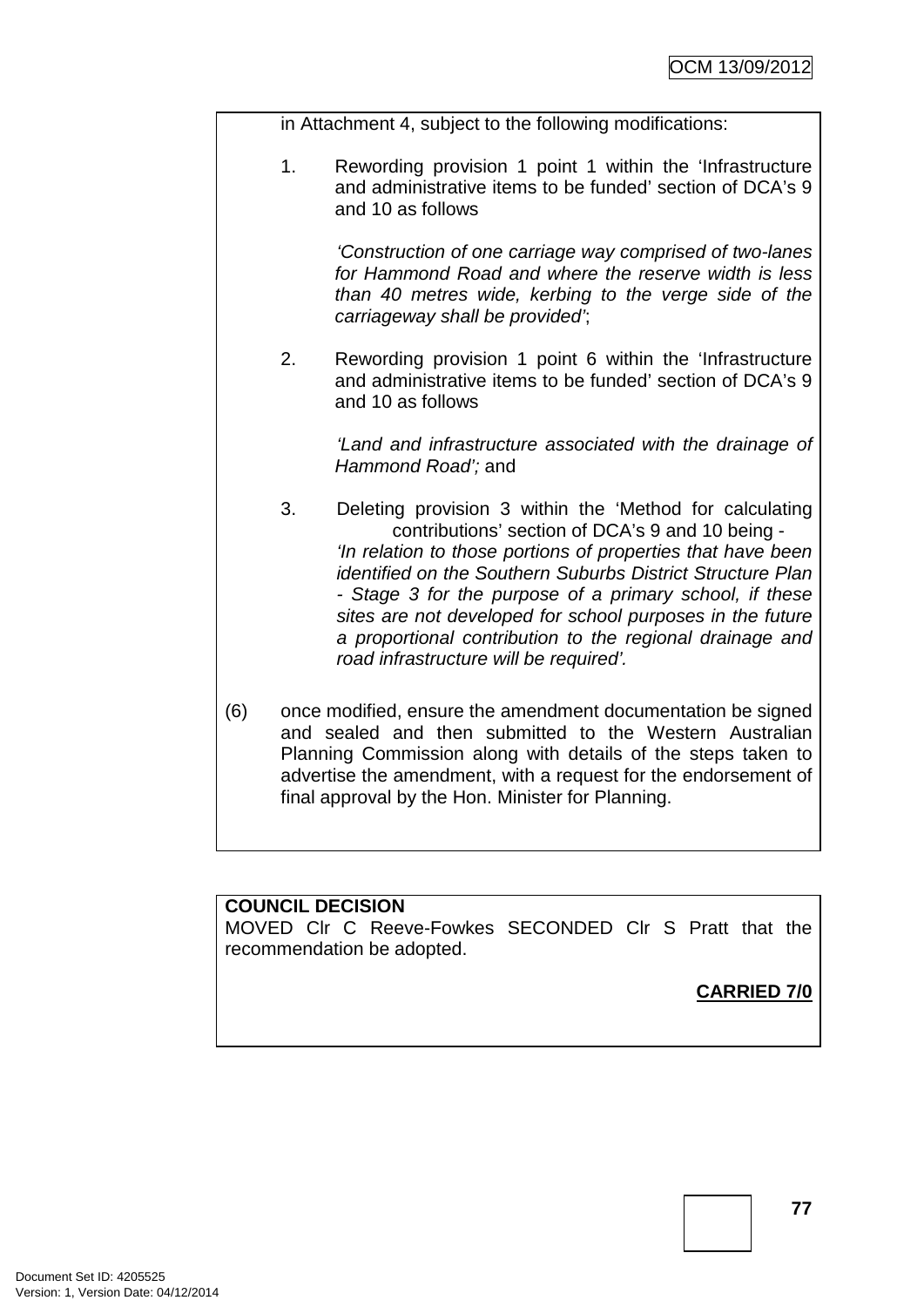## **Background**

The Southern Suburbs District Structure Plan - Stage 3 ("SSDSP3") was adopted by Council in 2005 to guide future residential subdivision and development in the southern portion of Hammond Park. The 2005 adoption of the plan has enabled subdivision within the northern part of the subject area to proceed (e.g.) Hammond Rise estate. However, since the original SSDSP3 was adopted, a number of factors have led to the need for the City to undertake a review of the plan. This review was completed and lead to the development of the (revised) Draft SSDSP3 which Council at its meeting held 8 March 2012 resolved to advertise for the purposes of providing a guiding document to inform the preparation of future LSP's within the subject area.

In order to cater for the future development of the SSDSP3 area, there is a need for development contributions towards the following regional infrastructure:

- Hammond Road extension including widening and upgrading of existing Frankland Avenue
- Southern Lakes Main Drainage Scheme ('SLMDS') including construction of a groundwater control point (swale) on Gaebler Road (within Lot 412 Gaebler Road).

To facilitate the collection of development contributions for the above regional infrastructure, Scheme Amendment No. 28 proposes to introduce two new development contributions areas within the locality, these being DCA 9 and DCA 10. Scheme Amendment No. 28 was originally adopted by Council at its 11 August 2005 Ordinary Council Meeting; however, the Amendment has not yet received final approval from the WAPC.

Since Amendment No. 28 was originally initiated in 2005, assessment by officers of the Department of Planning ("DoP") and a number of associated contributing factors have led to the need for the City of Cockburn ("City") to modify the Amendment provisions and readvertise the proposal in accordance with the direction given by the DoP in February 2012. In addition, a comprehensive review of the associated SSDSP3 has been undertaken to reflect the modified Amendment provisions. In particular, the following factors have influenced the requirement to update Amendment No. 28 and the SSDSP3:

- relocation of the future Mandogalup Train Station south of Rowley Road;
- Rowley Road designated as a strategic freight route;
- extension of the Kwinana Industrial (including Air Quality) Buffer;
- retention of Hammond Road extension alignment through Frankland Reserve.

In addition to the above, the timing of the update meant that it was necessary to ensure Amendment 28 and SSDSP3 were consistent with

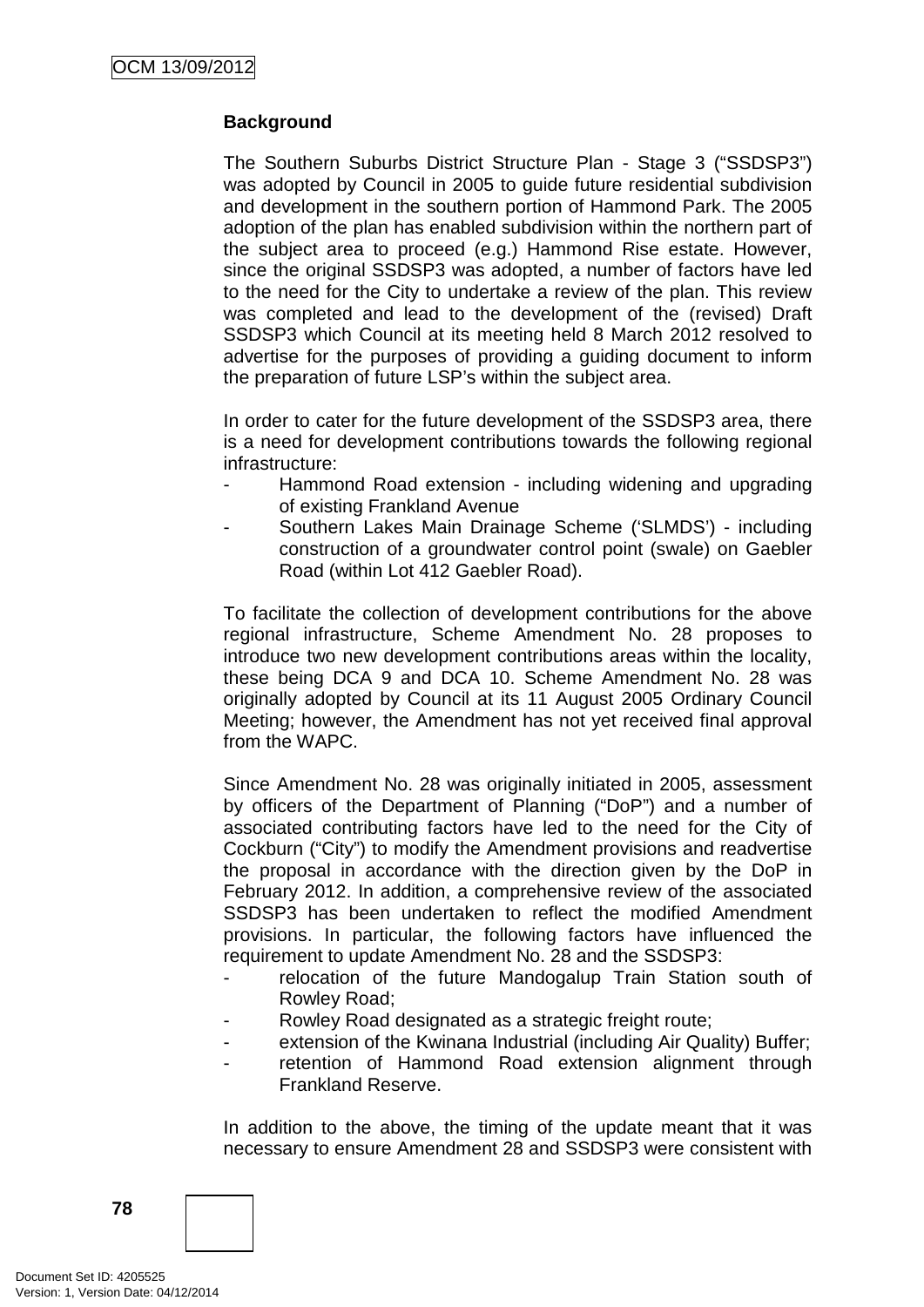all current government strategic planning initiatives including State Planning Policy 3.6 - Development Contributions for Infrastructure ("SPP 3.6"), Directions 2031 and beyond, Liveable Neighbourhoods - Edition 4 etc.

The area covered by the Draft SSDSP3 and Amendment No. 28 is shown within Attachment 1.

Both the Draft SSDSP3 and Amendment No. 28 were advertised for public comment for 42 days, ending on 25 July 2012. The purpose of this report is for Council to consider the Draft SSDSP3 and Amendment No. 28 for final adoption in light of submissions received on the proposals.

#### **Submission**

N/A

**Report**

### Southern Suburbs District Structure Plan - Stage 3

The Draft SSDSP3 is provided within the attachments to this report and includes the following components:

- 1. A Draft District Structure Plan report.
- 2. The Draft District Structure Plan spatial map.

The Draft SSDSP3 provides an overall planning framework to guide future LSP's, given the fragmented nature of landownership which exists.

The Draft SSDSP3 has been prepared on Liveable Neighbourhoods design principles, and allows for future development of the land for urban purposes in a coordinated manner. It aims to provide for an appropriate response to the environmental characteristics of the land, as well as providing a mixture of residential densities based around a highly permeable neighbourhood design.

It is consistent with the WAPC's Directions 2031 and Beyond: Metropolitan Planning Beyond the Horizon ("Directions 2031") as it provides for a range of residential densities and housing types. Medium to high density housing will be located in high amenity areas, such as adjacent to neighbourhood centres and public open space reserves.

The Draft District Structure Plan retains the existing major road network, while providing for a new east-west road connection between Hammond Road and Barfield Road. An interconnecting network of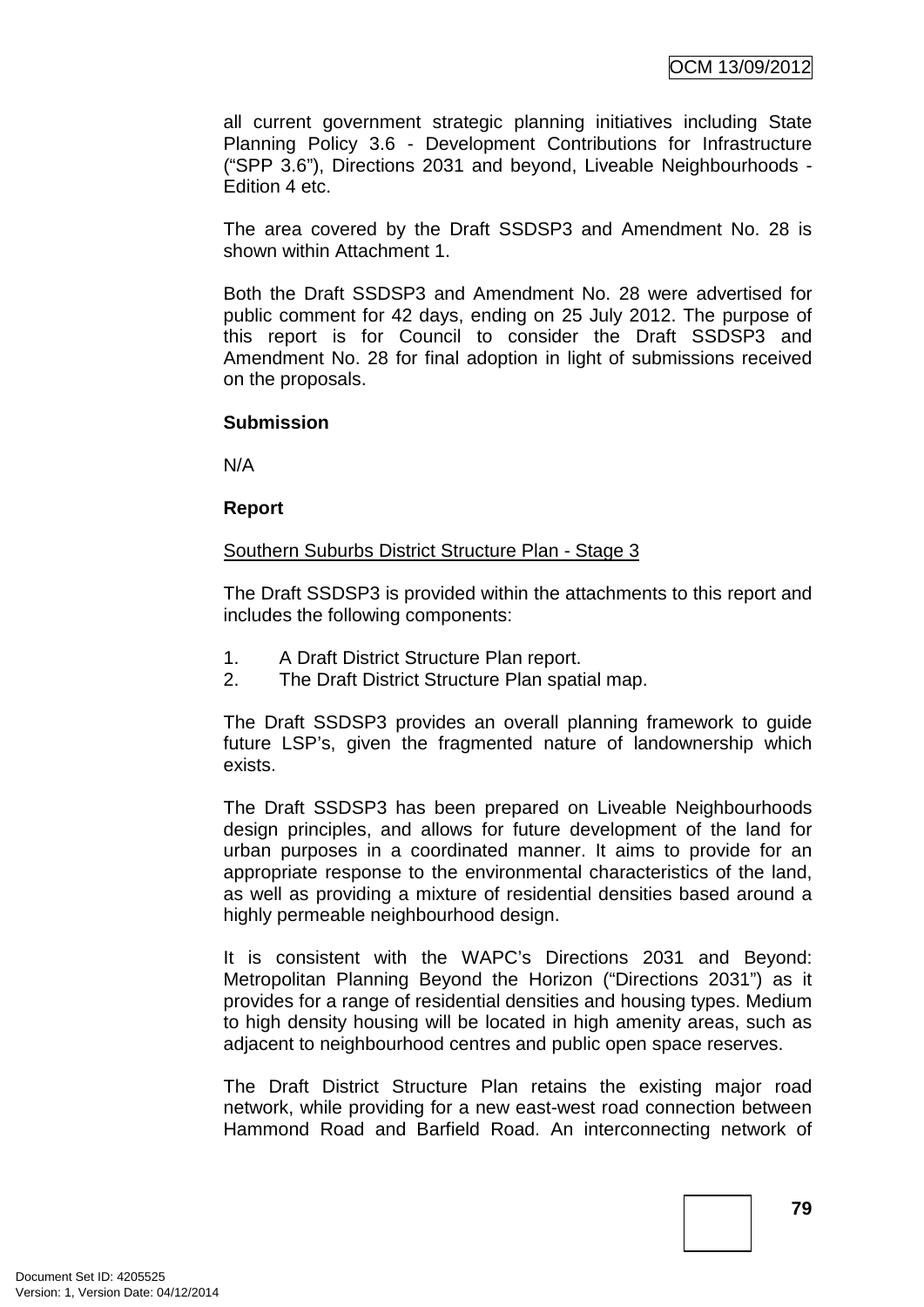shared paths will also be provided, utilising the existing road network and new local roads. New pedestrian links will also provide connections to the proposed neighbourhood centres and new areas of public open space.

The public open space strategy adopted by the Draft District Structure Plan, balances environmental, recreational and drainage objectives through an integrated open space, conservation and drainage network.

#### Scheme Amendment No. 28

As mentioned previously, Scheme Amendment No. 28 has been subject to various modifications at the direction of the DoP. The specific modifications to original Development Contribution Plans ("DCP") and Development Areas ("DA") provisions proposed by the 2005 version of Amendment No. 28 are as follows:

| DCA 9 - Hammond Park                                                                                                                                                                     |                                                                                                                                                                                                                                                                                                                                                                                                                                                                                                                                                                                                                                                                                                            |  |  |
|------------------------------------------------------------------------------------------------------------------------------------------------------------------------------------------|------------------------------------------------------------------------------------------------------------------------------------------------------------------------------------------------------------------------------------------------------------------------------------------------------------------------------------------------------------------------------------------------------------------------------------------------------------------------------------------------------------------------------------------------------------------------------------------------------------------------------------------------------------------------------------------------------------|--|--|
| Modification                                                                                                                                                                             | Justification                                                                                                                                                                                                                                                                                                                                                                                                                                                                                                                                                                                                                                                                                              |  |  |
| of<br>of<br>Specification<br>method<br>calculating cost contributions,<br>period of operation, priority<br>and timing for the provision of<br>infrastructure<br>review<br>and<br>process | SPP3.6 was gazetted in November 2009<br>and prescribes the principles underlying<br>development contributions and the form,<br>content and process for the preparation of<br>a development contribution plan under a<br>local planning scheme. As such, the DCP<br>been modified to adhere to the<br>has<br>requirements of SPP3.6.                                                                                                                                                                                                                                                                                                                                                                        |  |  |
| Removal of requirement<br>to<br>contribute<br>towards<br>construction of Rowley Road<br>between the Kwinana Freeway<br>Hammond<br>Road<br>and<br>reservation                             | Planning Control Area No. 95 has been<br>designated over the alignment of Rowley<br>Road and the Western Australian Planning<br>Commission ("WAPC") has purchased<br>some of the land required for the road.<br>Given this road will become a freight route<br>the<br>Latitude<br>industrial<br>servicing<br>32<br>development and<br>the<br>proposed<br>outer<br>harbour, it is not appropriate for developers<br>within the SSDSP3 area to contribute to<br>construction<br>of<br>the<br>Rowley<br>Road.<br>funding,<br>Acquisition,<br>design<br>and<br>construction of Rowley Road are therefore<br>the responsibility of the State Government<br>given the road will be a 'Primary Regional<br>Road'. |  |  |
| Addition<br>of<br>requirement<br>to<br>contribute<br>'full<br>towards<br>earthworks'<br>relation<br>to<br>in.<br>Hammond Road upgrading                                                  | This requirement has been added in order<br>to maintain consistency with DCP 10 and is<br>a standard requirement relating to the<br>upgrading and widening of regional roads.                                                                                                                                                                                                                                                                                                                                                                                                                                                                                                                              |  |  |
| Removal<br>requirement<br>of<br>to<br>make 1% POS cash-in-lieu<br>contribution toward purchase                                                                                           | Department of Planning<br>("DoP")<br><b>The</b><br>advised that the inclusion of POS as a<br><b>DCP</b><br>item<br>be<br>supported<br>cannot<br>as                                                                                                                                                                                                                                                                                                                                                                                                                                                                                                                                                         |  |  |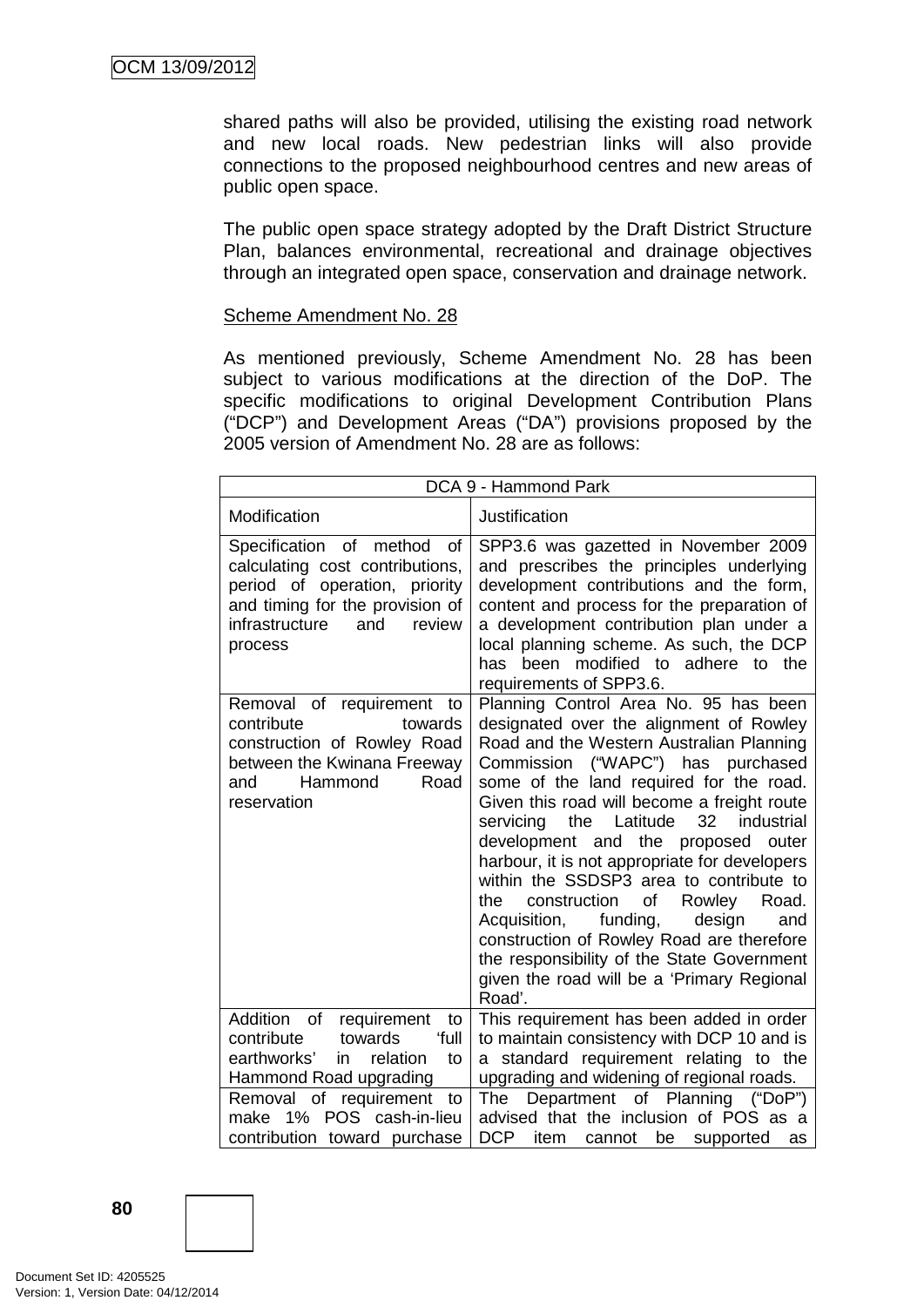| of Lots 41 Gaebler Road and<br>42<br>Frankland<br>Avenue,<br><b>Hammond Park</b>                                                             | conservation assets are not POS and the<br>Planning and Development Act 2005 does<br>not provide for cash-in-lieu to be expended<br>on the acquisition of conservation assets.<br>In terms of the Conservation Category<br>Wetland and its associated buffer, State<br>Government requirements will dictate the<br>need for this to be ceded to the crown free<br>of cost in addition to POS requirements. |  |  |
|----------------------------------------------------------------------------------------------------------------------------------------------|------------------------------------------------------------------------------------------------------------------------------------------------------------------------------------------------------------------------------------------------------------------------------------------------------------------------------------------------------------------------------------------------------------|--|--|
| Addition of provision requiring<br>contributions<br>be<br>made<br>to<br>relocation<br>οf<br>toward<br>the<br>servicing infrastructure, where | This requirement has been added in order<br>to maintain consistency with DCP 10 and is<br>a standard requirement relating to the<br>development and/or upgrading<br>. of                                                                                                                                                                                                                                   |  |  |
| required.                                                                                                                                    | infrastructure in greenfield areas.                                                                                                                                                                                                                                                                                                                                                                        |  |  |

| DCA 10 - Wattleup                                                                                                                                                                  |                                                                                                                                                                                                                                                                                                                                                                                                                                                                                                                                                                                                                                      |
|------------------------------------------------------------------------------------------------------------------------------------------------------------------------------------|--------------------------------------------------------------------------------------------------------------------------------------------------------------------------------------------------------------------------------------------------------------------------------------------------------------------------------------------------------------------------------------------------------------------------------------------------------------------------------------------------------------------------------------------------------------------------------------------------------------------------------------|
| Modification                                                                                                                                                                       | <b>Justification</b>                                                                                                                                                                                                                                                                                                                                                                                                                                                                                                                                                                                                                 |
| Specification of method<br>of<br>calculating cost contributions,<br>period of operation, priority<br>and timing for the provision of<br>infrastructure<br>review<br>and<br>process | SPP3.6 was gazetted in November 2009<br>and prescribes the principles underlying<br>development contributions and the form,<br>content and process for the preparation of<br>a development contribution plan under a<br>local planning scheme. As such, the DCP<br>been modified to adhere to the<br>has<br>requirements of SPP3.6.                                                                                                                                                                                                                                                                                                  |
| Removal of requirement<br>to<br>contribute<br>towards<br>construction of Rowley Road<br>between the Hammond Road<br>reservation<br>81<br>and<br>Lot<br><b>Wattleup Road</b>        | Planning Control Area No. 95 has been<br>designated over the alignment of Rowley<br>Road and the WAPC has purchased some<br>of the land required for the road. Given this<br>road will become a freight route servicing<br>the Latitude 32 industrial development and<br>the proposed outer harbour, it is<br>not<br>appropriate for developers<br>within<br>the<br>SSDSP3 area<br>contribute<br>to<br>the<br>to<br>construction of Rowley Road. Acquisition,<br>funding, design and construction of Rowley<br>Road are therefore the responsibility of the<br>State Government given the road will be a<br>'Primary Regional Road'. |
| Removal of requirement<br>to<br>make 1% POS cash-in-lieu<br>contribution toward purchase<br>of Lots 41 Gaebler Road and<br>42<br>Frankland<br>Avenue,<br><b>Hammond Park</b>       | ("DoP")<br>Department of Planning<br>The<br>advised that the inclusion of POS as a<br>item<br>be<br>DCP.<br>cannot<br>supported<br>as<br>conservation assets are not POS and the<br>Planning and Development Act 2005 does<br>not provide for cash-in-lieu to be expended<br>on the acquisition of conservation assets.<br>In terms of the Conservation Category<br>Wetland and its associated buffer, State<br>Government requirements will dictate the<br>need for this to be ceded to the crown free<br>of cost in addition to POS requirements.                                                                                  |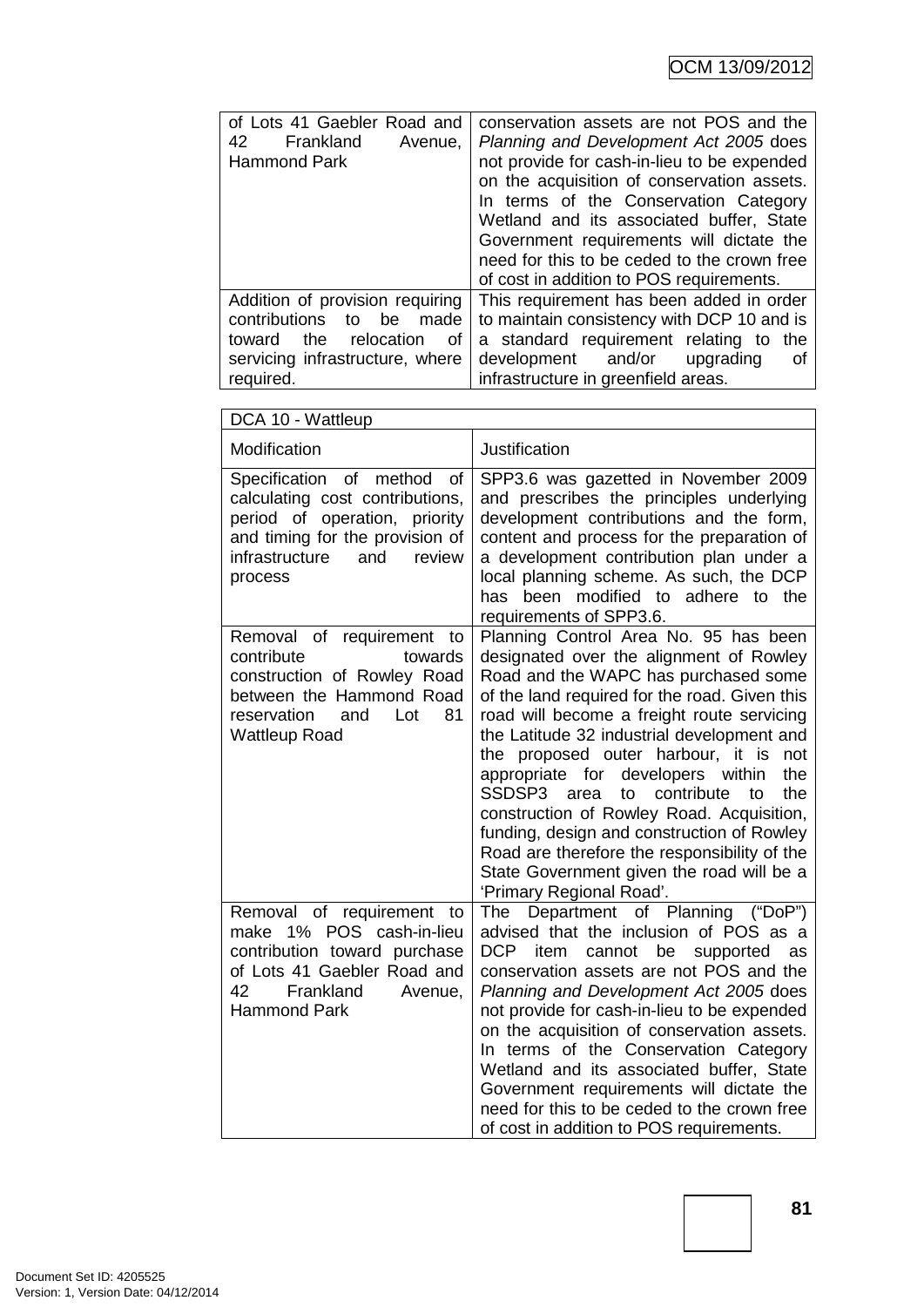| DA 26 - Rowley Road                                                                                                                              |                                                                                                                                                                                                                                                                                                                                                                                                                                                                                                                                                                                                                                                                                                         |  |  |
|--------------------------------------------------------------------------------------------------------------------------------------------------|---------------------------------------------------------------------------------------------------------------------------------------------------------------------------------------------------------------------------------------------------------------------------------------------------------------------------------------------------------------------------------------------------------------------------------------------------------------------------------------------------------------------------------------------------------------------------------------------------------------------------------------------------------------------------------------------------------|--|--|
| Modification                                                                                                                                     | <b>Justification</b>                                                                                                                                                                                                                                                                                                                                                                                                                                                                                                                                                                                                                                                                                    |  |  |
| Removal of Provision 4. Mixed<br>Business/Local Centre design<br>requirements                                                                    | Section 5.8 of the SSDSP3 details the<br>requirements for the development of the<br>neighbourhood centre and neighbourhood<br>nodes within the Development Area. The<br>design requirements will be further refined<br>through the Structure Plan process.                                                                                                                                                                                                                                                                                                                                                                                                                                              |  |  |
| Provision<br>Removal<br>of<br>5.<br>Design<br>Guidelines<br>for<br>development precincts                                                         | Sections 5.1 and 5.4 of the SSDSP3<br>provide guidance with regards to the City's<br>objectives for the<br>design of future<br>development.<br>subdivision<br>and<br><b>Future</b><br>Structure Plans and Detailed Area Plans<br>will provide further opportunities to refine<br>the character of the Development Area.                                                                                                                                                                                                                                                                                                                                                                                 |  |  |
| Removal of Provision 6. Buffer<br>Market<br>requirements<br>for<br>garden<br>intensive<br>and<br>horticulture uses                               | The majority of the sites listed within the<br>provision have ceased operation<br>and<br>buffer requirements are detailed within<br>Section 4.1.1 of the SSDSP3 and the<br>WAPC's Planning Bulletin<br>The<br>63.<br>refinement of buffers and/or mitigation<br>measures will be determined through the<br>Structure Plan process.                                                                                                                                                                                                                                                                                                                                                                      |  |  |
| Removal of Provision 7. 1%<br>POS cash-in-lieu contribution<br>for Lots 41 Gaebler Road and<br>Frankland<br>42<br>Avenue,<br><b>Hammond Park</b> | The DoP advised that the inclusion of POS<br>as a DCP item cannot be supported as<br>conservation assets are not POS and the<br>Planning and Development Act 2005 does<br>not provide for cash-in-lieu to be expended<br>on the acquisition of conservation assets.<br>Landowners will be required to provide<br>10% POS as per section 5.6.2 of the<br>SSDSP3 and Liveable Neighbourhoods. In<br>Conservation<br>Category<br>of<br>the<br>terms<br>Wetland and its associated buffer, State<br>Government requirements will dictate the<br>need for this to be ceded to the crown free<br>of cost in addition to POS requirements.                                                                     |  |  |
| of<br>Provision<br>Removal<br>8.<br>Rowley<br>Road<br>noise<br>wall<br>requirements                                                              | specifies<br>SSDSP3<br>that<br>The<br>future<br>residential development shall not directly<br>abut Rowley Road. Future Structure Plans<br>must demonstrate a suitable interface<br>treatment being provided to the future<br>Rowley Road freight access route, which<br>includes how development will comply with<br>the associated State Planning Policy 5.4<br>covering noise road impacts. This will<br>include<br>detailed<br>noise<br>need<br>to<br>a<br>which<br>demonstrates<br>how<br>assessment<br>The<br>compliance<br>achieved.<br>can<br>be<br>construction<br>of noise walls specific to<br>Rowley Road will be the responsibility of<br><b>State</b><br>Government given<br>Rowley<br>the |  |  |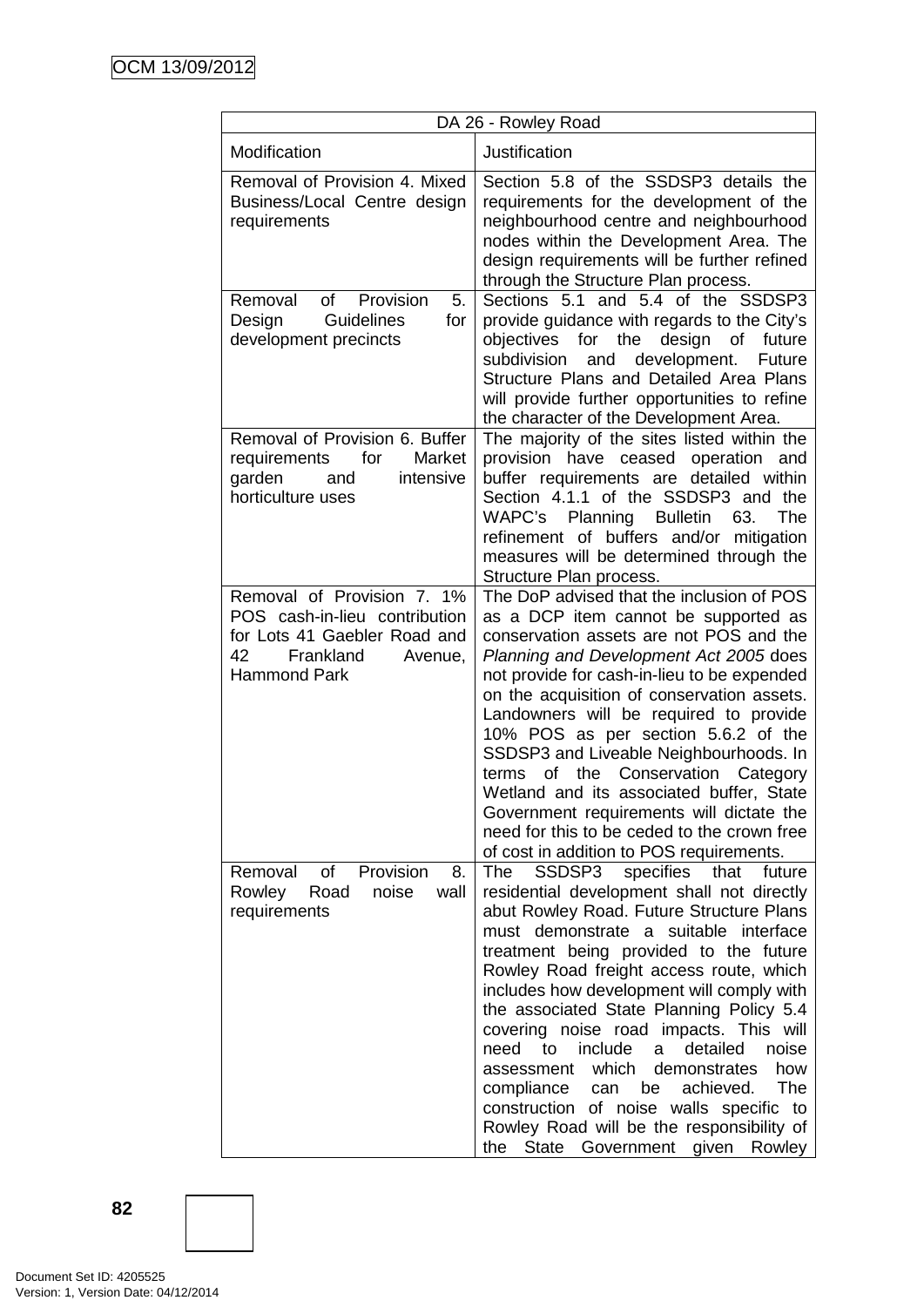|                             | Road's designation as a strategic freight<br>route. SPP5.4 also specifies requirements<br>with regards to future freight routes and<br>sensitive land uses. |
|-----------------------------|-------------------------------------------------------------------------------------------------------------------------------------------------------------|
| Removal of Provision        | 9. Future Structure Plans for land in the                                                                                                                   |
| Kwinana Freeway and Railway | vicinity of the Kwinana Freeway will need                                                                                                                   |
| amelioration                | to demonstrate compliance with SPP5.4. It                                                                                                                   |
| noise                       | is noted this provision was developed prior                                                                                                                 |
| requirements                | to the gazettal of SPP5.4.                                                                                                                                  |

| DA 27 - Wattleup Road                                                                                                                                      |                                                                                                                                                                                                                                                                                                                                                                                                                                                                                                                                                                                                                                                                  |  |  |
|------------------------------------------------------------------------------------------------------------------------------------------------------------|------------------------------------------------------------------------------------------------------------------------------------------------------------------------------------------------------------------------------------------------------------------------------------------------------------------------------------------------------------------------------------------------------------------------------------------------------------------------------------------------------------------------------------------------------------------------------------------------------------------------------------------------------------------|--|--|
| Modification                                                                                                                                               | <b>Justification</b>                                                                                                                                                                                                                                                                                                                                                                                                                                                                                                                                                                                                                                             |  |  |
| Removal of Provision 4. Mixed<br>Business/Local Centre design<br>requirements                                                                              | Section 5.8 of the SSDSP3 details the<br>requirements for the development of the<br>neighbourhood centre and neighbourhood<br>nodes within the Development Area. The<br>design requirements will be further refined<br>through the Structure Plan process.                                                                                                                                                                                                                                                                                                                                                                                                       |  |  |
| of<br>Provision<br>Removal<br>5.<br>Design<br>Guidelines<br>for<br>development precincts                                                                   | Sections 5.1 and 5.4 of the SSDSP3<br>provide guidance with regards to the City's<br>design<br>objectives<br>the<br>of future<br>for<br>development.<br>subdivision<br>Future<br>and<br>Structure Plans and Detailed Area Plans<br>will provide further opportunities to refine<br>the character of the Development Area.                                                                                                                                                                                                                                                                                                                                        |  |  |
| Removal of Provision 6. Buffer<br>requirements<br>for<br>Market<br>garden, poultry farm, orchard,<br>farm<br>and<br>intensive<br>turf<br>horticulture uses | The majority of the sites listed within the<br>provision have ceased operation<br>and<br>buffer requirements are detailed within<br>Section 4.1.1 of the SSDSP3 and the<br>WAPC's Planning<br><b>Bulletin</b><br>63.<br>The<br>refinement of buffers and/or mitigation<br>measures will therefore be determined<br>through the Structure Plan process.                                                                                                                                                                                                                                                                                                           |  |  |
| Removal of Provision 7. 1%<br>POS cash-in-lieu contribution<br>for Lots 41 Gaebler Road and<br>42<br>Frankland<br>Avenue,<br><b>Hammond Park</b>           | The DoP advised that the inclusion of<br>POS as a DCP item cannot be supported<br>as conservation assets are not POS and<br>the Planning and Development Act 2005<br>does not provide for cash-in-lieu to be<br>expended<br>the<br>acquisition<br>0f<br><b>on</b><br>conservation assets. Landowners will be<br>required to provide 10% POS as per<br>section 5.6.2 of the SSDSP3 and Liveable<br>Neighbourhoods.<br>of<br>In.<br>terms<br>the<br>Conservation Category Wetland and its<br>associated<br>buffer, State<br>Government<br>requirements will dictate the need for this<br>to be ceded to the crown free of cost in<br>addition to POS requirements. |  |  |
| of<br>Provision<br>Removal<br>8.<br>Rowley<br>Road<br>wall<br>noise<br>requirements                                                                        | SSDSP3<br>that<br>The<br>specifies<br>future<br>residential development shall not directly<br>abut Rowley Road. Future Structure Plans<br>must demonstrate a suitable<br>interface                                                                                                                                                                                                                                                                                                                                                                                                                                                                               |  |  |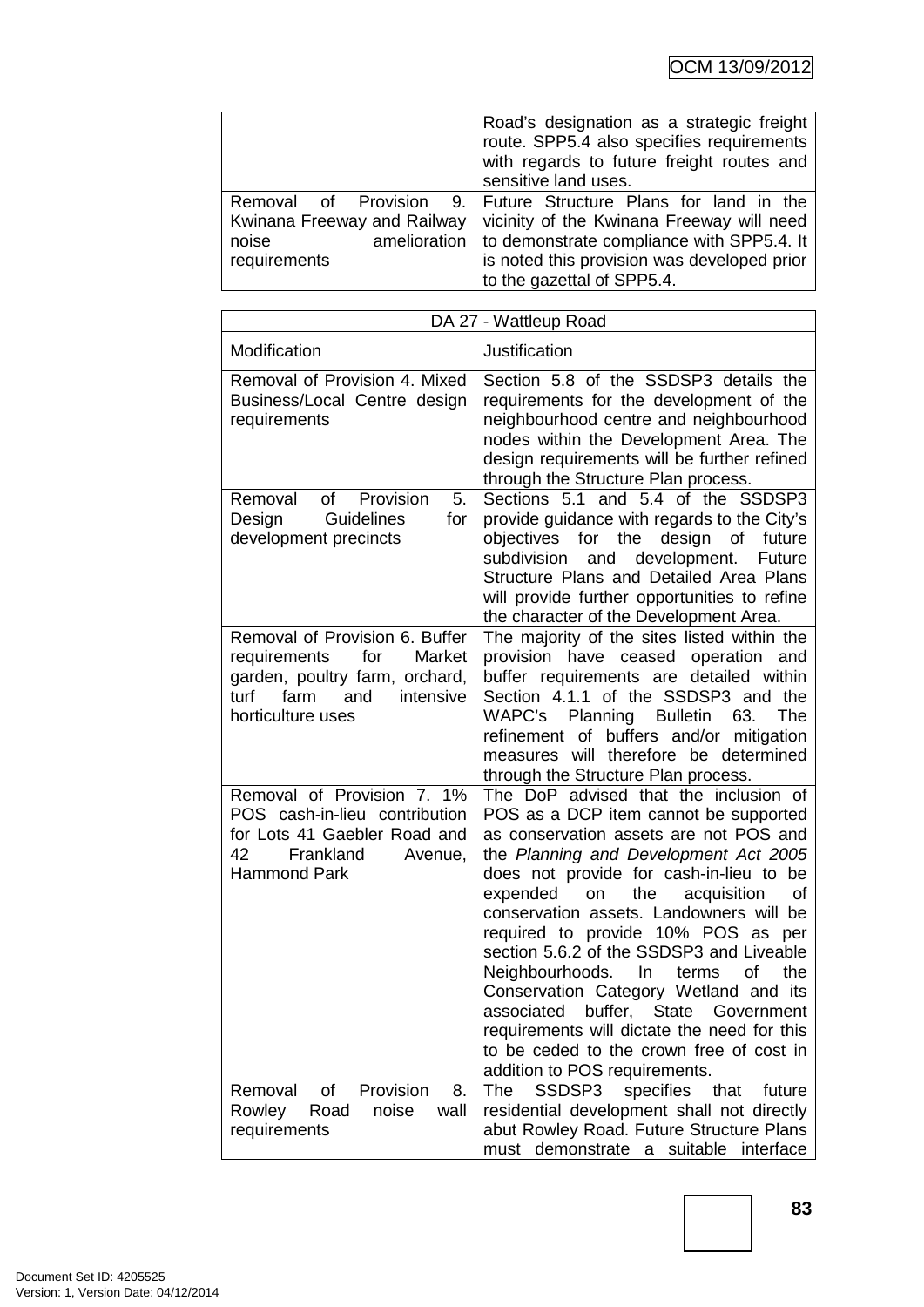| treatment being provided to the future<br>Rowley Road freight access route, which     |
|---------------------------------------------------------------------------------------|
| includes how development will comply with<br>the associated State Planning Policy 5.4 |
| covering noise road impacts. This will                                                |
| need to include a detailed<br>noise                                                   |
| assessment which demonstrates how                                                     |
| compliance can be achieved. The                                                       |
| construction of noise walls specific to                                               |
| Rowley Road will be the responsibility of                                             |
| the State Government given Rowley                                                     |
| Road's designation as a strategic freight                                             |
| route. SPP5.4 also specifies requirements                                             |
| with regards to future freight routes and                                             |
| sensitive land uses.                                                                  |

In addition to the above modifications, the southern boundaries of DCA's 9 and DCA 10 and DA's 26 and 27 have been modified on the proposed Scheme zoning map to reflect Planning Control Area 95 - Rowley Road extension.

Refer to Attachment 4 for a full copy of the Amendment No. 28 document including the above modifications. Attachment 5 contains the Draft Cost Contribution Schedules for DCA's 9 and 10. As noted within the revised cost contribution schedule, the costs associated with developer contributions within the SSDSP3 area are summarised following:

| DCA 9 (Hammond Park) |                   | DCA 10 (Wattleup) |                       |  |
|----------------------|-------------------|-------------------|-----------------------|--|
| Lots within          | Lots outside      | Lots within       | Lots outside SLMDS    |  |
| <b>SLMDS</b>         | <b>SLMDS</b>      | <b>SLMDS</b>      | catchment area        |  |
| catchment            | catchment area    | catchment area    | (i.e. all lots except |  |
| area                 | $(i.e.$ Lots $51$ | (i.e. Lots 1, 2,  | Lots 1, 2, 110 &      |  |
| (i.e. all lots       | Rowley Rd & 301   | 110 & 111         | 111 Wattleup Rd)      |  |
| except Lots 51       | Barfield Rd)      | Wattleup Rd)      |                       |  |
| Rowley Rd &          |                   |                   |                       |  |
| 301 Barfield         |                   |                   |                       |  |
| Rd)                  |                   |                   |                       |  |
| \$28,841.75/ha       | \$28,053.82/ha    | \$29,816.88/ha    | \$29,028.95/ha        |  |

Based on a typical average of approximately 15 lots per hectare, contributions will range from \$1870 to \$1988 per lot on average. This is considered an appropriate cost magnitude for the development. It should be noted that these figures do not include additional developer contributions which are required to be made in accordance with Development Contribution Plan 13 - Community Infrastructure.

The cost contribution schedules for DCA 9 and DCA 10 will be required to be updated no later than 90 days from the date of gazettal of

Document Set ID: 4205525<br>Version: 1, Version Date: 04/12/2014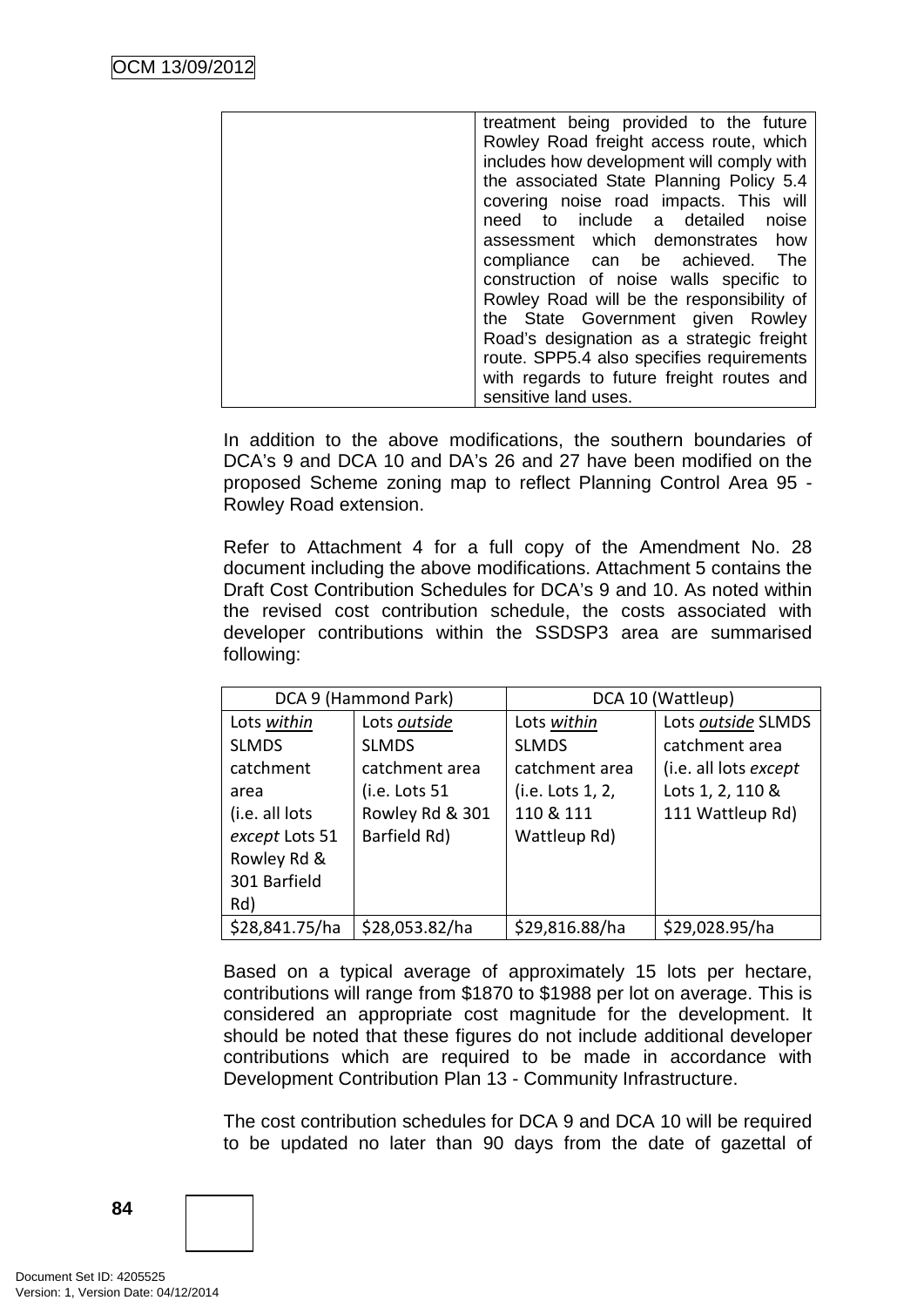Scheme Amendment No. 28 sin accordance with the provisions of SPP3.6.

### Community Consultation Outcomes

The Draft SSDSP3 and Amendment No. 28 were advertised for public comment for a period of 42 days, concluding on 25 July 2012. A total of 26 submissions were received, with 15 submissions of support or support subject to conditions or modifications and 11 submissions expressing concerns or objecting.

All submissions have been outlined and addressed in detail in the Schedule of Submissions (Attachment 6). The key issues that have been raised are summarised below.

### *Central Precinct*

A number of submissions objected to the requirement for a comprehensive LSP to be submitted for the area notated as the 'Central Precinct'. It was originally considered appropriate by the City that a comprehensive local structure plan be required for the central neighbourhood centre and adjacent development and to not consider individual structure plans in this location due to the need to ensure the suitable integration of development. Given the concerns outlined by the submissioners including the separation of the identified precinct by Hammond Road and the Neighbourhood Centre being located within only two to three landholdings, it is recommended that the 'Central Precinct' be reduced to only include Lots 114, 123 and 124 Wattleup Road.

## *Linear POS Abutting Rowley Road*

A submission was received raising concerns in relation to the proposed linear POS spine adjacent to Rowley Road within the south east of the project area. The City identified the requirement for this POS area as a potential mitigation measure for noise and visual amenity associated with the future Rowley Road strategic freight route. Alternatives to the linear POS design have been provided by the submissioner including examples of how an enlarged service road with appropriate landscaping can provide adequate buffering and amenity to future residences. It is therefore considered appropriate to delete reference to the linear POS on the SSDSP3 spatial map and modify the associated notation accordingly. The design of this interface will be carefully considered at the LSP stage and the notation will stipulate the need for an appropriate design response. This will need to comply with the associated SPP 5.4, which dictates noise requirements and how these requirements will need to influence the final response in respect of Local Structure Plan designs.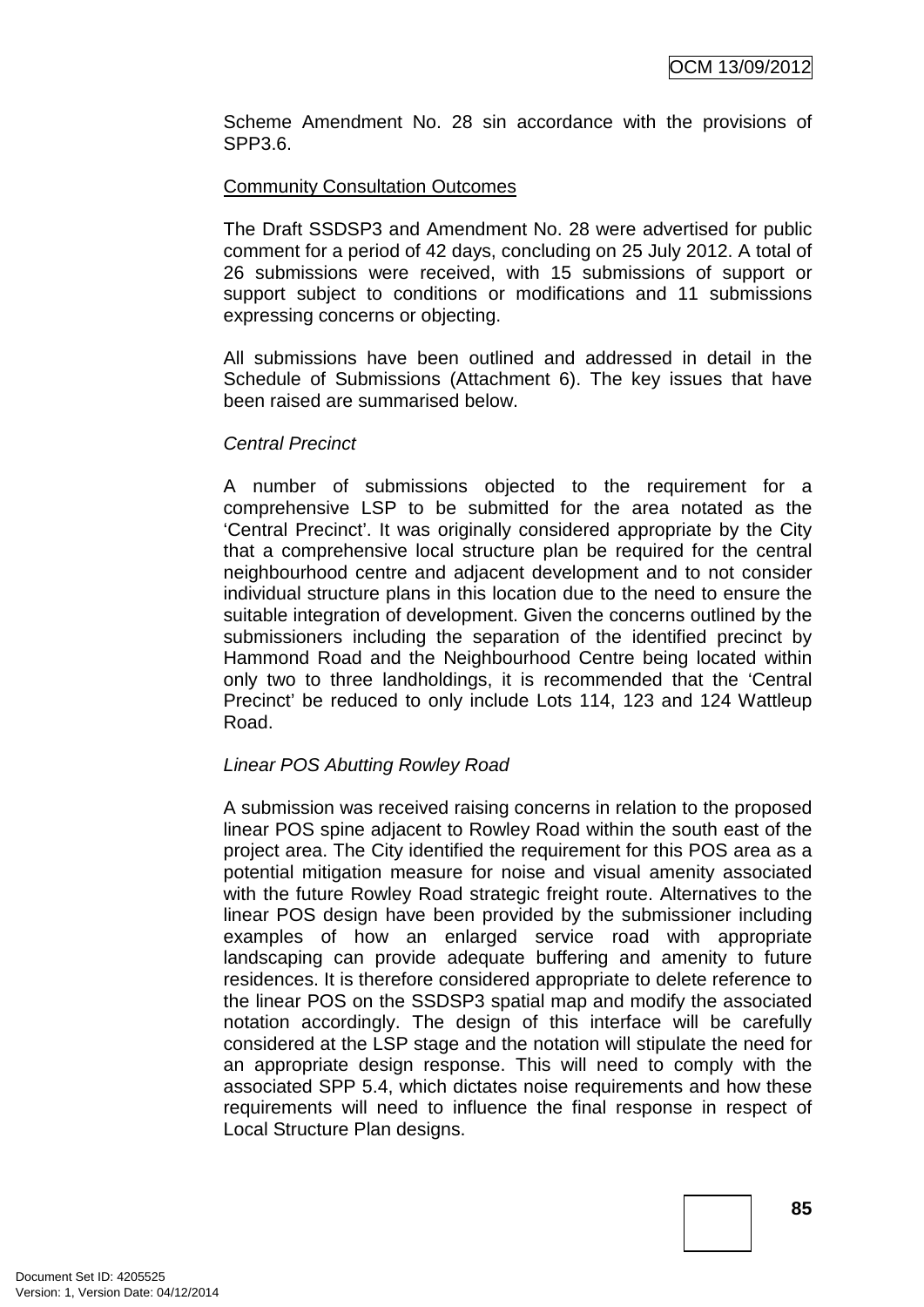#### *Interface Roads to Conservation Reserves*

The DEC raised concerns with the Draft SSDSP3 not prescribing the need for interface roads abutting large areas of conservation such as Frankland Reserve and Harry Waring Marsupial Reserve. Although the Draft SSDSP3 report and map detailed the need for Bushfire Management Plans to be prepared and influence design at the LSP stage it is recommended that the SSDSP3 spatial map be modified to include roads as appropriate separation measures adjacent to these conservation areas. This is seen as a positive change to embrace within the document.

### *Barfield Road Link*

Submissions were received which raised concerns with the need, timing and practicalities of the proposed vehicular and pedestrian link for Barfield Road to connect with development to the south in the Town of Kwinana. The main issue of contention being the timing for the construction of the upgraded of Rowley Road not being known, and whether Main Roads WA will provide for such a link. This would therefore have implications in terms of timing of development adjoining the link.

Despite these concerns the City maintains that a future linkage to residential development and the Mandogalup Train Station to the south of the SSDSP3 area is important and desirable. This is also supported by the need for adequate access to be provided for future residents in the Mandogalup residential cell to access the future High School in the SSDSP3 area. The Town of Kwinana has also reiterated its support for this link given future residential development which is planned for the Mandogalup area in line with the Town's 'Eastern Residential Intensification Concept'.

At the District Structure Plan level, there is merit to protect future grade separated access at this point, however it is noted that this may be further rationalised through subsequent local structure planning to determine how this specific access is created, design and functions. It is recommended the associated notation will be modified to reflect this.

#### *Other Modifications to Draft SSDSP3*

The following minor modifications to the Draft SSDSP3 are recommended as a result of comments received during advertising -

Adding a major shared path along the existing Wattleup Road alignment.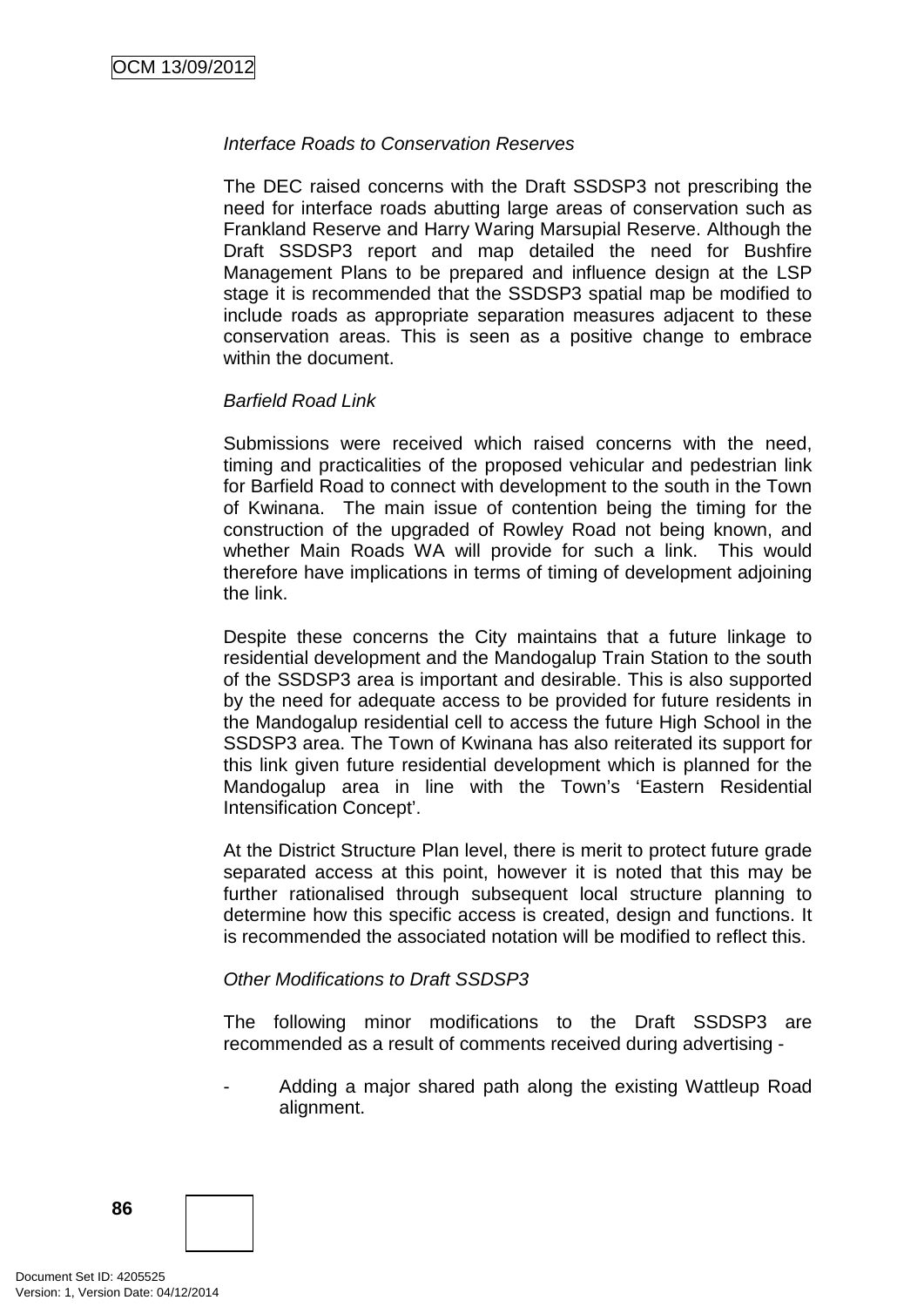- Adding 'subject to Main Roads WA approval' to the end of Plan Note 2 in relation to the requirement for interim and possible future access to Rowley Road.
- Adding text to section '6.7.1 Rowley Road' stating that any interim construction or upgrades to Rowley Road not directly related to subdivision/development within the SSDSP3 area is the responsibility of the State and reiterating the City's preference for Main Roads WA to construct/upgrade Rowley Road using 'quiet grade' asphalt similar to that used in the construction of the nearby Kwinana Freeway.
- Rewording section '5.6.4 Neighbourhood/Local POS ongoing planning' to reflect that POS design details at the LSP stage are only anticipated to be conceptual and as a minimum in terms of future maintenance, the City would expect LSP's to outline an approximate unit rate per hectare for maintenance of proposed POS areas.
- Removing the roundabout from the intersection of Hammond Road and Wattleup Road based on the requirement for traffic lights at this intersection.

### *Hammond Road extension*

Some concern was raised in relation to the extent to which DCA's 9 and 10 would be contributing to the upgrading and extension of Hammond Road. It is therefore recommended that the wording of the Scheme provision outlined in Amendment No. 28 be modified to reflect the reality that the contributions will cover the construction of one carriage way comprised of two-lanes for the future Hammond Road which is in accordance with SPP3.6.

### *Contribution requirements for school sites*

An objection was received in relation to the requirement for a nongovernment primary school to provide contributions in accordance with the proposed DCA. The basis for the proposed exemption was that the site was not a 'development' site in the traditional sense and would be providing a valuable social and community use. This is not considered appropriate by the City as the subject site will be receiving direct benefit from the infrastructure covered by the DCA's and the nature of the development is not reason enough to warrant an exemption from contributing to the DCA. It is also noted that development within the area would not be possible without the regional drainage network being in place and there is no evidence that confirms that patrons of the school site will not be using the upgraded/widened Hammond Road.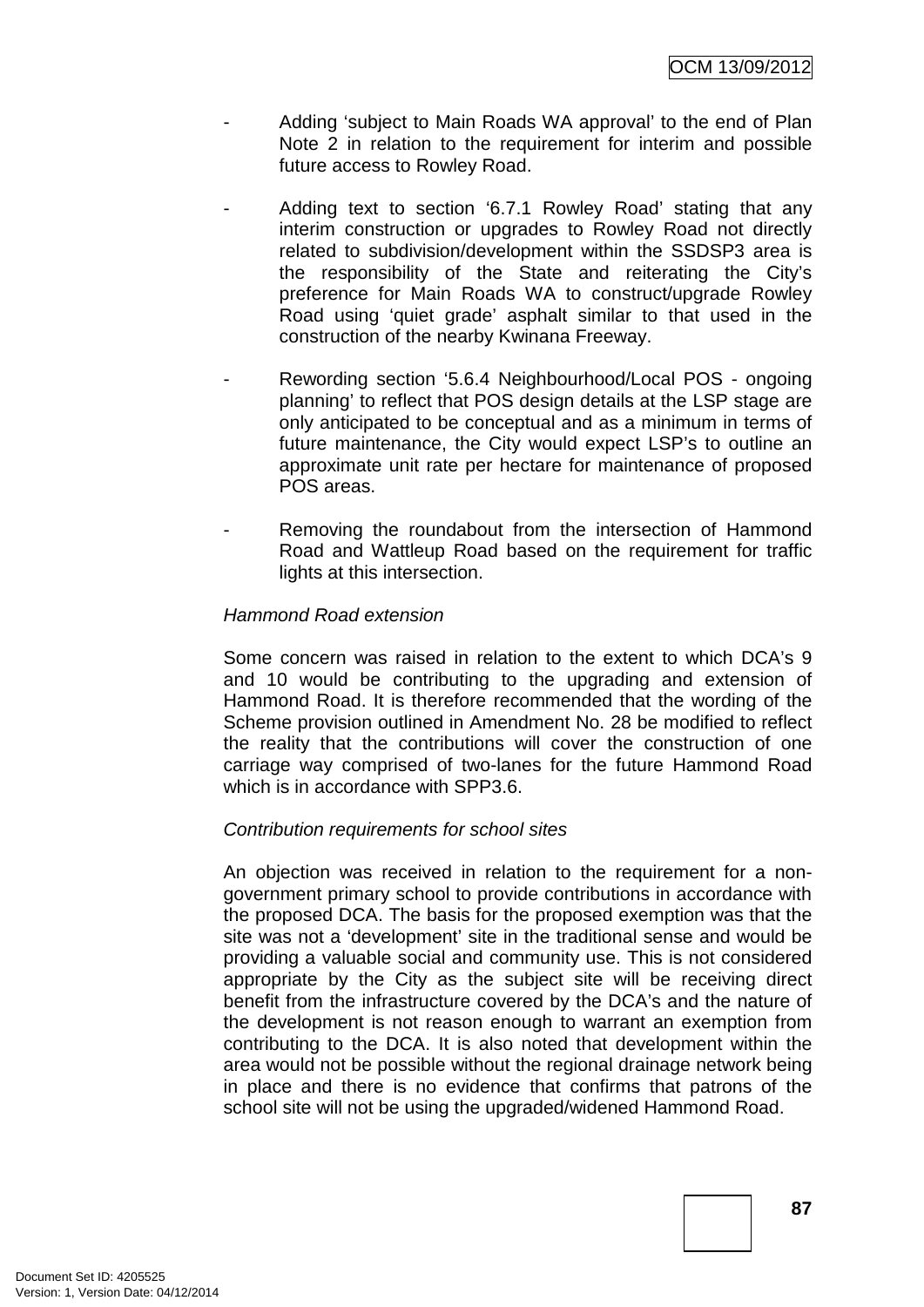DCA's are ultimately intended to provide for the equitable sharing of the costs of infrastructure and administrative costs between owners/developers, ensure that cost contributions are reasonably required as a result of the subdivision and development of land in the development contribution area and coordinate the timely provision of infrastructure.

The State Government High School (within DCA9) and Primary School (within DCA10) sites will be subject to DCA contribution requirements as they too will be receive benefit from the infrastructure associated with the DCA. A review of the previous proposed DCA9 and DCA10 provisions showed that these sites were originally to be exempt from the requirement to contribute. However it should be noted that this was based on the framework available prior to the implementation of SPP3.6.

If an exemption were to be afforded to the school sites then, despite the reality of the demand they will be creating, then the additional costs arising from the exemptions will be borne by all other landowners and their associated DCA contributions will be far greater. This scenario would fail the test of 'Need and Nexus' and 'Equity' in terms of SPP 3.6.

It is therefore recommended that provision 3 within the 'Method for calculating contributions' section of DCA's 9 and 10 being 'In relation to those portions of properties that have been identified on the Southern Suburbs District Structure Plan - Stage 3 for the purpose of a primary school, if these sites are not developed for school purposes in the future a proportional contribution to the regional drainage and road infrastructure will be required' be deleted. This will ensure consistency with SPP3.6.

### *Other Modifications to Draft SSDSP3*

The following minor modifications to the Draft SSDSP3 are recommended as a result of comments received during advertising:

- In the interests of further clarity is it recommended that provision 1 point 6 within the 'Infrastructure and administrative items to be funded' section of DCA's 9 and 10 be reworded as follows -
- 'Land and infrastructure associated with the drainage of Hammond Road'.

#### **Conclusion**

It is recommended that Council adopt the SSDSP3 for the purposes of providing a guiding document to inform the preparation of future Local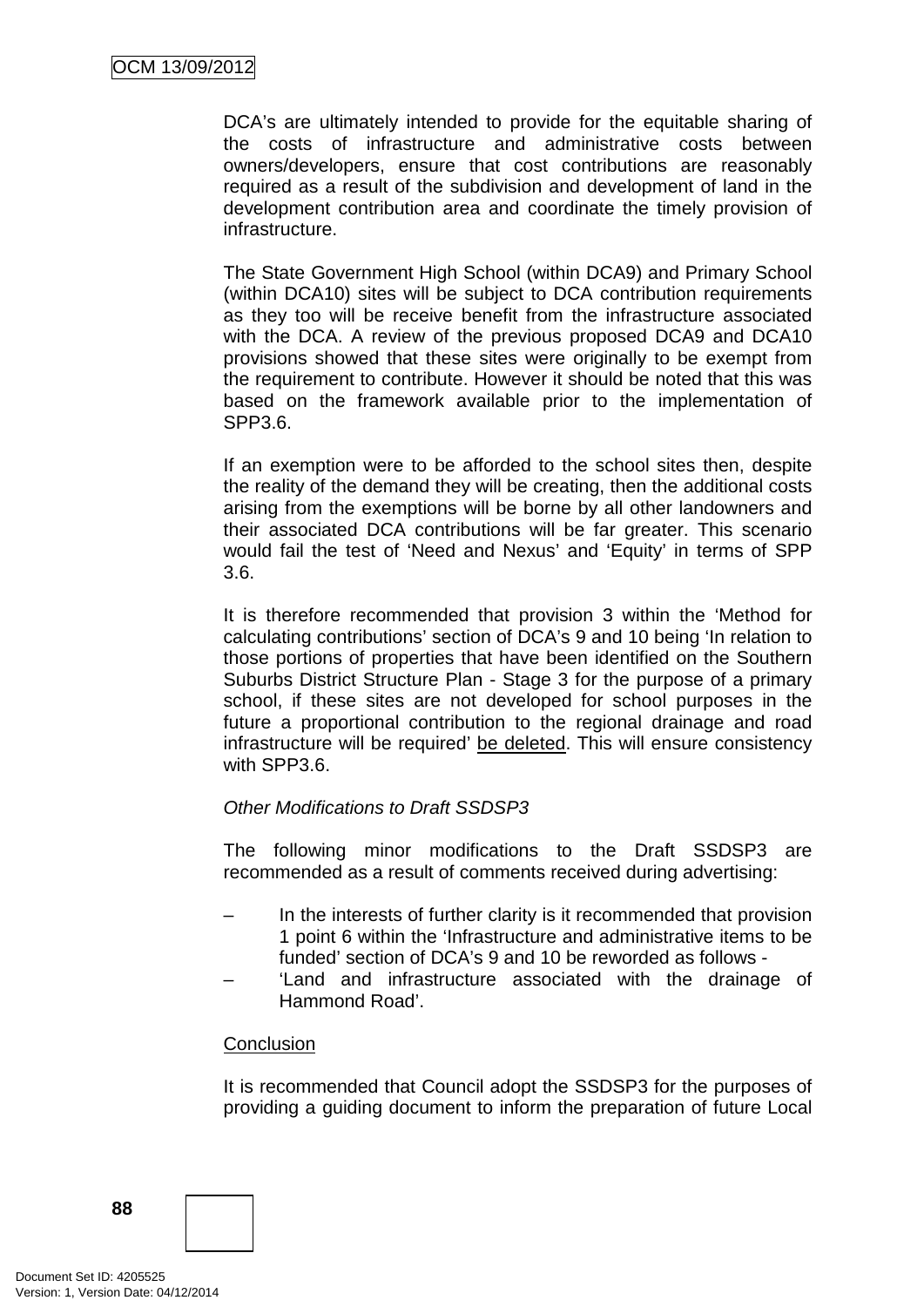Structure Plans within the Southern Suburbs Stage 3 area, subject to the modifications outlined in this report and the recommendation.

Amendment No. 28 sets the framework for the coordinated development of the Southern Suburbs Stage 3 area in a manner that ensures the objectives of the SSDSP3 are achieved. It is therefore recommended that Council adopt the amendment for final approval, subject to modifications outlined in this report and the recommendation and refer the modified amendment to the WAPC for final consideration.

### **Strategic Plan/Policy Implications**

#### **Demographic Planning**

• To ensure the planning of the City is based on an approach that has the potential to achieve high levels of convenience and prosperity for its citizens.

#### **Infrastructure Development**

• To provide an appropriate range of recreation areas that meets the needs of all age groups within the community.

#### **Natural Environmental Management**

To ensure development of the district is undertaken in such a way that the balance between the natural and human environment is maintained.

### **Budget/Financial Implications**

Having DCP's in place will enable infrastructure costs which benefit groups of landowners to be shared equitably. Without such DCP's in place, it is likely that either the first subdividing landowner/s will need to fund the infrastructure in its entirety, or potentially the City will be requested to fund. Either scenario is unappealing due to inequity arguments.

Accordingly, a DCP is seen as the most appropriate mechanism to fund common infrastructure. The current rate is identified with the attached Draft Cost Contribution Schedules.

Subdivision and development within the SSDSP3 area is also subject to the requirements of the City's Development Contribution Plan 13 - Community Infrastructure.

### **Legal Implications**

*Planning and Development Act 2005* City of Cockburn Town Planning Scheme No. 3 *Town Planning Regulations 1967*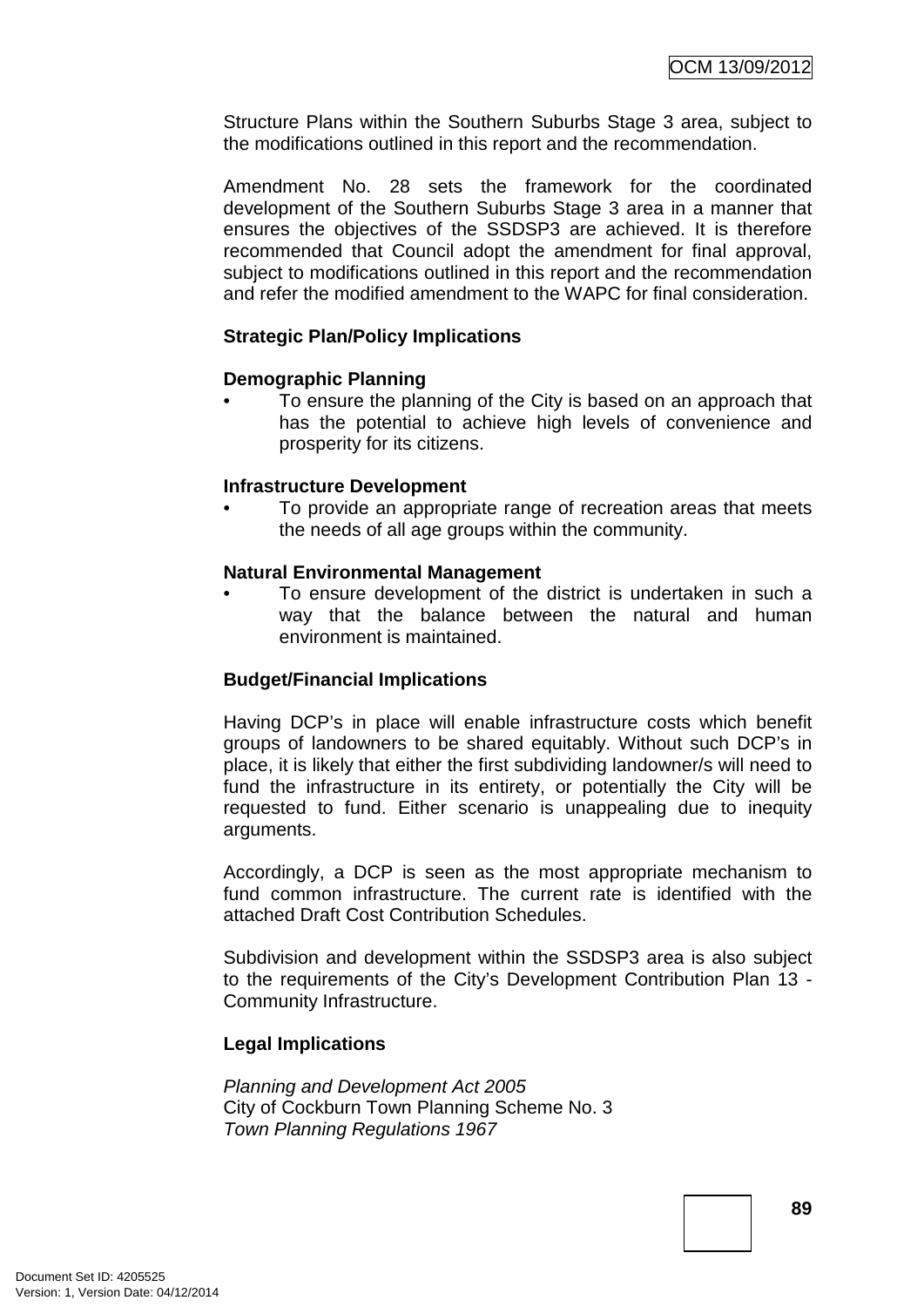It is proposed to adopt the Draft District Structure Plan as a guiding document. It is important this distinction is made from a LSP, given the way in which the Scheme deals with a LSP as an extension to the statutory requirements of the Scheme.

## **Community Consultation**

Community consultation was carried out for a period of 42 days, from 13 June to 25 July 2012. The proposals were advertised in the newspaper, on the City's website and letters were sent to affected landowners and government/servicing authorities in accordance with the Scheme requirements. A landowners' information evening was also held on the 11 July 2012. A total of 25 submissions were received.

Analysis of the submissions has been undertaken within the 'Report' section above, as well as the attached Schedule of Submissions.

## **Attachment(s)**

- 1. Location Plan
- 2. Draft Southern Suburbs District Structure Plan Stage 3 Map
- 3. Draft Southern Suburbs District Structure Plan Stage 3 Report
- 4. Scheme Amendment No. 28 Report
- 5. Draft Cost Contribution Schedules DCA 9 and DCA 10
- 6. Schedule of Submissions

## **Advice to Proponent(s)/Submissioners**

Those who lodged a submission on the proposal/s have been advised that this matter is to be considered at the 13 September 2012 Council Meeting.

### **Implications of Section 3.18(3) Local Government Act, 1995**

Nil.

## **15. FINANCE AND CORPORATE SERVICES DIVISION ISSUES**

**15.1 (MINUTE NO 4858) (OCM 13/09/2012) - LIST OF CREDITORS PAID - JULY 2012 (FS/L/001) (N MAURICIO) (ATTACH)**

### **RECOMMENDATION**

That Council receive the List of Creditors Paid for July 2012, as attached to the Agenda.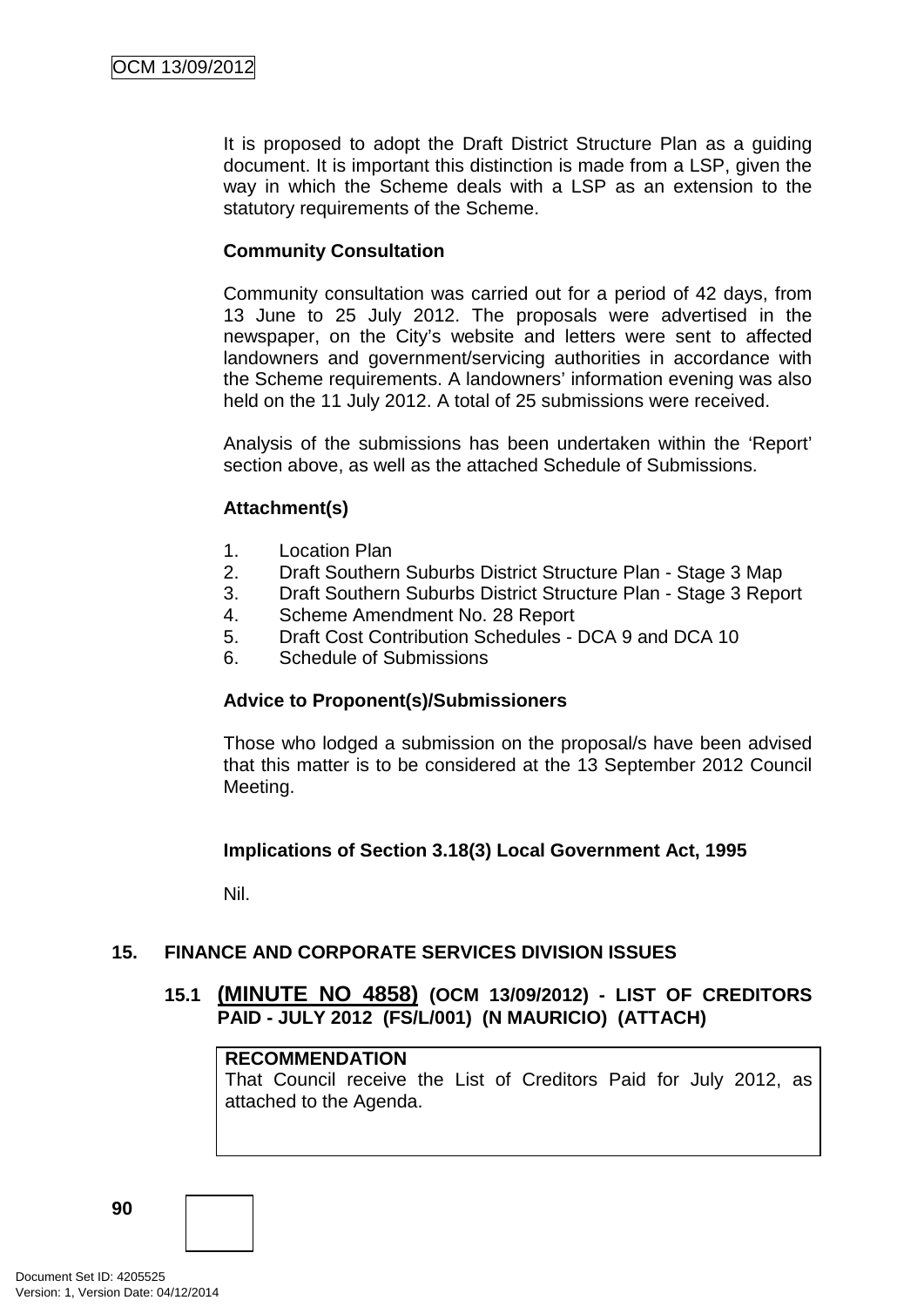### **COUNCIL DECISION**

MOVED Clr C Reeve-Fowkes SECONDED Clr S Pratt that the recommendation be adopted.

**CARRIED 7/0**

## **Background**

It is a requirement of the Local Government (Financial Management) Regulations 1996, that a List of Creditors be compiled each month and provided to Council.

### **Submission**

N/A

#### **Report**

The List of Accounts for July 2012 is attached to the Agenda for consideration. The list contains details of payments made by the City in relation to goods and services received by the City.

### **Strategic Plan/Policy Implications**

#### **Governance Excellence**

• To conduct Council business in open public forums and to manage Council affairs by employing publicly accountable practices.

### **Budget/Financial Implications**

N/A

#### **Legal Implications**

N/A

### **Community Consultation**

N/A

### **Attachment(s)**

List of Creditors Paid – July 2012.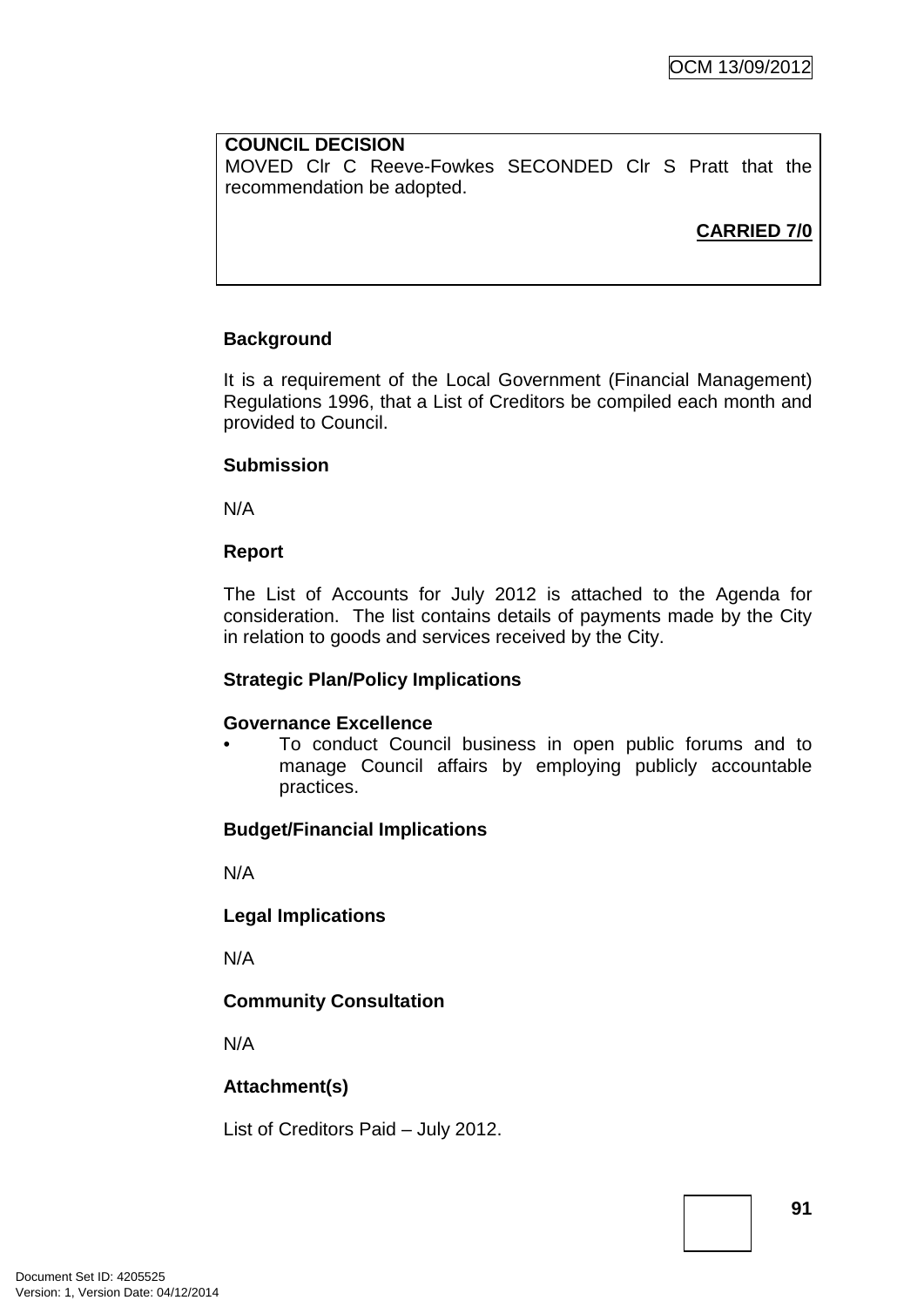## **Advice to Proponent(s)/Submissioners**

N/A

**Implications of Section 3.18(3) Local Government Act, 1995**

Nil.

## **15.2 (MINUTE NO 4859) (OCM 13/09/2012) - STATEMENT OF FINANCIAL ACTIVITY AND ASSOCIATED REPORTS - JULY 2012 (FS/S/001) (N MAURICIO) (ATTACH)**

#### **RECOMMENDATION**

That Council receive the Statement of Financial Activity and associated reports for July 2012.

## **COUNCIL DECISION**

MOVED Clr C Reeve-Fowkes SECONDED Clr S Pratt that the recommendation be adopted.

**CARRIED 7/0**

## **Background**

Regulations 1996 prescribes that a local government is to prepare each month a Statement of Financial Activity.

Regulation 34(2) requires the Statement of Financial Activity to be accompanied by documents containing:–

- (a) details of the composition of the closing net current assets (less restricted and committed assets);
- (b) explanations for each material variance identified between YTD budgets and actuals; and
- (c) any other supporting information considered relevant by the local government.

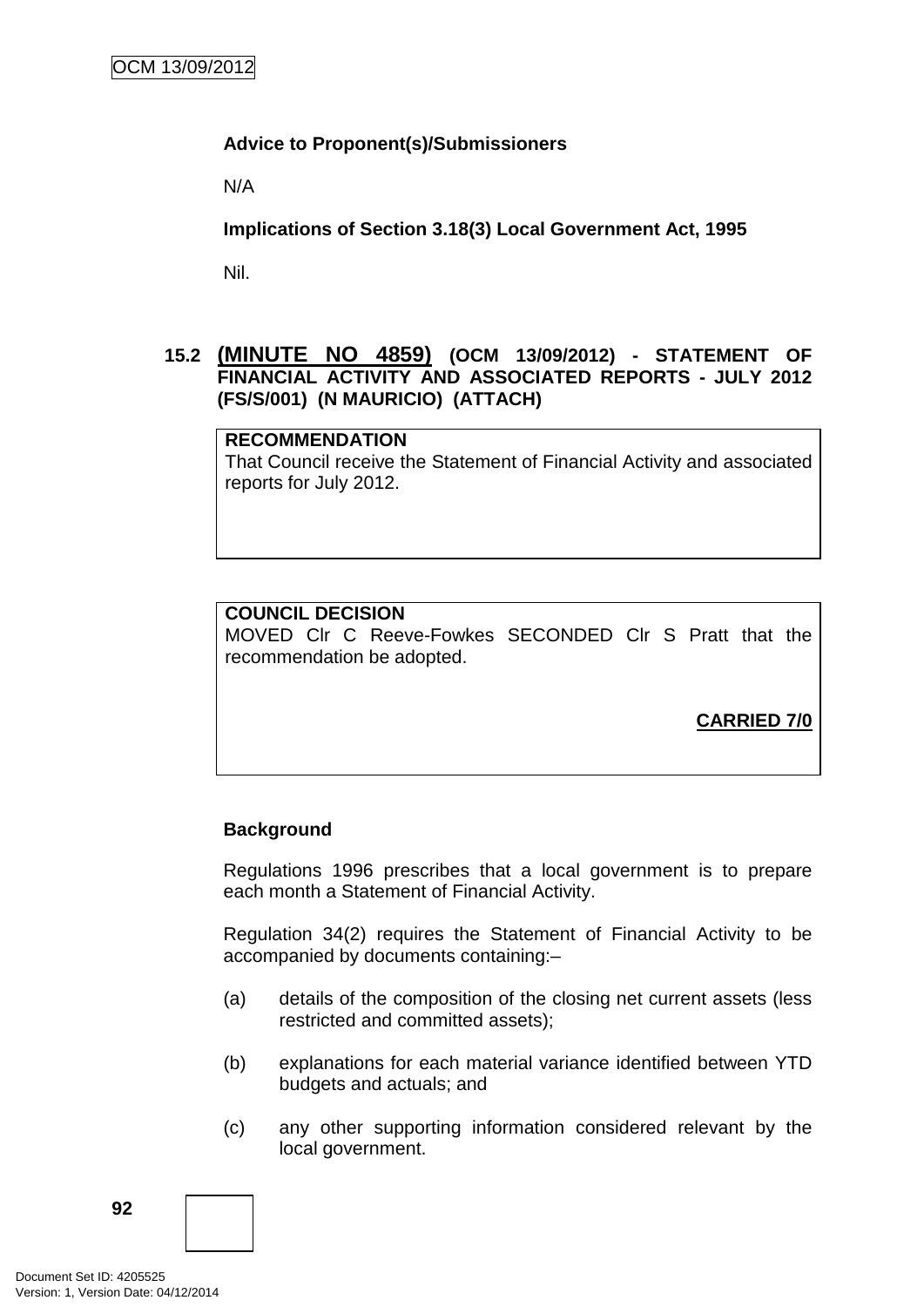Regulation 34(4)(a) prescribes that the Statement of Financial Activity and accompanying documents be presented to Council within 2 months after the end of the month to which the statement relates.

The regulations require the information reported in the statement to be shown either by nature and type, statutory program or business unit. The City chooses to report the information according to its organisational business structure, as well as by nature and type.

Financial Management Regulation 34(5) requires Council to annually set a materiality threshold for the purpose of disclosing budget variance details. To this end, Council has adopted a materiality threshold variance of \$100,000 from the corresponding base amount for the 2012/13 financial year.

#### **Submission**

N/A

#### **Report**

#### Closing Funds

The City's closing municipal position of \$78.0M was \$8.5M higher than the revised YTD budget target of \$69.5M. This is mainly comprised of underspending within the City's capital program, which is typical for July. The operating result has also contributed \$3.9M to this variance.

The budgeted year end closing funds position (currently at \$29k) will fluctuate throughout the year as it is impacted by various Council decisions and minor system adjustments and corrections. Details of these are outlined in Note 3 to the financial report.

#### Operating Revenue

Operating revenue at \$76.0M is tracking ahead of budget by \$1.5M. Key factors are \$0.8M of above budget Waste Services fees & charges revenue and \$0.5M of Human Services grants also ahead of budget.

Details of material variances are disclosed in the agenda attachment.

#### Operating Expenditure

Operating expenditure (including depreciation) is under budget overall by \$2.4M. This tends to be the case each July as all efforts at this time of year are focused towards finalising the accounts for the previous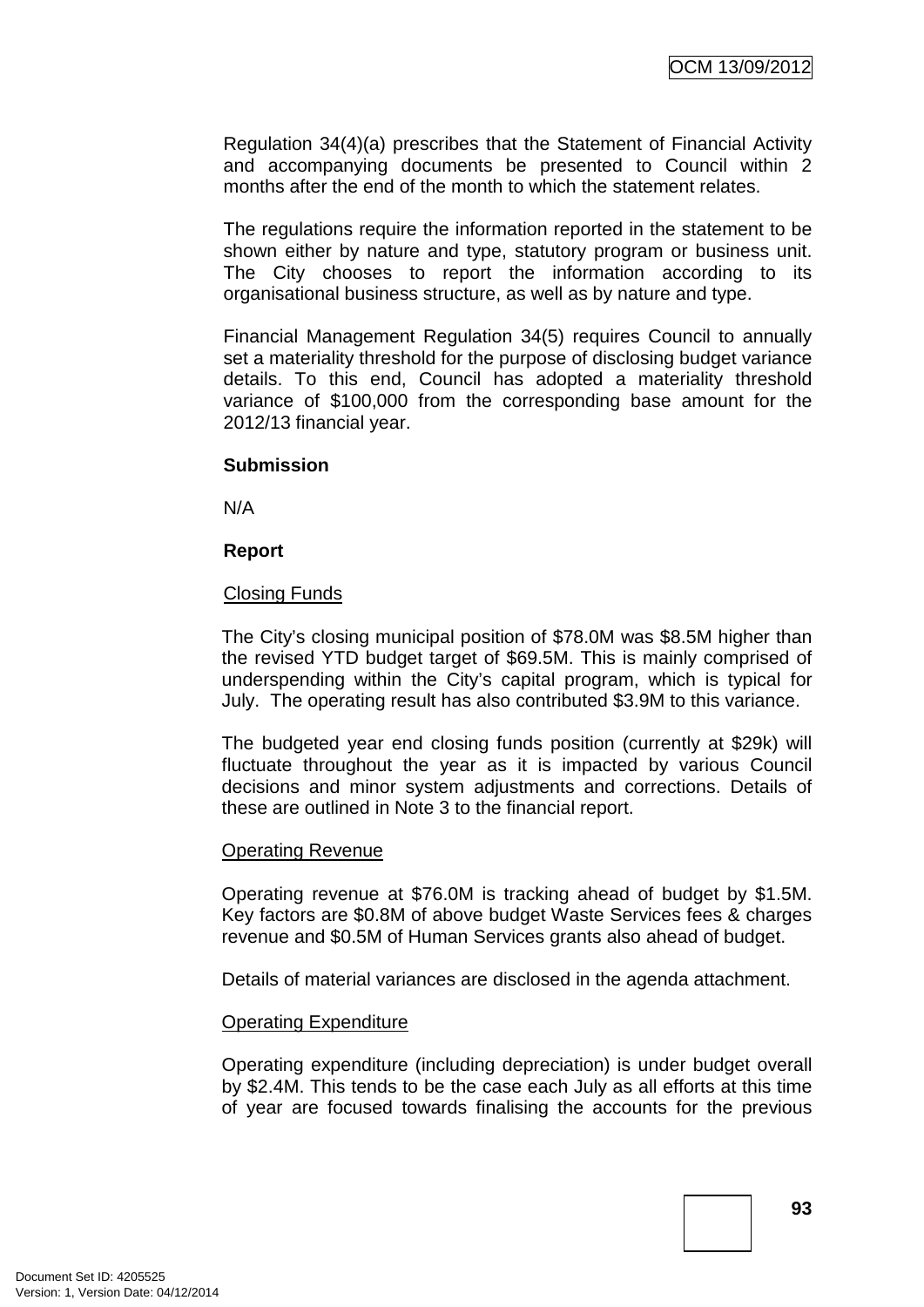year. Suppliers also tend to focus on invoicing for the previous financial year with \$1.8M of the variance coming from materials and contracts.

With the exception of Waste Service (\$28k over budget), all service units are well within their budgetary limits for operational expenditure. Parks has the greatest surplus variance at \$0.5M.

Details of material variances within the service units are disclosed in the agenda attachment.

The following table shows budgetary performance from a nature or type perspective:

| <b>Nature or Type</b><br><b>Classification</b> | <b>Actual</b> | Amended<br><b>Budget</b> | <b>Variance to</b><br><b>Budget</b> |
|------------------------------------------------|---------------|--------------------------|-------------------------------------|
|                                                |               |                          |                                     |
| <b>Employee Costs</b>                          | \$2.86M       | \$3.19M                  | 10.4%                               |
| <b>Materials and Contracts</b>                 | \$1.29M       | \$3.16M                  | 59.2%                               |
| <b>Jtilities</b>                               | \$0.25M       | \$0.37M                  | 33.0%                               |
| Insurances                                     | \$0.99M       | 1 N2M                    | 3.6%                                |
| <b>Other Expenses</b>                          | \$0.80M       | ) 56M                    | $-41.9%$                            |
| Depreciation (non cash)                        | I 59M         | 85M                      | 13.9%                               |

Given the early stage of the year, percentage variances appear significant but will only become more meaningful and relevant as the year progresses.

### Capital Program

The City's capital budget has hardly incurred expenditure at \$0.6M of the YTD budget of \$6.3M. Several significant projects were back invoiced up to June 30 with July invoicing being compromised. However, August should show more solid expenditure numbers.

The more significant project spending variances are disclosed in the attached CW Variance analysis report.

Turning to capital income, settlement of land sales for the Grandpre Crs and Bourbon St developments came in at \$1.3M for the month, \$1.1M ahead of the YTD budget. These proceeds will be transferred to the City's Land Development and Investment Fund Reserve in August.

### Cash & Investments

Council's cash and current/non-current investment holdings reduced to \$76.0M (from \$83.9M at the end of June). This still reflects a healthy cash position ahead of major capital spending on projects such as the Cockburn Integrated Community Facilities and Coogee Beach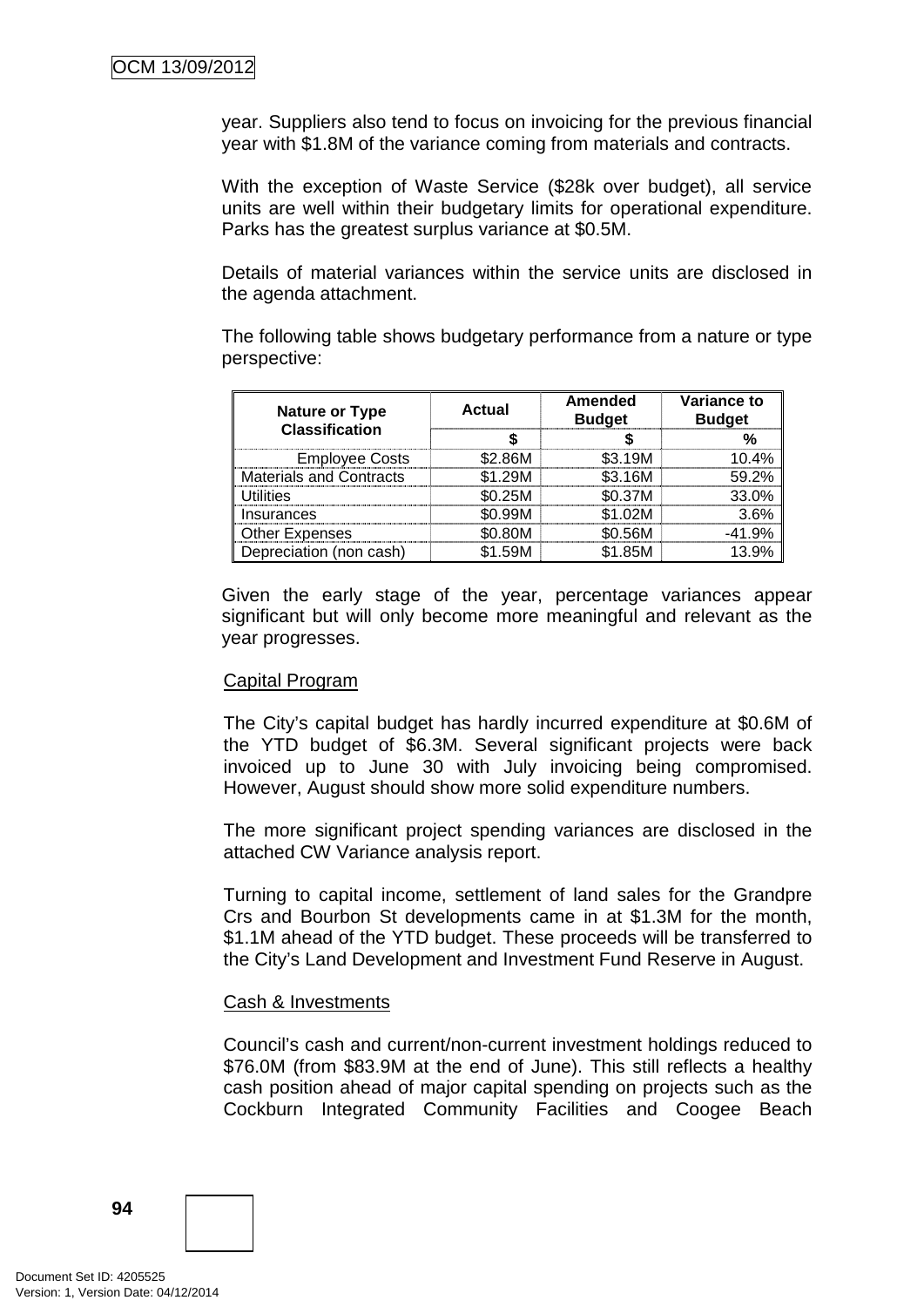Integrated Community Facility. This balance is expected to rise to over \$100m at the peak of the collection of the City's rates in Aug/Sep.

\$62.5M of the total cash and investment holding represents the City's cash reserves.

Another \$7.0M of the cash position represents funds held for other restricted purposes such as bonds, restricted grants and capital infrastructure contributions. The remaining balance of \$6.5M represents the cash and investment component of the City's working capital, available to fund ongoing operations and the municipal funded portion of the capital program. At this stage, this mainly comprises the carried forward municipal funding for the uncompleted works program from 2011/12.

The City's investment portfolio made an annualised return of 5.68% for the month, versus the benchmark BBSW performance of 3.5%.

The majority of investments held continue to be in term deposit (TD) products placed with highly rated APRA (Australian Prudential Regulation Authority) regulated Australian banks. These are mainly invested for terms of between three and six months, as this is where the value lies in the yield curve.

Whilst the Reserve Bank has reduced interest rates over the past several months by 75 basis points the City's investment strategy of rolling over TD's for six monthly terms has somewhat buffered the City's investment performance from a sudden fall. The 2012/13 budget has been premised on a reduced investment earnings potential as interest rates are likely to continue facing some downward pressure and the balance of funds held will diminish as a result of the large capital works budget.

#### Description of Graphs and Charts

There is a bar graph tracking Business Unit operating expenditure against budget. This provides a very quick view of how the different units are tracking and the comparative size of their budgets.

The Capital Expenditure graph tracks the YTD capital spends against the budget. It also includes an additional trend line for the total of YTD actual expenditure and committed orders. This gives a better indication of how the capital budget is being exhausted, rather than just purely actual cost alone.

A liquidity graph shows the level of Council's net current position (adjusted for restricted assets) and trends this against previous years.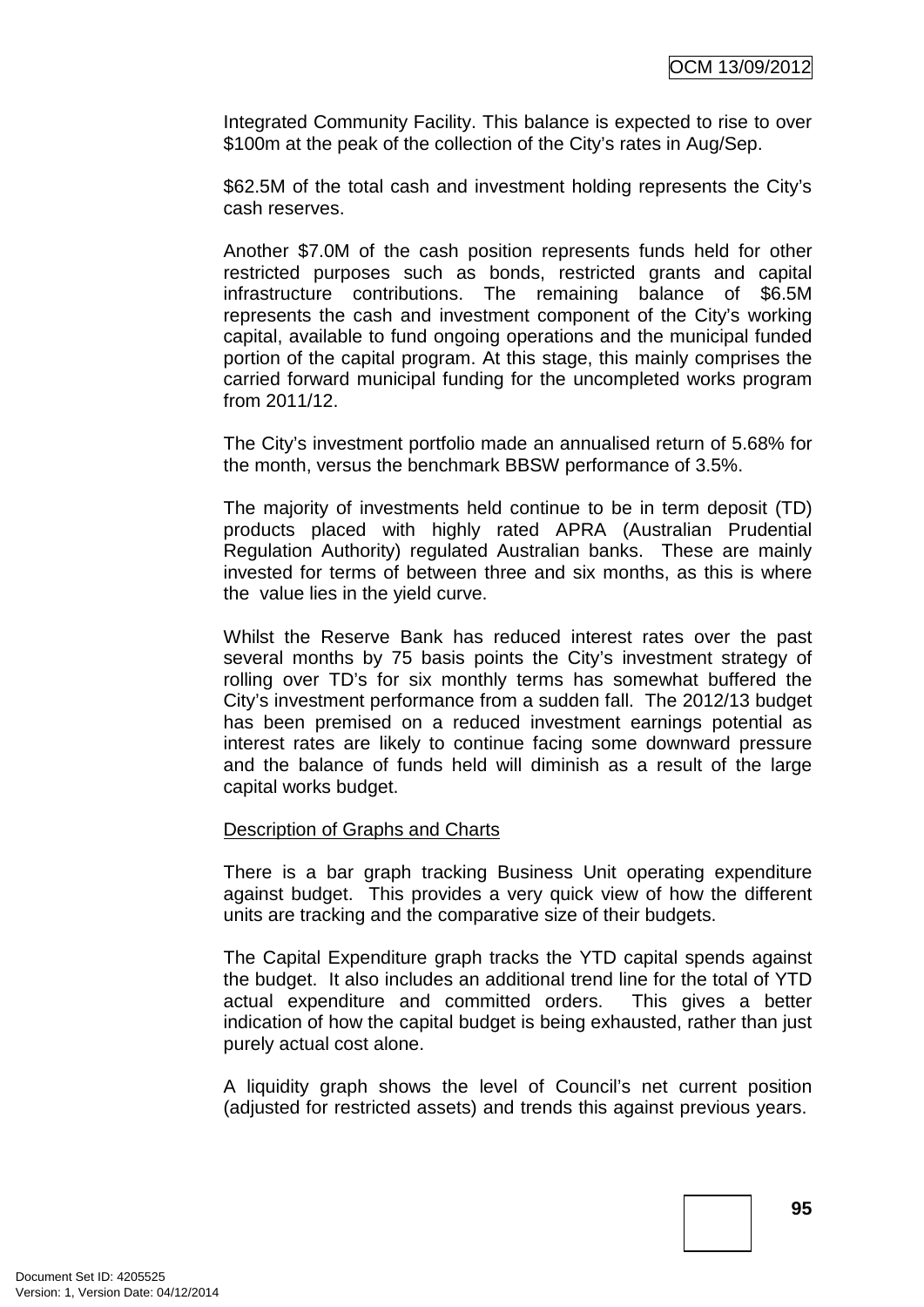This gives a good indication of Council's capacity to meet its financial commitments over the course of the year.

Council's overall cash and investments position is provided in a line graph with a comparison against the YTD budget and the previous year's position at the same time.

Pie charts included show the break-up of actual operating income and expenditure by nature and type and the make-up of Council's current assets and liabilities (comprising the net current position).

## **Strategic Plan/Policy Implications**

## **Governance Excellence**

• To conduct Council business in open public forums and to manage Council affairs by employing publicly accountable practices.

## **Budget/Financial Implications**

Other material variances identified of a permanent nature (ie. not due to timing issues) may impact on Council's final budget position (depending upon the nature of the item.

## **Legal Implications**

N/A

### **Community Consultation**

N/A

## **Attachment(s)**

Statement of Financial Activity and Associated Statements – July 2012.

## **Advice to Proponent(s)/Submissioners**

N/A

## **Implications of Section 3.18(3) Local Government Act, 1995**

Nil.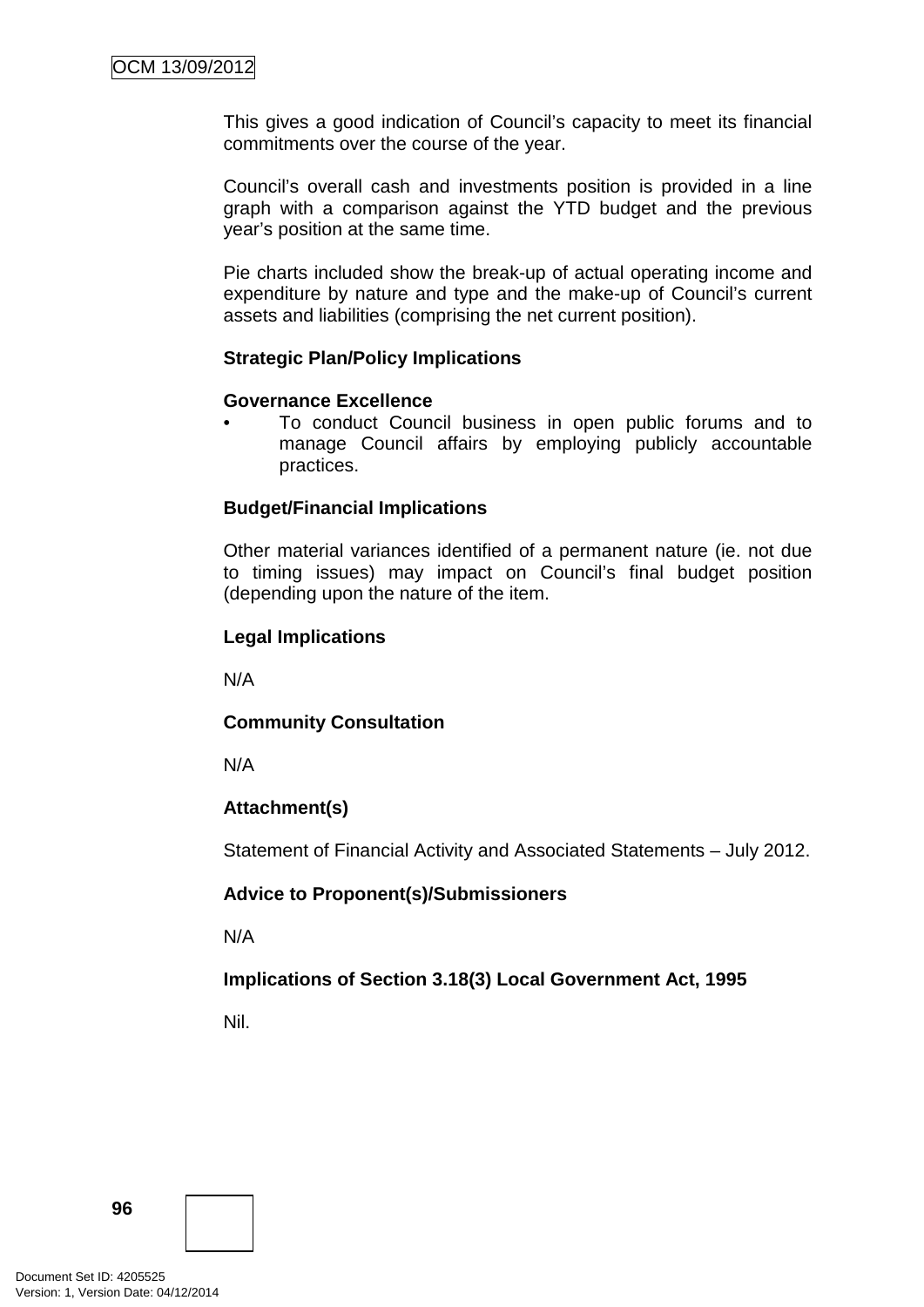### **15.3 (MINUTE NO 4860) (OCM 13/09/2012) - OBJECTION TO IMPOSITION OF DIFFERENTIAL (COMMERCIAL) RATES (FS/T/001) (S DOWNING) (ATTACH)**

#### **RECOMMENDATION** That Council

(1) dismiss the objection; and

(2) advise the objector of Council's decision.

## **COUNCIL DECISION**

MOVED Mayor L Howlett SECONDED Clr T Romano that Council:

- (1) dismiss the objection to the 2012/13 rates assessments from the owner of 17 Winterfold Road, Hamilton Hill and 316 Rockingham Road, Spearwood; and
- (2) advise the objector of Council's decision.

**CARRIED 7/0**

## **Reason for Decision**

A full description of the address of the properties needs to be included in the recommendation

## **Background**

The City has received an objection to the 2012/13 rates assessments for 17 Winterfold Road Hamilton Hill and 316 Rockingham Road Spearwood as per section 6. of the Local Government Act.

### **Submission**

N/A

## **Report**

The sole ratepayer of 17 Winterfold Road, Hamilton Hill (a former house modified to accommodate 30 persons and 316 Rockingham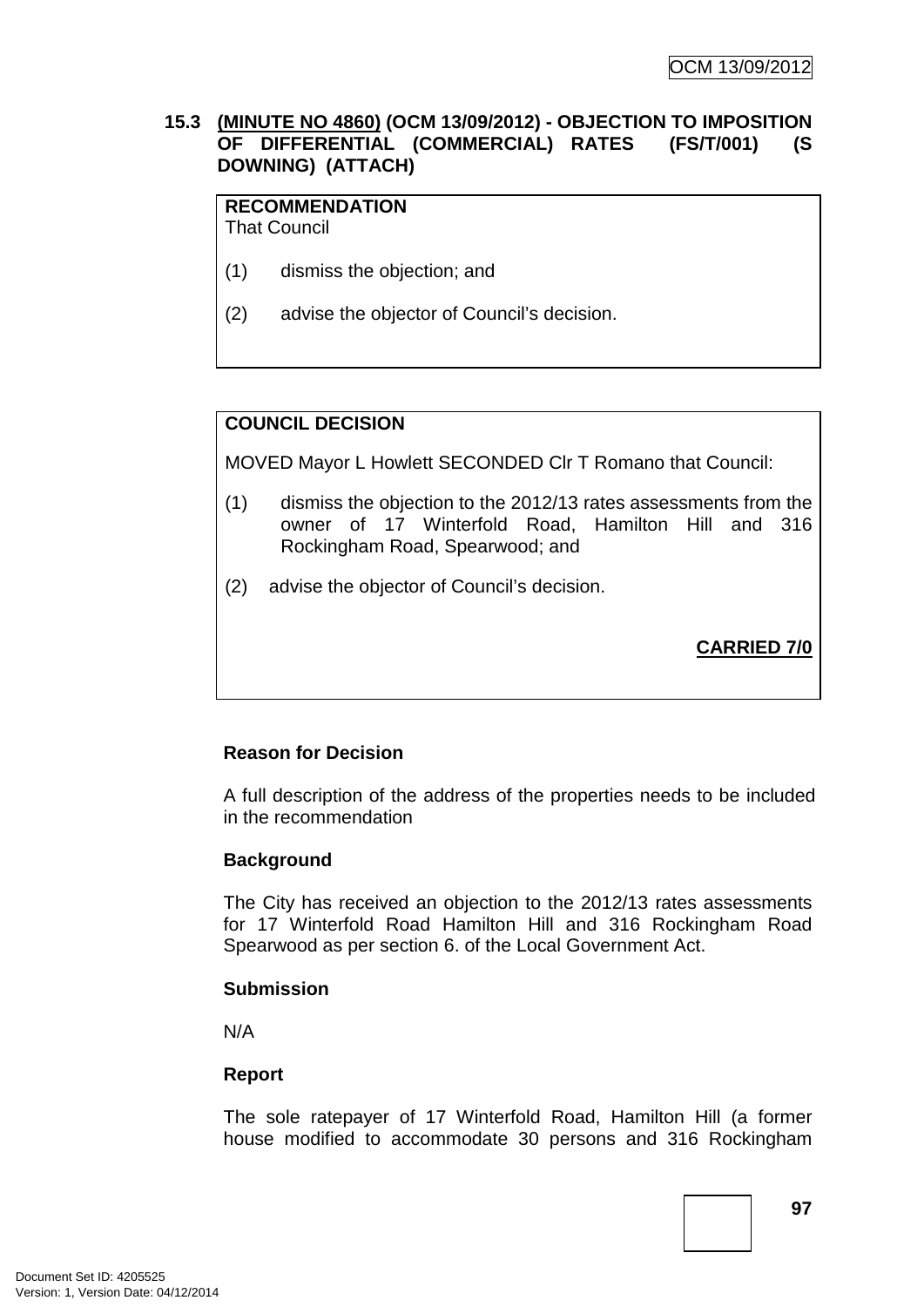Road Spearwood, a former doctors surgery (and commercial premises) has been modified to accommodate 38 persons) has objected to the rates assessment under section 6.76 (1)(b) of the Local Government Act:

#### 6.76. Grounds of objection:

(1) A person may, in accordance with this section, object to the rate record of a local government on the ground —

- (a) that there is an error in the rate record
	- (i) with respect to the identity of the owner or occupier of any land; or

(ii) on the basis that the land or part of the land is not rateable land;

- or
- (b) if the local government imposes a differential general rate, that the characteristics of the land recorded in the rate record as the basis for imposing that rate should be deleted and other characteristics substituted.

The ratepayer is not objecting to part 1(a) above but rather to part (b) under differential rates. This is because the characteristics of the property have determined that the properties are commercial properties. The properties have planning approval for 30 and 38 rooms and to operate as lodging houses. This is a commercial concern not to be confused with a rental residential investment property. This is more akin to a one star suburban hotel. This is business venture. It might meet the market by providing lower cost accommodation but it is not a charity or not for profit business. Hence the characteristics of a lodging house which are akin to a low cost "hotel".

As such the Council has applied the commercial rate in the dollar to the valuation provided by the Valuer General. No objection has been lodged with the Valuer General nor does there appear to be one going to be lodged.

The objector has advised that the Synergy charge electricity at residential tariffs rather than commercial tariffs. Electricity tariffs are similar for small businesses as for residential eg. our buildings. The City has similar tariffs for some of its buildings to residential homes.

Questions raised by Mr Townes:

1. Lodging house is private rental accommodation not a commercial concern. Response:

This is a business of a lodging house, it is not a rental property. It involves multiple individuals renting rooms, using a communal

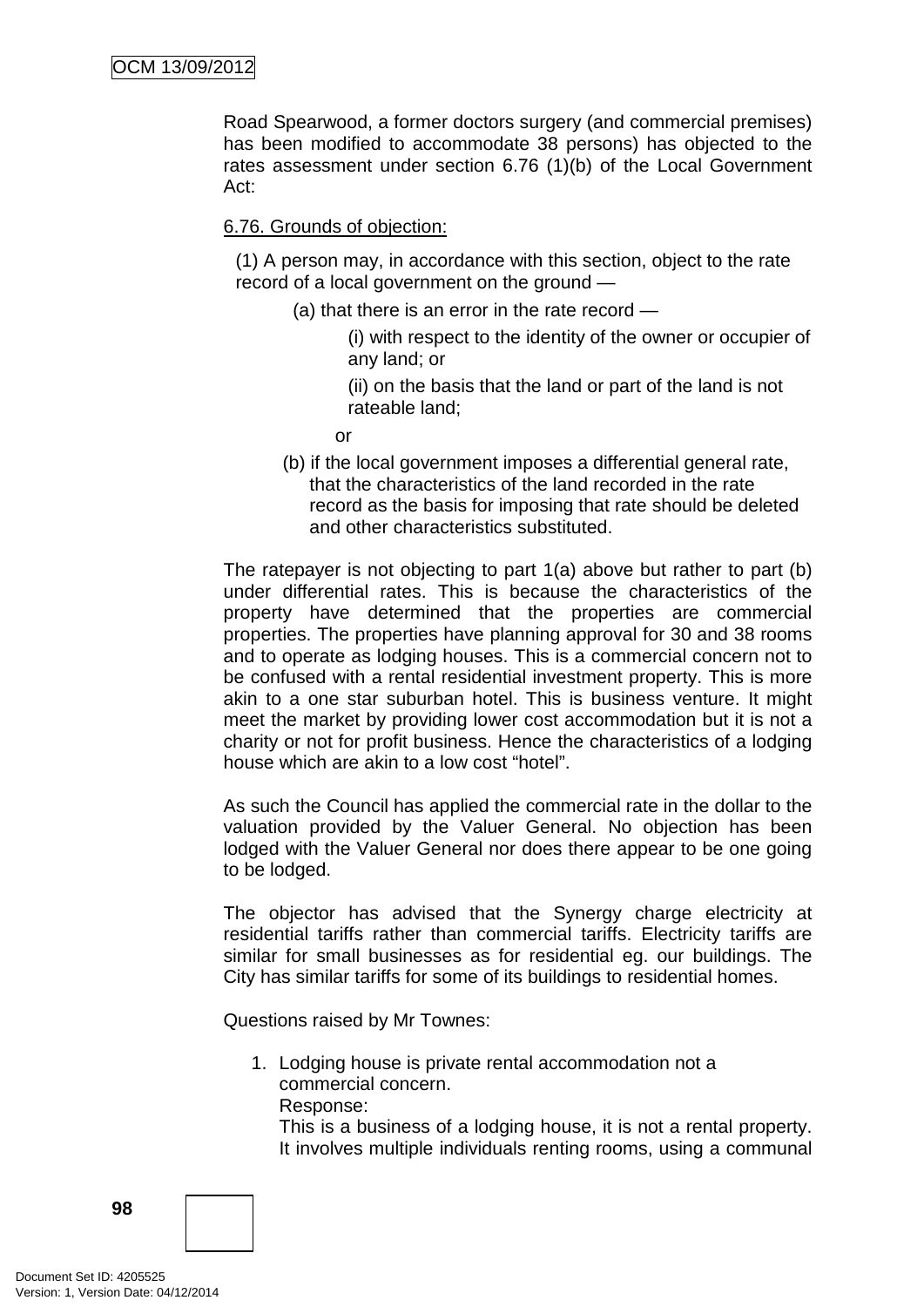living area and have provided a linen service. The applicant is the planning application makes note of occupancy targets and strong occupancy rates.

- 2. The lodging house does not charge GST. Response: The City can't offer a comment on individual tax positions of ratepayers.
- 3. Synergy charge residential tariffs. Response: The City has some of its buildings on similar tariffs.
- 4. Why should residents of lodging house pay commercial rates and not residential rates.

Response:

The Council is not rating the residents, it is rating the owner of the property who runs a commercial lodging house. As a commercial entity, the rates form a deductible expense against income derived from renting out rooms.

The reason why the objection has been rejected is that the basis of the objection claims the lodging house properties are not commercial, a key characteristic. The properties exist to make a profit as they are not charities or not for profit facilities.

The outcome of an objection under section 6.76 (1) (b) is if the characteristics are incorrectly recorded, the objection succeeds in changing the characteristics. The characteristics lead to the conclusion that the two properties are commercial in nature.

Legal advice received from Mr Denis Mcleod of McLeods (a copy is attached) confirms this position.

The outcome of the rejection of the objection could be a challenge in the State Administration Tribunal, a position Mr McLeod believes could also defend.

## **Strategic Plan/Policy Implications**

N/A

### **Budget/Financial Implications**

The following table indicates the difference between residential and commercial rates: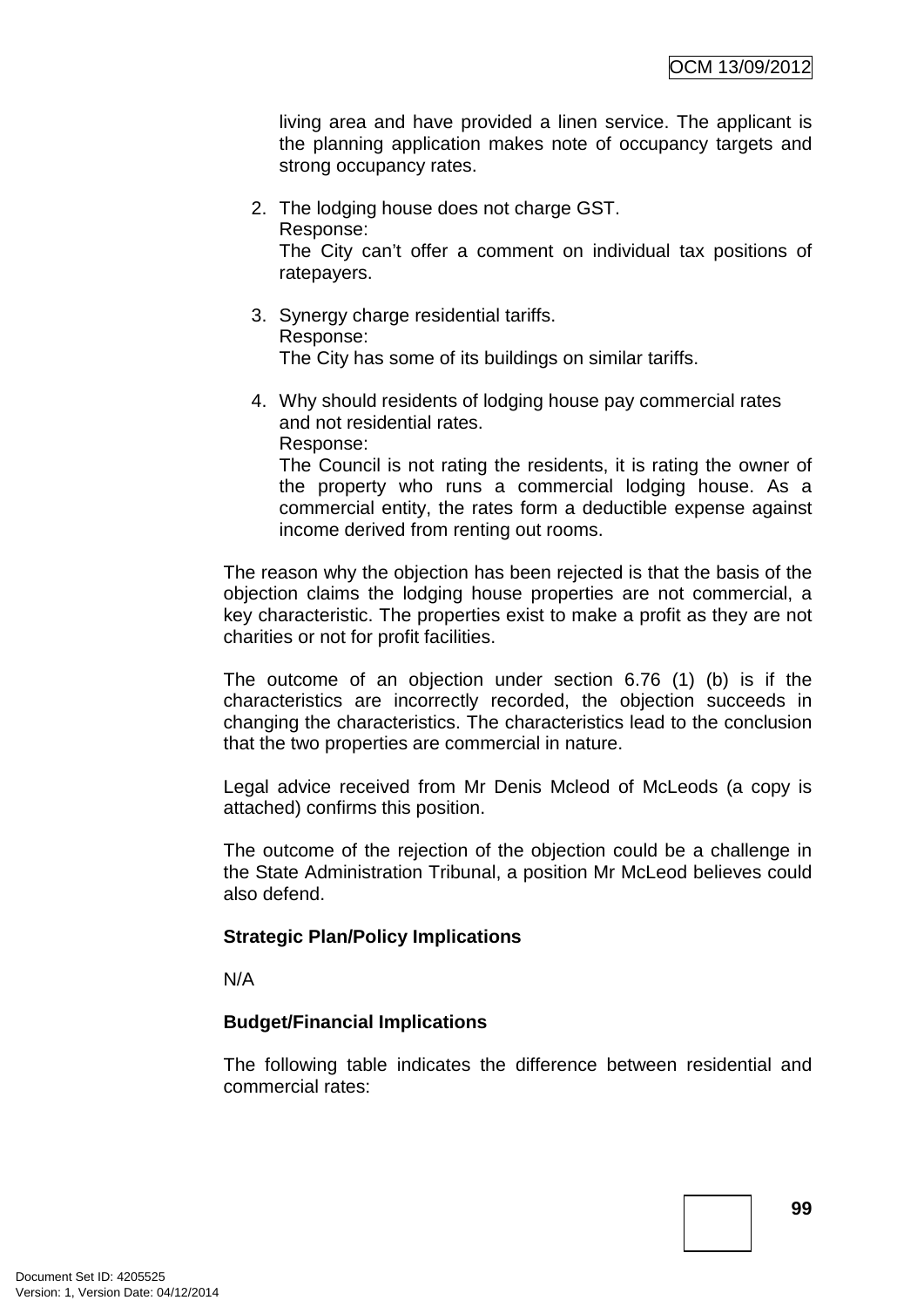|                                   |            | Current    |                    |
|-----------------------------------|------------|------------|--------------------|
| Property                          | <b>GRV</b> | Rates      | <b>Residential</b> |
|                                   |            | Commercial | Rates              |
| <b>Healy Road Hamilton Hill</b>   | \$78,000   | \$5,708.82 | \$3,790.02         |
| Rockingham Road Spearwood         | \$103,740  | \$7,592.73 | \$5,040.73         |
| week -<br>Cost<br>per room per    |            |            |                    |
| Healy                             |            | \$3.66     | \$2.43             |
| Cost<br>week -<br>per room<br>per |            |            |                    |
| Rockingham                        |            | \$3.84     | \$2.55             |

## **Legal Implications**

6.77. Review of decision of Local Government on objection:

Any person who is dissatisfied with the decision of a local government on an objection by that person under section 6.76 may, within 42 days (or such further period as the State Administrative Tribunal, for reasonable cause shown by the person, allows) after service of notice of the decision, apply to the State Administrative Tribunal for a review of the decision.

## **Community Consultation**

N/A

## **Attachment(s)**

- 1. Letter from the objector Mr Jason Townes
- 2. Legal Advice from Mr Denis McLeod of McLeods (provided to Elected Members under separate confidential cover)

## **Advice to Proponent(s)/Submissioners**

The Proponent has been advised that this matter is to be considered at the September 2012, Ordinary Council Meeting.

## **Implications of Section 3.18(3) Local Government Act, 1995**

Nil.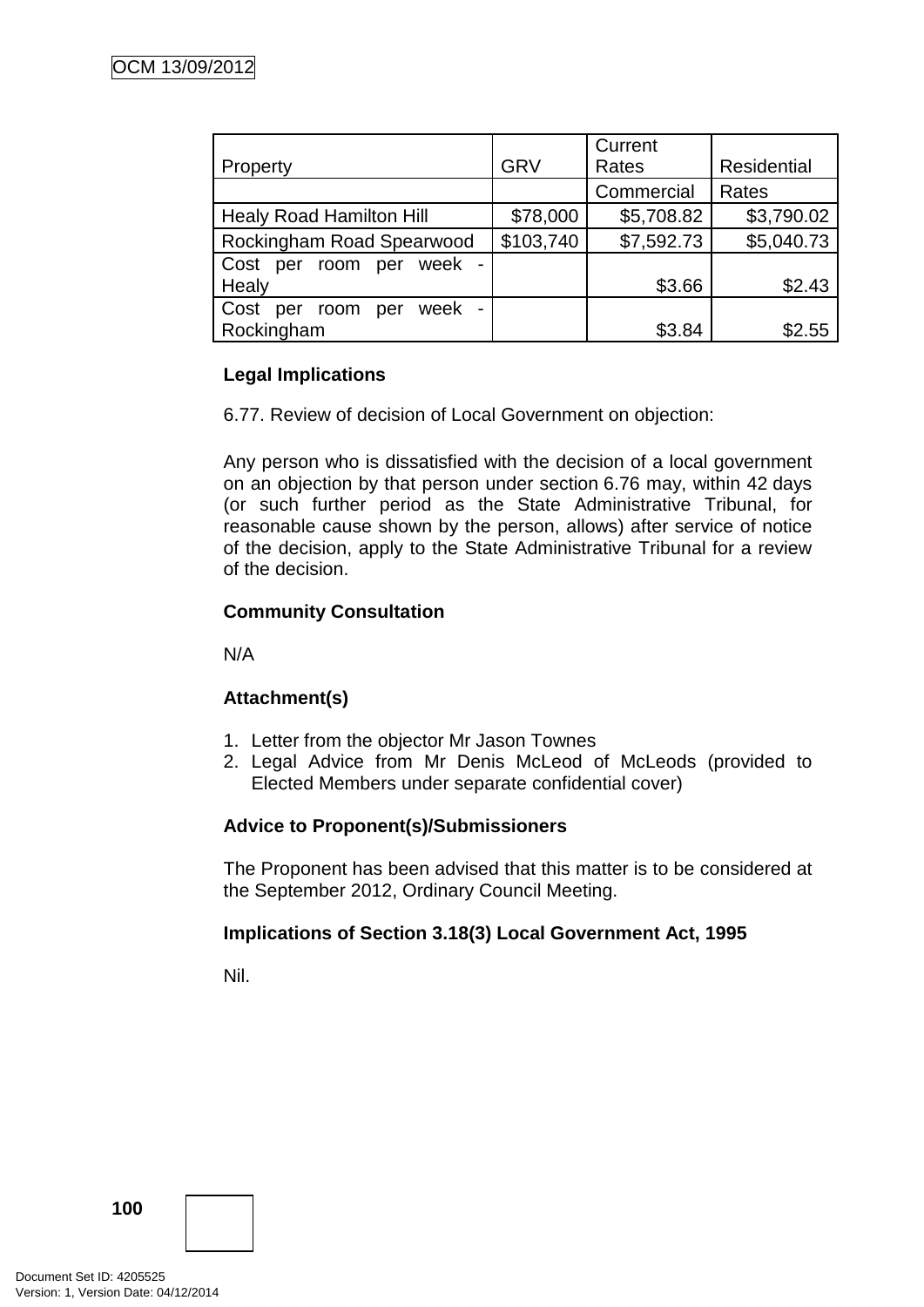## **16. ENGINEERING AND WORKS DIVISION ISSUES**

### **16.1 (MINUTE NO 4861) (OCM 13/09/2012) - TENDER NO. RFT 13/2012 - ELECTRICAL SERVICES (INDUSTRIAL, COMMERCIAL & DOMESTIC) (RFT 13/2012) (P CRABBE) (ATTACH)**

### **RECOMMENDATION**

That Council accepts a panel arrangement for tender number RFT 13/2012 – Electrical Services (Industrial, Commercial & Domestic) consisting of the following Tenderers:

- 1. Northlake Electrical Pty Ltd;
- 2. JF Covich & Co Pty Ltd;
- 3. Pearmans Electrical & Mechanical Services Pty Ltd ;

for a period of three (3) years for an estimated total Contract value of \$1,210,325 GST Inclusive (\$1,100,295 GST Excl.) in accordance with the submitted Schedule of Rates and additional schedule of rates for additional services and determining variations.

### **COUNCIL DECISION**

MOVED Clr C Reeve-Fowkes SECONDED Clr S Pratt that the recommendation be adopted.

**CARRIED 7/0**

#### **Background**

The current Electrical Services Contract (No. RFT 34/2007) is due to expire on 31<sup>st</sup> December 2012 with the existing Contractor providing for much of the City's facility requirements. Additionally it was identified that Parks requirements for bore pump and reticulation electrical works has increased in value over the previous three years to a point where these works are now also required to be included within a service contract.

The schedule of rates for these works will enable the Capital Works and Operational programmes to be delivered according to approved schedules. Both Facilities and Parks business units are required to service Capital Works programs and Operational programmes through performing a significant number of electrical projects during each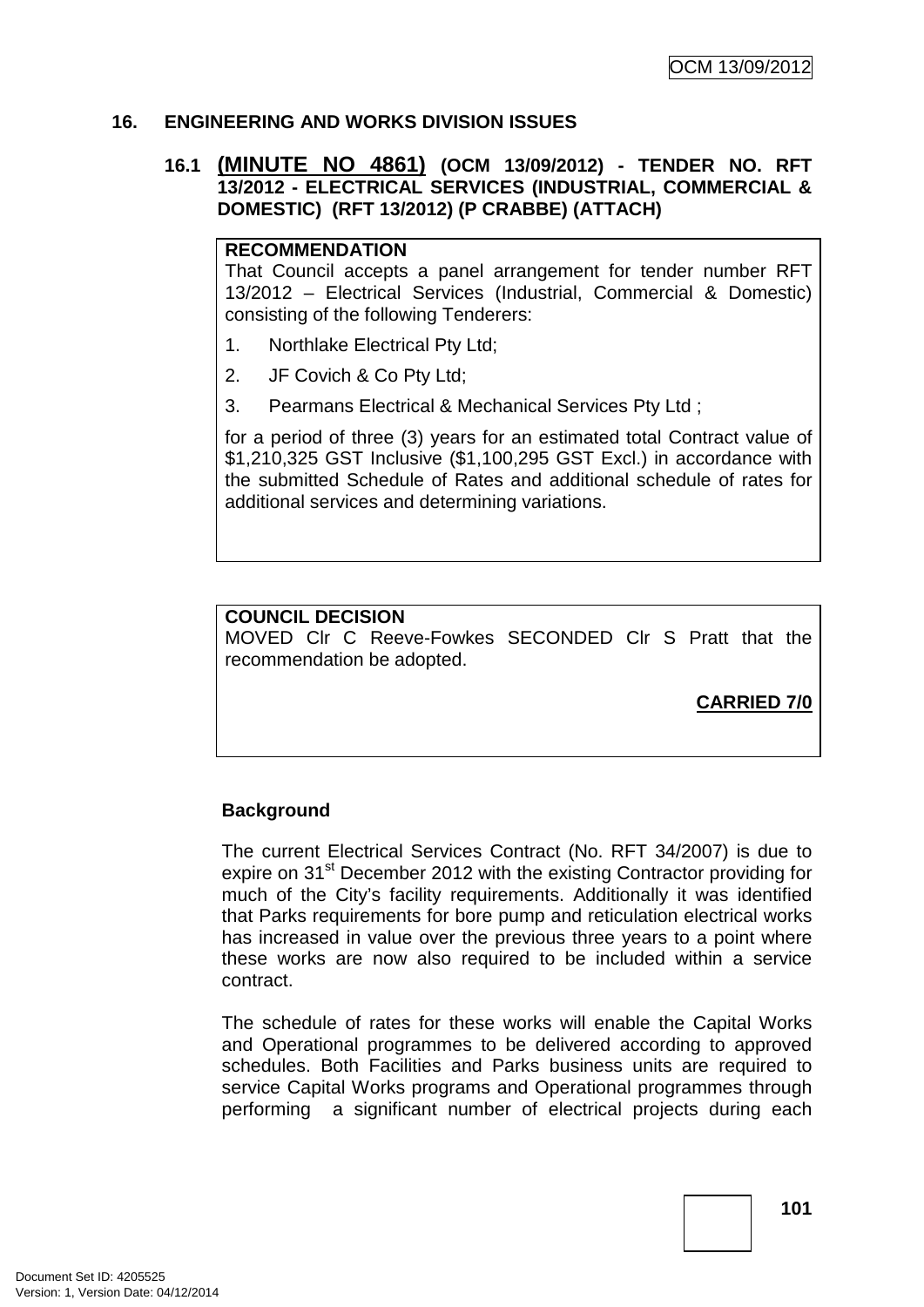financial year that require the utilisation of service providers to perform a range of services.

The electrical services required include:

- Maintenance, repair and servicing of existing & new electrical installations.
- New minor and major services installations design, supply & testing.
- Removal of redundant installations as required.
- Consumer mains, Switchboards including alterations to existing.
- Submains cabling, distribution boards, earthing.
- Wiring, cables, enclosures and supports.
- Lighting, internal, external, street & flood (including piles, foundations, fittings and lamps).
- Testing of electrical equipment, emergency lighting and exit signs and completing relevant documentation.
- Metered pump cubicles, Bore pump controls.
- Underground electric supply.
- Access panels; and all other miscellaneous items.

The tender specifications have been written for the purpose of seeking suitably qualified, skilled and licensed Contractors capable of offering diverse, reliable and effective electrical services to meet the City's needs.

The Request for tender (RFT) called for submissions from electrical contractors for a period of three (3) years with Principal instigated options to extend the period for a subsequent one (1) year period and up to an additional twelve (12) months after that to a maximum of five (5) years. A specification and tender document was prepared in conjunction with Procurement Services and tenders were subsequently called.

Tender Number RFT 13/2012 Electrical Services (Industrial, Commercial & Domestic) three (3) Year Contract was advertised on Wednesday, 4th July 2012 in the Local Government Tenders section of "The West Australian" newspaper.

The tender was also displayed on the City's e-Tendering website between the  $4^{th}$  July and  $19^{th}$  July 2012.

### **Submission**

Tenders closed at 2:00 p.m. (AWST) on Wednesday  $19<sup>th</sup>$  July 2012 with tender submissions being received from the following seventeen (17) companies:

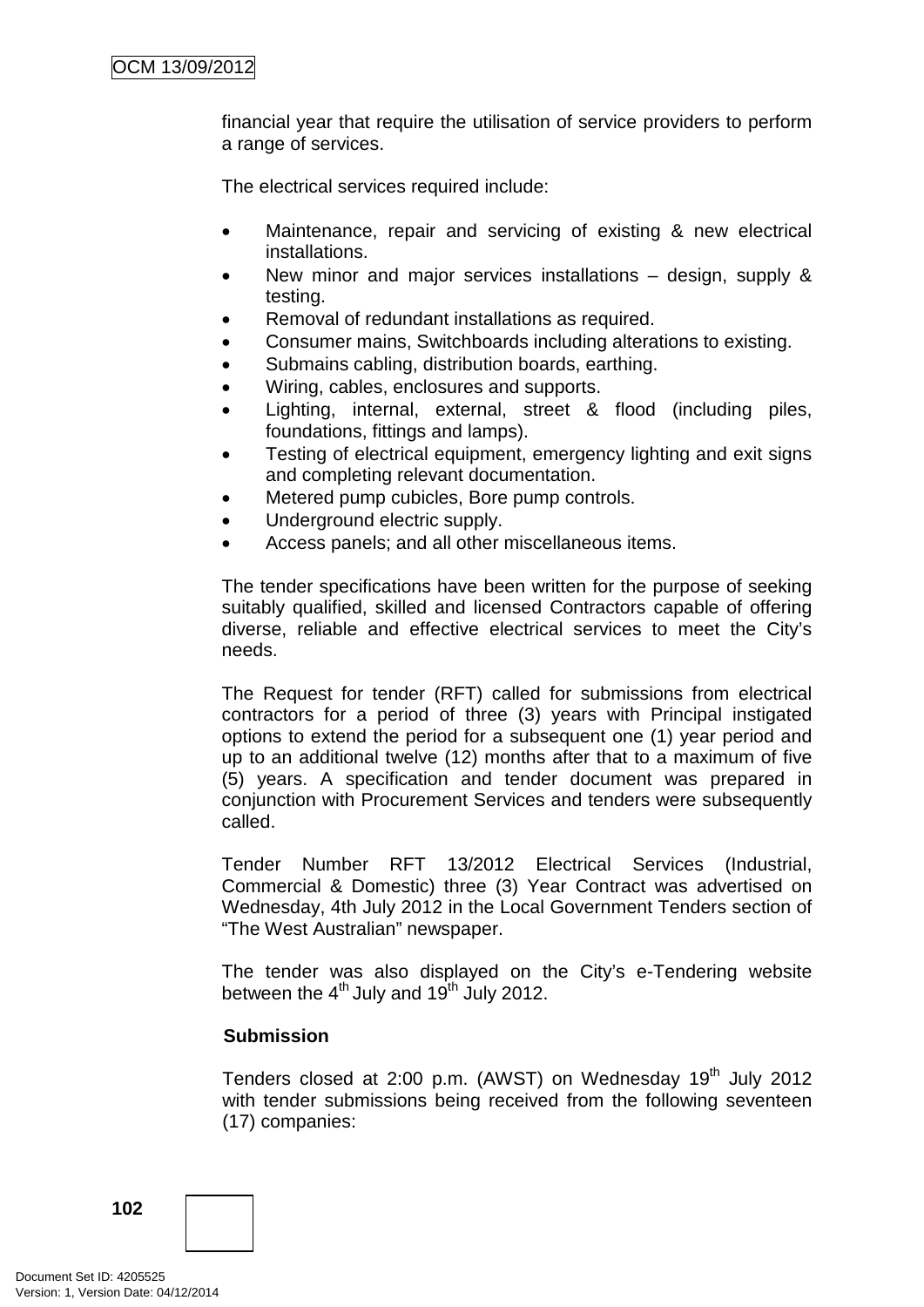|                | <b>Company Name</b>                                             | <b>Trading Name</b>                      |
|----------------|-----------------------------------------------------------------|------------------------------------------|
| 1              | Leedenn & Lorson Pty Ltd ATFT Graessin<br><b>Family Trust</b>   | Elexacom                                 |
| $\overline{2}$ | JF Covich & Co Pty Ltd                                          |                                          |
| 3              | <b>Pearmans Electrical &amp; Mechanical Services</b><br>Pty Ltd |                                          |
| 4              | <b>Enviro Contracting Pty Ltd</b>                               |                                          |
| 5              | M & IE Holdings Pty Ltd                                         |                                          |
| 6              | Northlake Electrical Pty Ltd                                    |                                          |
| $\overline{7}$ | David Holden Pty Ltd                                            | <b>Holdens Electrical</b><br>Contracting |
| 8              | Measurement Control Engineering Pty Ltd                         |                                          |
| 9              | <b>EAMCO Pty Ltd</b>                                            | <b>EOS Electrical</b>                    |
| 10             | Interlec (WA) Pty Ltd                                           | Interlec pty Ltd                         |
| 11             | <b>Datatel Communications Pty Ltd</b>                           |                                          |
| 12             | Cockburn Group P/I                                              |                                          |
| 13             | <b>KRE Electrical Pty Ltd</b>                                   |                                          |
| 14             | Mondale Pty Ltd                                                 | Electek                                  |
| 15             | Nilsen WA Pty Ltd                                               |                                          |
| 16             | Selectro Services Pty Ltd                                       |                                          |
| 17             | Thai Pacific Products Pty Ltd                                   | Longmont                                 |

# **Report**

## **Evaluation Criteria**

1. Tender submissions were assessed against the following criteria:

| <b>Evaluation Criteria</b>          | Weighting<br>Percentage |
|-------------------------------------|-------------------------|
| Demonstrated Experience             | 25%                     |
| Key Personnel Skills and Experience | 15%                     |
| Tenderer's Resources                | 10%                     |
| <b>Response Times</b>               | 10%                     |
| Local Area Knowledge                | 10%                     |
| Tendered Price - Estimated Lump Sum | 30%                     |
| <b>TOTAL</b>                        | 100%                    |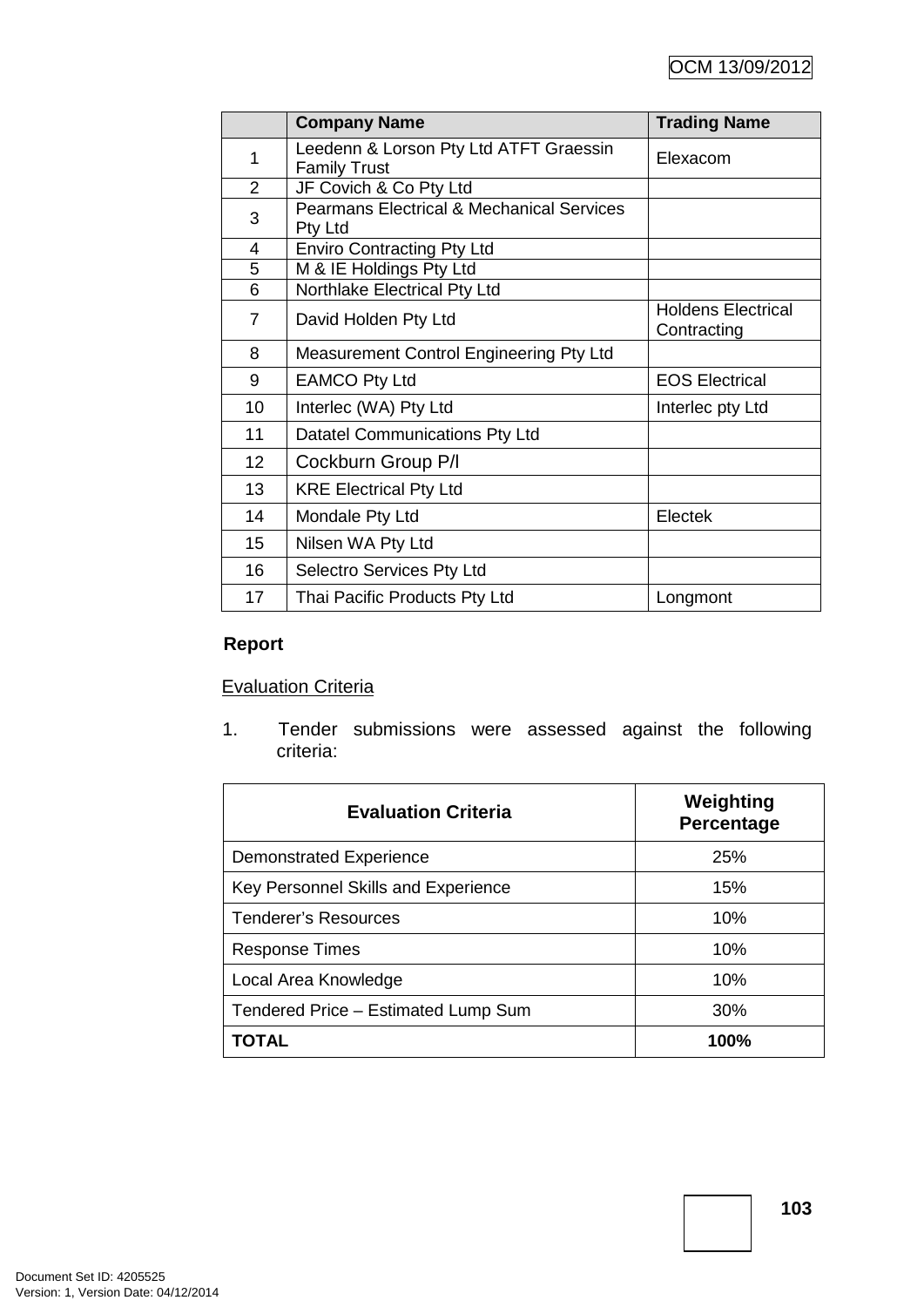### Tender Intent / Requirement

The purpose of this Tender was to select experienced, competent and reliable Electrical Contractors to perform Electrical Services (Industrial, Commercial & Domestic) within the City of Cockburn.

### Evaluation Panel

The Evaluated panel consisted of the following City of Cockburn Officers.

- 1. Philip Crabbe Facilities & Plant Manager (Chair);
- 2. Anton Lees Manager Parks & Environment; and
- 3. Robert Avard Manager Community Services

#### **Scoring Table**

|                                                                   | <b>Percentage Score</b>              |                           |              |
|-------------------------------------------------------------------|--------------------------------------|---------------------------|--------------|
| <b>Tenderer's Name</b>                                            | <b>Non-Cost</b><br><b>Evaluation</b> | Cost<br><b>Evaluation</b> | <b>Total</b> |
|                                                                   | 70%                                  | 30%                       | 100%         |
| Northlake Electrical Pty Ltd**                                    | 39.89                                | 28.60                     | 68.49        |
| J F Covich & Co Pty Ltd**                                         | 39.92                                | 26.22                     | 66.14        |
| <b>Pearmans Electrical &amp; Mechanical</b><br>Services Pty Ltd** | 38.57                                | 27.13                     | 65.70        |
| Elexacom                                                          | 40.50                                | 22.98                     | 63.48        |
| Nilsen WA Pty Ltd                                                 | 34.67                                | 28.54                     | 63.21        |
| <b>Datatel Communications Pty Ltd</b>                             | 33.91                                | 28.66                     | 62.57        |
| <b>Enviro Contracting Pty Ltd</b>                                 | 33.84                                | 28.16                     | 62.00        |
| Interlec Pty Ltd                                                  | 37.52                                | 23.53                     | 61.05        |
| <b>KRE Electrical Pty Ltd</b>                                     | 26.27                                | 30.00                     | 56.27        |
| Electek                                                           | 30.52                                | 24.75                     | 55.27        |
| M & IE Holdings Pty Ltd                                           | 30.08                                | 22.85                     | 52.93        |
| Selectro Services Pty Ltd                                         | 26.71                                | 26.11                     | 52.82        |
| <b>EOS Electrical</b>                                             | 27.90                                | 23.33                     | 51.23        |
| <b>Measurement Control Engineering Pty</b><br>Ltd                 | 20.40                                | 26.59                     | 46.99        |
| <b>Holdens Electrical Contracting</b>                             | 26.33                                | 20.38                     | 46.71        |
| Longmont                                                          | 8.07                                 | 17.96                     | 26.03        |

*\*\** Recommended Submissions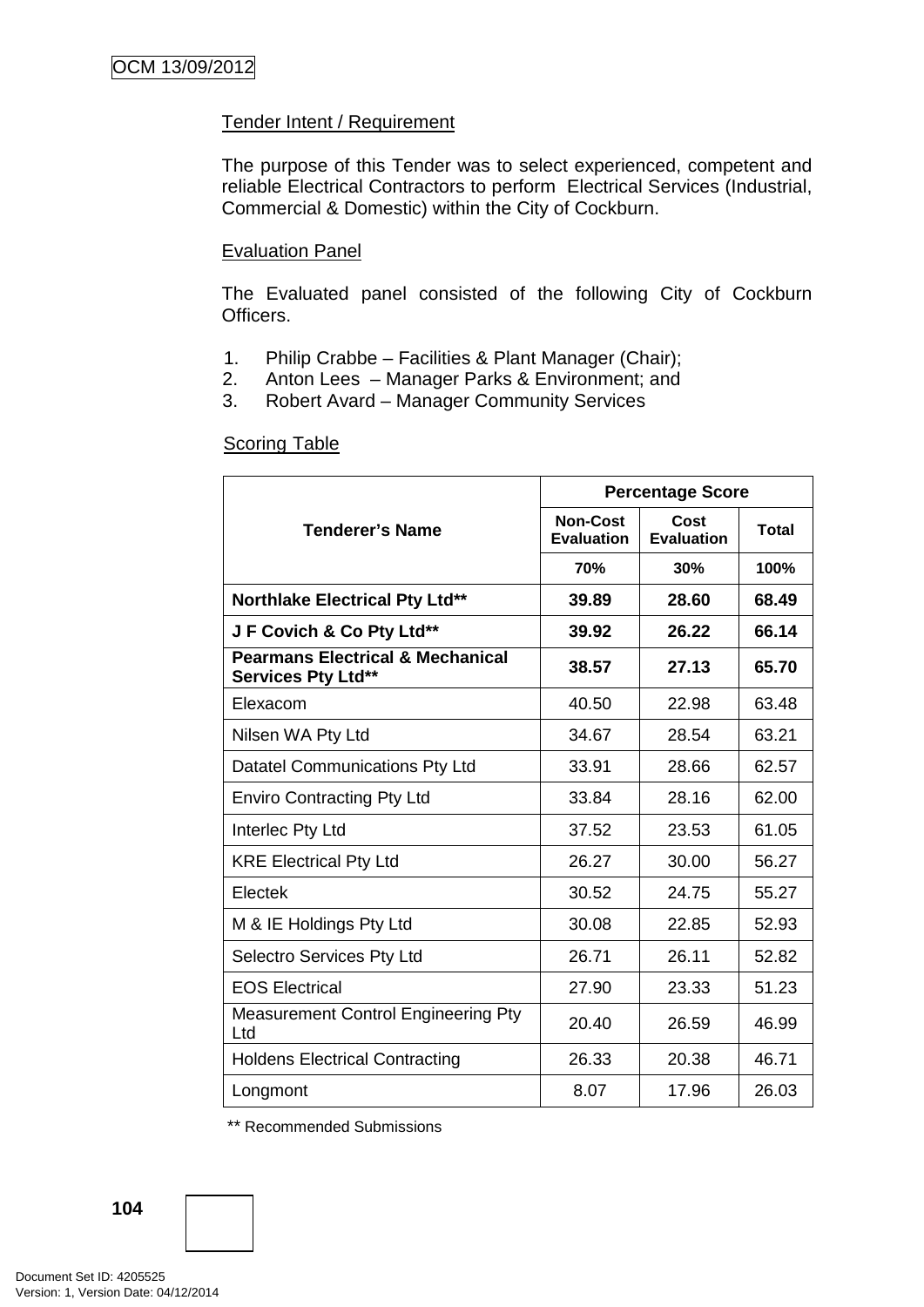#### Evaluation Criteria Assessment

#### Demonstrated Experience

All sixteen (16) tenderers provided varying levels of detail relating to their demonstrated experience, track record of achieving outcomes and organisational structure. Northlake Electrical Pty Ltd, JF Covich & Co Pty Ltd, Pearmans Electrical & Mechanical Pty Ltd and Elexacom clearly demonstrated to the evaluation panel that they had the required level of experience to perform the tasks specified.

All Tenderers provided substantial documentation of similar works performed for other Local Government Authorities and private corporations with a focus on project management and achieving outcomes.

Longmont, Holdens Electrical Contracting, KRE Electrical, Measurement Control Engineering and Selectro Services only provided minimal documentation relating to some of the elements required within demonstrated experience, thus impacting on their score for this criteria.

Longmont failed to provide suitable levels of documentation on issues arising from previous works and demonstrated competency with regard to energy efficient products and referees thus having a direct bearing on their score for this criteria.

#### Key Personal Skills and Experience

Northlake Electrical Pty Ltd, JF Covich & Co Pty Ltd, Pearmans Electrical & Mechanical Pty Ltd, Datatel Communications Pty Ltd, Electek, Elexacom, Enviro Contracting Pty Ltd, Interlec Pty Ltd and Nilsen WA Pty Ltd all clearly demonstrated they had the necessary skills and experience in their respective key personnel.

Fifteen (15) of the tenderers provided documentation of personnel that had performed works in similar projects including well documented curriculum vitae's.

Longmont did not provide sufficient documentation regarding their key personnel and their experience which is reflected in their score for this criteria.

#### Tenderer's Resources

Fifteen (15) of the Tenderers provided documentation on the resources required to perform works. However, Northlake Electrical Pty Ltd, JF Covich & Co Pty Ltd, Pearmans Electrical & Mechanical Pty Ltd, Datatel Communications Pty Ltd, Elexacom, and Nilsen WA Pty Ltd all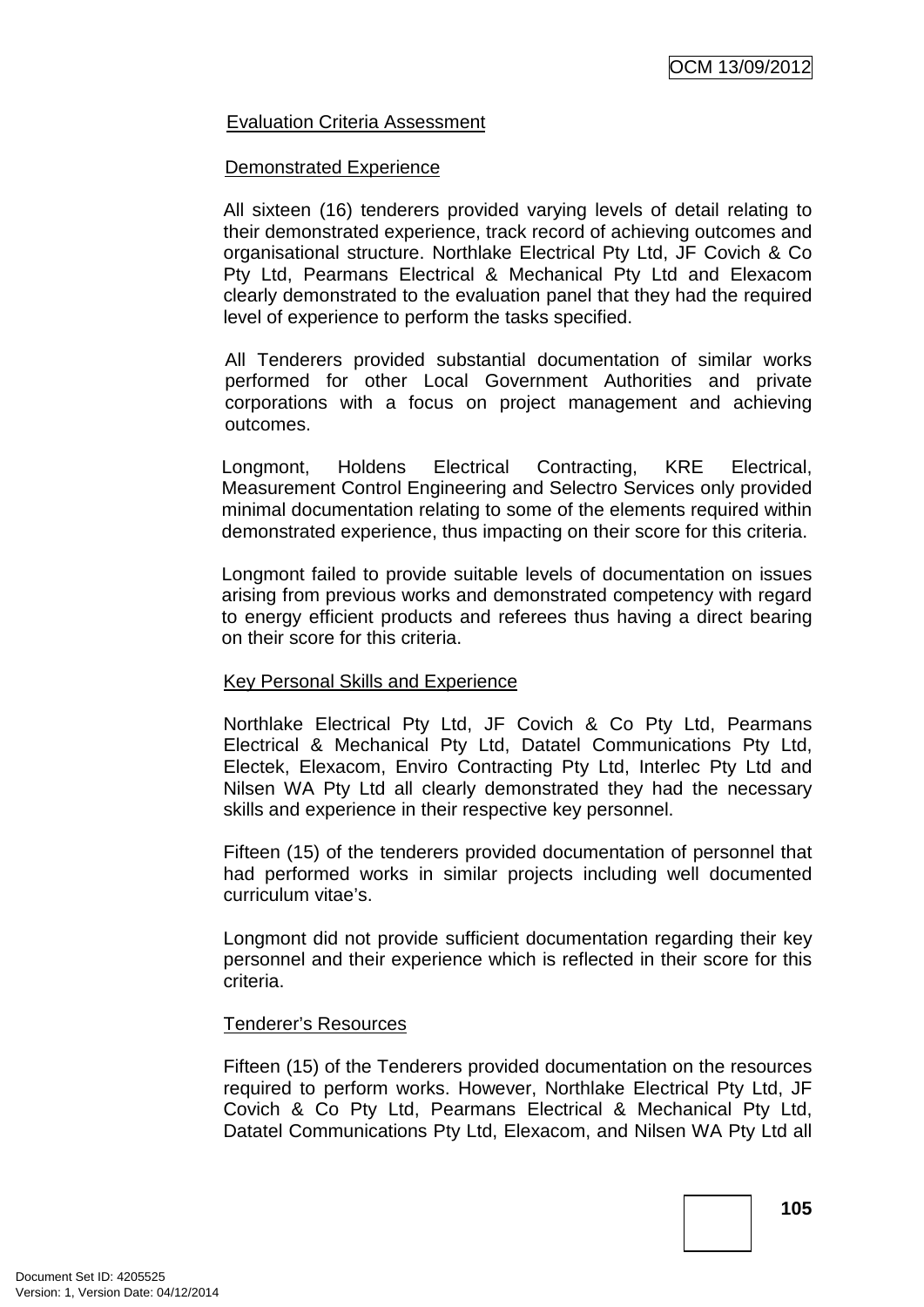clearly demonstrated to the evaluation panel that they had the appropriate quantity of resources and contingency measures in place to perform the required services.

Longmont did not provide adequate details of their resources to allow the panel to determine their ability to supply and sustain the resources required for the services.

#### Response Times

Fifteen (15) of the Tenderers provided documentation on response times relating to emergency call outs and programmed maintenance requirements and demonstrated to the evaluation panel that they would be able to perform the works under the Contract.

Longmont did not provide any documentation on response times.

#### Local Area Knowledge

All Sixteen (16) Tenderers demonstrated degrees of knowledge of the Cockburn area to the evaluation panel.

Six (6) of the Tenderers – JF Covich & Co Pty Ltd, Northlake Electrical Pty Ltd, Nilsen WA Pty Ltd, Pearmans Electrical & Mechanical Pty Ltd, Interlec Pty Ltd and Elaxacom demonstrated a good to high level of local area knowledge to the evaluation panel.

#### Tendered Price

The Tender required the submission of a schedule of rates for licensed electricians, apprentice electricians and trade assistant to be used to provide the required services.

The price schedule completed by each Tenderer was tallied based on an indicative total number of hours of work coupled with indicative value of materials to provide a single total price which was then scored against each Tender submission.

#### **Summation**

The tender submissions received from:

- 1. Northlake Electrical Pty Ltd;
- 2. JF Covich & Co Pty Ltd; and
- 3. Pearmans Electrical & Mechanical Services Pty Ltd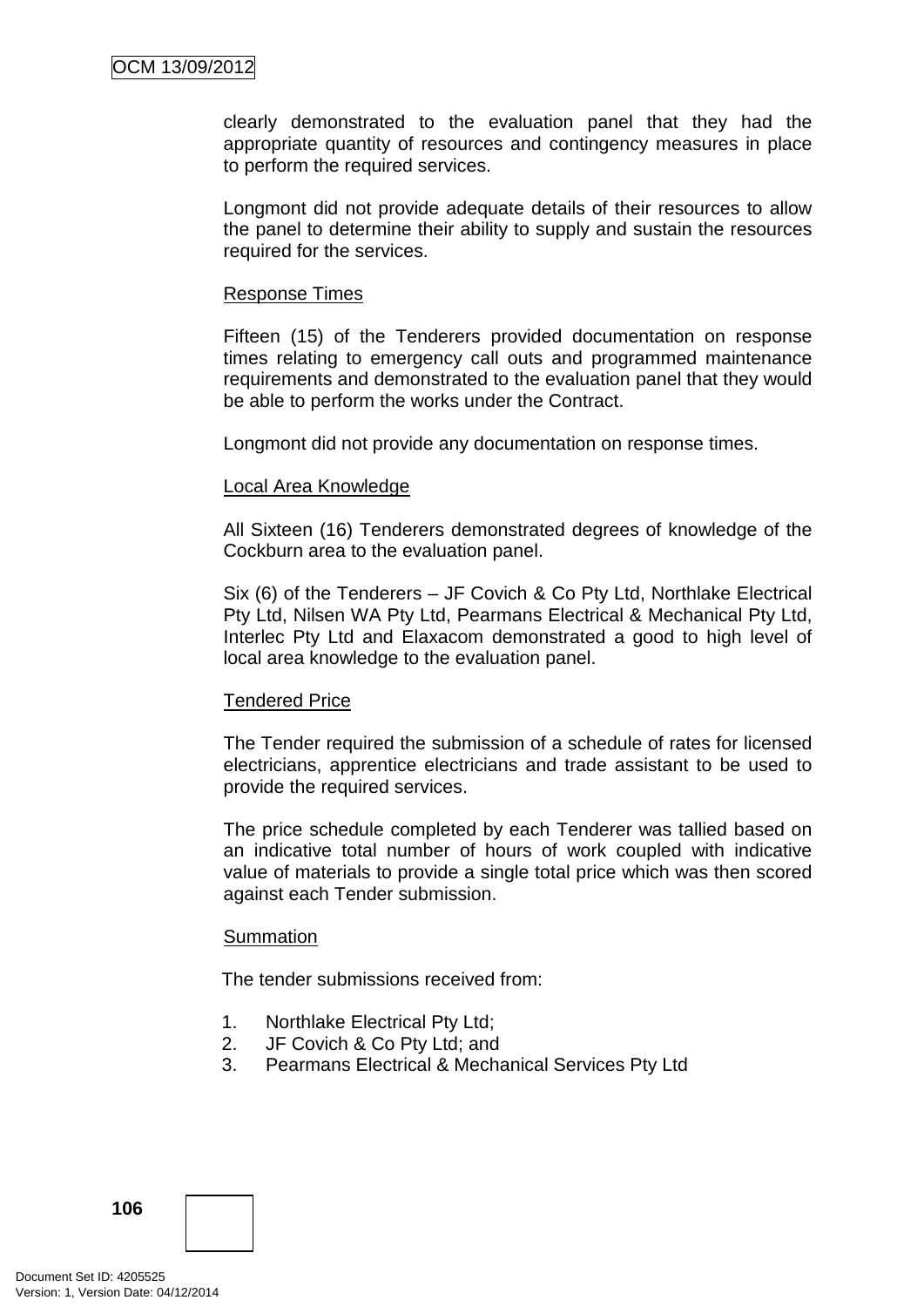Have been assessed by the evaluation panel as being the most advantageous to Council to perform the Electrical Services (Industrial, Commercial & Domestic) contract based on the following:

- Significant demonstrated experience in performing works of similar scale.
- A range of personnel that have the experience to undertake the wide range of works required.
- The required resources to complete the works.
- The required measures in place to perform emergency callouts and programmed maintenance along with very sound knowledge of the Cockburn area.
- The tendered prices submitted are considered fair and reasonable for the wide range of works to be performed.

A panel of three (3) contractors would also provide the most beneficial and functional mechanism to complete various levels of electrical works offering maximum flexibility according to predetermined timeframes within current and future capital and Operational programmes. Therefore the panel recommends the Council award a Panel Contract to these Three (3) Tenderers.

#### **Strategic Plan/Policy Implications**

### **Infrastructure Development**

• To maintain and improve our existing building and parks electrical infrastructure in a safe and reliable manner for public use, whilst continuously looking at products with high levels of energy efficiencies.

#### **Lifestyle and Aspiration Achievement**

• To deliver our services and to manage resources in a way that is cost effective without compromising quality.

#### **Governance Excellence**

• To conduct Council business in open public forums and to manage Council affairs by employing publicly accountable practices.

## **Budget/Financial Implications**

The required level of funding is allocated for each financial year for Electrical Services (Industrial, Commercial and Domestic) under operational and capital works expenditure.

The schedule of rates submitted will be utilised in the budgeting process to determine the funding required for individual projects.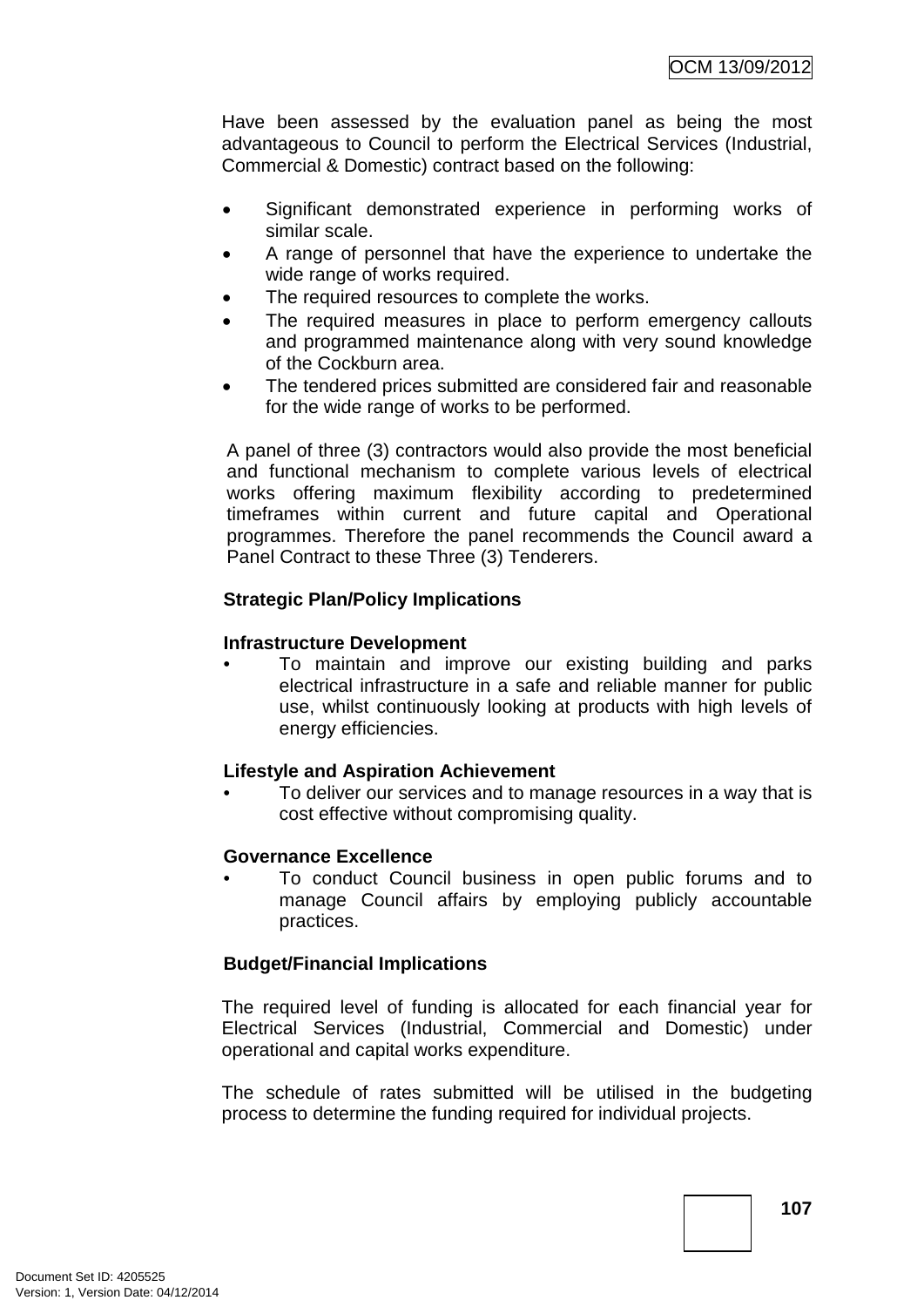| <b>Financial Year</b>                   | Indicative Turnover (inc GST) |  |  |
|-----------------------------------------|-------------------------------|--|--|
| 2006/07                                 | \$399,000                     |  |  |
| 2007/08                                 | \$468,000                     |  |  |
| 2008/09                                 | \$548,000                     |  |  |
| 2009/10                                 | \$571,000                     |  |  |
| 2010/11                                 | \$642,000                     |  |  |
| Total 2006 to 2011                      | \$2,280,000                   |  |  |
|                                         |                               |  |  |
| <b>Five Year Average</b><br>(per annum) | \$525,600                     |  |  |

The table below details indicative expenditure for Electrical Services (industrial, commercial and domestic) over the past five (5) years.

#### **Legal Implications**

Section 3.57 of the Local Government Act 1995 and Part 4 of the Local Government (Functions and General) Regulations 1996 refers.

# **Community Consultation**

N/A

#### **Attachment(s)**

The following Confidential Attachments are provided under a separate cover:

- 1. Consolidated Score Sheet
- 2. Compliance Criteria
- 3. Tendered Prices

#### **Advice to Proponent(s)/Submissioners**

The Proponent(s) and those who lodged a submission on the proposal have been advised that this matter is to be considered at the 13 September 2012 Council Meeting.

#### **Implications of Section 3.18(3) Local Government Act, 1995**

Nil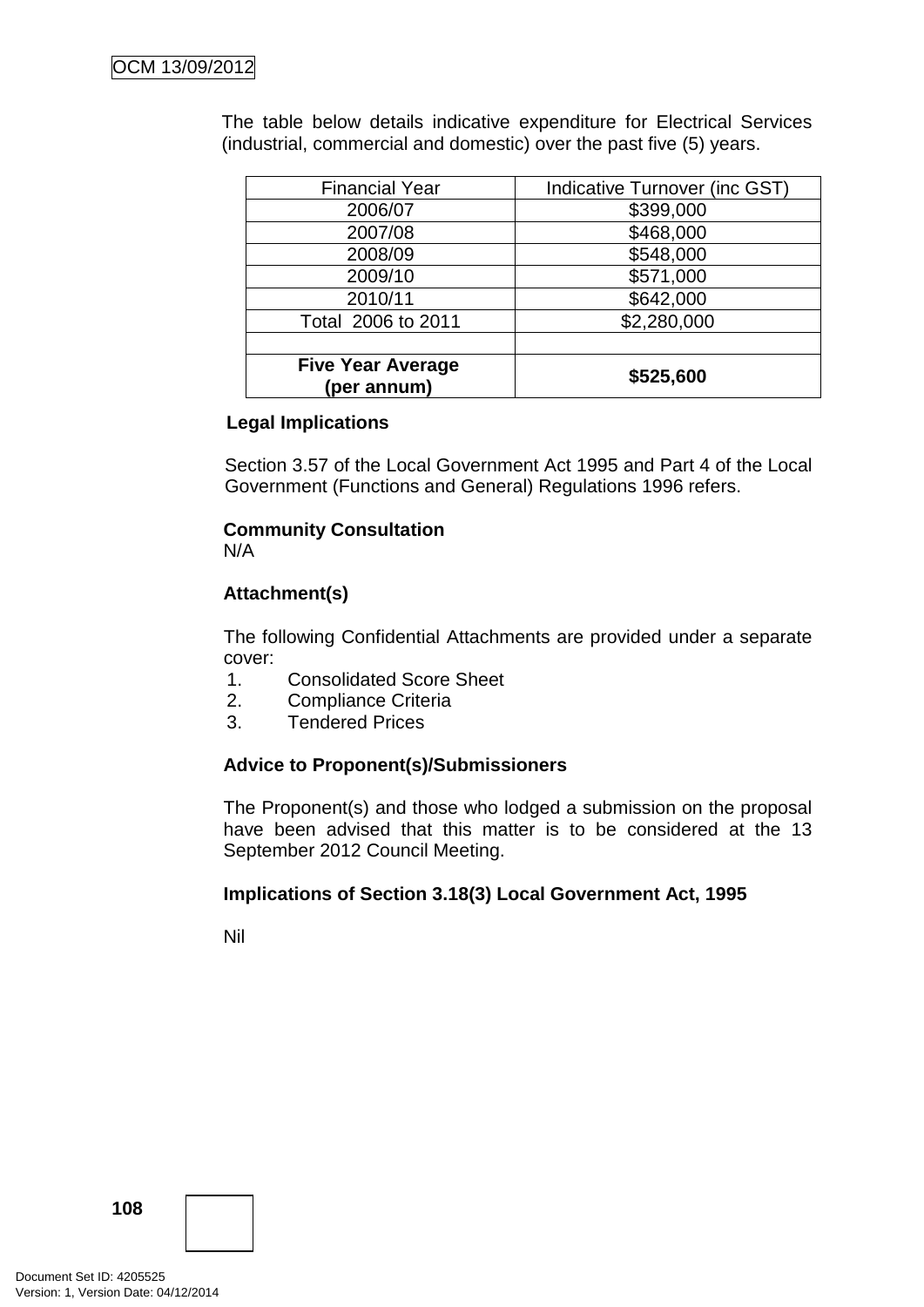**16.2 (MINUTE NO 4862) (OCM 13/09/2012) - TEMPORARY CLOSURE OF INTERSECTION OF HAMMOND ROAD AND FERTITO ENTRANCE IN SUCCESS TO THE PASSAGE OF VEHICLES - APPLICANT: CITY OF COCKBURN (ES/R/002) (J KIURSKI & C MACMILLAN) (ATTACH)**

### **RECOMMENDATION**

That Council in accordance with Section 3.50 of the Local Government Act 1995, approves the temporary closure of the intersection Fertito Entrance and Hammond Road for a period of up to three (3) months from 1 October 2102, subject to:

- 1. There being no substantial objection received as a result of advertising in a local newspaper.
- 2. There being no substantial objection from service authorities, emergency service or adjoining owners.
- 3. An approved traffic management plan to monitor and control traffic movements due to the closure.
- 4. The proponent being fully responsible for public liability and damages arising from works; and managing detours.
- 5. Alternate access to be clearly signed.

## **COUNCIL DECISION**

MOVED Clr C Reeve-Fowkes SECONDED Clr S Pratt that the recommendation be adopted.

# **CARRIED 7/0**

## **Background**

Widening Hammond Road from Russell Road to Bartram Road is a project approved in FY 2011/12 and carried forward in the 2012/13 road construction budget. Project design and relocation of existing Telstra and Water Corporation services have been completed and the construction work is ready to commence.

The proposed construction works include road widening between Russell Road and Bartram Road and reconstruction of existing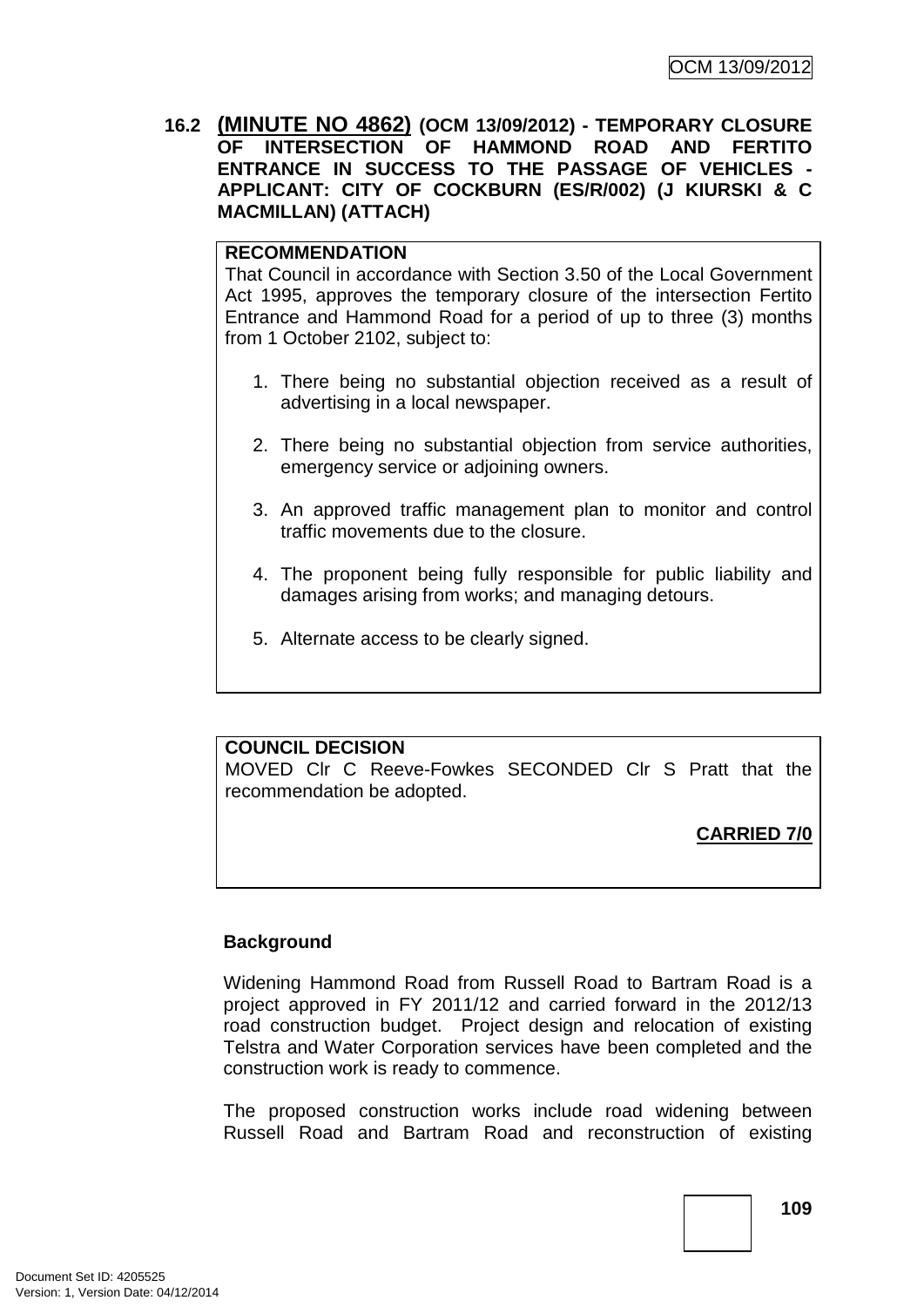intersections Hammond Rd/Awl Way and Hammond Road/Fertito. The intersection of Hammond Road and Fertito Entrance is to be reconstructed and left in and left out access is to be provided.

### **Submission**

N/A

### **Report**

City requires approval for the temporary road closure of Firtito Entrance at the intersection Hammond Road from 1<sup>st</sup> October 2012 to 31<sup>st</sup> December 2012 to complete the Hammond Road project.

The following construction options were explored by the Engineering team prior to settling on the fully isolated Hammond Road and Fertito Entrance intersection closure option:

• Half road closure of Hammond Road at intersection with Firtito Entrance

This option would not be feasible due to current intersection configurations and level difference between existing and proposed pavement. This may have been an alternative if the proposed pavement was wholly to one side of the existing pavement. This option is impracticable.

## • Retention of Hammond Road – Firtito Entrance Intersection

The option of leaving the existing Firtito Entrance intersection in use with access to the side track is not practicable from a construction point of view. This option has a greatly increased risk of accident. The intersection is already regarded as a high risk exit due to the speed environment on Hammond Road.

While there would be speed restriction in place by way of signage, these are not physical restrictions. Driver behaviour in unfamiliar or altered traffic conditions poses a high risk of accident, most likely through speed, in this case. The best way to reduce or avoid this risk is to eliminate the hazard. This is done by closing Firtito Entrance for approximately 12 weeks.

Closure of Fertito Entrance will require the re-routing of traffic to Tangaroo Boulevard/Hammond Road roundabout (the plan of the proposed traffic diversion attached). These diversions would increase traffic on Tangaroo Boulevard, which could be inconvenient for residents but is manageable and the preferred scenario. A Traffic Management Plan has been prepared which will show how access will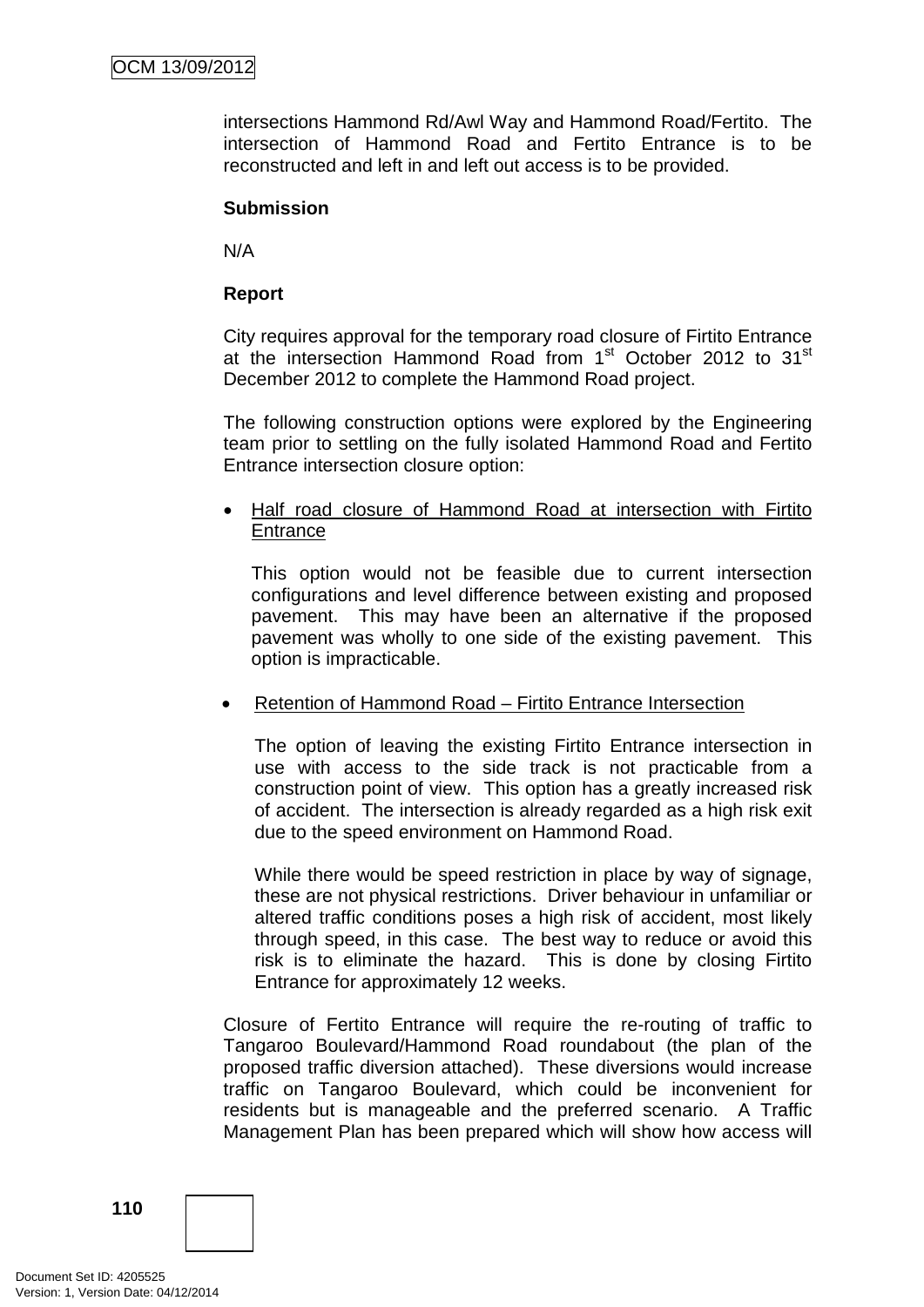be maintained throughout the closure period. The City will maintain closure for the shortest period of time possible to minimise disruption.

A concept plan of the proposed road closure and detour is attached to the Agenda.

### **Strategic Plan/Policy Implications**

#### **Demographic Planning**

To ensure development will enhance the levels of amenity currently enjoyed by the community.

#### **Transport Optimisation**

• To construct and maintain roads which are convenient and safe for vehicles, cyclists and pedestrians.

#### **Budget/Financial Implications**

The cost of the Hammond Road widening and associated work is in the annual budget allocations for road construction capital works budgets – CW 2365.

#### **Legal Implications**

Section 3.50 of the Local Government Act.

#### **Community Consultation**

To be advertised in a local newspaper and service authorities, emergency services and adjoining owners advised.

As Fertito Entrance is not a bus route, a consultation with the Public Transport Authority or Southern Coast Transit is not required.

#### **Attachment(s)**

Plan for proposed realignment and closure of intersection.

#### **Advice to Proponent(s)/Applicant**

N/A

**Implications of Section 3.18(3) Local Government Act, 1995**

Nil.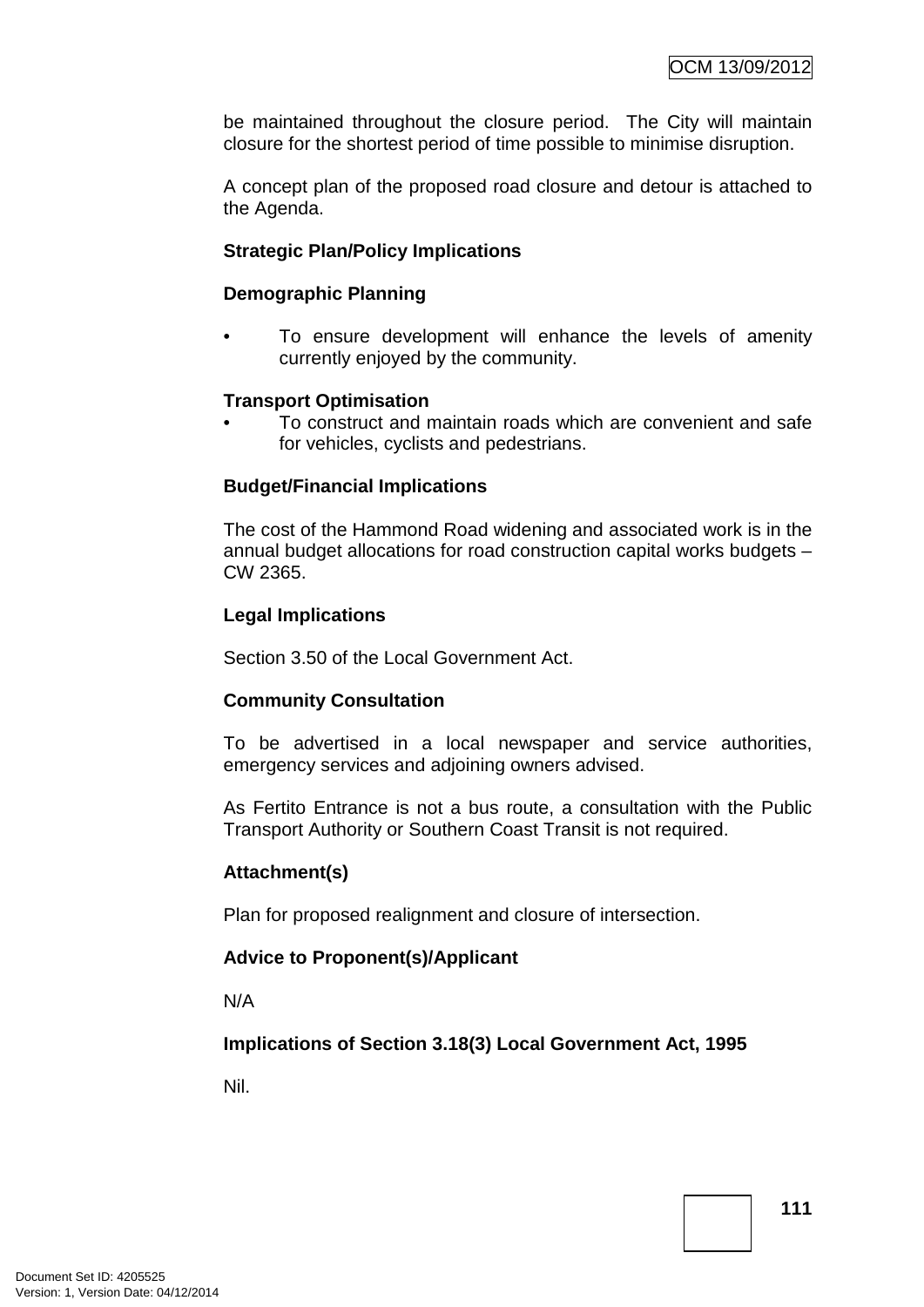#### **17. COMMUNITY SERVICES DIVISION ISSUES**

#### **17.1 (MINUTE NO 4863) (OCM 13/09/2012) - ADOPTION OF COMMUNICATION STRATEGY 2012-2017 (CC/P/002) (S SEYMOUR-EYLES) (ATTACH)**

**RECOMMENDATION** That Council:

- 1. adopts the Communication Strategy 2012-2017, as attached to the agenda; and
- 2. includes any financial implications for the plan for consideration in Council's Strategic and Annual Budget planning documents.

#### **COUNCIL DECISION**

MOVED Clr C Reeve-Fowkes SECONDED Clr S Pratt that the recommendation be adopted.

**CARRIED 7/0**

#### **Background**

The City of Cockburn's Communication Strategy 2006-2012 was adopted to take account of changing customer expectations and the increased use of technology in the field of communications.

Some outcomes include the introduction of a Contact Centre in 2008, which now takes and completes 80% of calls to the City and the availability of the majority of public documents on the City`s website, which has resulted in corporate documents becoming more "reader friendly" over time.

The 2006-2012 strategy has now run its course with all outcomes completed or otherwise attended to, as detailed in Appendix 1 of the new Draft Communications Strategy 2012-2017. The next five years presents new communications challenges for the City.

The City's population continues to grow and much of the City is under development. Periods of great change will create a higher level of more complex communications requirements and issues.

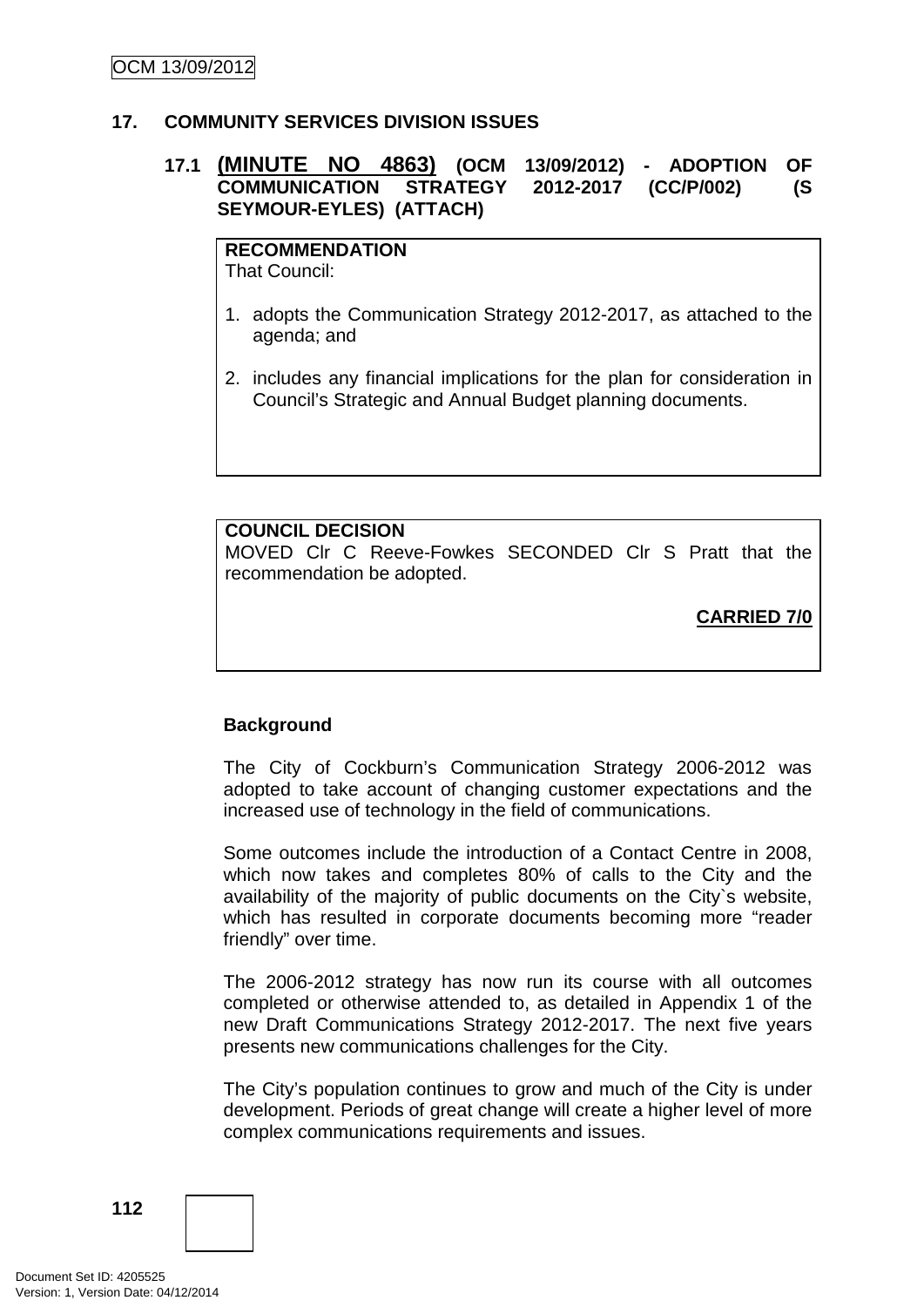## **Report**

The City undertakes comprehensive annual community perception surveys, annual KPI customer satisfaction surveys and focus groups with residents on the subject of communications. The 2012-2017 Communications Strategy has been developed using:

- The results of this community research.
- A more contemporary approach to public relations.
- More attention to alignment with other strategies, plans, policies and charters (as detailed on p8 of the 2012-2017 Strategy).

This focus has identified the following principles to guide the strategy: Communications will:

- be accessible
- be honest
- be transparent
- be customer-focused
- be accountable
- present a more "human" side to council
- tackle the "hard" issues.

The updated strategy seeks to:

- Address the best and most sustainable ways for the City to communicate the breadth of facilities, events and services the organisation provides to its diverse Community;
- Provide a framework for communicating the City's current and future strategic plan objectives;
- Inform stakeholders on areas which are of concern to them;
- Consider ways to increase two-way dialogue, and improve consultation and engagement between the City and its key stakeholders to improve the perceptions of transparency, honesty and trust; and,
- Build on the strengths of existing and emerging communication channels.

This updated strategy includes measureable actions, linked to the following ten communication outcomes:

- 1. To develop staff knowledge of City activity, the City's vision and future direction, through internal Communications.
- 2. To improve the City's community consultation and engagement processes.
- 3. To improve the community's knowledge of the City's Vision for the area.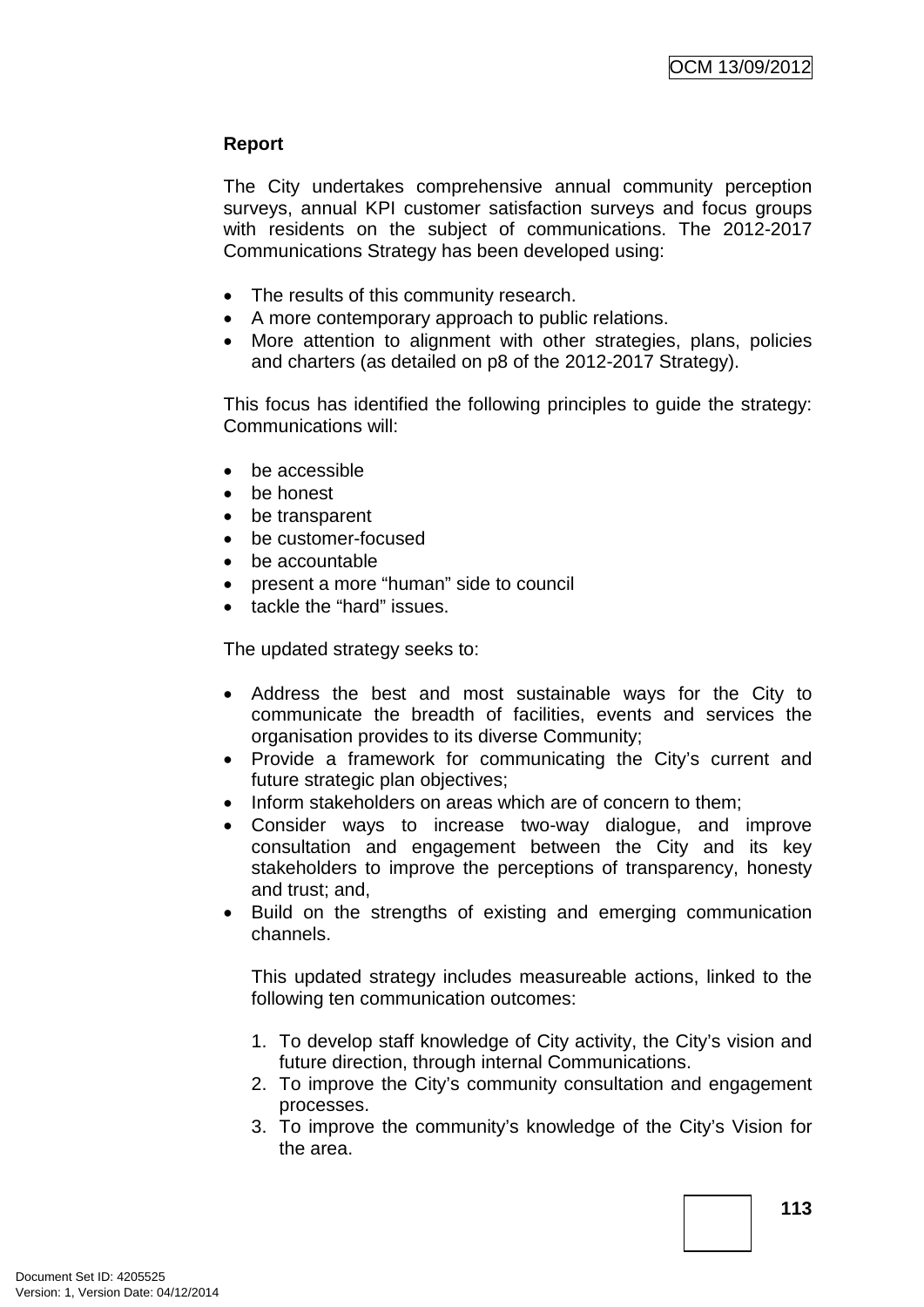- 4. To improve stakeholder awareness of the City's services and community facilities.
- 5. To keep stakeholders up-to-date with the status of major projects and issues.
- 6. To promote City-run events.
- 7. To improve the perception of local government through the continual improvement of customer service.
- 8. To ensure that the City of Cockburn primary brand is used consistently across all marketing communication and service points.
- 9. To achieve continual improvement in the perception of the City as a local government and the elected members as its leaders.
- 10.To ensure that communications material is accessible.

Each action identifies the estimated time for completion, the officer responsible, and the estimated budget implication. The strategy will be reviewed each year and updated in 2017.

## **Strategic Plan/Policy Implications**

#### **Governance Excellence**

- To conduct Council business in open public forums and to manage Council affairs by employing publicly accountable practices.
- To maximise use of technology that contributes to the efficient delivery of Council's services.

#### **Budget/Financial Implications**

All actions which require additional Municipal resources will need to be considered by Council through its strategic and annual budget process. The majority of resource implications are relatively minor in nature, but will still require Council consideration for them to be progressed.

#### **Legal Implications**

N/A

#### **Community Consultation**

- 1. Annual Community Perceptions Surveys
- 2. Annual Customer Satisfaction KPI Surveys
- 3. Focus Groups August 2011
- 4. Internal Communications (staff) Survey July 2012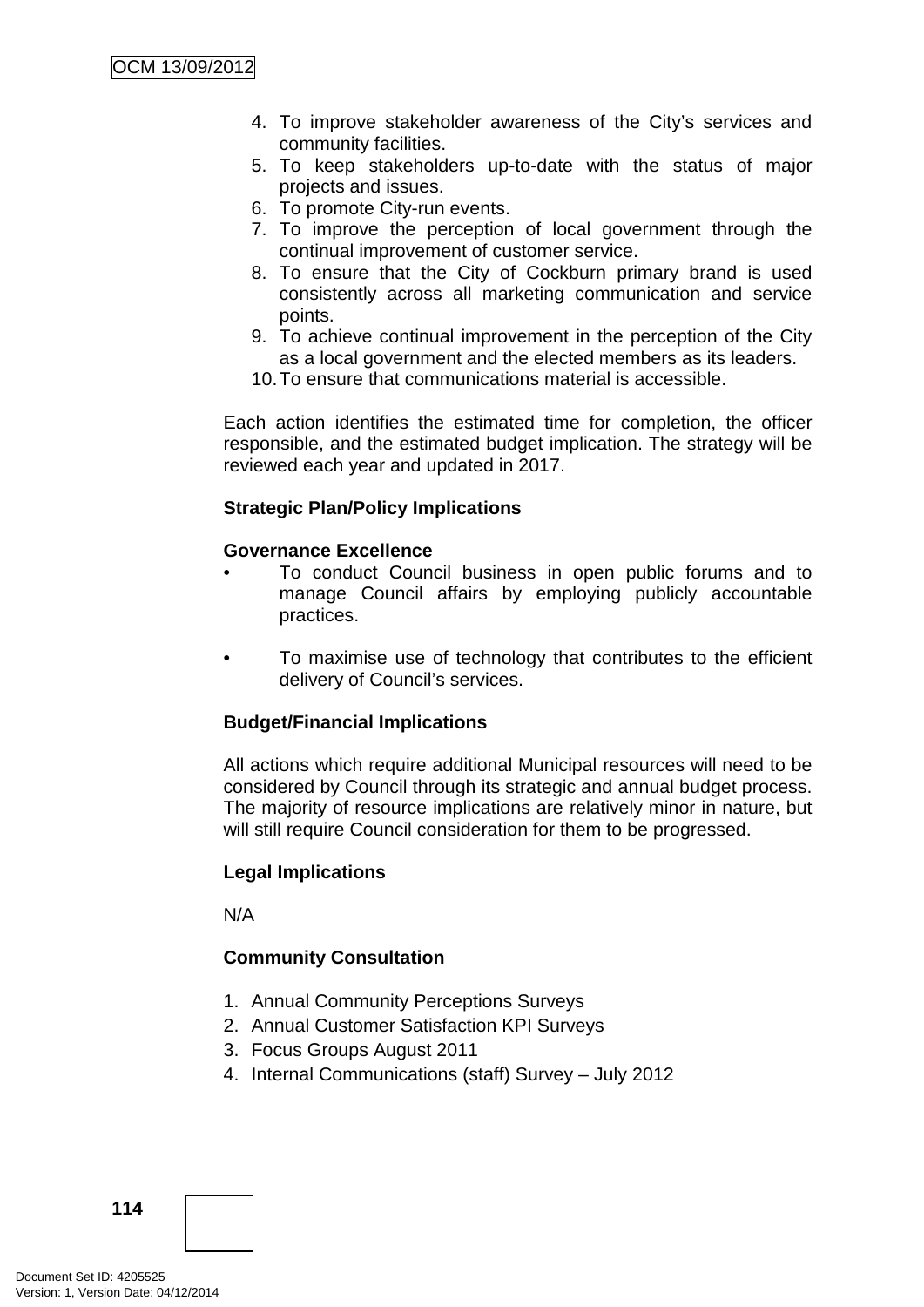## **Attachment(s)**

- 1. Draft Strategy
- 2. Results of Focus Groups August 2011

## **Advice to Proponent(s)/Submissioners**

N/A

## **Implications of Section 3.18(3) Local Government Act, 1995**

Nil

**17.2 (MINUTE NO 4864) (OCM 13/09/2012) - AMENDMENT TO CITY OF COCKBURN LOCAL LAW - CONSTRUCTION OF FIRE BREAKS (FILE RS/J/002) (R AVARD) (ATTACH)**

#### **RECOMMENDATION**

That Council pursuant to Section 3.12(4) of the Local Government Act, 1995:

- (1) adopt the City of Cockburn (Local Government Act) Amendment Local Law, 2012, as attached to the Agenda after having considered all submissions, incorporated appropriate amendments and determined that the Local Law is not significantly different from what was originally proposed; and
- (2) authorise the signing by the Mayor and Chief Executive Officer and affixing of the Common Seal to the Local Law.

# **TO BE CARRIED BY AN ABSOLUTE MAJORITY OF COUNCIL**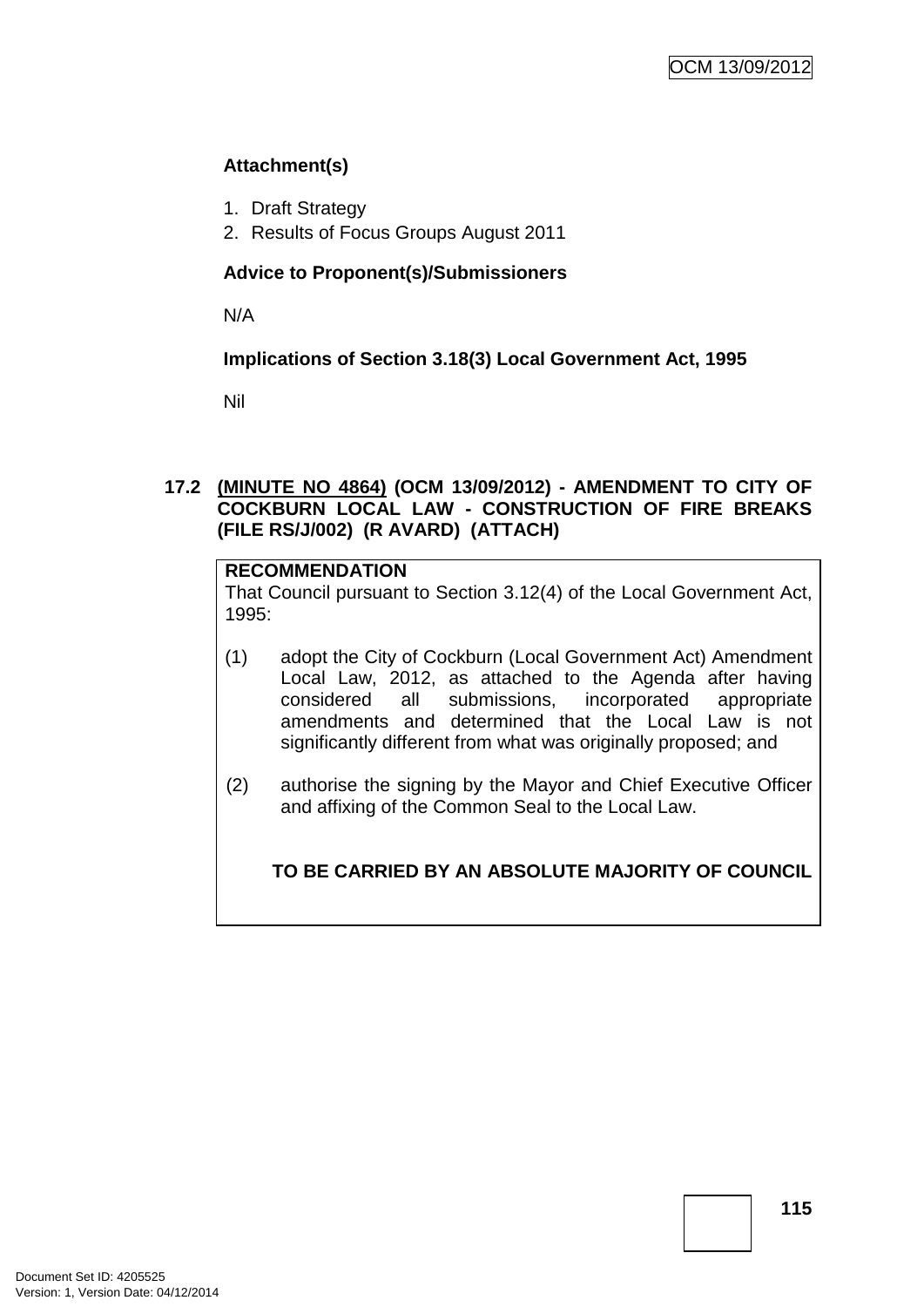## **COUNCIL DECISION**

MOVED Clr S Portelli that Council:

- (1) proceed to amend the City of Cockburn (Local Government Act) Local Laws, 2010 Section 2A, as follows:
	- 1. Clause 2A.1 Delete the words after "between" and insert "30 November in any year until 31 May in the year following".
	- 2. Clause 2A.2 (1) Delete "1 October" and insert "30 November".
	- 3. Clause 2A.2 (3) Delete "30 November" and insert "30 November" and delete "31 March" and insert "31 May".
	- 4. Clause 2A.3 (1) Delete "31 October" and insert "30 November".
- (2) in accordance with Section 3.12 of the Local Government Act,1995, the above amendments, as shown in the attachment to the Agenda, be readvertised for a minimum period of 6 weeks.

## **MOTION LOST FOR WANT OF A SECONDER**

MOVED Clr T Romano SECONDED Clr C Reeve-Fowkes that Council defer the decision until the October 2012, Ordinary Council Meeting, to allow further consultation between the residents, Council and Cockburn Bushfire Advisory Reference Group.

## **CARRIED BY ABSOLUTE MAJORITY OF COUNCIL 7/0**

## **Reason for Decision**

There appears to be a clear gap in the consultation process between all interested parties. We owe it to those parties to come together and find a mutually acceptable resolution by putting back this decision for a further month.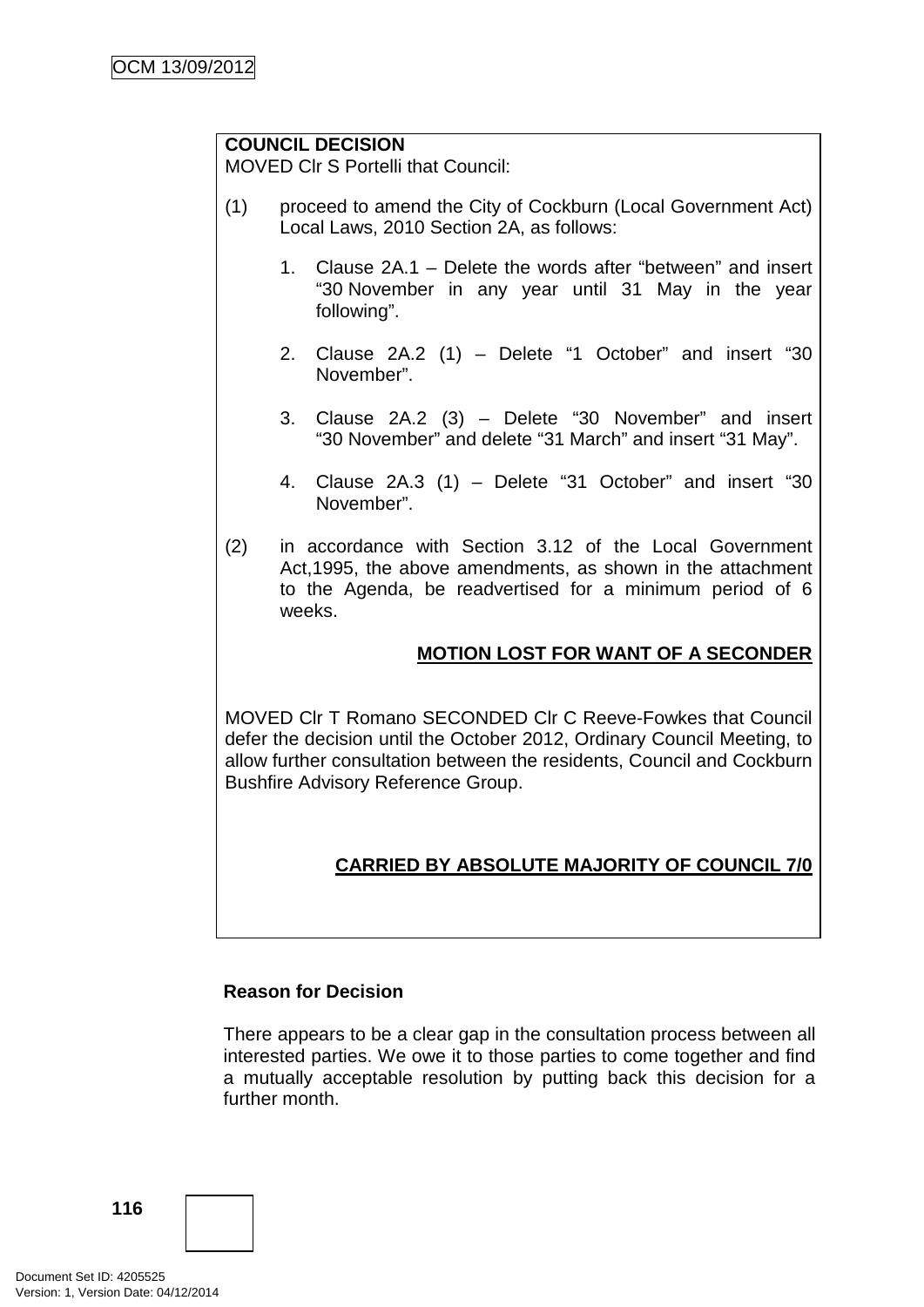## **Background**

The City of Cockburn Local Laws, 2010, Sec 2A, stipulates the dates by which firebreaks and fire mitigation measures on land within the district must be completed and maintained. The relevant sections of the local laws are as follows:

#### Construction of Firebreaks

#### "2A.2 Construction of Firebreaks

All owners and occupiers of land within the district shall clear flammable matter from the land in accordance with the following requirements:

- (1) As to land which is 2032m2 or less in area, or which is zoned "Residential" under the town planning scheme, the owner or occupier is to remove all the flammable matter from the whole of the property, except living trees, shrubs, plants under cultivation and lawns, by slashing or mowing the matter to a height of not more than 50 millimetres, or otherwise to the satisfaction of the local government or an authorised person, and the property is to be maintained to the standard so stated in this subsection for the duration of the period 1 October to 31 May each year.
- (2) As to land, which is greater than 2032m2 in area, shall have a trafficable firebreak three (3) metres in width cleared to mineral earth subject to the following requirements:
	- (a) immediately inside all external boundaries of the land;
	- (b) immediately surrounding buildings (if any) situated on the land;
	- (c) immediately surrounding all fuel dumps and ramps (if any) on the land; and
	- (d) in any event, clear the firebreaks to the satisfaction of the local government or an authorised person.
- (3) In reference to subsection (2) all firebreaks must be cleared by the owner or occupier of the land on or before 30 November in any year, and thereafter be maintained by the owner or occupier clear of flammable mater up to and including 31 March in the following year.
- (4) Where and owner occupier of land fails or neglects to comply with this Part of the Local Laws within the time specified, an authorised person may with such employees and/or contractors, vehicles and machinery as the authorised person deems necessary enter upon the land and do all such things as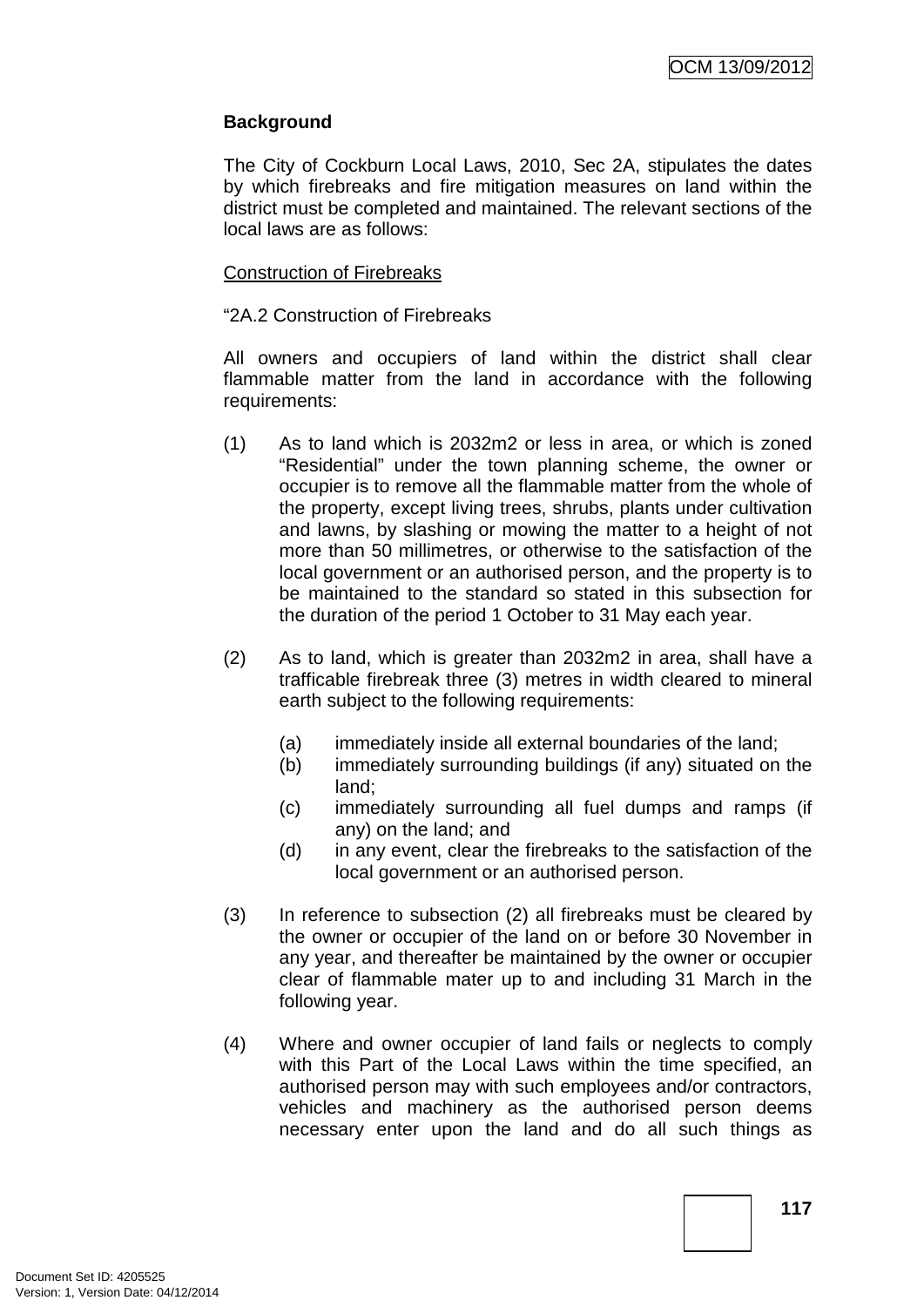necessary to comply with this Local Law and may recover costs and expenses of doing so as a due debt from the owner or occupier of the land pursuant to the Act, in addition to any penalty which might be imposed.

### Variation to Fire prevention Measures

2A.3. (1) If for any reason an owner or occupier considers it impractical to clear firebreaks in accordance with subsection (2) of section 2A.2, the owner or occupier may apply in writing to Council or an authorised person no later than 31 October in any year for approval to construct a firebreak in an alternative position on the land."

Any person who fails to comply with any provisions of this Section commits an offence and a penalty shall be prescribed by the Bushfire Act 1954. The maximum fine is \$5,000.

At its meeting of April 2012 Council resolved as follows

- (1) proceed to amend the City of Cockburn (Local Government Act) Local Laws, 2010 Section 2A, as follows:
	- 5. Clause 2A.1 Delete the words after "between" and insert "1 November in any year until 31 May in the year following".
	- 6. Clause 2A.2 (1) Delete "1 October" and insert "1 November".
	- 7. Clause 2A.2 (3) Delete '30 November' and insert '1 November' and delete "31 March" and insert "31 May".
	- 8. Clause 2A.3 (1) Delete "31 October" and insert "1 October".
- (2) in accordance with Section 3.12 of the Local Government Act,1995, the above amendments, as shown in the attachment to the Agenda, be advertised for a minimum period of 6 weeks.

#### **Submission**

In accordance with the requirements of the Local Government Act the proposed changes to the Local Law was advertised in the Government Notices section of the West Australian on the 18<sup>th</sup> April 2012. An article was also placed in the Cockburn Soundings of June 2012 advising of the proposed change to the Local Law and copies sent to the relevant Ministers for consideration.

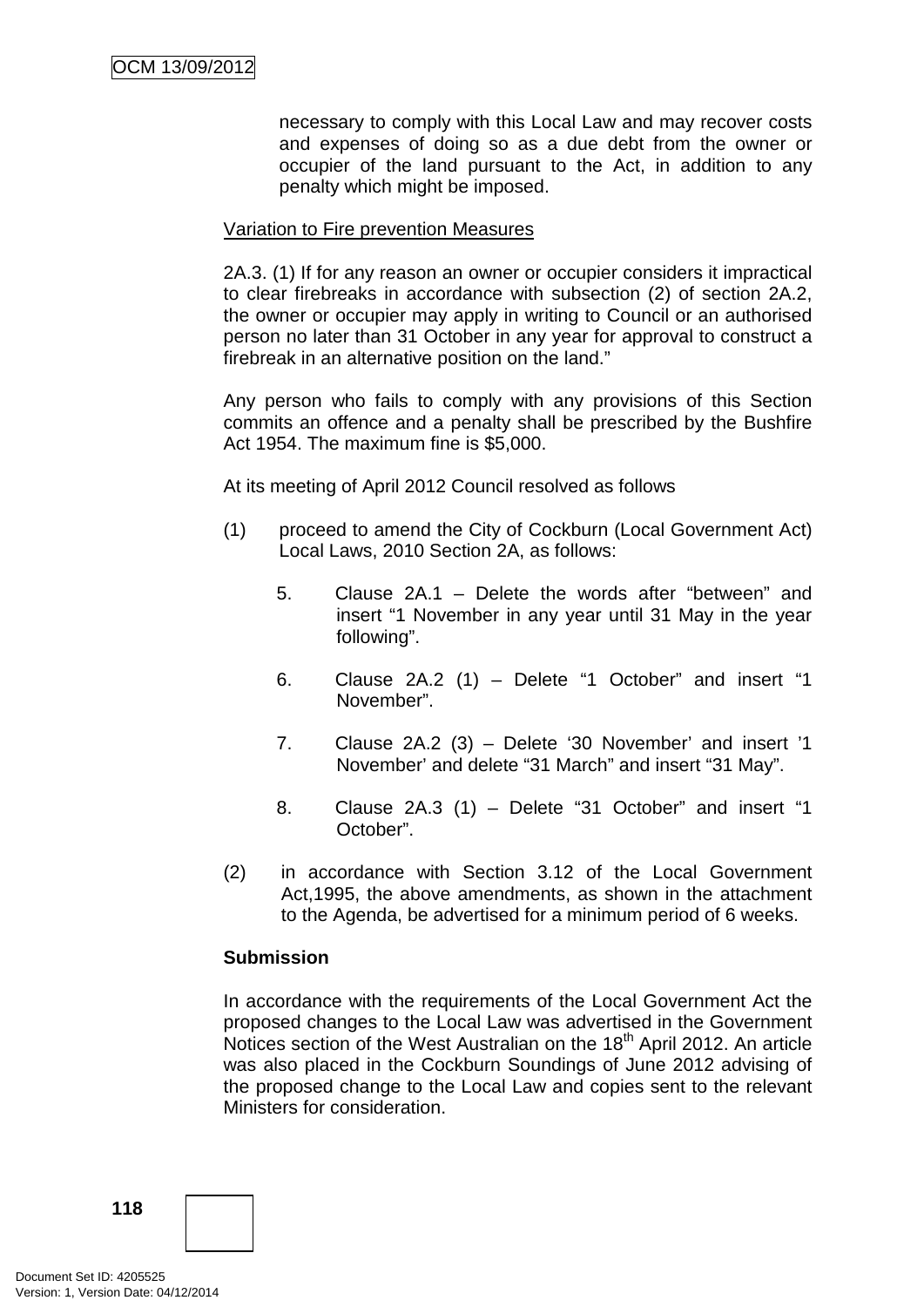Formatting comments were received from the Minister for Local Government; Heritage, Citizenship and Multicultural Interest, and have now been incorporated into the proposed amendments.

Submissions were received from the Banjup Residents Group and Mr Stephen Dobson in a private capacity.

## **Report**

The purpose of the amendment is to standardise the dates within the City of Cockburn for fire mitigation measures to be installed on specified land.

The effect of the amendment is to change the dates applicable to the installation of fire prevention measures to vacant (urban) and rural properties within the District.

The term firebreak is used for and includes the clearing of land to prevent fires such as required on land of less than 2032m2.

At its meeting of 6 December 2011 the Cockburn Bushfire Reference Group supported the fire break period starting on the 1<sup>st</sup> November of each year. There was, however, no record in the minutes of the agreed date for the end of the required firebreak period as identified by Mr Dobson in his submission.

Representatives of the Banjup Residents Group (Inc) gave a presentation to the Cockburn Bushfire Advisory Reference Group at it meeting of 24 July 2012. There were a number of concerns raised by the Banjup Residents Group in relation to proposed changes to the fire break period. The key concerns of the Banjup Residents Group as presented to the Reference Group are as follows:

1. Lack of notice and consultation of the proposed changes with the Banjup Residents Group.

Council consideration of the changes to the firebreak period was following initial consultation with the Cockburn Bushfire Advisory Reference Group at its meeting of 6 December 2012. Changes to Local Laws require public advertising and consultation, and hence the initial consideration by Council was the start of the process to recommend a change the firebreak period. The proposed changes affect all property owners within the City of Cockburn and no community group was considered more than any other.

2. The Banjup Residents Group believes that there is insufficient evidence that any wild fires have been caused by firebreaks not being in place prior to the existing firebreak season.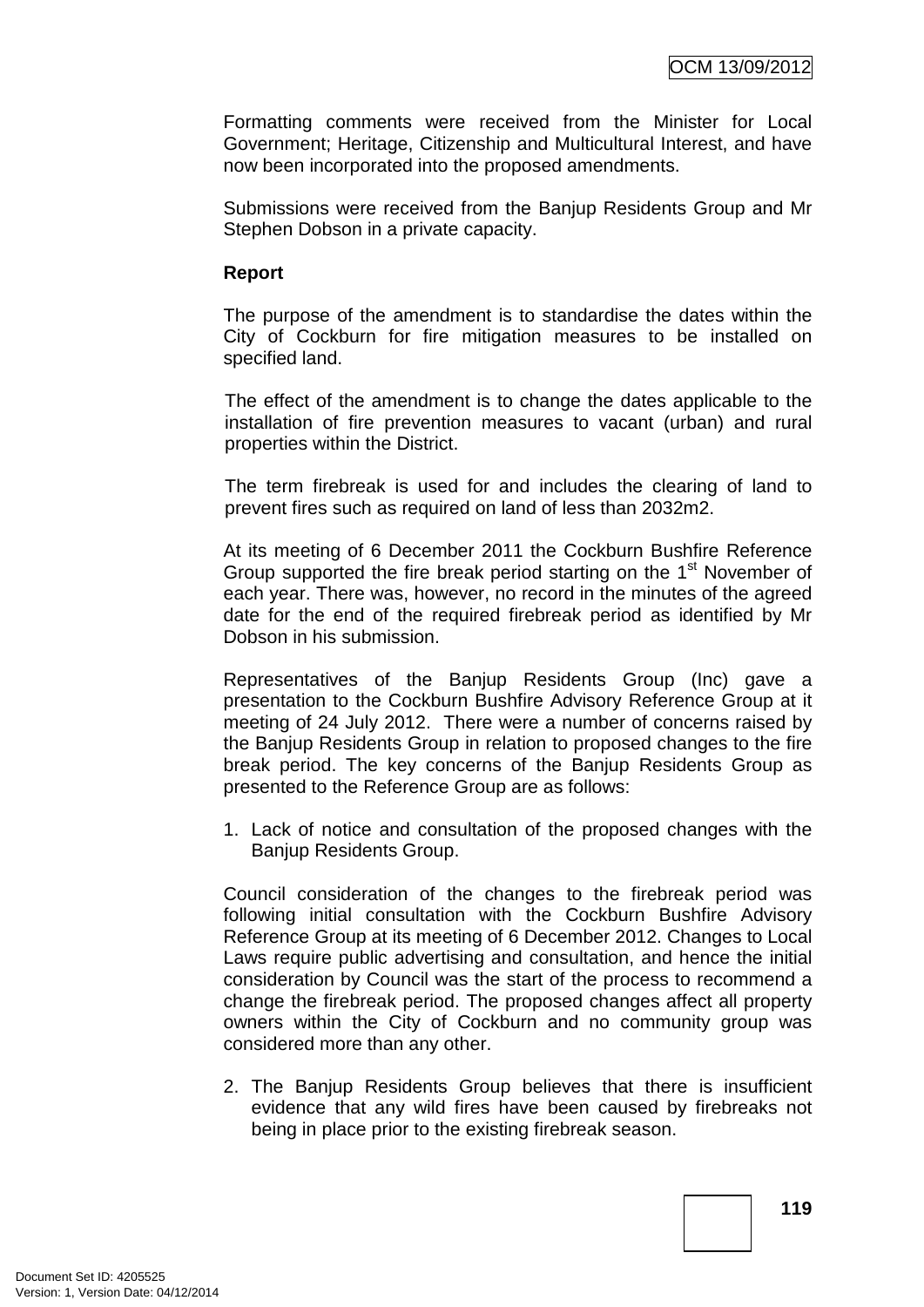There is anecdotal evidence that the climate in the area in which Perth is located is becoming drier and hence the risk of wild fires is increasing. Firebreaks and the clearing of blocks are a mitigation strategy and are considered effective steps to reduce destructive wild fires and need to be taken with the onset of drier conditions.

3. The rainfall and temperatures for the Jandakot Airport Bureau of meteorology monitoring station for the past 16 years do not support a change to the firebreak period.

It is evident from the figures provided by the Banjup Residents Group that rainfall from year to year is highly variable and attempting to draw conclusions on rainfall figures over a short period of 16 years is not highly representative. December remains a month of very low rainfall notwithstanding that in some years there is an increase in rainfall. November is generally getting drier with again some years of higher rainfall. The fact remains that in any summer month in the Perth metropolitan area there may be unseasonal rainfall that can cause regrowth and the need for repeat firebreak clearing. Similarly, the rainfall in April and May is highly variable.

4. Fire break contractors have not been contacted in relation to the proposed changes to the firebreak season.

Firebreak contractors have been advised by the Chief Bushfire Officer and members of the Volunteer Bushfire Brigades that Council was prepared to consider a change to the firebreak installation season. The advice is that the contractors are able to operate within the requirements of the proposed changes to the Local Law. As the contacted contractors operate in the south metropolitan area of Perth it is plausible that the City of Cockburn, by having an earlier start date to its firebreak season, will allow the contractors to complete firebreaks prior to the adjoining local authorities which have a start date of 1 December. With the generally drier climate there are fewer areas in the District that are wet in November and should there be such areas, a variation can be readily obtained through the City. In summary, it is considered there are very few areas in the District that could not have firebreaks installed by 1 November in an 'average' rainfall season.

5. Standardising dates.

The Banjup Residents Group argue that there is no need to 'standardise' the firebreak period across the City as they believe that there is no confusion between the residential areas having a firebreak period that runs from the 31 October to the 31 May and in rural area from the 30 November to the 31 March. It is the view of the Reference Group that this is confusing for owners of properties in the City of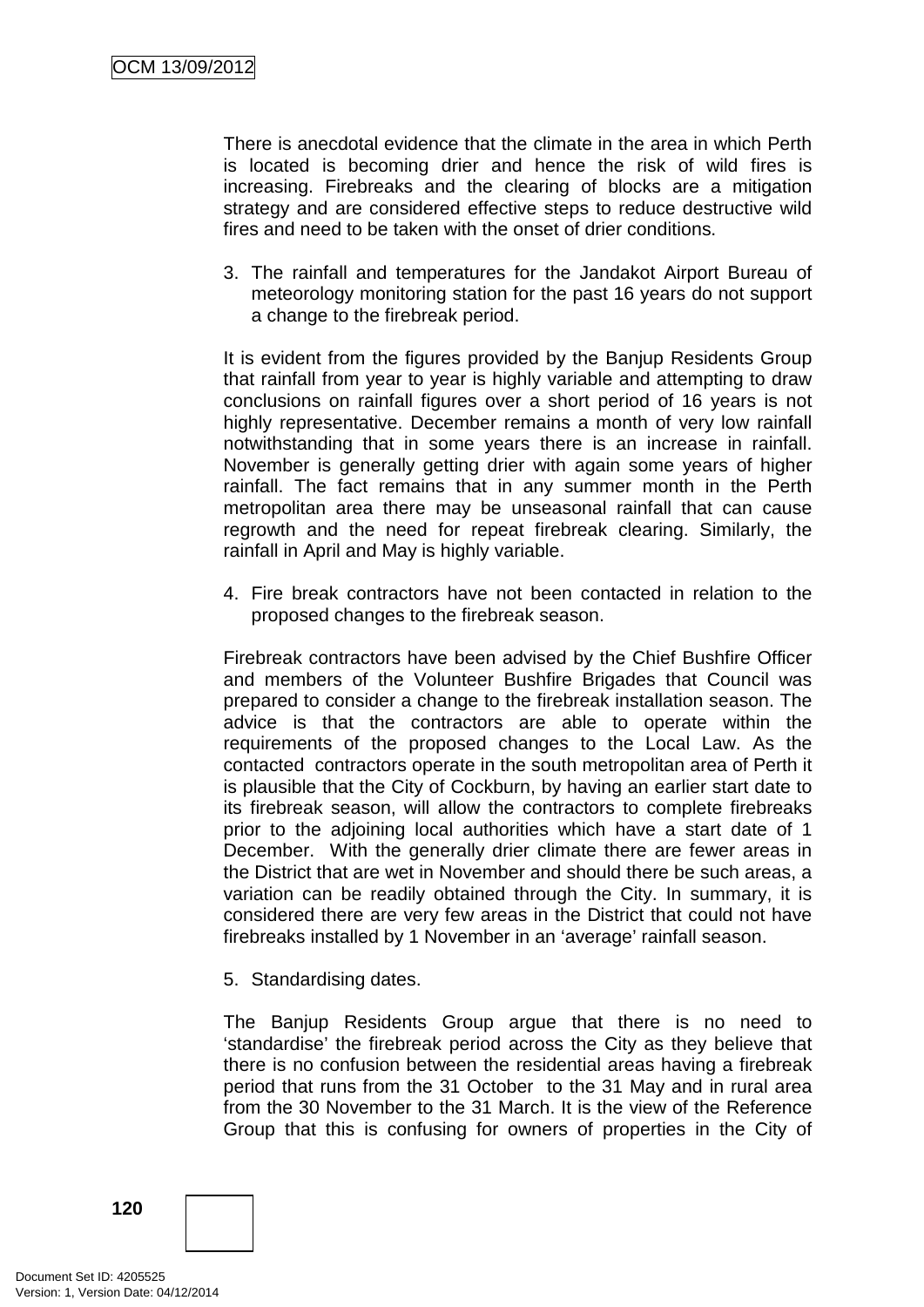Cockburn. The proposed change which aligns the requirements for property owners in both urban and rural areas in line is clear.

The start of the season being proposed (1 November) is not the same as the adjoining local authorities, but it does allow for consistency across the City and for firebreaks to be in place prior to the requirements of adjoining local authorities. It is worth noting that the City of Gosnells requires all land not General Rural or Special Rural to be compliant all year round.

The following table shows the dates for the firebreak season for adjoining local authorities that are similar to the City of Cockburn (ie having significant residential areas and rural/semi rural areas.)

| <b>Local Authority</b>  | <b>Start</b>                               | End                    | Area applicable                                     |  |
|-------------------------|--------------------------------------------|------------------------|-----------------------------------------------------|--|
| <b>Current Cockburn</b> | 1 October                                  | 31 May                 | <b>Residential</b><br>area.                         |  |
|                         | 30 November                                | 31 March               | <b>Rural areas</b>                                  |  |
| Proposed<br>Cockburn    | 1 November                                 | 31 May                 | All areas                                           |  |
| Gosnells                | 30 November                                | 30 April               | General<br>rural<br>and special rural               |  |
|                         | Fire breaks or<br>land cleared all<br>year | All year               | All other areas<br>(residential,<br>commercial etc) |  |
| Kwinana                 | 1 <sup>st</sup> December                   | 31 <sup>st</sup> March | All areas                                           |  |
| Armadale                | 30 November                                | 14 March               | All area                                            |  |
| Rockingham              | 30 November                                | 31 May                 | All areas                                           |  |
| Mandurah                | 17 November                                | 31 May                 | All areas                                           |  |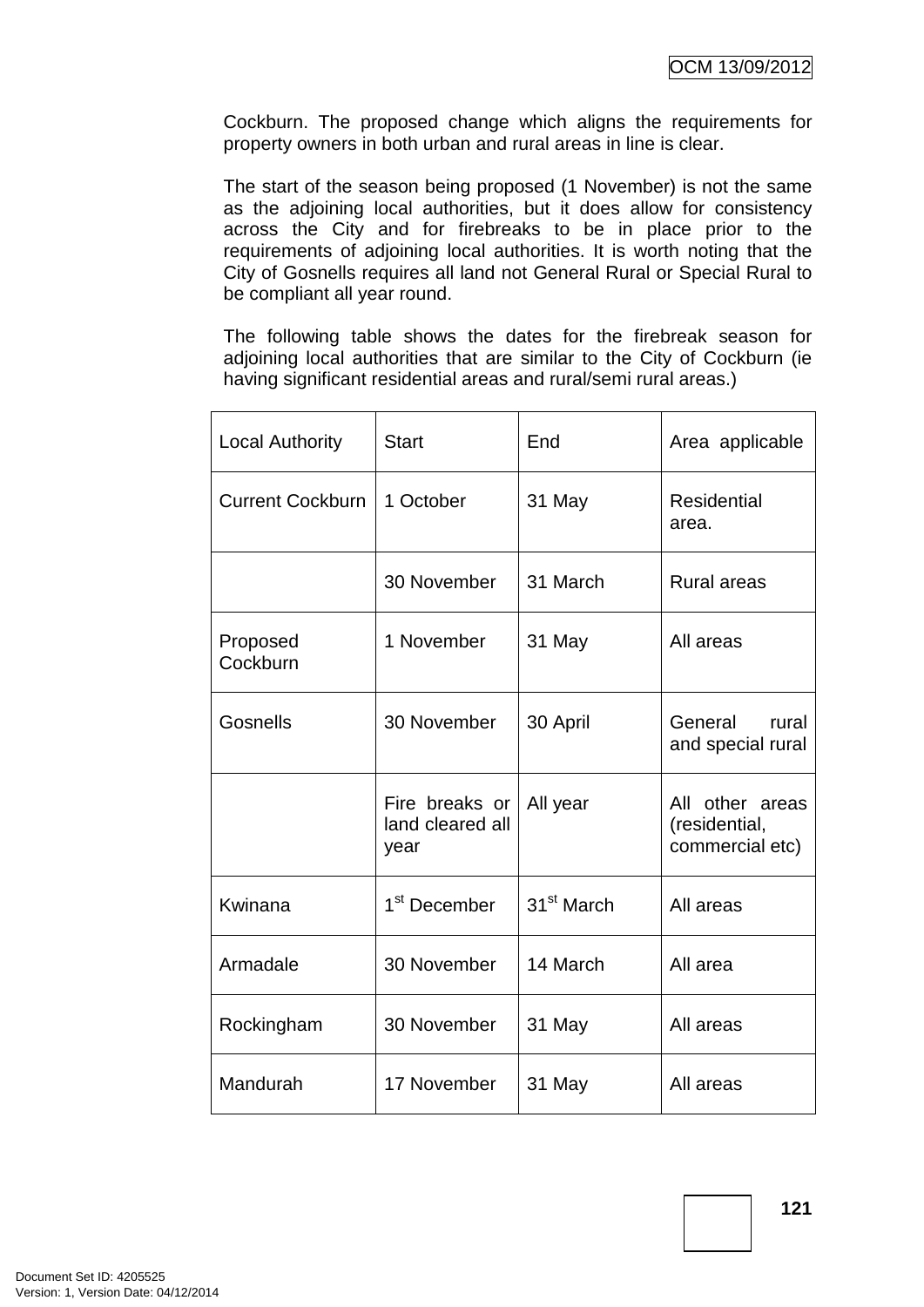The Bushfire Advisory Reference Group unanimously resolved to support the fire break period for all areas within the City of Cockburn to be from the 1<sup>st</sup> November of one year to the 31<sup>st</sup> May of the following year.

Should Council resolve to amend the Local Law as proposed, there will be an impact on the inspection regime.

Currently, the appointed ranger carries out the inspections in the residential areas first, then moves to the rural areas when these areas are due to have their firebreaks in place. As the residential properties are less of a fire risk than the rural properties, it is proposed that the inspection be focussed on the rural areas and known high risk areas in the residential areas (such as large undeveloped properties and reserves). The inspection of small undeveloped residential lots will be performed as a result of complaints and by observation of rangers on normal patrol duties.

The long standing process in relation to 'fire break' infringements is as follows:

- Inspections are commenced by the appointed ranger for the various areas on the due dates (ie. 1 October and the 1 December of each year).
- If the owner's fire breaks were non-compliant in any of the last 3 years, they are issued an infringement and given14 days to comply. If the property owner has been compliant before they are given 14 days to comply. The property is reinspected and if not compliant a contractor is brought for the work to be done and the ranger makes another inspection.

Where a property owner is not compliant and a contractor has to be brought in the ranger visits the property at least 3 times. This process requires a ranger to be taken off regular duties and to be put on fire break duties for the best part of 6 months. Further, the process takes so long that there are properties without compliant fire breaks well into February of each year, which is an obvious fire risk. To allow for the fire break inspections to be done more quickly, additional staff would be required unless the system can be streamlined. The technology used by the appointed ranger allows for ready identification of property owners and the ability to generate correspondence. The primary reason for the time taken to carry out fire break inspections is the number of inspections required each year.

The risks of wild fires are well publicized and owners of properties are well informed through rates notices and public advertising of their responsibilities in relation to fire mitigation measures they must take on their properties. It is strongly recommended that the City put the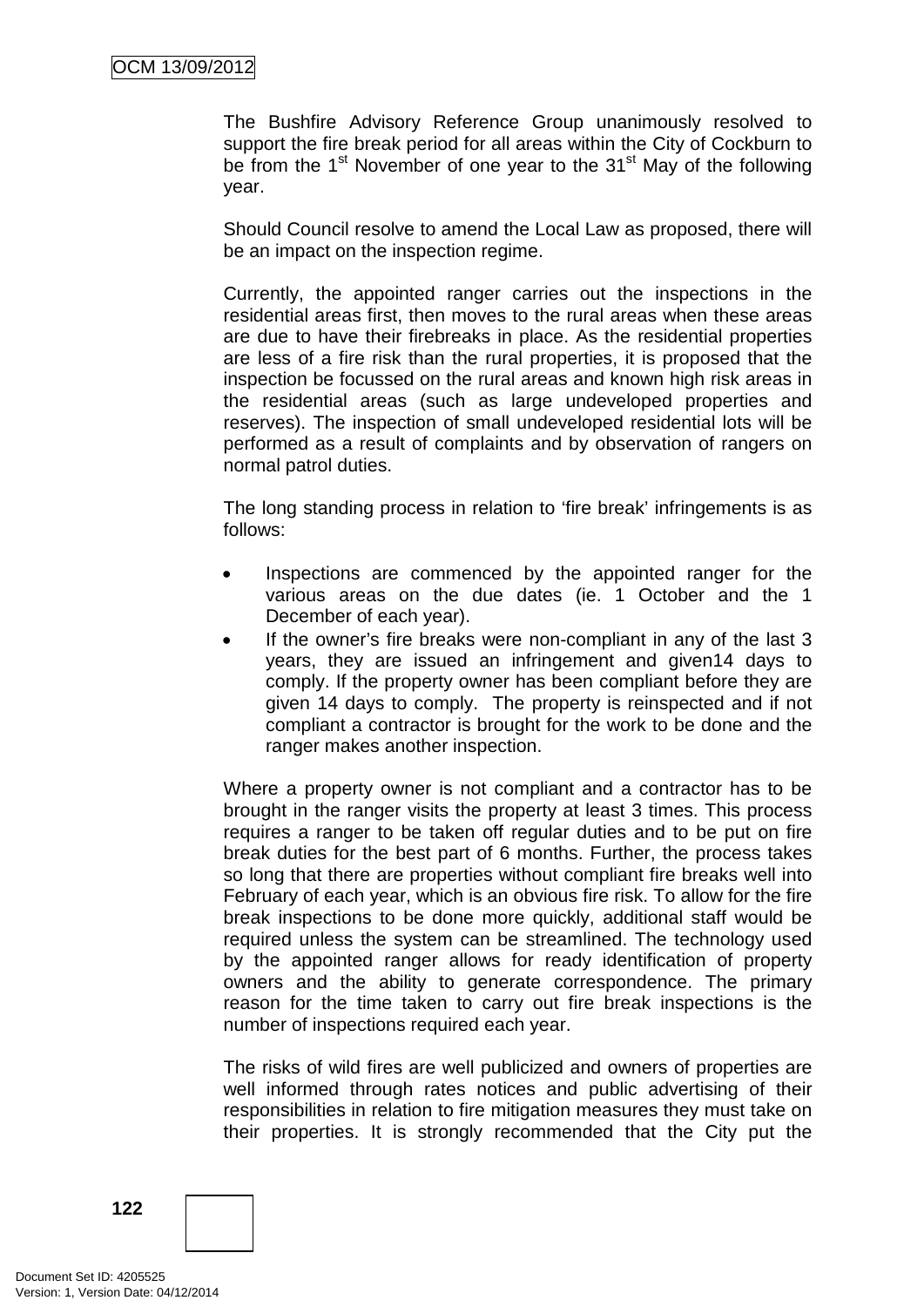responsibility to adhere to the requirements of the Fire Order on the owner, and it not be the responsibility to continually remind the owner of their legal responsibilities.

In summary, it is proposed that the following procedure be put in place in relation to fire break inspections in the district.

- 1. The City of Cockburn Local Law 2010 be amended to require all properties in the district to have fire mitigation requirements in place from the 1 November of each year to 31 May of the following year.
- 2. Authorised Officers carry out inspections of all properties in rural and semi rural areas and other known high risk areas in the District to ensure compliance with the requirements of the Local Law related to fire mitigation. All property owners found not to be compliant will be issued an infringement. Property owners can appeal against the infringement by application to the City of Cockburn's Rangers and Community Safety Services Manager. If they are unsuccessful in this appeal, they have recourse through the courts.
- 3. Firebreak and fire mitigation requirements in residential areas be monitored through reports from other parties and by observation by rangers while performing their usual duties. Following the initial firebreak inspections in rural areas, adherence to the requirements will be done through monitoring and observation by Rangers during their normal duties.

It is recommended that Council adopt the Local Law amendment as per Attachment 1 (Proposed Amendment – City of Cockburn (Local Government Act) Amendment Local Law 2012 – Firebreaks), as it does not significantly differ from what was originally proposed. The Local Law amendment can then be forwarded to the Minister of Local Government, Heritage, Citizenship and Multicultural Interests and following gazettal, to the Parliamentary Joint Standing Committee on Delegated Legislation for review.

#### **Strategic Plan/Policy Implications**

#### **Infrastructure Development**

• To construct and maintain parks and bushland reserves that are convenient and safe for public use, and do not compromise environmental management.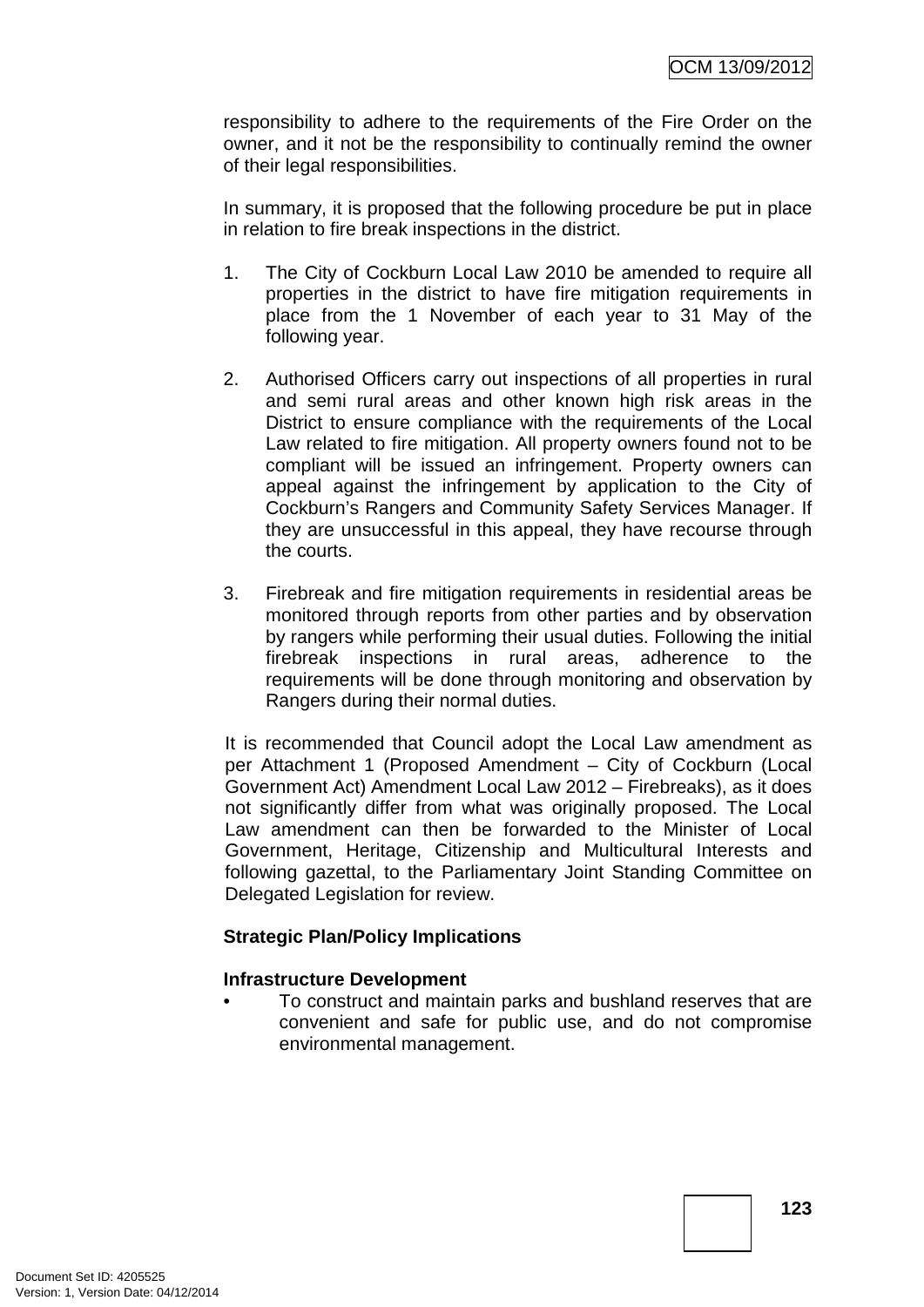### **Governance Excellence**

- To conduct Council business in open public forums and to manage Council affairs by employing publicly accountable practices.
- To provide effective monitoring and regulatory services that administer relevant legislation and local laws in a fair and impartial way.

### **Budget/Financial Implications**

N/A

## **Legal Implications**

The *Local Government Act, 1995,* section 3.12, states the requirements to be followed for proposed amendments to local laws.

## **Community Consultation**

The amendment to a local Law requires public advertising and notification. The Cockburn Bushfire Volunteer Reference Group has advised on the proposals and their views are reflected in the report.

#### **Attachment(s)**

- 1. Proposed amendment City of Cockburn (Local Government Act) Amendment Local Law 2012 – Firebreaks
- 2. Banjup Resident`s Group (Inc) Submission

#### **Advice to Proponent(s)/Submissioners**

The Proponent(s) and those who lodged a submission on the proposal have been advised that this matter is to be considered at the September, 2012, Council Meeting.

## **Implications of Section 3.18(3) Local Government Act, 1995**

Nil.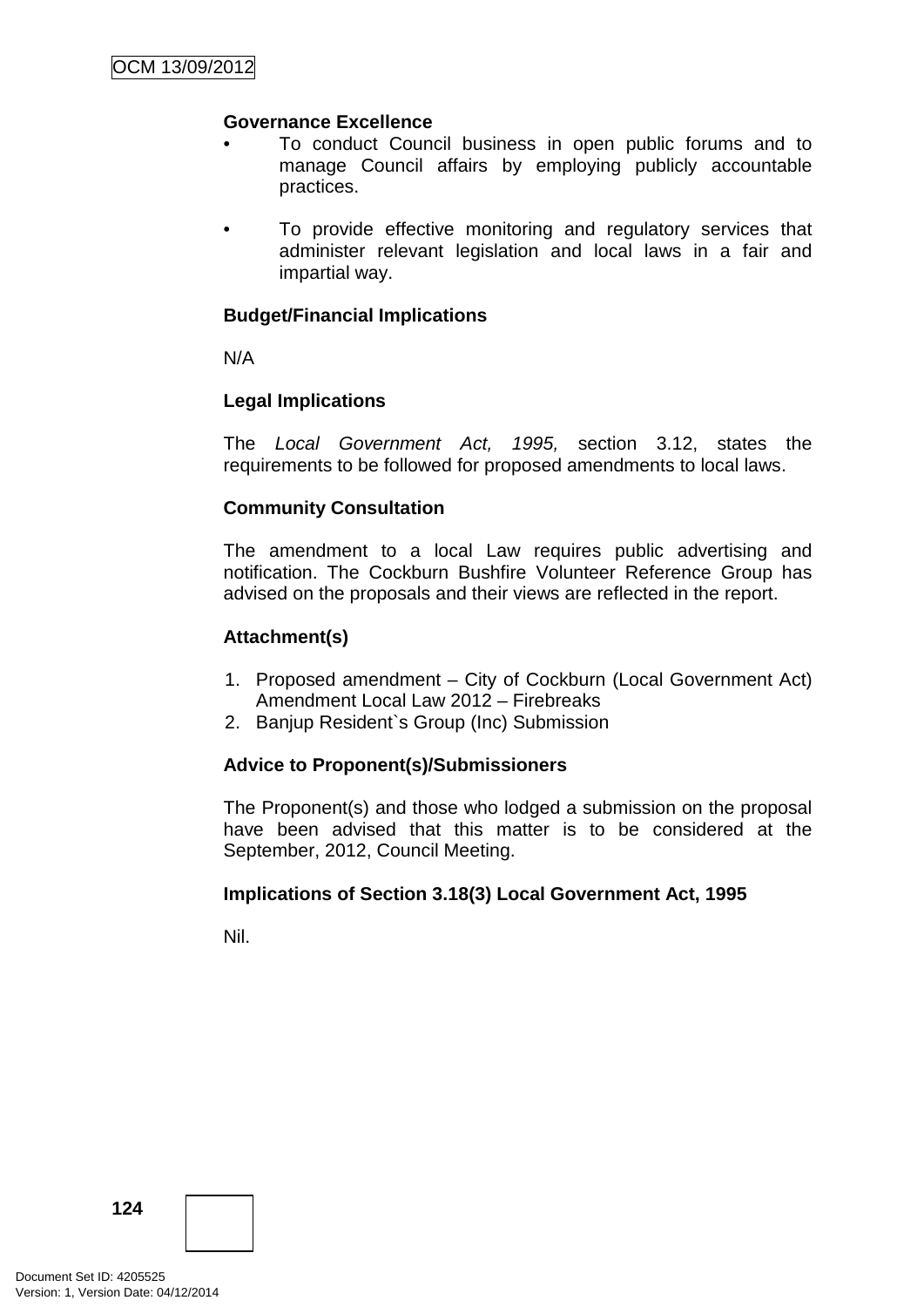## **17.3 (MINUTE NO 4865) (OCM 13/09/2012) - TS COCKBURN'S REQUEST TO RELOCATE TO KENT STREET SES BUILDING (FILE 22022027) (R AVARD) (ATTACH)**

## **RECOMMENDATION**

That Council defer consideration of the leasing of the Kent Street premises until the October 2012 Council meeting and advise the Cockburn TS Navel Cadets that it supports an arrangement which will allow the building to be used by both the TS Cockburn and the Spearwood Girl Guides or similar group.

## **COUNCIL DECISION**

MOVED Clr C Reeve-Fowkes SECONDED Clr S Pratt that the recommendation be adopted.

**CARRIED 7/0**

## **Background**

The Cockburn Voluntary State Emergency Services (SES) Building on 15-19 Kent St, Spearwood WA 6163; a portion of Lot 7 on Plan P1764, will soon become vacant due to the relocation of the SES to the new facility on Poletti Road in Cockburn Central. The current conditions of the facilities have contributed to the need for the SES to relocate.

#### **Submission**

The City received a letter on 18 August 2012 from Lieutenant Hickey (ANC), Commanding Officer of Training Ship Cockburn. The letter conveying the units request to relocate to the SES building in Kent Street, Spearwood is attached.

#### **Report**

As detailed in the Phoenix Revitalisation Strategy, adopted by Council on the 14 May 2009, the SES building in Kent Street has been planned to be demolished and for the area to be returned to recreational space to compliment the adjoining lots of Beale Park and to meet the City's increasing need for recreational space. Beale Park is one of the City's largest and most used active reserves. As per the Sport and Recreation Strategic Plan, adopted in 2010, the upgrade would allow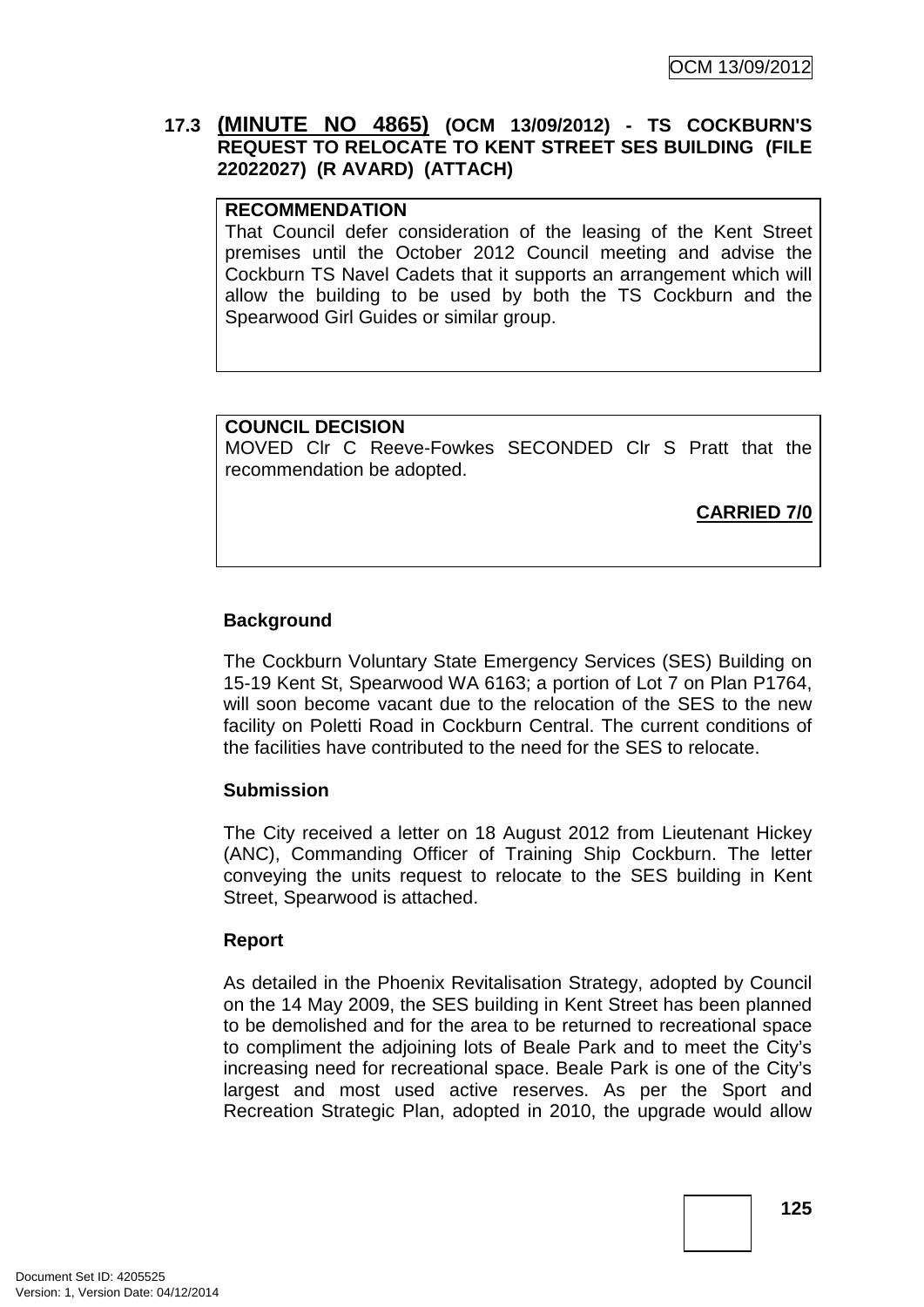the reserve to accommodate premier league soccer; any additional open space would assist with this provision.

Currently the Cockburn Navel Cadets operate out of the South Coogee Agricultural Hall on Rockingham Road in Munster which they feel is isolated from the community and is not safe for the Cadets to travel to and from without supervision. For this reason most cadets travel some distance by private vehicle. Entering and exiting the facility is also a concern for some parents. The Unit's increasing assets have also meant that offsite storage is used to store the unit's water craft. The unit has prepared a comprehensive rationale supporting their proposed relocation and have also provided a letter of support from the Royal Australian Navy. There is scope for TS Cockburn Naval Cadets to share space provided that there is a secure lockable area for their equipment.

While the Cadets' proposal does have merit, the facility in question is in poor condition although still deemed structurally acceptable. The buildings are aging and do not contribute positively to the amenity of the area. A building inspection has been conducted and has shown that the facility is structurally acceptable although cracking to the western and southern external wall does present an area of structural concern. The steel lentils over the windows and door openings on the western and southern elevations are displaying signs of extensive corrosion. The down pipes are in poor condition and rusted out with downpipes missing and draining onto the soil. The structural condition survey recommends the following remediation works:

- Replace corroded lintels.
- Replace damaged brickwork.
- Replace damaged and missing downpipes.
- Connect downpipes to sub-surface drainage or install soak-wells at least 2 meters from the building.

There would be a need to install a sub meter to allow power usage to be identified for the building should it be leased.

It is estimated that these repairs and the sub meter would cost approximately \$30,000.00 to bring the facility up to tenantable standard.

Based on the attached report, the City's increasing need for recreation space and the planned upgrade for Beale Park, it is recommended that the facility is decommissioned in the future in accordance with the requirements to meet the recreation needs on Beale Park In the mean time however the building could be leased for a period of say 3 years as an interim arrangement.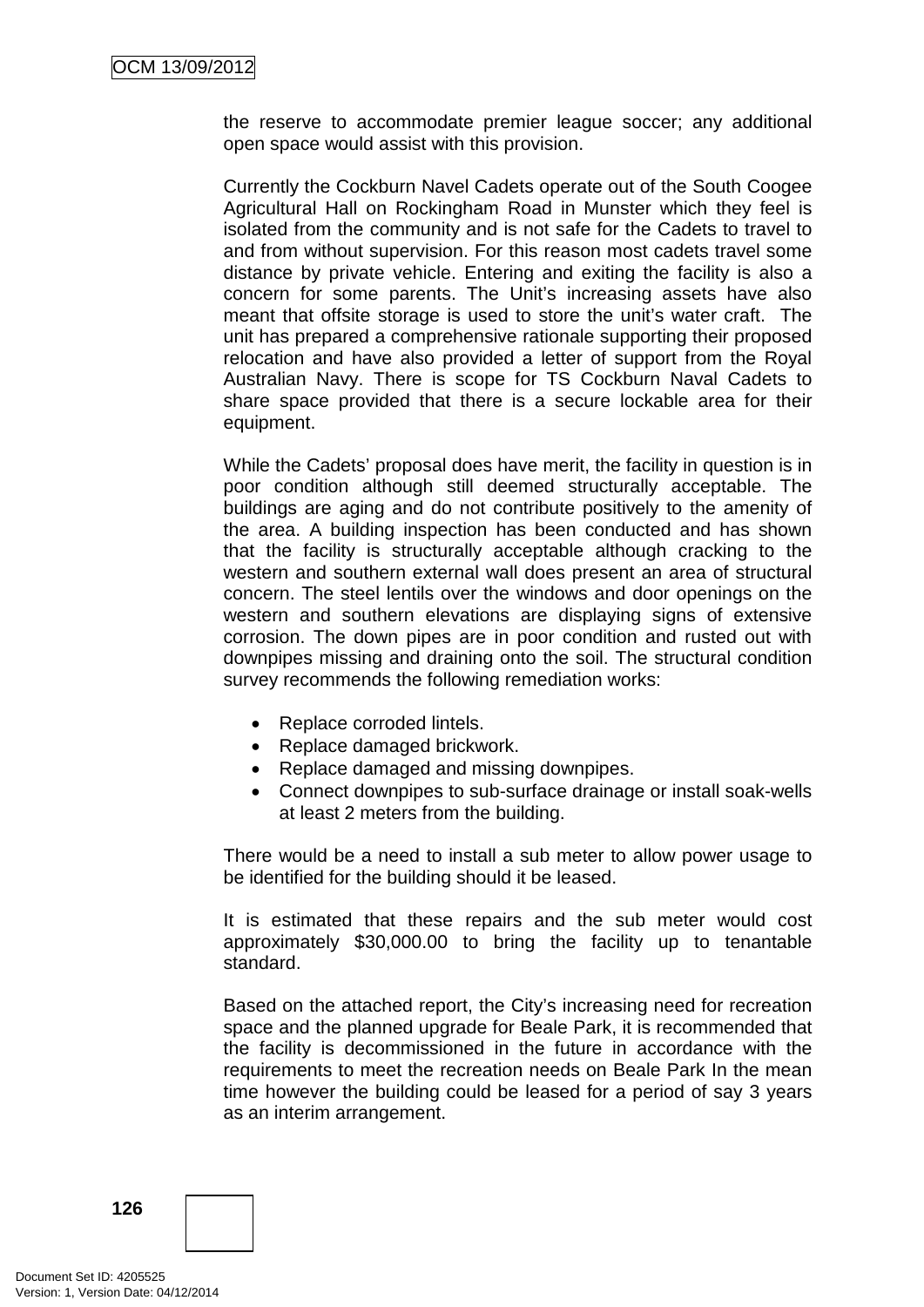The Spearwood Girl Guides have operated from the Joe Cooper Recreation Centre for many years and currently have 42 members aged between 5 and 17 years. Community group HALO currently occupy a large part of the Joe Cooper building with other groups such as boxing. It is reasonable to suggest that the Girl Guides activities and their clientele are not readily compatible with other users of Joe Cooper. It is proposed that the Spearwood Girl Guides be given the opportunity to share space within the Kent Street premises as they have shown an interest in this proposal. The ability to share is quite practical as there is an enormous amount of secure storage space suitable for the Navel Cadets and numerous rooms in the building. The Spearwood Girl Guides meet on a Thursday night and the TS Cockburn on a Friday night.

To allow time to negotiate a share arrangement between the TS Cockburn and the Spearwood Guides it is proposed that this matter be deferred until the October meeting of Council.

## **Strategic Plan/Policy Implications**

#### **Infrastructure Development**

• To construct and maintain community facilities that meet community needs.

## **Lifestyle and Aspiration Achievement**

- To facilitate and provide an optimum range of community services and events.
- To identify community needs, aspirations, expectations and priorities for services that are required to meet the changing demographics of the district.

## **Budget/Financial Implications**

The recommendation of the report will not result in any significant financial implications. Should Council resolve to proceed with a lease it would anticipate that the lease terms and conditions would be similar to that which applies for the use of the South Coogee Agricultural where the lease fee is a peppercorn and all out goings are funded by the Navel cadets.

An allocation could be made in the 2013/14 budget to address the immediate temporary maintenance issues with the building.

## **Legal Implications**

N/A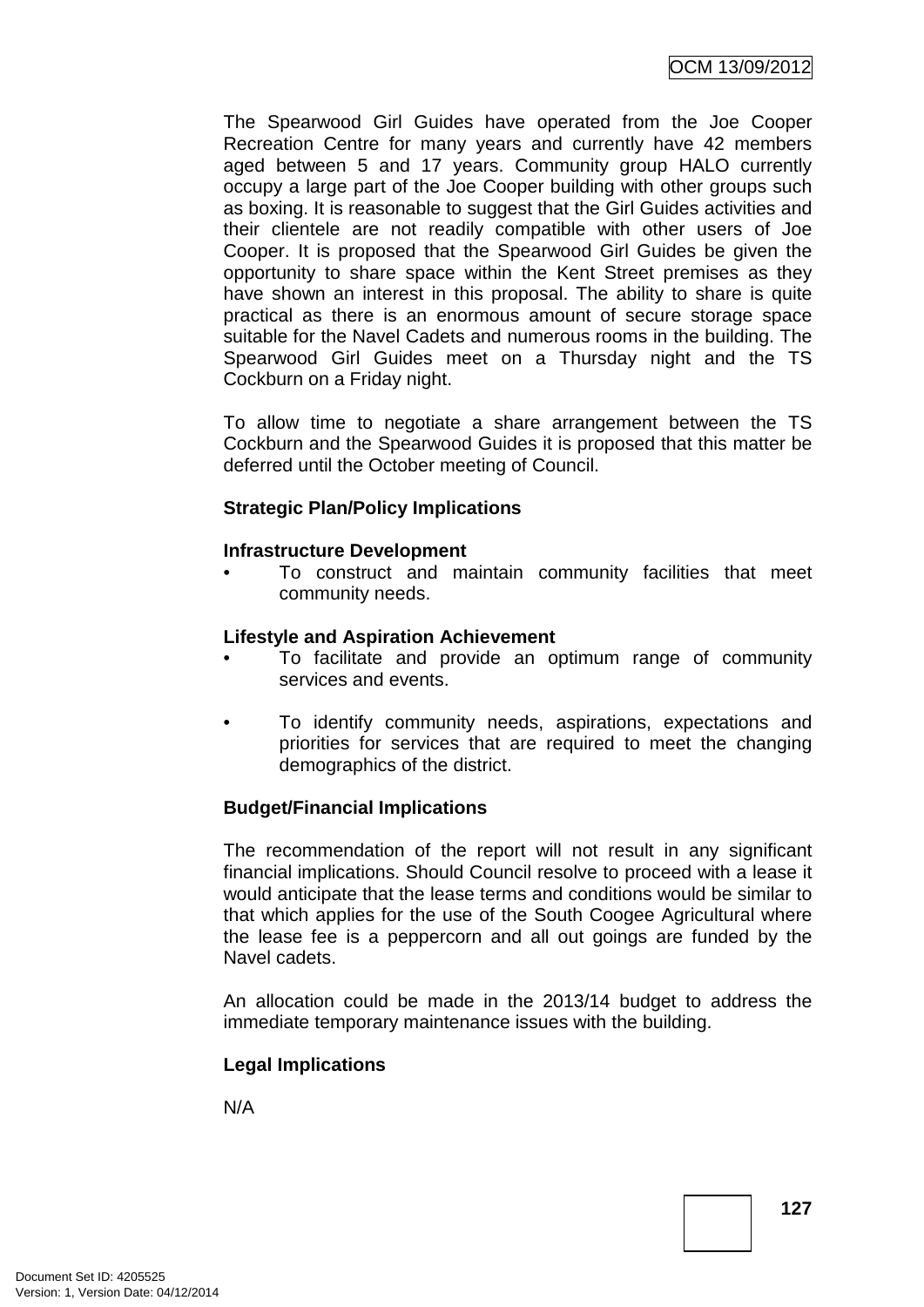#### **Community Consultation**

The Kent Street Building has been used for many years by the Cockburn Volunteer Emergency Service. The use of the building by the TS Cockburn navel cadets should it proceed would have little change to the impact on the local area.

#### **Attachment(s)**

Documentation supporting the relocation of TS Cockburn.

#### **Advice to Proponent(s)/Submissioners**

The Proponent(s) and those who lodged a submission on the proposal have been advised that this matter is to be considered at the September, 2012 Council Meeting.

#### **Implications of Section 3.18(3) Local Government Act, 1995**

Nil.

### **17.4 (MINUTE NO 4866) (OCM 13/09/2012) - TENDER RFP 01/2012 - LEASE LAND - AGED FRIENDLY DEVELOPMENT COOLBELLUP, WA (RFP 01/2012) (GBOWMAN) (ATTACH)**

#### **RECOMMENDATION** That Council

- (1) accept the proposal submitted by Bethanie Group Incorporated, for Proposal No. RFP 01/2012 - Lease Land - Aged Friendly Development, Coolbellup WA;
- (2) enter into negotiations with the Bethanie Group Inc regarding an agreement to lease in accordance with the request for proposal for the two (2) hectare lease site situated at the corner of Cordelia and Coolbellup Avenues in Coolbellup; and
- (3) require that the key terms and conditions of the agreement to lease be considered by Council at a later meeting.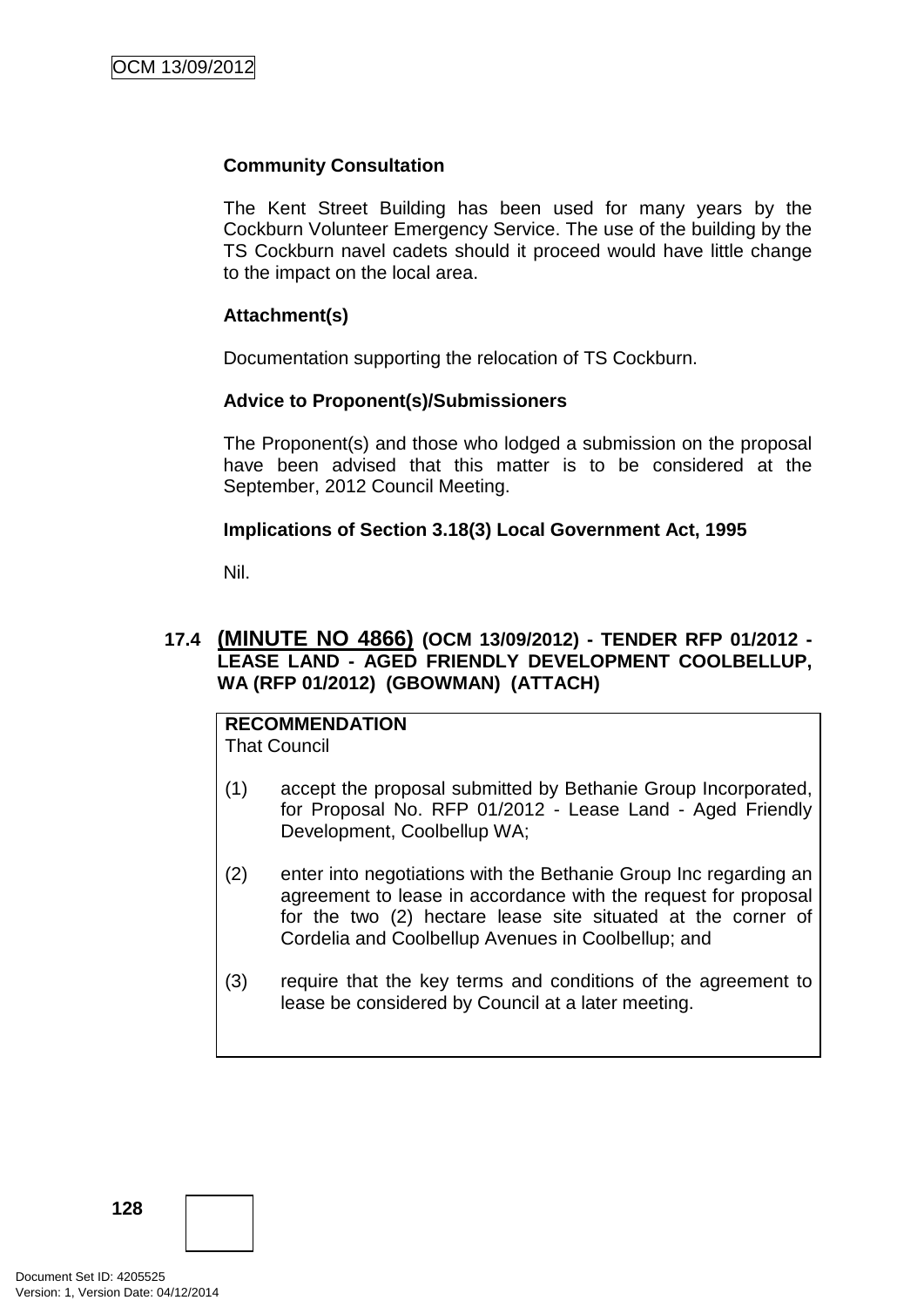**COUNCIL DECISION** MOVED Clr C Reeve-Fowkes SECONDED Clr S Pratt that the recommendation be adopted.

**CARRIED 7/0**

#### **Background**

At its Ordinary Council meeting in May 2011, (Minute No 4510), Council resolved in part to:

*"(8) request that the Minister for Regional Development and Lands make available for purchase by the City of Cockburn an unencumbered 2 ha of portion of Crown Reserve 38243 (former Koorilla Primary School) utilising provisions of the Government Guidelines (Public Open Space) Policy, Disposal of Section 152 Planning and Development Act 2005 Reserves. The unencumbered 2 ha portion of Crown Reserve 38243 is to be consistent with that shown on the Koorilla School Site Structure Plan;* 

Subsequent to the Council decision, approval has been gained from the Minister to proceed in accordance with this decision.

The intent was for the City to seek proposals from suitably qualified and experienced not for profit organisations to develop the site inclusive of a Residential Aged Care facility and affordable Independent seniors living units. The successful respondent be required to enter into a lease agreement with Council with all costs for the development to be borne by the respondent. The expectation was for the successful respondent to source capital works funds to construct at its own cost a minimum of one (100) hundred beds of Residential Aged Care accommodation, and a suitable number of seniors independent living units with at least twenty percent of the independent seniors living units deemed to be affordable to low income households. The successful respondent would also have to demonstrate that they are able to manage both facilities into the future with priority of access provided to Coolbellup and Cockburn residents.

Consequently, request for proposals for the proposed Lease Area were sought from not for profit organisations who could demonstrate that they are suitably qualified and experienced in the construction and operational management of affordable Seniors Independent Living Units, and Residential Aged Care facilities.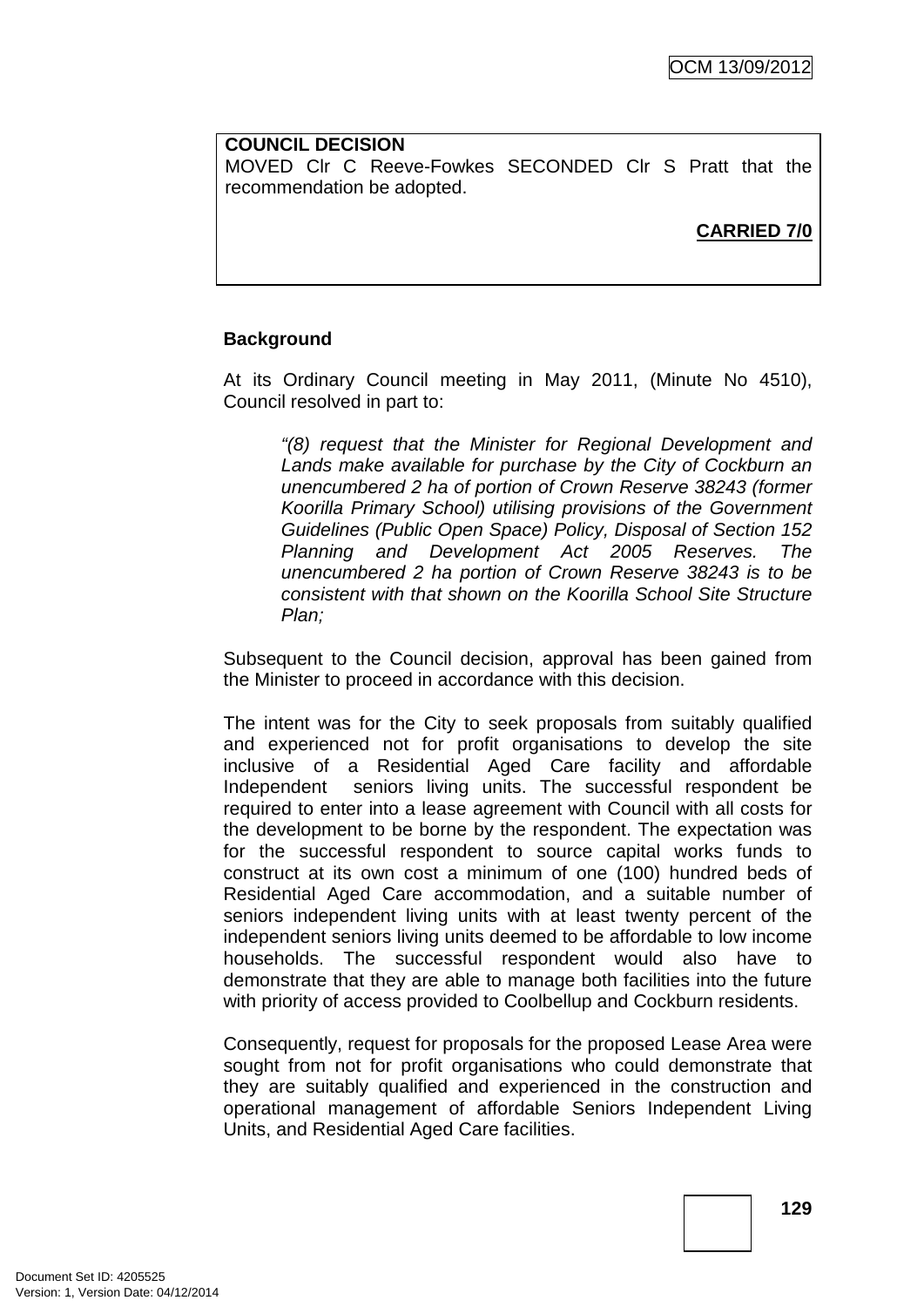Request For Proposal Number RFP 01-2012 - Lease Land - Aged Friendly Development, Coolbellup WA was advertised on Wednesday 30 May 2012 in the Local Government Tenders section of "The West Australian: newspaper. It was also displayed on the City's E-Tendering website between the 30 May and 26 June 2012.

#### **Submission**

Request for Proposals closed at 2:00 p.m. (AWST) on Tuesday 26 June 2012 and two (2) submissions were received from:

- 1. Bethanie Group Inc
- 2. Southern Cross Care (WA) Inc

#### **Report**

Evaluation Criteria

| <b>Evaluation Criteria</b>                  | <b>Weighting Percentage</b> |  |
|---------------------------------------------|-----------------------------|--|
| <b>Company Profile</b>                      | <b>20%</b>                  |  |
| Key Personnel Skills and Experience         | 10%                         |  |
| Interpretation, Methodology, Implementation | 40%                         |  |
| <b>Financial Position</b>                   | 30%                         |  |
| TOTAL                                       | 100%                        |  |

#### Request For Proposal Intent/Requirements

The City of Cockburn sought proposals from suitably qualified and experienced not for profit organisations interested in a leasing opportunity, which requires the successful Respondent to establish an Age Friendly accommodation development on the lease site.

The two (2) hectare site is in the Coolbellup Town Centre precinct located on the corner of Cordelia and Coolbellup Avenues, Coolbellup WA and is adjacent to residential, medical, retail, commercial, and community facilities. The City required an outward facing high quality development to be achieved on the site.

The City sought innovative proposals that will provide a minimum requirement of a one hundred (100) bed Residential Aged Care facility and affordable independent seniors living units with at least twenty (20) percent proposed to be affordable to low income households.

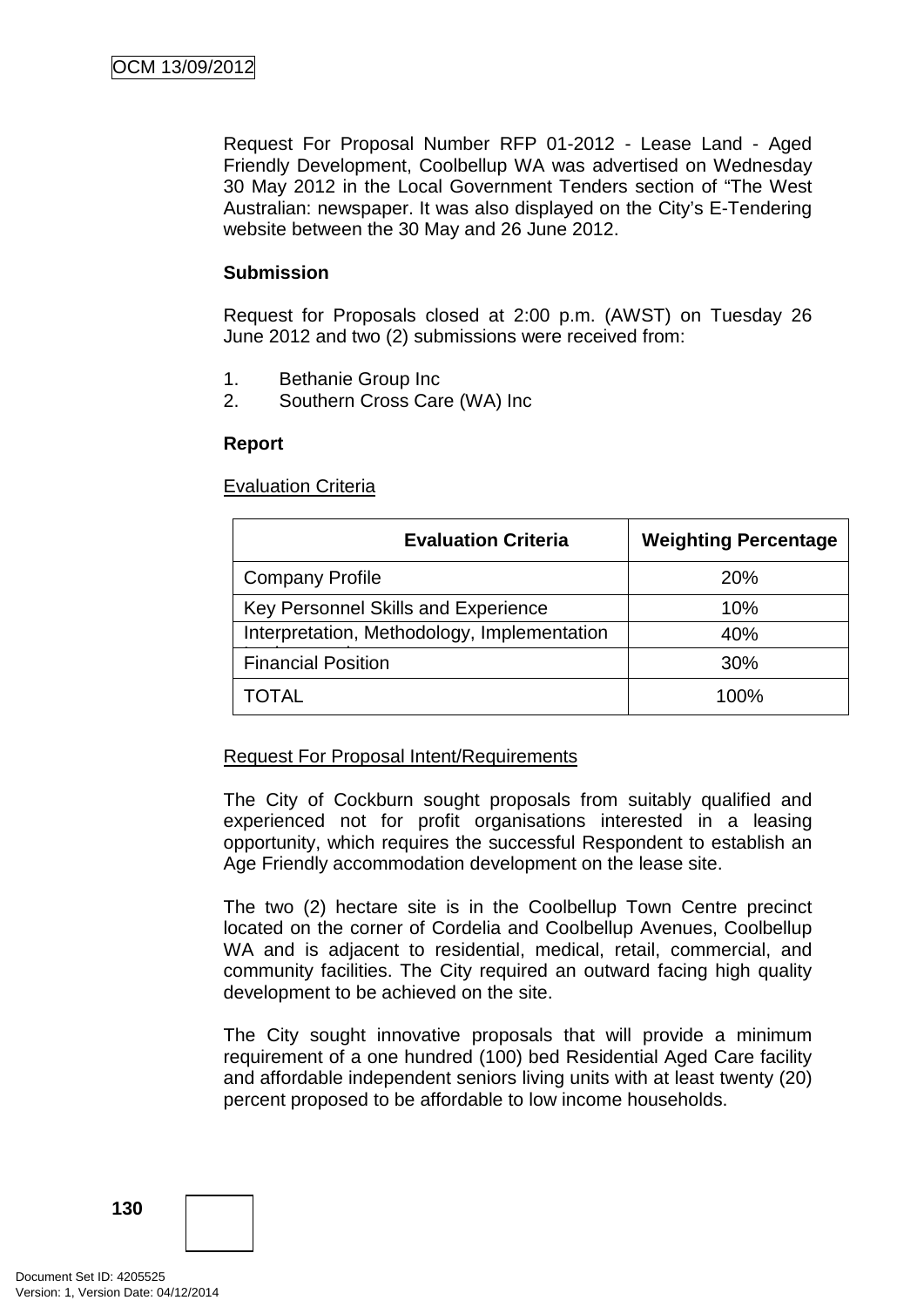The successful respondent was required to demonstrate that they have suitably qualified staff who have experience in project managing a significant capital works development in the order of approximately fifty (50) Million dollars.

The respondents were also required to provide a concept plan of the site with sufficient detail and a construction cost estimate from a quantity surveyor. The concept plan needed to provide the orientation of the buildings, car parking, entry and exit routes, and outdoor spaces, the number of residential aged care beds and the number of independent seniors living units. They also had to provide details of the location and number of affordable independent living units for low income households.

The successful respondent would have to demonstrate that they are able to source capital and operational funding, and have experience in managing both types of facilities into the future. The successful respondent was also required to demonstrate that they would provide priority access to Coolbellup and Cockburn residents to the proposed accommodation.

Due to tenure issues with the site the land will not be available for transfer to the City for approximately twelve (12) months. The agreement to lease provides the opportunity to select the preferred respondent and commence the planning and design stage of the development prior to the lease site being transferred which will reduce the construction timeline significantly. An agreement to lease will also provide the successful respondent the ability to commence negotiations with funding bodies such as the Department of Housing and the Department of Health and Ageing.

#### Evaluation Panel

The tender submissions were evaluated by:

- 1. Gail Bowman- Manager Human Services
- 2. Andrew Trosic- Manager Strategic Planning
- 3. Jill Zumach- Human services Operations Manager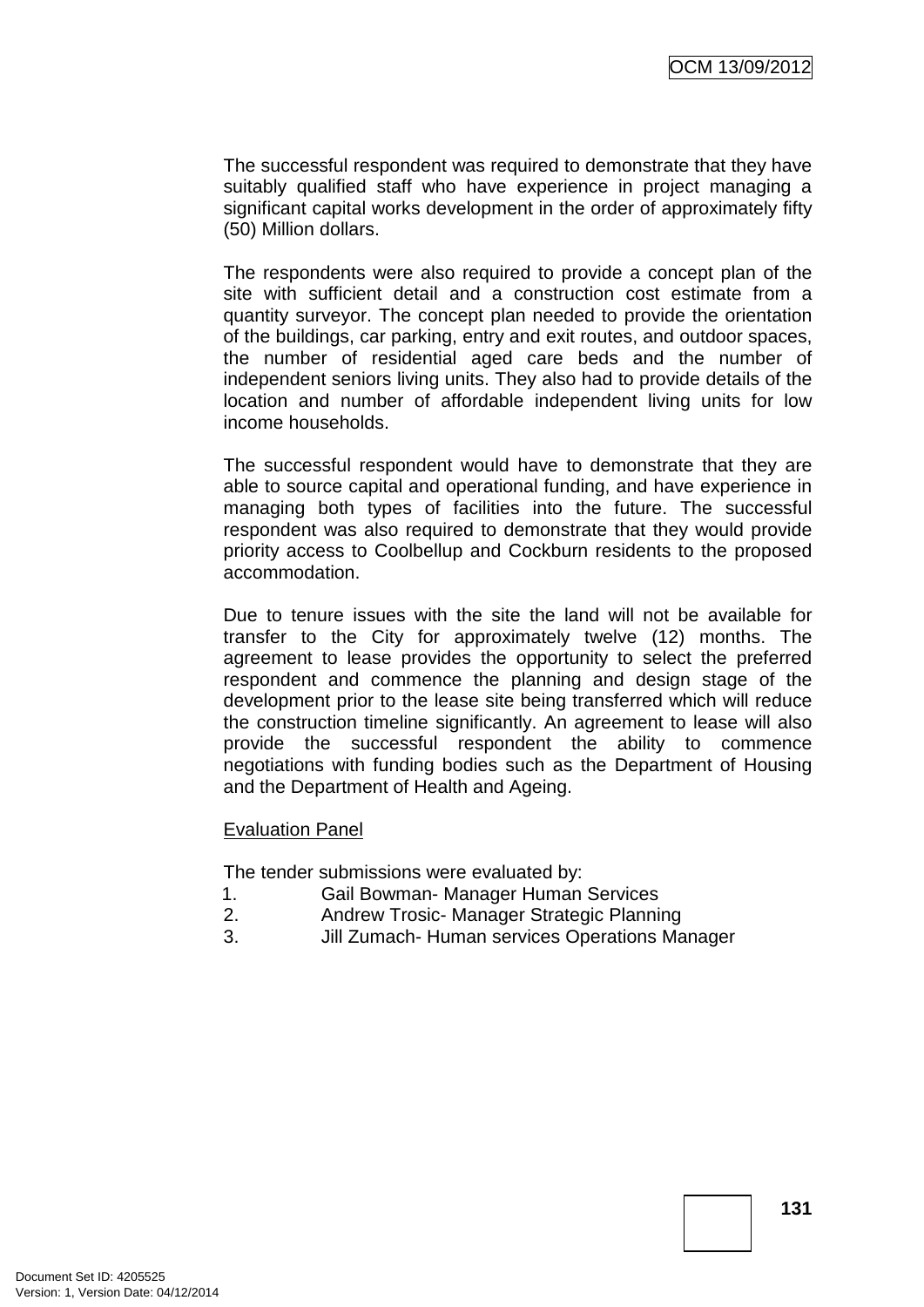## Scoring Table - Combined Totals

|                              | <b>Percentage Score</b> |                    |        |
|------------------------------|-------------------------|--------------------|--------|
| <b>Respondent's Name</b>     | Non-Cost<br>Evaluation  | Cost<br>Evaluation | Total  |
|                              | 100%                    | $0\%$              | 100%   |
| <b>Bethanie Group Inc **</b> | 84.44%                  | $0\%$              | 84.44% |
| Southerncross Care (WA) Inc  | 73.89%                  | $0\%$              | 73.89% |

\*\* Recommended Submission

The evaluation panel recommends the Bethanie Group Inc submission.

## Evaluation Criteria Assessment

#### Company Profile

Both submissions were considered to have relevant organisational structure, not for profit status, relevant experience and staff availability. Bethanie Group Inc demonstrated more experience as a Growth Housing provider for the Department of Housing.

#### Key Personnel Skills and Experience

Both submissions outlined that they had sufficient, and suitably qualified and experienced personnel to undertake their proposal.

#### Interpretation, Methodology, and Implementation

Bethanie Group Inc provided a superior outward facing, concept plan highly suited to the site. The Bethanie Group Inc proposal exceeded the City's minimum requirements for twenty (20) percent Affordable Independent Living Units for low income households by providing thirty three (33) percent, and their submission also exceeded the minimum requirements for one hundred (100) Residential Aged Care Beds through provision of one hundred and twelve (112) beds. The proposal was innovative and provided demonstrated community benefits. They also clearly demonstrated that they would provide priority access to Coolbellup and Cockburn Residents. Bethanie Inc provided a clear methodology regarding how they would ensure that thirty three percent of the independent living units would be affordable to low income households.

Southerncross Care (WA) Inc proposal did not commit to the minimum one hundred (100) bed Residential Aged Care Development through

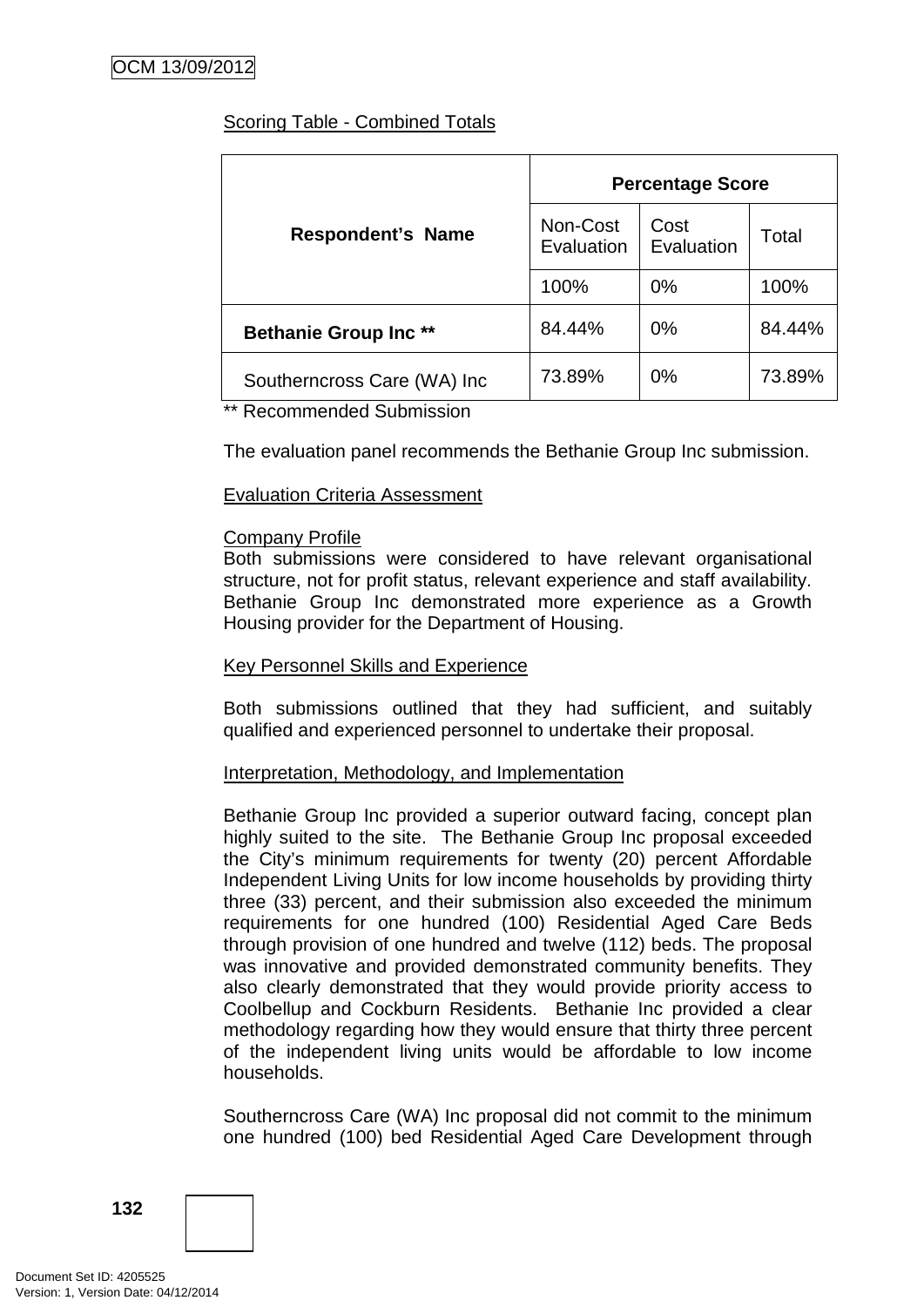provision of only sixty (60) beds, but exceeded the twenty (20) percent affordable Independent living unit criteria. The methodology regarding how the proponent would ensure the rent is affordable to low income households for the term of the proposed lease was not demonstrated. Both proponents demonstrated that they had previous experience in the construction and management of similar facilities.

### Financial Position

Bethanie Group Inc provided a capital works project plan that demonstrated when and from what source capital works funding would be secured within the required timeframe for each stage of the five (5) year development.

Both proponents demonstrated their ability to gain Commonwealth funding for the Residential Aged Care Development they proposed.

Both proponents demonstrated that their organisation's financial position was stable and viable.

#### **Summation**

Both compliant tenders are considered to have the capacity to meet the City's requirements as detailed in the specifications as well as comply with the General and Special Conditions of Contract as stated in the request for proposal document.

Bethanie Group Inc provided the best assessment against the selection criteria. Bethanie Group Inc provided a superior concept plan for the site and their proposal exceeded all the minimum requirements sought by the City. Consequently, their tender should be supported and it is therefore recommended that the City commence negotiations for the agreement to lease.

## **Strategic Plan/Policy Implications**

#### **Demographic Planning**

To ensure development will enhance the levels of amenity currently enjoyed by the community.

#### **Lifestyle and Aspiration Achievement**

- To facilitate and provide an optimum range of community services and events.
- To identify community needs, aspirations, expectations and priorities for services that are required to meet the changing demographics of the district.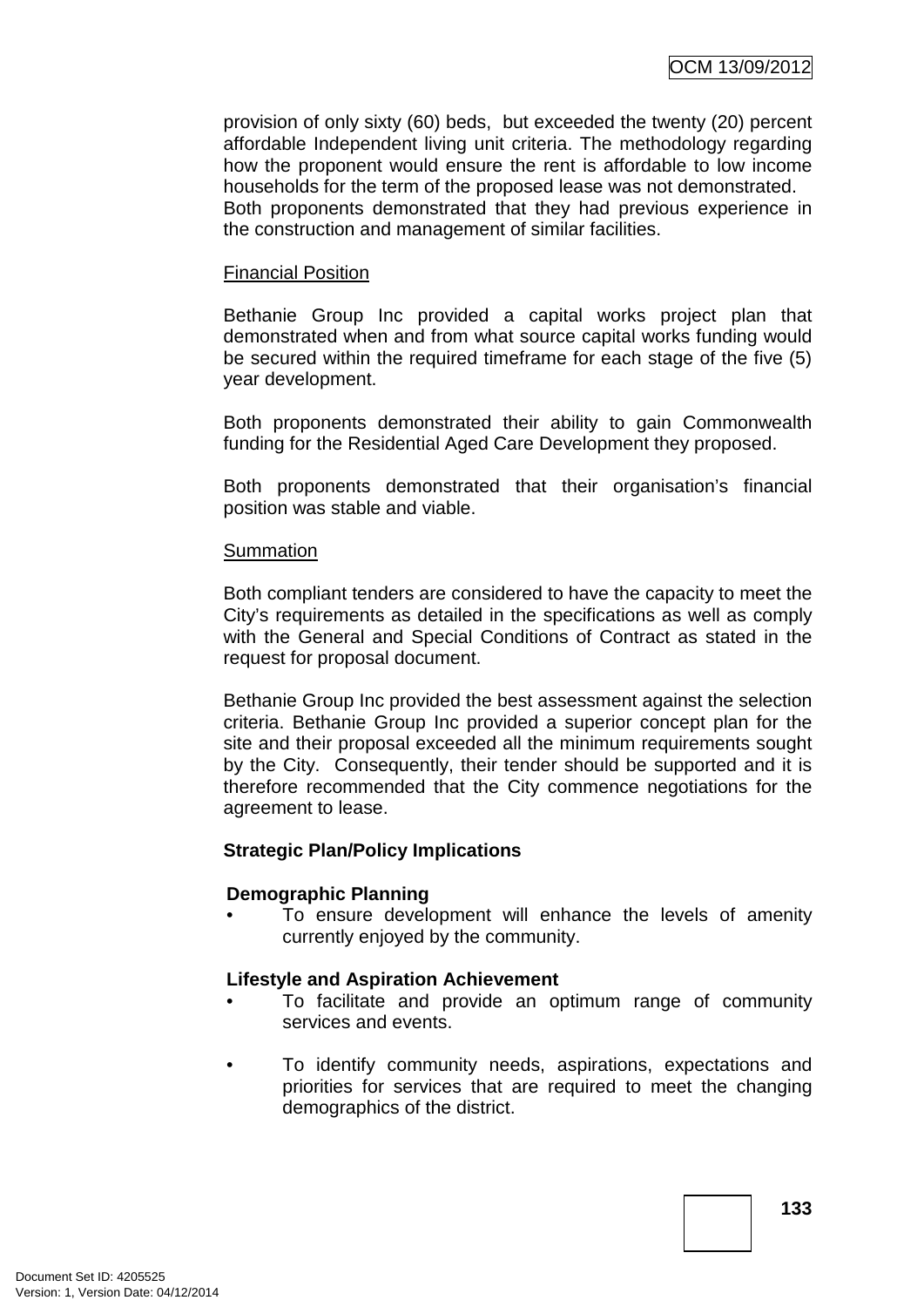## **Budget/Financial Implications**

All terms and conditions including the rent component of the lease will be considered by Council at a later meeting.

## **Legal Implications**

Section 3.57 of the Local Government Act 1995 and Part 4 of the Local Government (Functions and General) Regulations 1996 refers.

#### **Community Consultation**

Community consultation was undertaken during the Structure Plan process. No further community consultation was required.

#### **Attachment(s)**

The following Confidential Attachments are provided under a separate cover:

- 1. Consolidated Evaluation Panel Score Sheet
- 2. Adopted Structure Plan for lease area
- 3. Lease area
- 4. Advertisement authorisation

#### **Advice to Proponent(s)/Submissioners**

Those who lodged a proposal submission have been advised that this matter is to be considered at the September 2012 Council Meeting.

#### **Implications of Section 3.18(3) Local Government Act, 1995**

Nil.

### **18. EXECUTIVE DIVISION ISSUES**

Nil

### **19. MOTIONS OF WHICH PREVIOUS NOTICE HAS BEEN GIVEN**

Nil

#### **20. NOTICES OF MOTION GIVEN AT THE MEETING FOR CONSIDERATION AT NEXT MEETING**

Nil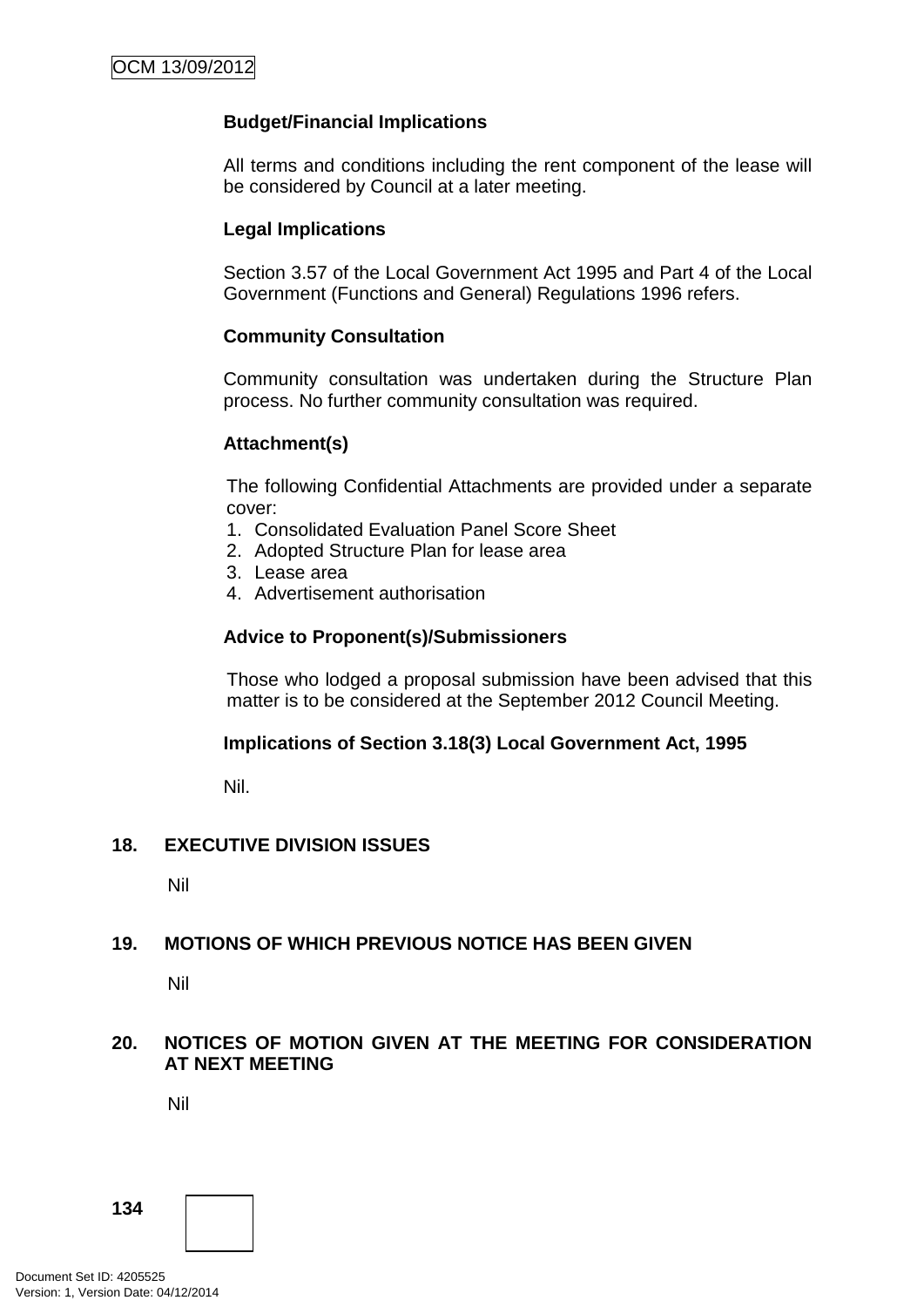#### **21. NEW BUSINESS OF AN URGENT NATURE INTRODUCED BY COUNCILLORS OR OFFICERS**

## **21.1 (MINUTE NO 4867) (OCM 13/09/2012) - APPROVAL TO ATTEND 20 SEPTEMBER 2012 SPECIAL COUNCIL MEETING BY COMMUNICATION (CC/C/002) (S (ATTACH)**

#### **RECOMMENDATION**

That Council approves of the arrangements for Clr Lee-Anne Smith to participate in the Special Council Meeting of 20 September 2012, via telephone link from Wyalkatchem, Western Australia, between the hours of 6.00pm (Western Australian Standard Time) until the completion of the meeting.

## **TO BE CARRIED BY ABSOLUTE MAJORITY OF COUNCIL**

#### **COUNCIL DECISION**

MOVED Clr T Romano SECONDED Clr V Oliver that the recommendation be adopted.

**CARRIED 7/0**

#### **Background**

The Local Government (Administration) Regulations enables Elected Members to participate in Council meetings under certain conditions via "instantaneous communication" channels, if they are unable to attend the meeting in person. Clr Lee-Anne Smith advised that she will be in Wyalkatchem, Western Australia on the date of the 20 September 2013 Special Council Meeting and would like to participate in the Council Meeting via telephone link.

#### **Submission**

For Council to approve of the arrangements for Clr Smith to participate in the Special Council Meeting to be held on 20 September 2012 by telephone link-up from Wyalkatchem, Western Australia.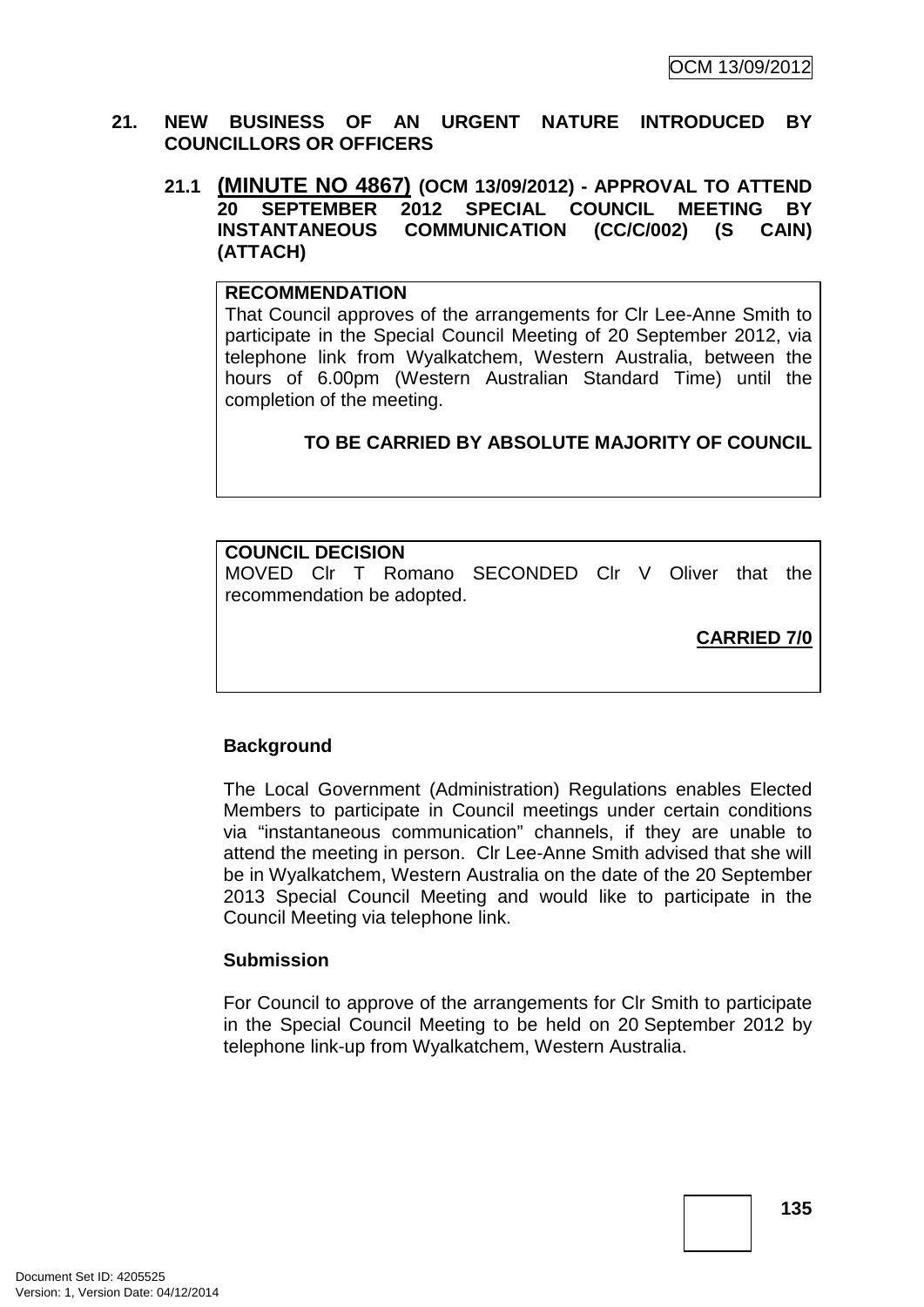### **Report**

A briefing paper has been prepared outlining the likely issues which will require consideration by Council in advance of approving the arrangements and place being proposed to include Clr Smith as a participant at the 20 September 2012 Special Council Meeting (see attachment). Clr Smith has advised that she will be staying in a private room at the **Wyalkatchem Railway** Barracks, Grace Street, Wyalkatchem on the evening of 20 September 2012 Special Council Meeting and will be otherwise unaccompanied. It is intended to use the room as the place from which to participate in the meeting proceedings, either by way of a hotel provided telephone or personal mobile telephone, should the room telephone not have a hands free and speaker function.

As there will be no other persons present for the duration of the connecting call and all information will be provided to Clr Smith via email to a Council computer address or, if necessary, to the hotel by facsimile, it is considered the hotel room is a suitable place for the purposes of the legislation. An appropriate telephone communication system is in place to accommodate Council's requirements.

In all other respects, the meeting processes are expected to comply with legislative requirements and it is therefore recommended that Council approves of the arrangements and place proposed to conduct the meeting.

## **Strategic Plan/Policy Implications**

#### **Governance Excellence**

• To conduct Council business in open public forums and to manage Council affairs by employing publicly accountable practices.

#### **Budget/Financial Implications**

Funds are available in the Governance – Elected Members Expenditure Account 110-6246 – Councillor Communication Expenses for the cost of the telephone call.

#### **Legal Implications**

Regulation 14A of the Local Government (Administration) Amendment Regulations 2005 refers.

#### **Community Consultation**

N/A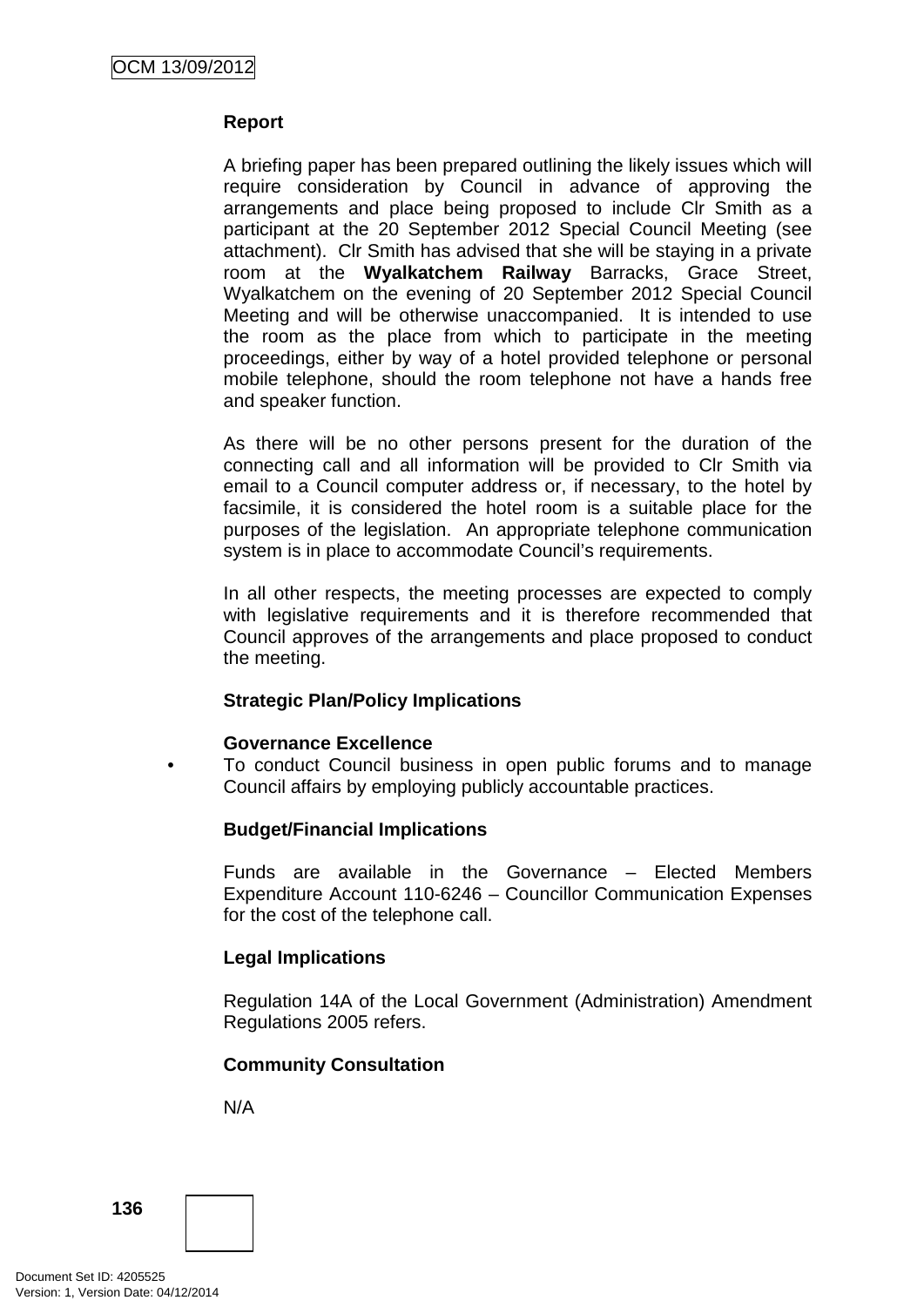## **Attachment(s)**

Briefing Notes for Conducting a Council Meeting with an Elected Member(s) by Means of Instantaneous Communication.

## **Advice to Proponent(s)/Submissioners**

N/A

## **Implications of Section 3.18(3) Local Government Act, 1995**

Nil.

## **22 (OCM 13/09/2012) - MATTERS TO BE NOTED FOR INVESTIGATION, WITHOUT DEBATE**

## **22.1 FUTURE OF ARTWORK – FACES AT COCKBURN CENTRAL**

CLR CAROL REEVE-FOWKES has requested that a report be presented to a future Council Meeting regarding the future of the artwork faces at Cockburn Central. This including the promises made to Landcorp to the Cockburn Central Steering Committee that a clock would be installed on that tower above the Cockburn Central Station. The artwork is receiving some negative attention and some consideration should be given to the public perceptions and perhaps some more suitable digital display giving time and temperature could be considered in light of the previous agreement with Landcorp.

## **22.2 CAT BUS SERVICE**

MAYOR LOGAN HOWLETT has requested that a report be presented to a future Council Meeting on the opportunity to extend the Cat Bus service that operates in the City of Fremantle, south to include the South Beach Village. Transport orientated developments require the provision of enhanced public transport options to encourage people to change their commuting habits.

#### **23. CONFIDENTIAL BUSINESS**

Nil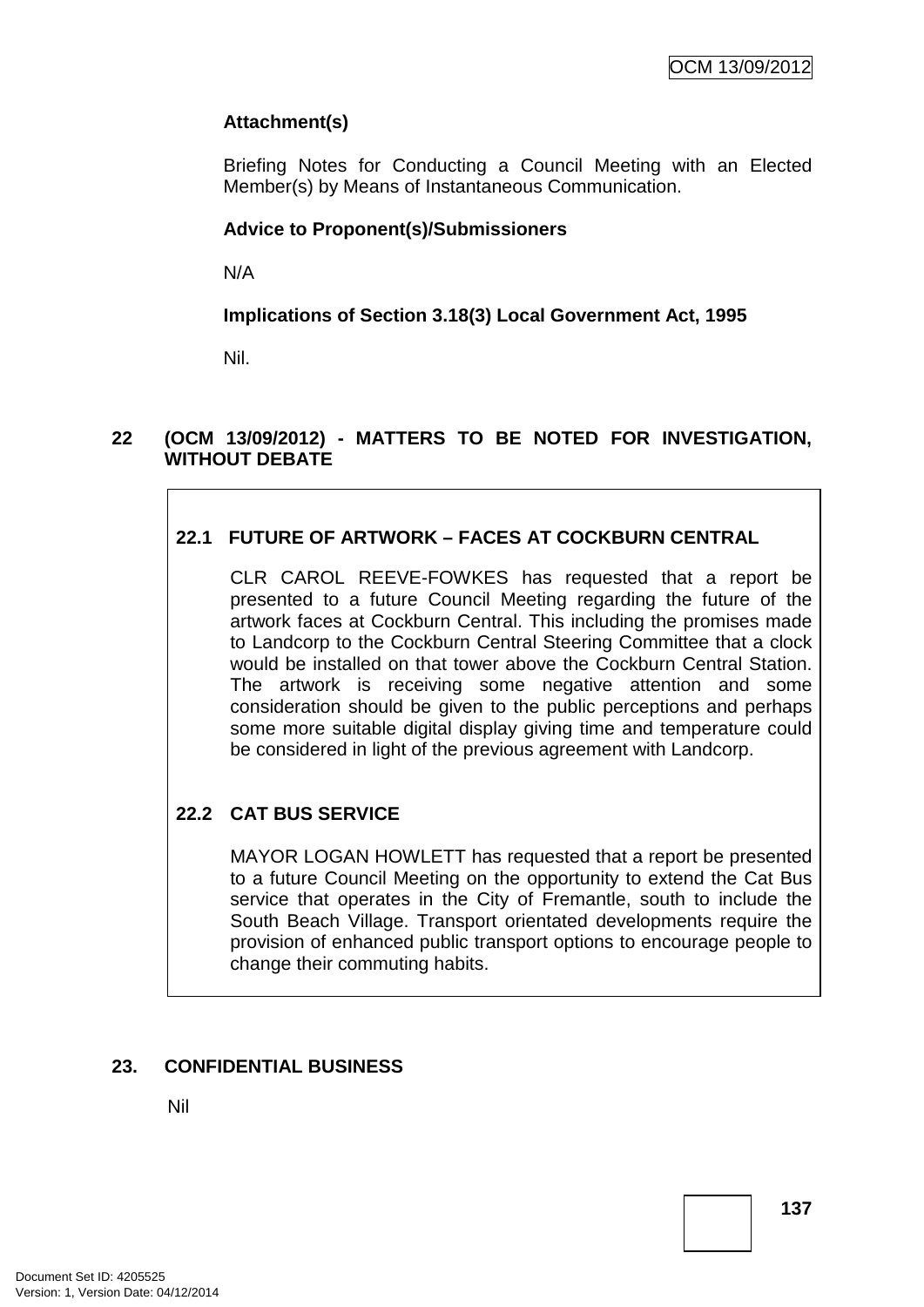## **24 (MINUTE NO 4868) (OCM 13/09/2012) - RESOLUTION OF COMPLIANCE (SECTION 3.18(3), LOCAL GOVERNMENT ACT 1995)**

#### **RECOMMENDATION**

That Council is satisfied that resolutions carried at this Meeting and applicable to items concerning Council provided services and facilities, are:-

- (1) integrated and co-ordinated, so far as practicable, with any provided by the Commonwealth, the State or any public body;
- (2) not duplicated, to an extent Council considers inappropriate, services or facilities as provided by the Commonwealth, the State or any other body or person, whether public or private; and
- (3) managed efficiently and effectively.

## **COUNCIL DECISION**

MOVED Clr C Reeve-Fowkes SECONDED Clr S Pratt the recommendation be adopted.

**CARRIED 7/0**

## **25 (OCM 13/09/2012) - 25 CLOSURE OF MEETING**

Meeting closed at 8.11 pm.

## **CONFIRMATION OF MINUTES**

I, ………………………………………….. (Presiding Member) declare that these minutes have been confirmed as a true and accurate record of the meeting.

Signed: ………………………………………. Date: ……../……../……..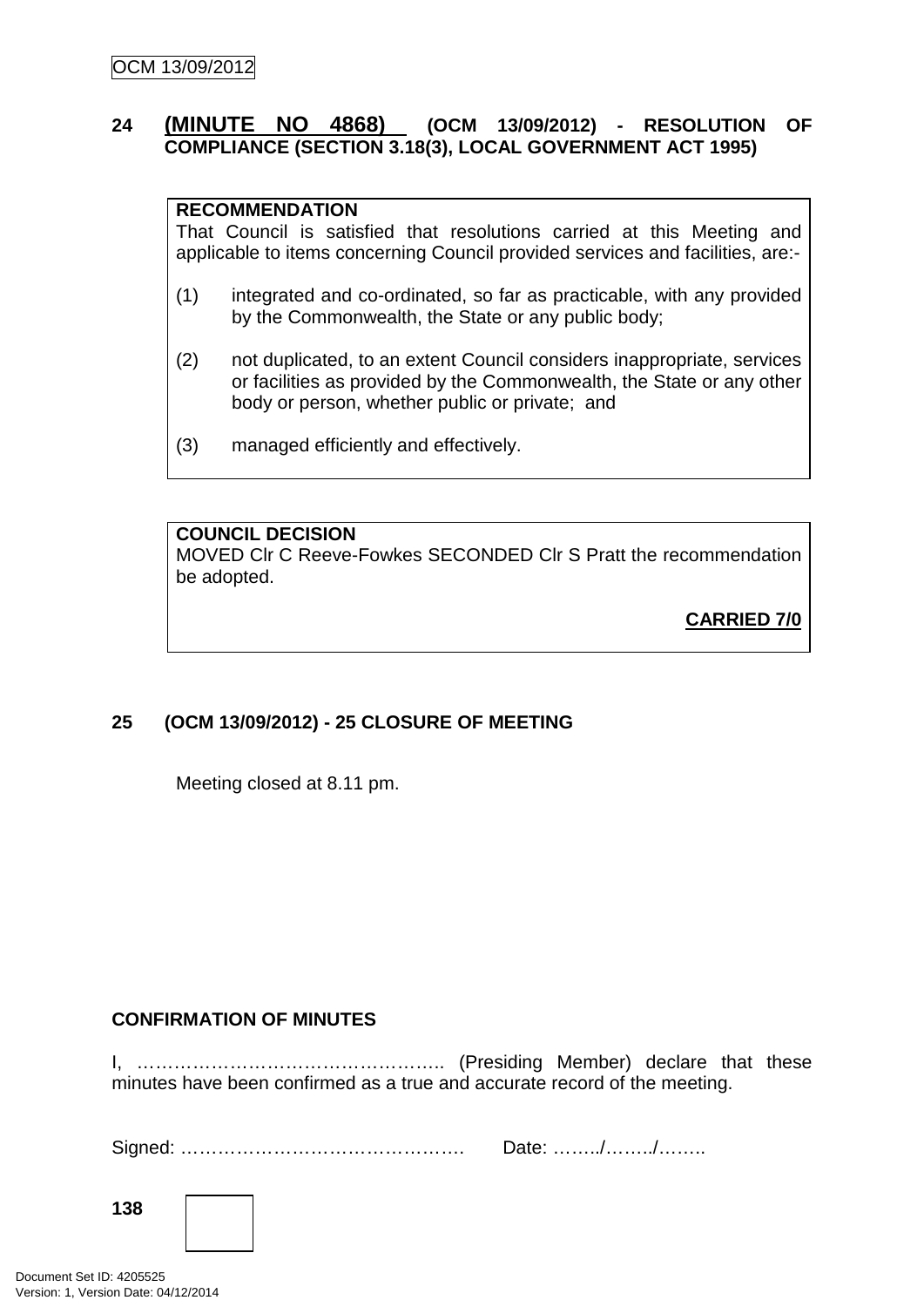# OCM 13/09/2012